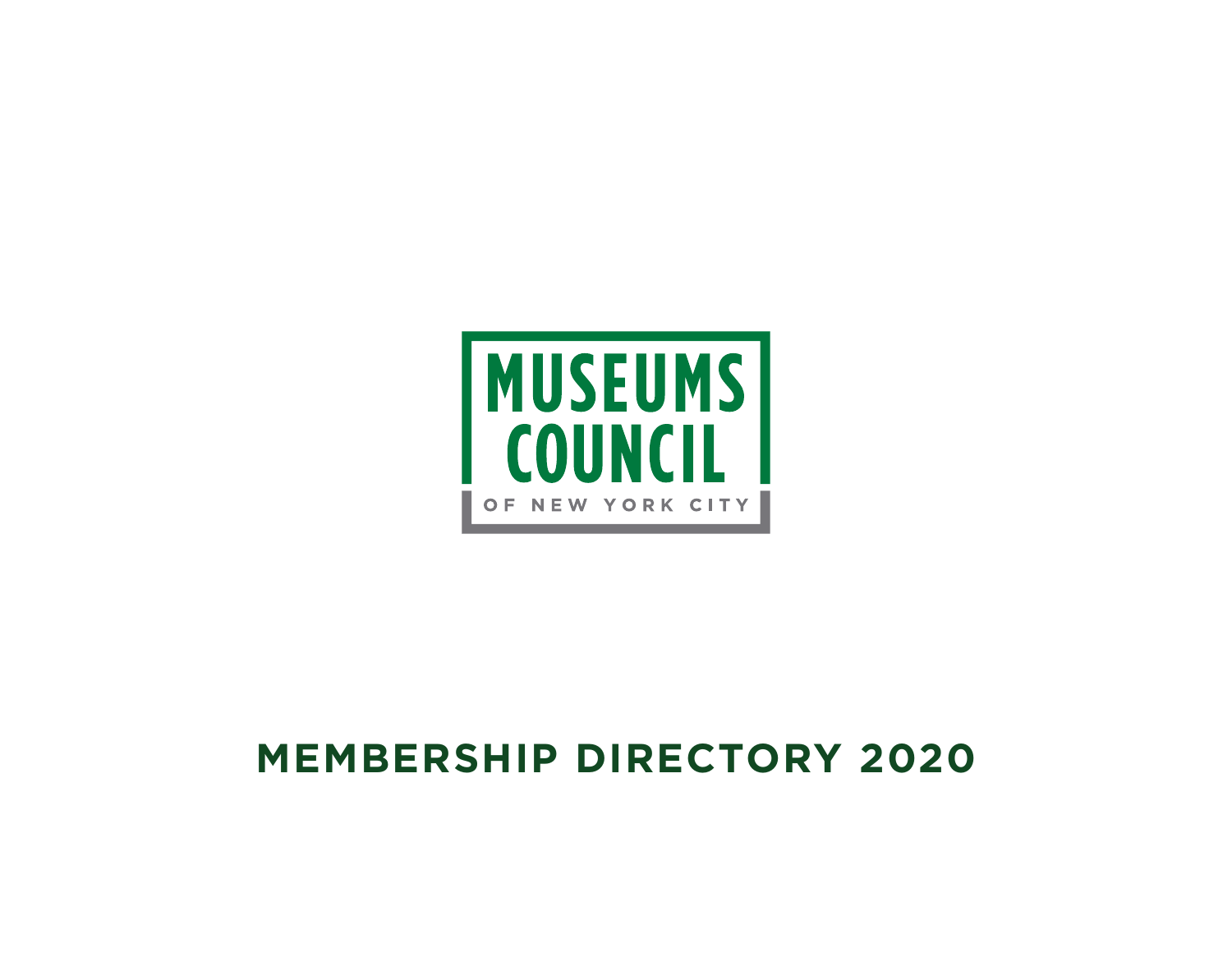**THE MUSEUMS COUNCIL OF NEW YORK CITY**, founded in 1939, is a professional association of non-profit museums in New York City. Its objective is to increase knowledge and improve practice in museum functions among museum staff. Meetings, which are open to all staff of member museums, are held on a regular basis at member museums throughout New York City.

### 2020 ELECTED OFFICERS & APPOINTED EXECUTIVE COMMITTEE MEMBERS

#### **Interim President and Membership Officer, Marcia J. Rudy, Ph.D. New York Hall of Science**

47-01 111th Street Queens, New York 11368 Tel: (718)699-0005, ext 312 Email: marciarudy@museumscouncil.org

#### **Events Coordinator, Joyce Bodig The Frick Collection**

One East 71st Street New York, New York 10021 Tel: (212)288-0700, ext 875 Email: joycebodig@museumscouncil.org

#### **Interim Treasurer, Becky Laughner New York Public Library**

Stephen A. Schwarzman Building 476 Fifth Avenue, Room 121 New York, New York 20018 Tel: (212)930-0538, ext 20538 Email: blaughner@museumscouncil.org

#### **Corresponding Secretary, Victoria Munro Alice Austen House Museum**

2 Hylan Boulevard Staten Island, New York 10305 Tel: (718)816-4506 Email: vistoriamunro@museumscouncil.org

#### **Special Projects Coordinator, Essie Lash The Solomon R. Guggenheim Museum**

1071 Fifth Avenue New York, New York 10128 Tel: (212)423-3816 Email: essielash@museumscouncil.org

#### **Meetings Secretary, Rita Iosefson Museum of Jewish Heritage**

Edmond J. Safra Plaza 36 Battery Place New York, New York 10280 Tel: 646-437-4202 (information) Email: ritaiosefson@museumscouncil.org

#### **General Officer, Martina Caruso South Street Seaport Museum**

12 Fulton Street New York, New York 10038 Tel: (212)748-8600 Email: martinacaruso@museumscouncil.org **Museums Council of New York City P.O. Box 2181 New York, NY 10163-2181 Website: museumscouncil.org Email: info@museumscouncil.org**

**Connect with us on Flickr, Instagram, LinkedIn and Twitter**

*The Museums Council Directory is published annually with the assistance of the member institutions of Museums Council of New York City. Compiled and edited by Marcia J. Rudy.*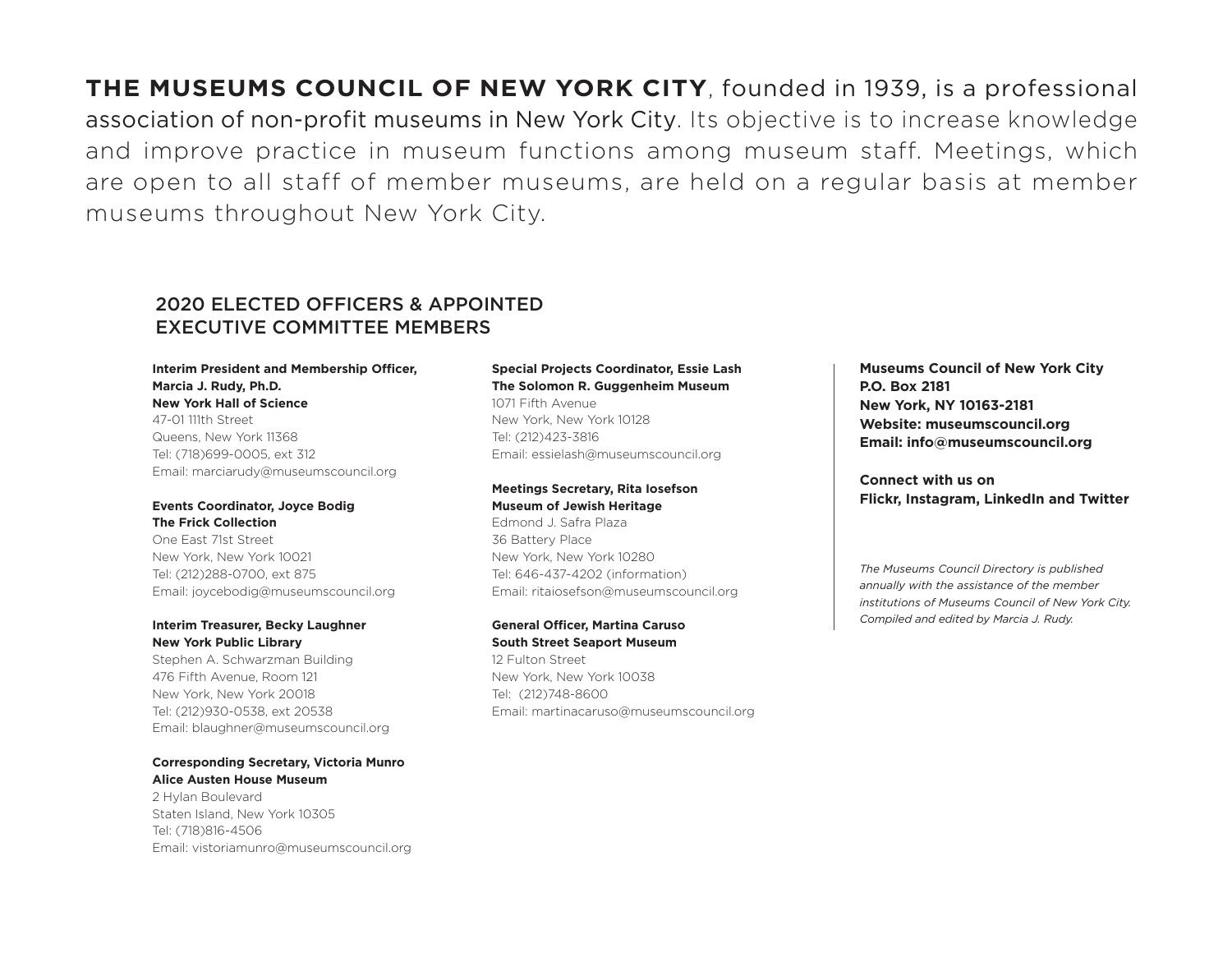### **MUSEUMS COUNCIL OF NEW YORK CITY MEMBER INSTITUTIONS**

| 1. The Africa Center                      | 20. Center for Jewish History                          | 39. The House on Henry Street,<br><b>Henry Street Settlement</b> |
|-------------------------------------------|--------------------------------------------------------|------------------------------------------------------------------|
| 2. Alice Austen House Museum              | 21. Central Park Zoo                                   | 40. International Center of Photography                          |
| 3. Alley Pond Environmental Center (APEC) | 22. Children's Museum of the Arts (CMA)                | 41. Intrepid Sea, Air & Space Museum                             |
| 4. American Academy of Arts and Letters   | 23. Children's Museum of Manhattan                     | 42. Jamaica Center for Arts & Learning                           |
| 5. American Folk Art Museum               | 24. China Institute Gallery/China Institute in America | 43. Japan Society Gallery                                        |
| 6. American Irish Historical Society      | 25. Cooper Hewitt, Smithsonian Design Museum           | 44. The Jewish Museum                                            |
| 7. American Museum of Natural History     | 26. Dahesh Museum of Art                               |                                                                  |
| 8. American Numismatic Society            | 27. The Drawing Center                                 | 45. Louis Armstrong House Museum                                 |
|                                           |                                                        | 46. Lower East Side Tenement Museum                              |
| 9. Americas Society                       | 28. Dyckman Farmhouse Museum                           | 47. Manhattan Sites National Park Service                        |
| 10. Asia Society Museum                   | 29. Fraunces Tavern Museum                             | 48. Jacques Marchais Museum of Tibetan Art                       |
| 11. Bartow-Pell Mansion Museum            | <b>30 The Frick Collection</b>                         | 49. Merchant's House Museum                                      |
| 12. Bayside Historical Society            | 31. Garibaldi-Meucci Museum                            | 50. The Met Cloisters, The Metropolitan Museum of Art            |
| 13. The Bronx County Historical Society   | 32. Gateway National Recreation Area                   | 51. The Met Fifth Avenue, The Metropolitan Museum of Art         |
| 14. The Bronx Museum of the Arts          | 33. The Gracie Mansion Conservancy                     | 52. MoMA PS1                                                     |
| 15. Bronx Zoo                             | 34. Green-Wood                                         | 53. The Morgan Library & Museum                                  |
| 16. Brooklyn Botanic Garden               | 35. The Grolier Club                                   | <b>54. Morris-Jumel Mansion</b>                                  |
| 17. Brooklyn Children's Museum            | 36. Solomon R. Guggenheim Museum                       |                                                                  |
|                                           |                                                        | 55. The Municipal Art Society of New York                        |
| 18. The Brooklyn Historical Society       | 37. Harbor Defense Museum                              | 56. El Museo del Barrio                                          |
| 19. Brooklyn Museum                       | <b>38. The Hispanic Society of America</b>             | 57. Museum of American Finance                                   |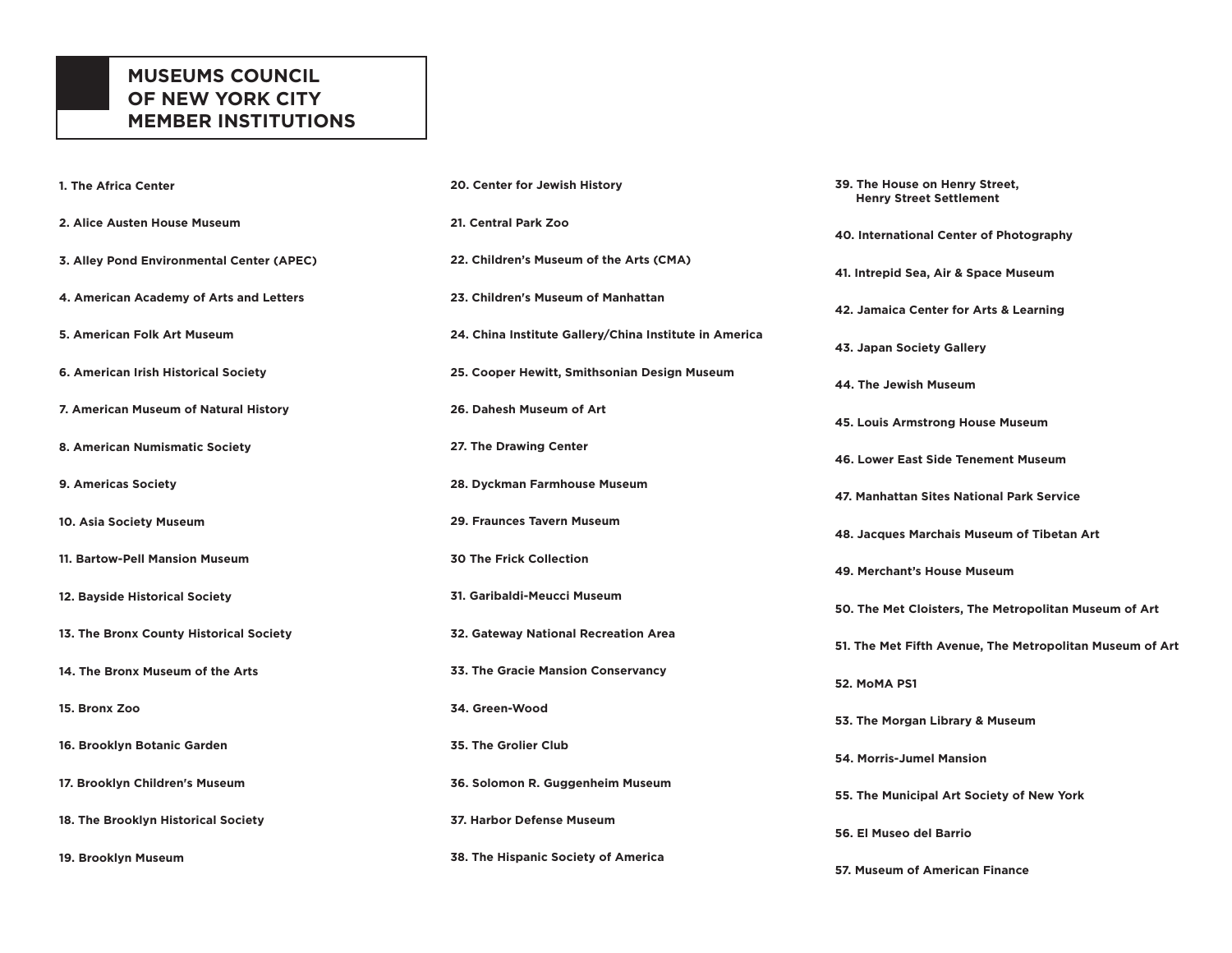| 58. Museum of Arts and Design                                         | 76. New York Hall of Science                                                      | 95. Staten Island Historical Society/<br><b>Historic Richmond Town</b> |
|-----------------------------------------------------------------------|-----------------------------------------------------------------------------------|------------------------------------------------------------------------|
| 59. Museum of Chinese in America (MOCA)                               | 77. The New-York Historical Society                                               | 96. Staten Island Museum                                               |
| 60. Museum of the City of New York                                    | 78. The New York Public Library                                                   | 97. Staten Island Zoological Society                                   |
| 61. Museum at Eldridge Street                                         | 79. The New York Public Library for the Performing Arts                           | 98. Statue of Liberty National Monument and                            |
| 61. The Museum at the Fashion Institute of Technology                 | 80. The New York Public Library Schomburg Center<br>for Research in Black Culture | <b>Ellis Island Immigration Museum</b>                                 |
| 63. Museum of Illustration at the Society of Illustrators             | 81. New York Transit Museum                                                       | 99. The Studio Museum in Harlem                                        |
| 64. Museum of Jewish Heritage -<br>A Living Memorial to the Holocaust | 82. The Noguchi Museum                                                            | 100. Trinity Church Museum                                             |
| 65. The Museum of Modern Art                                          | 83. The Paley Center for Media                                                    | 101. Ukrainian Institute of America                                    |
| 66. Museum of the Moving Image                                        | 84. Prospect Park Zoo                                                             | 102. Voelker Orth Museum                                               |
| 67. National Jazz Museum in Harlem                                    | 85. Queens Botanical Gardens                                                      | 103. Wave Hill                                                         |
| 68 National Museum of the American Indian                             | 86. Queens County Farm Museum                                                     | 104. Whitney Museum of American Art                                    |
| <b>Smithsonian Institution</b>                                        |                                                                                   | 105. Wyckoff House Museum                                              |
| 69. Neue Galerie New York                                             | 87. Queens Museum                                                                 | 106. Yeshiva University Museum                                         |
| 70. New Museum                                                        | 88. Queens Zoo                                                                    | 107. YIVO Institute for Jewish Research                                |
| 71. The New York Academy of Medicine Library                          | 89. Rubin Museum of Art                                                           |                                                                        |
| 72. New York Aquarium                                                 | 90. SculptureCenter                                                               |                                                                        |
| 73. The New York Botanical Garden                                     | 91. The Skyscraper Museum                                                         |                                                                        |
| 74. New York City Fire Museum                                         | 92. Snug Harbor Cultural Center and Botanical Garden                              |                                                                        |
| 75. The New York City Police Museum                                   | 93. South Street Seaport Museum                                                   |                                                                        |
|                                                                       | 94. Staten Island Children's Museum                                               | * Museum Representative                                                |

**+ Elected Officer or Executive Committee Member**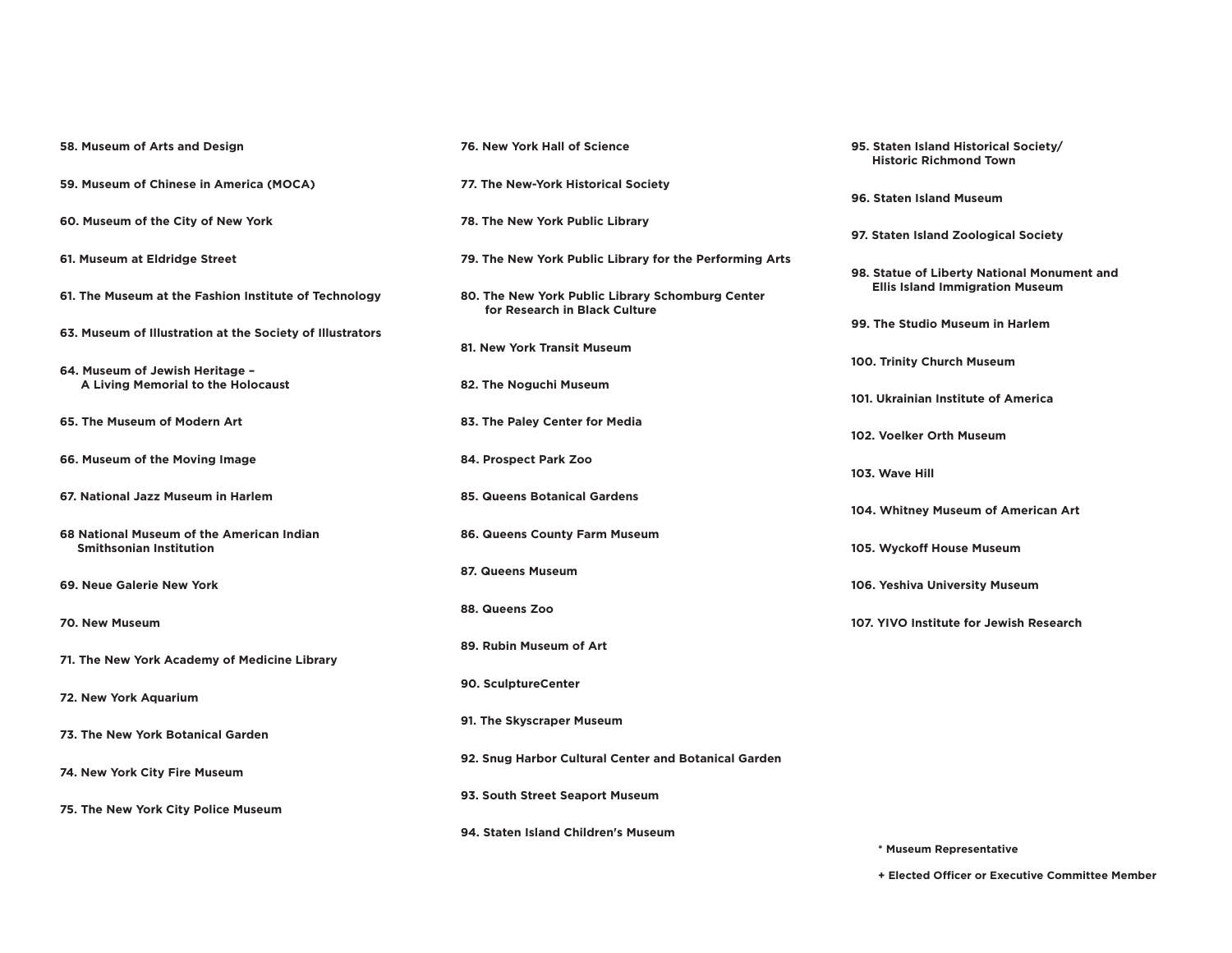### **1 THE AFRICA CENTER**

**Administrative Office Mailing Address: 1280 Fifth Avenue, Unit 7H New York, New York 10029 Tel: (212)444-9795 Fax: (212)444-9796 Website: theafricacenter.org Email: info@theafricacenter.org**

**Purpose:** The Africa Center's work is premised on the idea that this emerging market of one billion people, characterized by extraordinary diversity and complexity, is inescapably relevant to building a prosperous and secure future for the world. Africa is the world's oldest continent, while boasting the youngest population; it encompasses a huge land mass, but a small population in relation to its size; and it possesses great natural resources, only surpassed by its enormous human potential. These unique dynamics place Africa at the center of global discourse, and The Africa Center will serve as the platform and hub for this discussion. Encompassing culture, policy, and business, The Africa Center will operate locally and globally to transform our understanding of the continent by promoting partnership and collaboration between Africa and the United States. The Center will host visual, performing, and digital arts presentations; develop and disseminate innovative educational tools; convene peer-to-peer exchanges; and sponsor results-oriented policy dialogue.

**Current Exhibitions:** Ezra Wube: Project Junction (Jan-Aug20)

**Facilities:** Administrative Offices, Teranga cafe **Admission:** Free except for programs **Staff:** 7 full time \*Uzodinma Iweala, CEO Jenny Hourihan, Chief Operation and Financial Officer Alana Hairston, Director, Programming Henone Girma, Programs Coordinator Lawrence Ekechi, Community Outreach Liaison Vasilis C. Onwuaduegbo, Special Assistant to the CEO Evelyn Owen, Associate Curator Velky Valentin, Controller

## **2 ALICE AUSTEN HOUSE MUSEUM**

**2 Hylan Boulevard Staten Island, New York 10305 Tel: (718)816-4506 Website: www.aliceausten.org Email: info@aliceausten.org**

**Purpose:** To advance public knowledge of the life and work of Alice Austen and her contributions to the history of photography. To encourage preservation, restoration, operation and interpretation of the Austen family home "Clear Comfort."

**Collections:** Furniture, photographs, paper ephemera, 19th-century decorative arts

**Current & Future Exhibitions:** Permanent exhibition: Austen's photographs and period rooms; Temporary exhibitions focus on contemporary photography. **Hours:** Tues- Fri 1-5, Sat-Sun 11-5, by appointment only

in Jan/Feb; closed major holidays

**Admission:** \$5 per person donation, children under 6 free, members free

**Facilities:** Space rental for catered events up to 200 people, 3 multipurpose rooms, research archives and library by appointment

**Annual Attendance:** 20,000

**Staff:** 3 full time, 5 part time, 20 volunteers, 2 interns \*Victoria Munro, Executive Director Kristin Swanson, Development Manager Alyssa DeMarco, Director of Education Amy O'Hara, Visitor Services and Operations Manager Paul Moakley, Curator & Caretaker Kristine Alegretti, Visitor Services and Collections Associate Henne Van Kampen, Visitor Services Associate

Lucy Farfan-Narcisse, Artist Educator

## **ALLEY POND ENVIRONMENTAL 3 CENTER (APEC)**

**228-06 Northern Boulevard Douglaston, New York 11362 Tel: (718)229-4000 Fax: (718)229-0376 Website: www.alleypond.com Email: info@alleypond.com**

**Purpose:** An environmental education center that is dedicated to educating children and adults in the New York metropolitan area, protecting and preserving Alley Pond Park, open spaces and water bodies, and advocating for sustainable environmental policies and practices. **Collections:** Nature exhibits, live animals

**Current & Future Exhibitions:** Live animal room **Hours:** Mon-Fri 9-4:30, Sat & Sun: Hours vary, call for info **Admission:** Free to general public; varies for groups **Facilities:** Picnic area, nature trails, windmill, parking lot,

pre-K room, live animal room

#### **Annual Attendance:** 83,000

**Staff:** 9 full time, 30 part time, 458 volunteers \*Irene Scheid, Executive Director Carlos Martinez, Director of Operations Rosemarie Favuzza-Papachristou, Director of Education Sasha Sicard, Executive Assistant Sandra Katz, Fiscal & Grants Analyst Karen Donahue, Educator Kasey Wilding, Educator Zachary Kaplan, Educator Bonnie Bromberg, Educator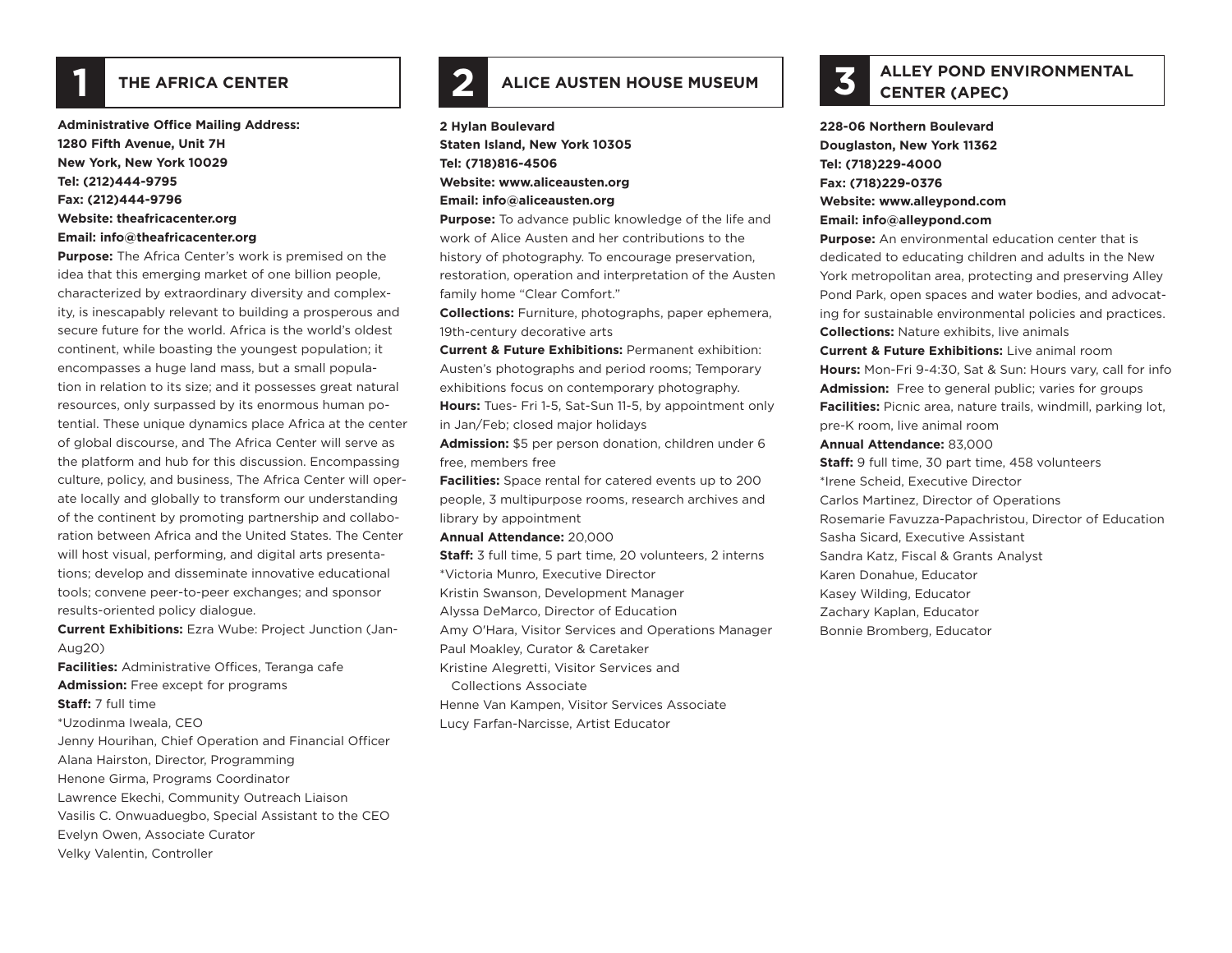## **EXAMERICAN ACADEMY OF ARTS AMERICAN FOLK ART MUSEUM**

**633 West 155th Street New York, New York 10032 Tel: (212)368-5900 Fax: (212)491-4615 Email: academy@artsandletters.org Website: artsandletters.org**

**Purpose:** To foster, assist, and sustain interest in art, literature, and music through its exhibitions, awards, and art purchase program

**Collections:** Extensive archives on members' papers, books, etc. for scholars

**Current & Future Exhibitions:** Invitational Exhibition of Visual Arts (Mar-Apr20); Ceremonial Exhibition: Work by New Members and Recipients of Awards (May-Jun20); Charles Ives Studio, permanent exhibition (open by appointment and during Mar-May20 exhibitions; concert of contemporary American classical music (Mar 22, 2020) **Hours:** Thurs-Sun 1-4 during an exhibition. Call for hours. **Admission:** Free general public and groups **Facilities:** Auditorium, Galleries **Annual Attendance:** 5,000 **Staff:** 13 full time, 35 part time \*Cody Upton, Executive Director Ardith Holmgrain, Deputy Director Souhad Rafey, Curator of Exhibitions and Art Awards and Purchases Jay Rahhali, Senior Director of Facilities and Construction Ashley Fedor, Program Directo, Literature and Richard Rodgers Awards David Clarke-Hazlett, Architecture Awards and Operations Associate Emma Rossoff, Administration and Finance Manager Kathleen Trocino Geneta, Design, Publications, Library Joseph Vaughn, Art Awards and Collections Associate Nadia Ghannam, Conservator Haley Kane, Executive Assistant

Christopher Owens, Annex Building Superintendent Meury Maloney, Maintenance and Building Security Anthony Harp, Maintenance and Building Security

**Two Lincoln Square (Columbus Avenue between 65th & 66th Street) New York, New York 10023-6214 Tel: (212)595-9533 Website: www.folkartmuseum.org Email: info@folkartmuseum.org**

**Purpose:** Founded in 1961 to foster public knowledge and appreciation of American folk art. The American Folk Art Museum is the premier institution devoted to the aesthetic appreciation of traditional folk art and creative expressions of contemporary self-taught artists from the United States and abroad. The museum preserves, conserves, and interprets a comprehensive collection of the highest quality, with objects dating from the eighteenth century to the present. Its collections, exhibitions, and programs relate to folk painting and sculpture (including the work of international selftaught artists), textile arts, and decorative art traditions from the 18th through the 21st centuries. The museum maintains a library of over 10,000 items.

**Collections:** American 18th-21st century folk sculpture and painting, textile arts, decorative arts; environmental folk art, and works by international self-taught artists. **Current & Future Exhibitions:** Memory Palaces: Inside the Collection of Audrey B. Heckler (Sept19–Jan20); American Perspectives: Highlights from the American Folk Art Museum (Feb–May 20); Signature Styles: Friendship, Album, and Fundraising Quilts (Jan-Jun20) **Hours:** Tues-Thurs 11:30-7, Fri Noon-7:30, Sun 12-6, Mon closed

**Admission:** Free, school and other groups may arrange tours (212 265-1040, ext. 381 or grouptours@folkartmuseum.org)

**Staff:** 22 full-time

\*Jason T. Busch, Director

Marnie Halper, Assistant to the Director and

Board Secretary

- Kathleen Hayes, Deputy Director for Administration and Chief Financial Officer
- Dr. Valérie Rousseau, Senior Curator and Curator of Self-Taught Art & Art Brut

Karley Klopfenstein, Deputy Director for Development Nada Shalaby, Manager of Institutional Giving Brittany Cassell, Development and Membership Manager Julia Sucher, Special Events Associate Rachel Rosen, Director of Education Theresa Rodewald, Manager of Public Programs Natalie Beall, Education Specialist Elizabeth Gronke, Access Educator Cindy Trickel, Director of Publications and Website Kate Johnson, Director of Design Chris Gorman, Director of Communications and Marketing Samuel Morgan, Social Media and Website Manager Richard Ho, Director of Information Technologies Stefanie Levinson, Director of Retail and Visitor Services Gordon Jackson, Operations Manager Jake Bialos, Site Supervisor Tricia Wong, Accountant Ann-Marie Reilly, Director of Collections and Exhibition Production Judy Steinberg, Collection and Exhibition Manager Andreane Balconi, Digital Asset Manager Louise Masarof, Librarian

Lara Ewen, Free Music Fridays Coordinator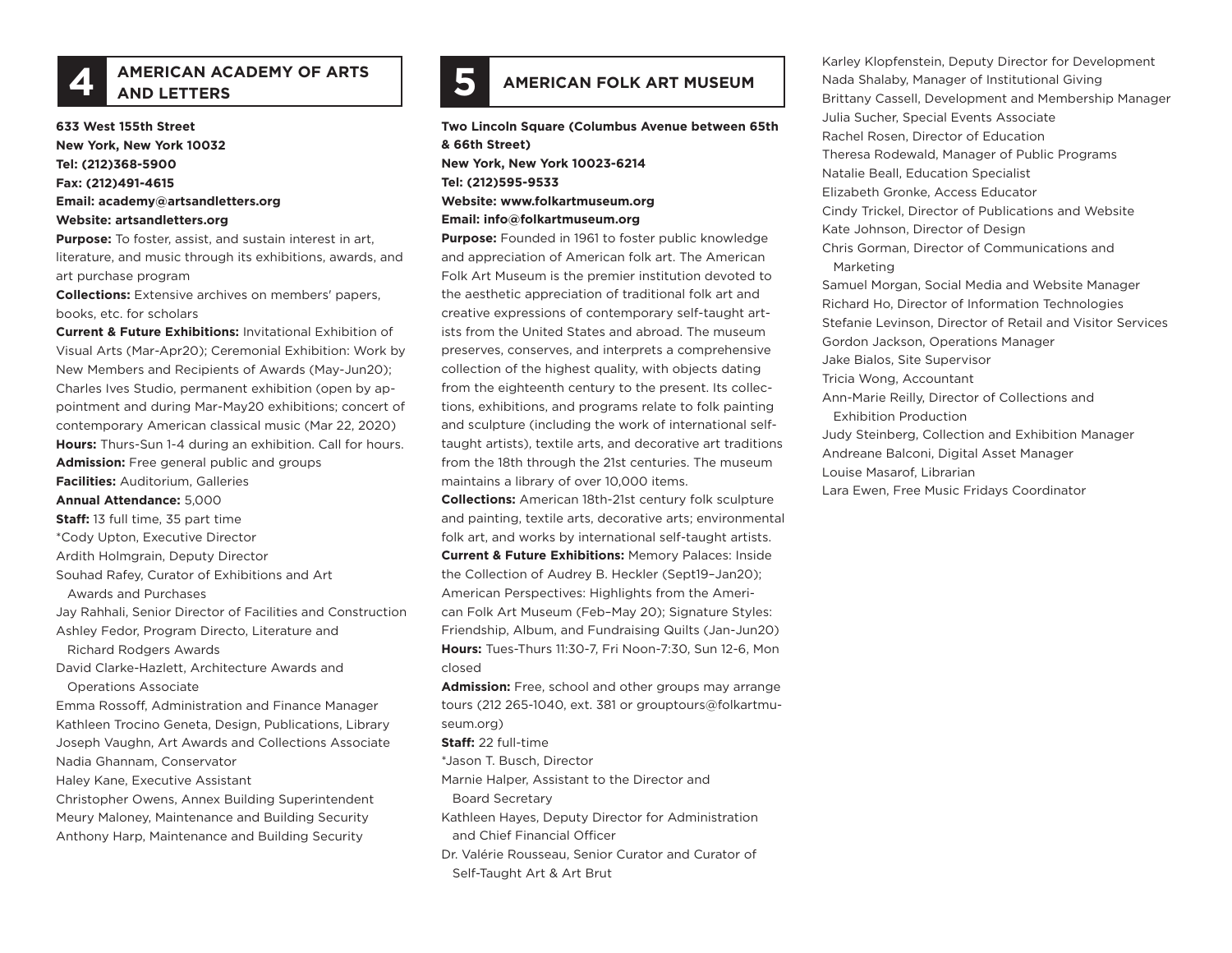# **AMERICAN IRISH 6 HISTORICAL SOCIETY**

**991 Fifth Avenue New York, New York 10028 Tel: (212)288-2263 Fax: (212)628-7927 Website: www.aihs.org Email: aihs@aihs.org Purpose:** To document and publicize the contribution of

the Irish in America. Founded in 1897

**Collections:** Archives, newspapers, books, artwork **Current & Future Exhibitions:** Artwork and documents relating to the Society, occasional photography, painting, and sculpture exhibits

**Hours:** Building is open from 10-5 most days; guided tours at 11 and 2, please call ahead to confirm. In-house events including concerts, lectures, readings, recitals and discussions take place a few times per month. Please request Events Calendar for specific information. **Admission:** Tours free to members; \$10 seniors and students; \$15 general public. Library research free **Facilities:** The headquarters townhouse has undergone total restoration and renovation and is now open.

**Annual Attendance:** n/a

**Staff:** 4 full time, 4 part-time \*Christopher Cahill, Director

# **AMERICAN MUSEUM OF 7 NATURAL HISTORY**

**Central Park West at 79th Street New York, New York 10024 Tel: (212)769-5100 (General information) Tel: (212)769-5200 (Ticket reservations) Fax: (212)769-5018 Website: www.amnh.org**

**Purpose:** To discover, interpret, and disseminate – through scientific research and education – knowledge about human cultures, the natural world, and the universe **Collections:** More than 34 million specimens and artifacts, including amphibians, anthropology, arthropods, birds, dinosaurs, films, fishes, frozen DNA tissue, gems, invertebrates, mammals, manuscripts, meteorites, minerals, photographs, prints, rare books, reptiles, rocks, shells **Current & Future Exhibitions:** T.rex: The Ultimate Predator (thru Aug20), Addressing the Statue (now open), The Butterfly Conservatory (thru May20); Hayden Planetarium Space Show - Worlds Beyond Earth (opened Jan20); Giant Screen Film - Volcanoes: The Fires of Creation (Jan-Jul20), Colors (working title, opens Mar20) Public Programs: Field expeditions; undergraduate, doctoral and post-doctoral science training programs; special and touring exhibitions; teacher training and professional development programs; web-based curricula and educational resources; formally organized education programs for children, families and adults; scientific conferences and symposia; inter-museum loan; AMNH Expeditions; film and video festival

**Hours:** Open 7 days 10-5:45, closed Thanksgiving and Christmas day; Library: Tues-Thurs 2-5:30; Special Collection by appointment

**Admission:** Suggested admission, including the Rose Center for Earth and Space: \$23 adults, \$18 senior citizens and students, \$13 children (2-12); discount combination tickets, discounts for groups; free for Museum members, New York City school children and camp groups. Additional fees for special exhibitions **Annual Attendance:** Approximately 5 million **Facilities:** The Rose Center for Earth and Space, including the Hayden Planetarium; The Richard Gilder Graduate School; The Sackler Institute for Comparative

Genomics; The Lewis B. and Dorothy Cullman Molecular Systematics Program; The Center for Biodiversity and Conservation; The David S. and Ruth L. Gottesman Center for Science Teaching and Learning; Parallel Computing Cluster; molecular laboratories: scanning electron microscope; Internet 2 connection, National Center for Science Literacy, Education and Technology; Moveable Museum program; discovery room; Natural Science Center; classrooms, 487,000 vol. Research library; conservation laboratories; remote field research stations. LeFrak IMAX Theater (seats 1,000); 150 and 300 seat auditoriums, Food court; café, museum-related items for sale; garage **Staff:** Approximately 1,000 full time, 375 part-time, and 1,184 volunteers

\*Ellen V. Futter, President

\*Anne Canty, Senior Vice President Communications and Marketing

\*Ellen C. Gallagher, Senior Vice President, Chief Financial Officer

\*Lisa J. Gugenheim, Senior Vice President Institutional Advancement, Strategic Planning and Education \*Michael J. Novacek, Senior Vice President and Provost \*Ann Siegel, Senior Vice President for Operations and Capital Programs

\*Sheree Carter-Galvan, Senior Vice President and General Counsel



**75 Varick Street, Floor 11 New York, New York 10013 Tel: (212)571-4470 Fax: (212)571-4479 Website: www.numismatics.org Purpose:** To expand the knowledge of human history and culture through the study of numismatics.

**Mission:** The mission of The American Numismatic Society shall be to promote and advance the study, research, and appreciation of numismatics.

**Collections:** Outstanding collections of Greek and Ro-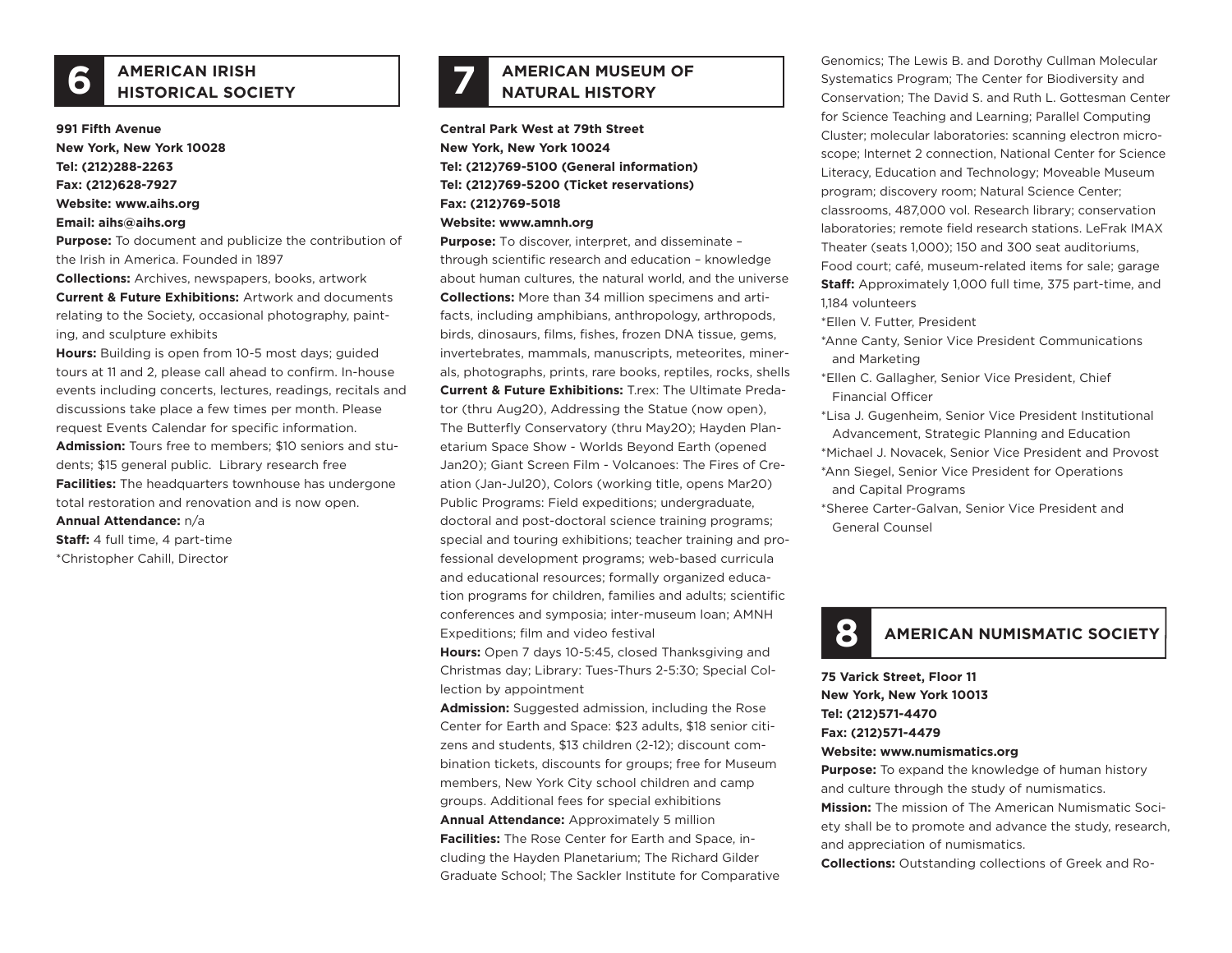man, medieval, Islamic and Far Eastern coins, coinage of the Americas, paper money, medals and decorations. Extensive numismatic research library.

**Current and Future Exhibitions:** More than 300 of the ANS's best examples of Ancient and Byzantine coins are on long term loan to the Metropolitan Museum of Art. The ANS Varick Street location features changing exhibitions and lends to museum exhibitions throughout the world.

**Facilities:** The ANS contains America's most comprehensive collection of coins, medals, and paper currency from every part of the globe. There are educational and research facilities available to international scholars, students and the general public who are interested in studying coins, medals, and other treasures in the Society's superb collection. The Society's Library, presently numbers some 100,000 items. These include books, periodicals, manuscripts, photographs, pamphlets, auction catalogs, and microforms. In addition the Library includes a strong reference collection and a wide selection of non-numismatic periodicals in the areas of archaeology, art history, economic history and other disciplines. The ANS has an on-line store: numismatics.org/store **Admission:** Library: members — free, Non-members \$20 per day;

**Collections:** members — Free, Non-members \$50 per day, Letter of reference and photo ID required; Students with valid student ID, and letter of reference from University supervisor—free

**Staff:** 18 full time, and 8 volunteers and interns (annual approx.), adjunct, affiliate, & part-time \*Dr. Gilles Bransbourg, Executive Director \*Dr. Ute Wartenberg Kagan, Research Curator Eshel Kreiter, Director of Development Joanne Isaac, Museum Administrator Bary Bridgewater, Senior Accountant Peter van Alfen, Chief Curator Andrew Reinhard, Director of Publications David Hill, Librarian/Archivist Ethan Gruber, Director of Data Science Elena Stolyarik, Collections Manager David Yoon, Associate Curator Lucia Carbone, Assistant Curator Bennett Hiibner, IT and Project Manager

Garfield Miller, Office Assistant Disnarda Pinilla-Bell, Curatorial Research Assistant Emma Pratte, Membership Assistant Alan Roche, Photographer James Woodstock, Library Cataloguer

### **9 AMERICAS SOCIETY**

**680 Park Avenue (at 68th Street) New York, New York 10021 Tel: (212)249-8950 Fax: (212)249-1880 Website: www.americas-society.org/VisualArts Email: artgallery@as-coa.org**

**Purpose:** The Visual Arts Department produces gallery exhibitions, public programs, and publishes visual art catalogues of select exhibitions in its continued commitment to present the innovative and often little-known art of the Americas. The quality of the exhibitions attests to the diversity and heritage of the Americas, and upholds the mandate of the Americas Society to foster a better understanding of the art made in these regions from the pre-Colombian era to the present day. **Collections:** None

**Current & Future Exhibitions:** Alice Miceli's Projeto Chernobyl (Oct19-Jan20); Feliciano Centurión: Abrigo (Feb-May20)

**Hours for the Gallery:** Wed-Sun 12-6, closed Mon, Tues., July 4, Thanksgiving, Christmas

Admission to the Gallery: Free

**Facilities:** Conference room and auditorium. Research library by appointment; educational programs including lectures, symposia, panel discussions, gallery tours; concerts

#### **Annual Attendance:** 5,000

**Staff:** 3 full, 1 part time, 2 volunteers \*Aimé Iglesias Lukin, Director and Chief Curator, Visual ArtsAss

Diana Flatto, Assistant Curator, Visual Arts

Silvia Vasquez, Gallery Assistant

Veronica Flom, Public Programs Coordinator

**10 ASIA SOCIETY MUSEUM**

**725 Park Avenue (at East 70th Street) New York, New York 10021 Tel: (212)288-6400 Fax: (212) 517-7246 Website: http://asiasociety.org/museum**

**http://museum.asiasociety.org/collection/explore (Online database for the Asia Society Museum Collection) Purpose:** Founded in 1956 by John D. Rockefeller 3rd, Asia Society is the leading organization working to strengthen relationships and promote understanding among the people, leaders, and institutions of Asia and the United States. It seeks to enhance dialogue, encourage creative expression, and generate new ideas across the fields of arts and culture, policy, business, and education. Asia Society Museum has earned international acclaim for organizing landmark exhibitions and publishing scholarly catalogues in the fields of traditional and contemporary Asian and Asian American art.

**Collections:** The Asia Society Museum Collection comprises both traditional and contemporary Asian and Asian American art. The masterpiece-quality Mr. and Mrs. John D. Rockefeller 3rd Collection of traditional Asian art, bequeathed to Asia Society in 1979 after the death of Mr. Rockefeller, includes approximately 250 Asian artworks and artifacts from diverse nations that date from the eleventh century BCE to the nineteenth century CE. The traditional collection also includes a number of objects bequeathed from the estate of Blanchette Hooker Rockefeller, acquisitions, and works from other collectors. The growing contemporary collection, initiated in 2007, features over 100 significant works of video, animation, photography, calligraphy, mixed media, works on paper, and new media art by artists from Asia and the Americas. Selected works from the Asia Society Museum Collection are loaned to and shown as part of special exhibitions throughout the world.

**Current Exhibitions:** Xiaoze Xie: Objects of Evidence (Sep19–Jan20); Wang Dongling: Ink in Motion (Sept19– Jan20); In Focus: Lakshmi (Sept19–Jan20); The Art of Impermanence: Japanese Works from the John C. Weber Collection and Mr. and Mrs. John D. Rockefeller 3rd Col-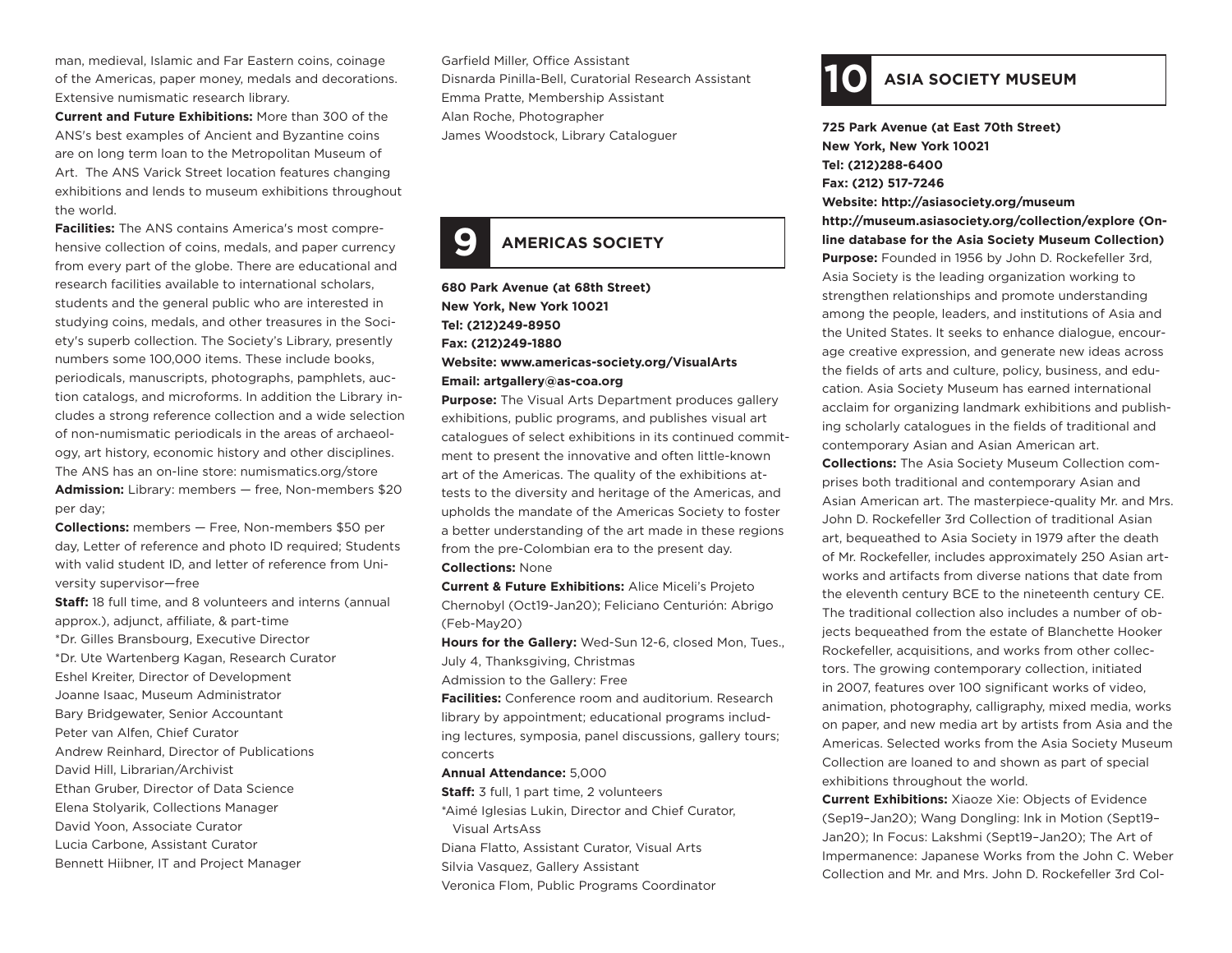#### lection (Feb-Apr20

**Hours:** Museum Galleries: Tues–Sun 11-6 with extended evening hours Fri until 9 (Sept–Jun); Closed Mon and major holidays; Garden Court Café: Lunch Tues–Sun 11:30-3; Exhibition Tours: Tues–Sun at 2, Fri also at 6:30. (The Fri 6:30 tours are suspended from Jul 4–mid-Sept) **Admission:** \$12 adults, \$10 seniors, \$7 students with ID; free for members and persons under 16, free Fri 6–9 (Sept–Jun); audio guide included with admission; free to visit the AsiaStore or Garden Court Café

**Facilities:** Gift shop, bookstore, Learning Center, Lila Acheson Wallace Auditorium (258 seats), Visitors' center, Garden Court Café.

#### **Annual Attendance:** 70,000

**Staff:** 12 full time, 1 part time, 2 interns \*Boon Hui Tan, Vice President of Global Artistic Programs and Director of Asia Society Museum Li-En Chong, Development Manager, Global

Artistic Programs

Anne Kirkup, Program Associate

Jennifer Lima, Registrar

Kelly Ma, Assistant Director, Global Arts & Collaborations Sarah McCaffery, Manager, Interdisciplinary Arts

Clare McGowan, Senior Registrar and

Collections Manager

Maia Murphy, Publications Manager and Editor Adriana Proser, John H. Foster Senior Curator for Traditional Asian Art

Rachel Rosado, Associate Director, Networks and Community Outreach

Hiro Sato, Exhibition Installation and Production Manager

Ken Tan, Executive Director, Global Artistic

Programs and Deputy Director, Asia Society Museum



# **BARTOW-PELL 12 BAYSIDE HISTORICAL SOCIETY**

**895 Shore Road, Pelham Bay Park Bronx, New York 10464 Tel: (718)885-1461 Fax: N/A Email: info@bpmm.org Website: www.bartowpellmansionmuseum.org**

**Purpose:** As the last remaining "great country estate" in the Bronx Pelham Bay Park, Bartow-Pell Mansion Museums mission is to create a vibrant site through preservation, restoration and interpretation of the property and grounds for the benefit of the public throughout the New York City metro region and beyond

**Collections:** 19th Century Period Rooms, Decorative Arts

**Current & Future Exhibitions:** Permanent and Temporary Exhibitions: Period Rooms, The Quiet Circle; Gaston Lachaise Peacocks

**Hours:** Open to the Public: Wed/Sat/Sun 12-4 **Admission:** Adults \$8, Children under 6 Free, Seniors \$6; Groups \$8 per person, Senior Groups \$6 per person; School Groups \$120 per group

**Facilities:** Exhibition Space, Meeting room, Gift Shop, Space rental. Parking

**Annual Attendance:** 15,000

**Staff:** 2 full time, 8 part time, 25 volunteers

\*Alison McKay, Executive Director

Susan M. Chesloff, Museum Administrator

Phyllis Sabin, Accountant

Lisa Hill-Ries, Public Relations Manager

Guy Johnson, Gardener

Lauren Gill, Children's Garden Manager

**208 Totten Avenue Fort Totten Bayside, New York 11359 Tel: (718) 352-1548 Fax: Website: www.baysidehistorical.org Email: info@baysidehistorical.org**

**Purpose:** Bayside Historical Society was founded in 1964 to collect, preserve, and disseminate information concerning the history of Bayside and its adjacent communities and serves as a learning destination, a resource for researchers and the community, and a venue for the visual and performing arts. Bayside Historical Society offers an array of public programs in the arts and humanities in conjunction with exhibits, collections, and current events that are enriching and meaningful, speak to contemporary life, and cultivate appreciation for the area's historic, natural, and cultural resources.

**Collections:** The Archives house historic photos, documents, ephemera and an archaeological collection documenting the history and development of Bayside and Northeast Queens.

**Current and Future Exhibitions:** From the Archives: 80th Anniversary of the 1939-40 New York World's Fair; Native Bayside; The Castle; Ladies in Lines; Men in Rows; Bayside Day, 1914.

**Hours:** Thurs - Sat 12-4

**Admission:** \$5 (suggested)

**Facilities:** Since 1984, Bayside Historical Society has been located at the Castle in Fort Totten Park. Completed in 1887, the building was originally used by the U.S. Army Corps of Engineers as their Officers' Club. The Gothic Revival-style Castle is a New York City designated landmark and is also listed on the National Register of Historic Places. Galleries, meeting rooms, ballroom, library, gift shop, space rental available, parking.

**Annual Attendance:** 16,000

**Staff:** 1 full time, 4 part time, 50 volunteers \*Laura James, Executive Director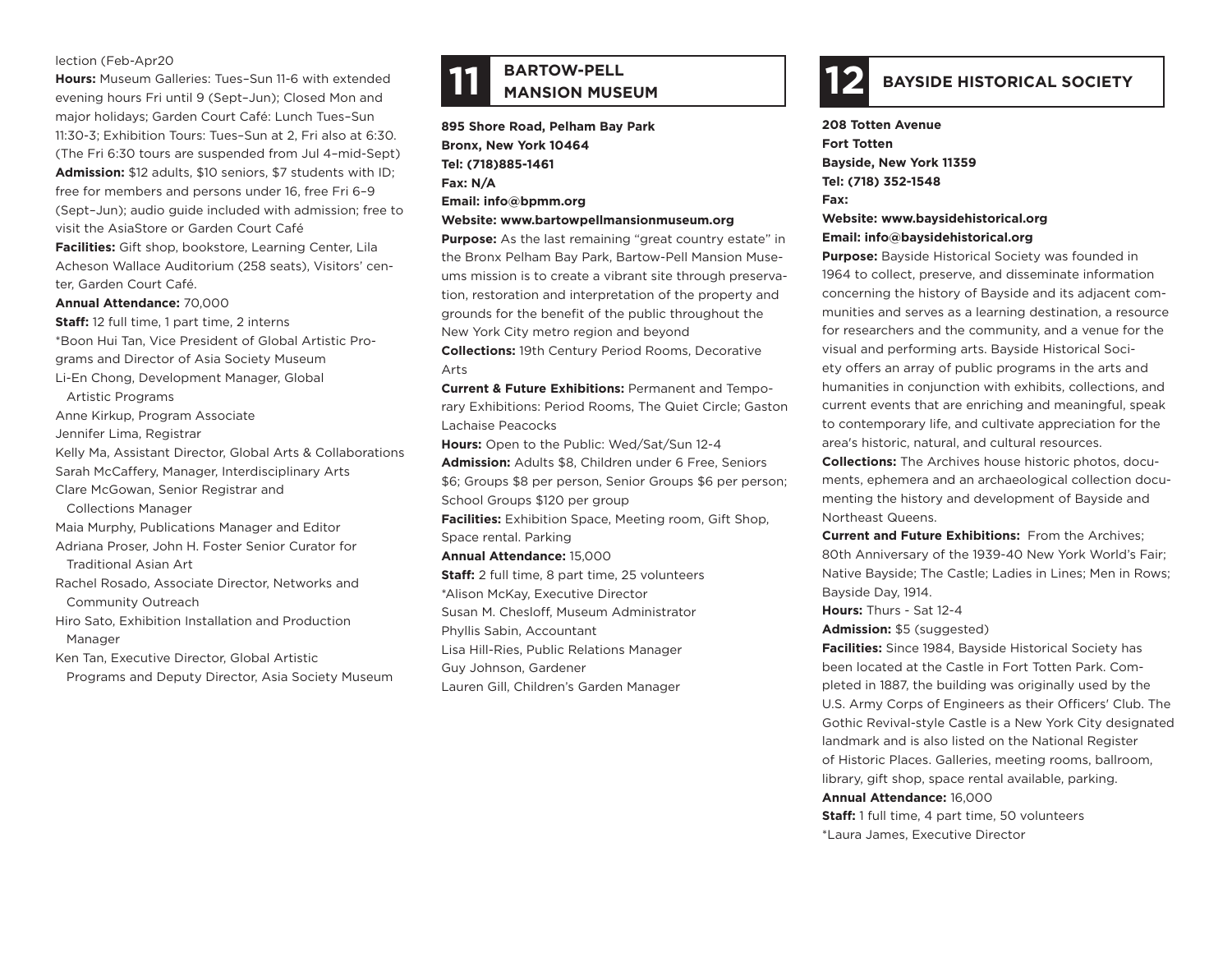## **THE BRONX COUNTY 13 HISTORICAL SOCIETY**

**3309 Bainbridge Avenue The Bronx, New York 10467 Tel: (718)881-8900 Fax: (718)881-4827 Website: www.bronxhistoricalsociety.org**

**Email:** kmcauley@bronxhistoricalsociety.org; tbrown@ bronxhistoricalsociety.org

**Purpose:** Dedicated to the collection, preservation, publication and interpretation of the history and heritage of The Bronx and its people.

**Collections:** Objects and works of art on paper, books, photographs, manuscripts, records, periodicals, maps and atlases

**Current & Future Exhibitions:** The Stories A House Could Tell: A Historic Timeline of The Valentine-Varian House (ongoing). Mott Haven, The Bronx - A Historic District Turns Fifty (Oct19-Apr20).

**Books Published:** The Greater New York Centennial; Poems & Tales of Edgar Allan Poe at Fordham; The Birth of the Bronx 1609-1900; Bronx Views: Postcards of the Bronx; Morris High School and The Creation of the NYC Public High School System; The Bronx: Then & Now; Education and Culture in The Bronx - A Research Guide; Digging The Bronx: Recent Archaeology in the Borough **Hours:** Museum of Bronx History: Sat 10-4, Sun 1-5, groups by appointment; Edgar Allan Poe Cottage: Thurs/Fri 10-3, Sat 10-4, Sun 1-5; Research Library: Mon-Fri 9-4:30 by appointment; Bronx County Archives: Mon-Fri 9-4:30 by appointment

**Admission:** Library free; Museums \$5 per adult, \$3 for students, children and seniors

**Facilities:** Research library, Valentine-Varian House/ Museum of Bronx History, The Bronx County Archives, Edgar Allan Poe Cottage; Museum Stores **Staff:** 3 full time, 8 part-time, 12 volunteers \*Dr. Gary Hermalyn, CEO Teresa Brown, Chief Administrative Officer Juliana Jaeger, Education Coordinator Kathleen A. McAuley, Director of Museums/Curator Laura Tosi, Librarian Prof. Lloyd Ultan, Historian

Nestor Danyluk, Archives Consultant

# **THE BRONX MUSEUM 14 OF THE ARTS**

**1040 Grand Concourse (at 165th Street) Bronx, New York 10456-3999 Tel: (718)681-6000 Fax: (718)681-6181 Website: www.bronxmuseum.org Email: info@bronxmuseum.org**

**Purpose:** The Bronx Museum of the Arts is an internationally recognized cultural destination that presents innovative contem- porary art exhibitions and education programs and is commit- ted to promoting cross-cultural dialogues for diverse audiences. Since its founding in 1971, the Museum has played a vital role in the Bronx by helping to make art accessible to the entire community and connecting with local schools, artists, teens, and families through its robust education initiatives and public programs. In celebration of its 40th anniversary, the Museum implemented a universal free admission policy, supporting its mission to make arts experiences available to all audiences.

**Collections:** In 1986, The Bronx Museum began collecting works on paper by artists of African, Asian and Latin American ancestry to "reflect the borough's dynamic communities," a policy that was adapted in 1992 to include works in all media. Recognizing the Bronx's cultural contributions—including the birth of artistic movements such as hip hop, graffiti art and Latin Jazz, that served as inspiration to many contemporary artists—in 1999 the Museum expanded its collecting practice to include works by artists for whom the Bronx has been critical to their artistic practice and development. Currently the Museum owns over 1,000 contemporary artworks in all media.

**Current & Future Exhibitions:** Henry Chalfant: Art vs. Transit (Sept19-Mar20); The Life and Times of Alvin Altrop (Aug19-Feb20); Jose Parla: It's Yours (Feb-Aug20); Sanford Biggers: Codeswitch (Apr-Sept20) **Hours:** Wed, Thurs, Sat & Sun 11-6, Fri 11-8, galleries closed Mon-Tues, Thanksgiving, Christmas, & New Year's Day

#### **Admission:** Free

**Facilities:** Gift shop, space rental in community galler-

ies, conference rooms and rehearsal spaces, wheelchairaccessible **Annual Attendance:** 100,000-105,000 on/off site **Staff:** 19 full time, 5 part time \*Deborah Cullen, Executive Director Antonio Sergio Bessa, Director of Curatorial Programs Claudette McQueen, Manager of Special Events and Membership Yehiel Handlarz, Controller Skowmon Hastanan, Registrar Alan Highet, Chief Financial Officer Nell Klugman, Education Manager Olivia Pohl, Executive Coordinator Moises Rivera, Security Officer Klaudio Rodriguez, Deputy Director Francisco Rosario, Director of Security Patrick Rowe, Director of Education Shirley Solomon, Director of Government and Institutional Giving Mario Torres, Manager, Artist in the Marketplace Latoya Wilcox, Rentals Manager



**2300 Southern Boulevard Bronx, New York 10460-1099 Tel: (718) 220-5100 Fax: (718) 733-7748 Website: www.bronxzoo.org Email: guestrelations@wcs.org**

**Purpose:** The Bronx Zoo is the largest urban zoo in the United States. A division of the Wildlife Conservation Society, which was founded in 1895 as the New York Zoological Society, it carries out mandated programs in conservation, research and education.

**Collections:** The Bronx Zoo staff care for some 6,000 mammals, birds, reptiles and amphibians of 711 species with many more fish and insects in the collection. The collections are housed in naturalistic habitats, representing environments around the world and are the basis of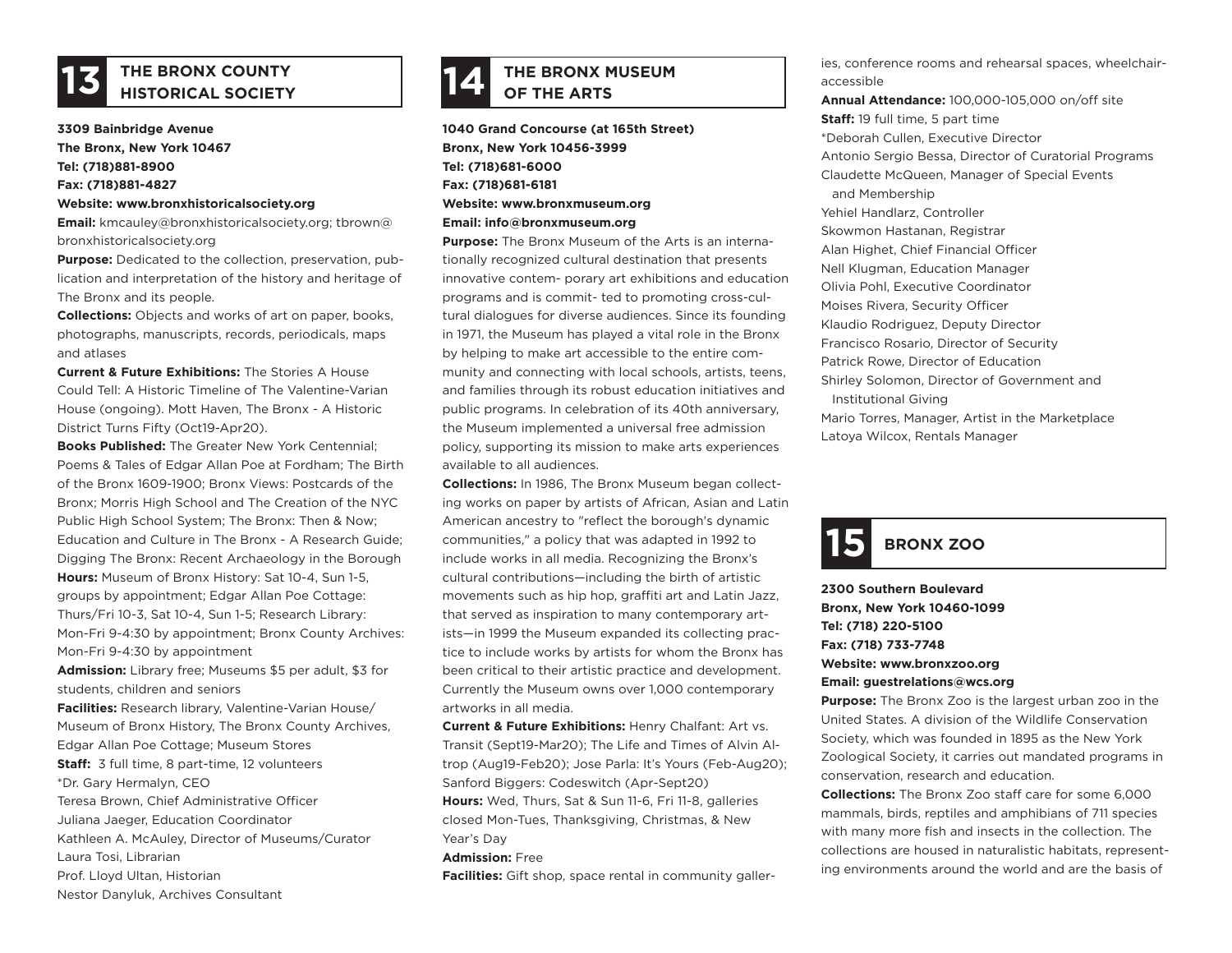the Park's extensive research and educational programs. **Current Exhibitions:** Please note some attractions are only open seasonally. All attraction availability may be subject to weather, capacity, mechanical and/or animalrelated issues. Year-round Bug Carousel; Tiger Mountain: close up views of Amur (Siberian) Tigers; Butterfly Garden and Children's Zoo (seasonal); JungleWorld, an indoor tropical rainforest for Asian wildlife; the Himalayan Highlands, home to the endangered snow leopard; Congo Gorilla Forest, a 6.5 acre African rain forest; Wild Dogs; Madagascar, the world's fourth largest island and an extraordinary array of wildlife. Dinosaur Safari ride: Travel back in time and discover a prehistoric world on the biggest, most realistic Dinosaur Safari ride in America (seasonal); The Nature Trek: Jump, wiggle, and climb your way to a new perspective on nature; Bronx Zoo Treetop Adventure (seasonal): Climb and zip your way through the trees (not included with admissions) **Hours:** (Apr-Nov) Weekdays 10–5 and Weekends & Holidays 10–5:30; (Nov-Apr) 10–4:30

**Admission:** General Admission: Adults: \$22.95, Children (Ages 3-12): \$14.95, and Seniors (Age 65 & over): \$20.95; Total Experience Admission: Adults: \$39.95, Children (Ages 3-12): \$29.95, and Seniors (Age 65 & over): \$34.95. Children ages 2 and under are free. General admission is donation based all day on Wed. To upgrade to a Total Experience Ticket the price is \$14.95 per person

**Facilities:** Numerous food, snack and souvenir outlets: ATM on site

Parking: \$17 cars; \$20 buses

**Annual Attendance:** 1,680,740 (fiscal year 2019)

**Staff:** 2,084 full and part time, ~348 volunteers

\*Dr. Cristián Samper, President and Chief Executive Officer

\*Robert G. Menzi, Executive Vice President, Chief Operating Officer

- \*James J. Breheny, Executive Vice President and General Director, Zoos and Aquarium & Director, Bronx Zoo
- \*John F. Calvelli, Executive Vice President, Public Affairs
- \*Paula Hayes, Executive Vice President, Chief of Global Resources
- \*Dr. John G. Robinson, Executive Vice President, Conservation & Science

Laura Stolzenthaler, Senior Vice President & Chief Financial Officer Christopher J. McKenzie, Senior Vice President, General Counsel & Deputy Secretary Mary Dixon, Senior Vice President, Communications, Public Affairs Joe Walston, Vice President, Field Conservation Dr. Patrick Thomas, Vice President & General Curator and Associate Director, Bronx Zoo Dr. Paul Calle, Chief Veterinarian, Director, Zoological Health Dr. Colleen McCann, Curator, Mammals Donal Boyer, Curator, Herpetology Kathleen LaMattina, Curator, Animal Encounters Nilda Ferrer, Curator and Registrar, Animal Management Services Bob Gavlik, Executive Director of Operations Susan Chin, Vice President, Planning and Design & Chief Architect Karen Tingley, Director of WCS Education Niko Radjenovic, Vice President, Business Services Jelle Boots, Vice President, Human Resources Randi Winter, Director, Visitor Services Carolyn Gray, Vice President, Institutional Advancement Karen Feldman, Vice President of Budget and Financial Planning



**1000 Washington Avenue Brooklyn, New York 11225 Tel: (718)623-7200 Fax: (718)857-2430 Website: www.bbg.org**

**Purpose:** Brooklyn Botanic Garden is an urban botanic garden that connects people to the world of plants, fostering delight and curiosity while inspiring an appreciation and sense of stewardship of the environment. In the Garden, in its community, and well beyond, BBG inspires people of all ages through the conservation, display,

and enjoyment of plants; with educational programs that emphasize learning by doing; and with research focused on understanding and conserving regional plants and plant communities.

**Collections:** The Steinhardt Conservatory includes the Trail of Evolution, the CV Starr Bonsai Museum, tropical, temperate and desert pavilions. Specialty gardens include Japanese Garden, Rose Garden, Shakespeare Garden, Herb Garden, Children's Garden, Fragrance Garden, Rock Garden, Plant Family Collection, Discovery Garden and Water Garden.

**Current & Future Exhibitions:** Continuous year round **Hours:** MAR-OCT Tues-Fri 8-6, Sat-Sun 10-6; NOV Tues-Fri 8-4:30, Sat-Sun and holidays 10-4:30; DEC Tues-Sun 10-4:30; closed Mon except Memorial Day, Columbus Day, Martin Luther King, Jr. Day and Presidents' Day; Closed Labor Day, Thanksgiving, Christmas and New Year's Day **Admission:** \$15 adults (12 and over); \$8 seniors (65 and over) and students (12 and over); School groups free (preregistration required); Free Friday before 12 noon **Facilities:** Steinberg Visitor Center, Garden Shop, Yellow Magnolia Café (full service dining), Yellow Magnolia Canteen, Palm House and Lillian & Amy Goldman Atrium (rental); Gardener's Resource Center, Parking Lot at 900 Washington Ave (fee)

#### **Annual Attendance:** 820,000

**Staff:** 154 full time, 119 seasonal part time, 800 volunteers \*Scot Medbury, President (presidentsoffice@bbg.org) \*Leslie Findlen, Senior Vice President of Institutional Advancement

\*Sonal Bhatt, Vice President, Education & Interpretation \*Tracey Faireland, Vice President, Planning, Design & '

Construction

\*Mark Fisher, Vice President, Horticulture

\*Kathryn Glass, Chief of Marketing & Business ' Development

\*Dorota Rashid, Vice President, Finance & CFO Ronnit Bendavid-Val, Director, Horticulture Rowan Blaik, Director, Living Collections Kaitlyn Falk Wong, Director, Institutional Funding Kate Fermoile, Director, Interpretation & Exhibitions Andrei Gourianov, Director, Information Technology Kimberly Hill, Executive Assistant to the President Barbara Kurland, Director, Learning & Partnerships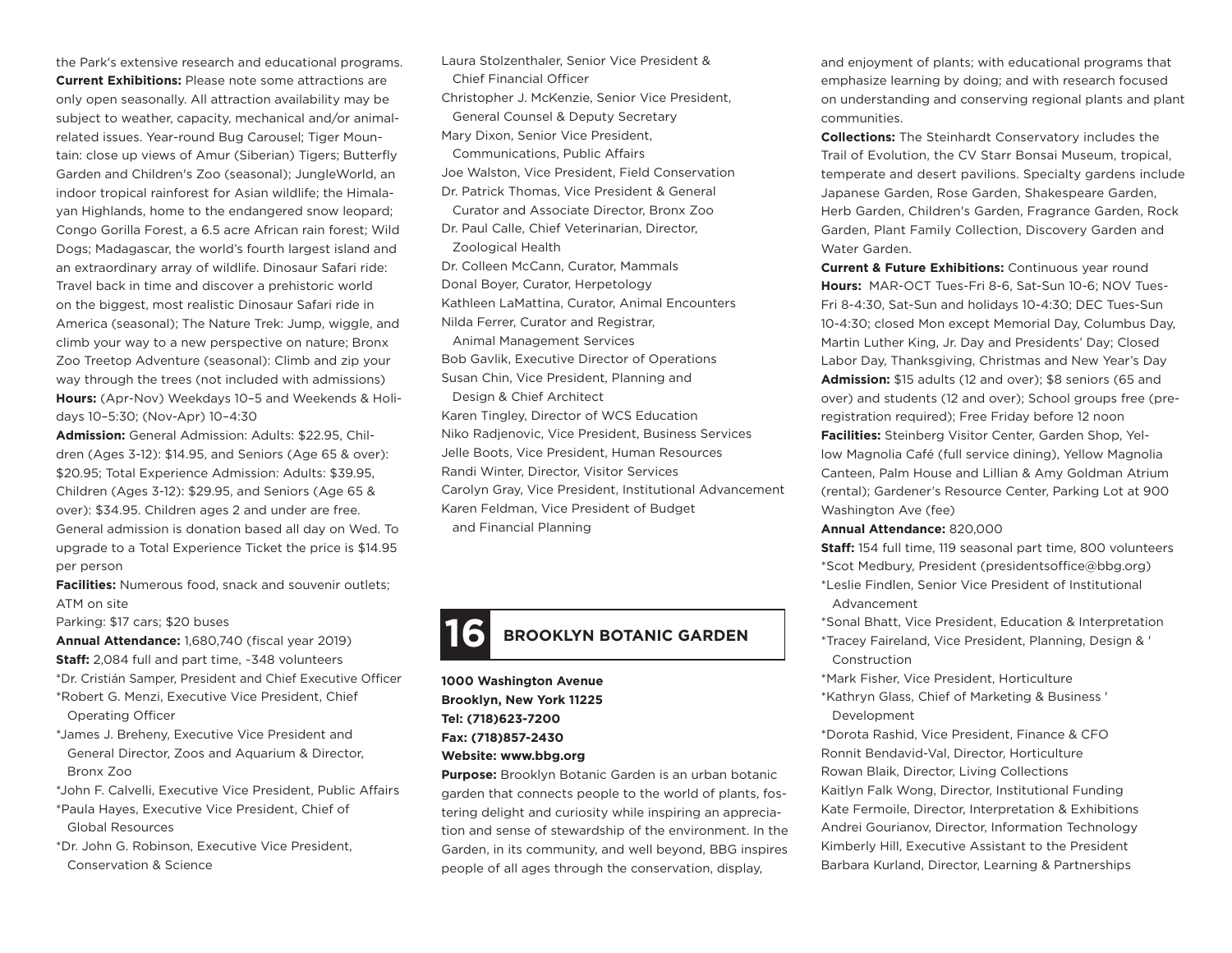Julie Lang, Managing Director, Donor Engagement Ethan Lustig-Elgrably, Director, Government & Community Affairs

Megan Murphy, Director, Visitor Services & Volunteers Anna Olson, Director, Human Resources Robby O'Sullivan, Director, Major Gifts Greta Pemberton, Director, Youth Programming Elizabeth Peters, Director, Digital & Print Media Cathryn Popwytsch, Director, Membership Elizabeth Reina-Longoria, Director, Marketing & Communications Jonathan Secor, Director, Public Programs

Tricia Smit, Director, Individual Giving & Special Events Elizabeth Scholtz, Director Emeritus Jimmy Thomas, Director, Security

### **17 BROOKLYN CHILDREN'S MUSEUM**

### **145 Brooklyn Avenue (at St. Marks Avenue) Brooklyn, New York 11213 Tel: (718)735-4400, (administrative offices) Fax: (718)604-7442**

#### **Website: www.brooklynkids.org**

**Purpose:** Founded in 1899 as the world's first museum designed especially for children, BCM provides interactive exhibitions and educational programs for children from toddlers to teens and their families. The mission is to actively engage children in educational and entertaining experiences through innovation and excellence in exhibitions, programs, and use of collections. We encourage children to develop an understanding of and respect for themselves, others, and the world around them through the exploration of cultures, arts, science, and the environment.

**Collections:** Permanent collections include 27,000 natural science specimens and cultural objects; BCM archives

**Permanent Exhibitions:** Totally Tots (ages 5 and under); World Brooklyn (cultural exhibit); Sensory Room, Neighborhood Nature (natural science exhibit); Greenhouse

and Garden; Collections Central; Green Threads; Brooklyn Block Lab Tues 2-5:30, Fri 10-1, Sat & Sun 10-1. Visiting Exhibitions: Survival of the Slowest (Oct19-Feb20), Animals and Us (Oct19-Feb20), Under the Canopy (Feb-May20)

**Hours:** Fall, Wint, Spr & Sum hours visit www.brooklynkids.org. Tues, Wed, Fri 1-5; Thurs 10-6, Sat-Sun 10-7 **Admission:** \$11 per person, free for members and children under 1 year; school group tours: \$250 for a Guided program & self-exploration following, \$6 per person for self- guided tour. Special Needs class up to 12 students \$175. Title1 class up to 25 students – free, limited availability. Sensory Room for Special Needs Children with groups or families,Thurs 2-5:30, Sat & Sun 2-4:45; free hours Thurs 2-6

**Facilities:** Eat Morris Cafe, Little Things Gift Shop, Studio, Birthday Party room, Event space, School lunch accommodations by reservations \$1 per student **Staff:** 32 full-time, 58 part-time, 118 volunteers \*Stephanie Hill Wilchfort, President and Chief Executive Officer

Atiba Edwards, Executive Vice President Hana Elwell, VP of Exhibits & Interpretation Aldo Tortorelli, Director of Building Operations N. Cheng Corp, Financial Consultant

Margaret Walton, Director of Government and Community Affairs

Sandy Smith, Manager of Visitor Experience Erik Fiks, Manager of Exhibits Kate Calleri, Curator & Collections Manager Erin Hylton, Manager of Education & Public Programs Kwame Brandt-Pierce, Manager of Afterschool Programs

# **THE BROOKLYN HISTORICAL SOCIETY** (BHS PIERREPONT)

**128 Pierrepont Street (at Clinton Street) Brooklyn, New York 11201 Tel: (718)222-4111 Fax: (718)222-3794 Website: www.brooklynhistory.org BHS DUMBO 55 Water Street (enter at 55 Water Street or through Brooklyn Bridge Park) Brooklyn, NY 11201**

**Purpose:** Founded in 1863, Brooklyn Historical Society is a nationally recognized urban history center dedicated to preserving and encouraging the study of Brooklyn's extraordinary 400-year history. Located in Brooklyn Heights and housed in a magnificent landmark building designed by George Post and opened in 1881, today's BHS is a cultural hub for civic dialogue, thoughtful engagement and community outreach. BHS maintains an important collection of historical manuscripts, books, photographs, maps, paintings, objects and ephemera dating back to the 17th century.

**Collections:** Material related to Brooklyn that represents its diverse neighborhoods and ethnic groups. Archives include one of the largest collections of historic Brooklyn material in existence. 125,000 bound volumes, 100,000 graphic images, 2,000 linear feet of manuscripts, over 2,000 maps and atlases. The library has genealogies, rare books, newspapers, periodicals, serials, journals, personal papers, institutional records, and oral histories. Over 33,000 Brooklyn-related photographs, works of art on paper and paintings have been digitized and catalogued accessible through a computer database.

**Current & Future Exhibitions:** Permanent Collection Installations: Chronicling Brooklyn's Landscapes.

**Temporary Exhibitions:** Taking Care of Brooklyn: Stories of Sickness and Health (thru Jun22); An Opening: A Sound and Art Installation by Kameelah Janen Rasheed (Sept19-Jun20); A Queer Look at Brooklyn (thru May20); At BHS DUMBO: Waterfront

**Hours:** Wed-Sun 12-5; Library **Hours:** Wed-Sat 1-5. The library is closed the month of August.

**Admission:** suggested \$10 adults, \$6 seniors (62 and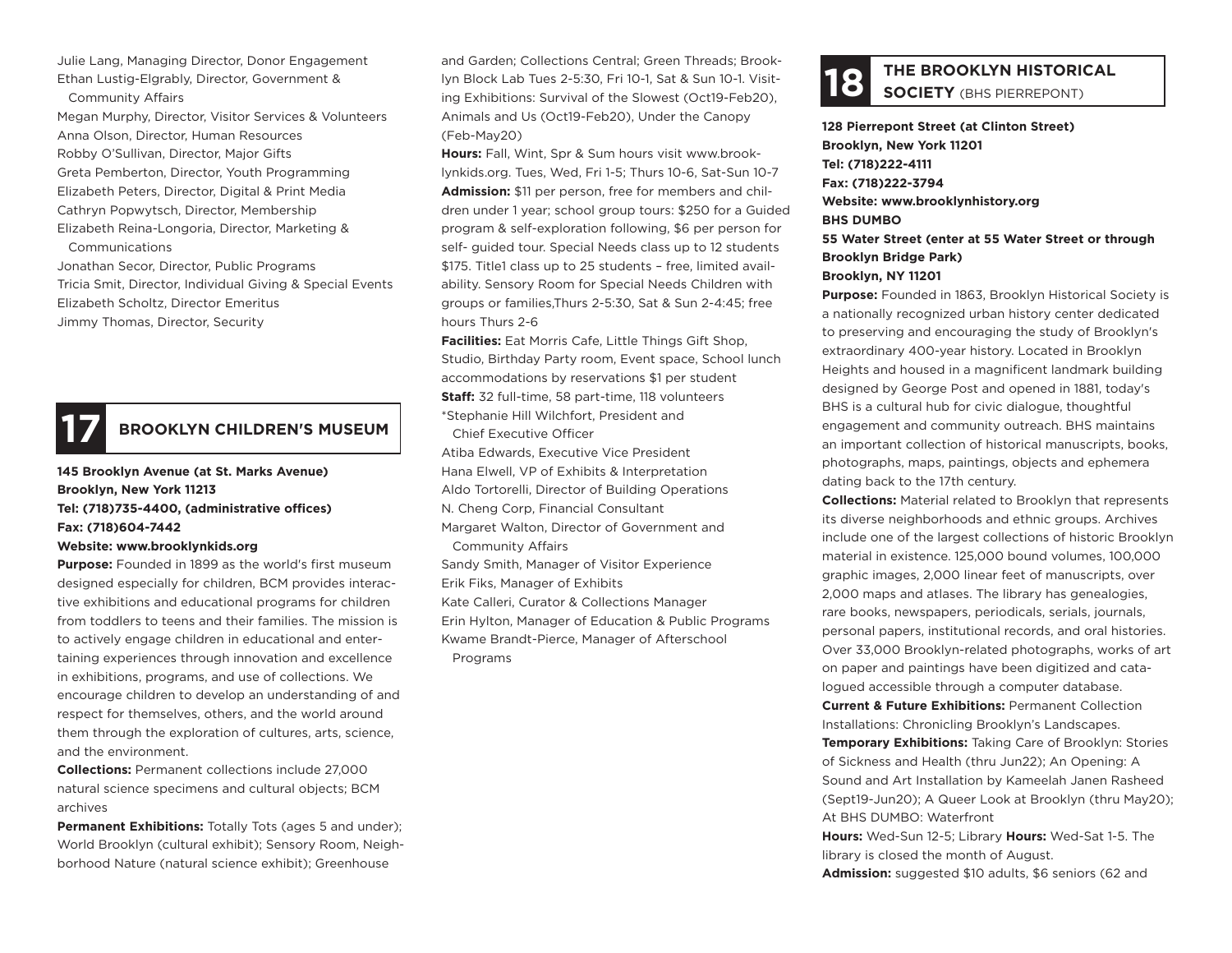over) and educators. Free students (must show ID), members and children under 12

**Facilities:** Donald F. and Mildred Topp Othmer Library; site rentals

**Annual Attendance:** 49,770 **Staff:** 23 full time, 31 part time \*Deborah Schwartz, President Marcia Ely, Executive Vice President Heather Malin, VP for Advancement Jason Pietrangeli, CFO Brice Sagbohan, Finance Associate Bailey Bretz, Administration Associate & Assistant to the President Hayley Schulkind, Senior Manager of Institutional Giving Carrie Caroselli, Special Events and Annual Giving Manager Randi Burroughs, Private Events Manager Shannon Urabe, Private Events Coordinator Maggie Davis, Development Coordinator Steven Thomson, Programs and Communications Manager Bo Mendez, Programs and Outreach Coordinator Julie Golia, VP for Curatorial Affairs and Collections Zaheer Ali, Oral Historian Nalleli Guillen, Historian and Project Manager – Revealing Long Island History Anna Schwartz, Collections Manager, Art and Artifacts; Exhibitions Manager Maggie Schreiner, Archivist Cecily Dyer, Reference Librarian Camille Lannan, Cataloguer Dan Brenner, Digital Projects Archivist Alex Tronolone, Manager of Teaching and Learning Shirley Brown Alleyne, Manager of Teaching and Learning Patrick Valentine, Director of Operations and Retail Justin Codes, Operations Manager Kristin Popham, Retail Buyer and Merchandising Supervisor Igor Yanavitski, Facilities Assistant

## **BROOKLYN MUSEUM**

**200 Eastern Parkway Brooklyn, New York 11238-6052 Tel: (718)638-5000 Fax: (7180501-6136 Website: www.brooklynmuseum.org Email: information@brooklynmuseum.org Our Mission:** To create inspiring encounters with art that

expand the ways we see ourselves, the world, and its possibilities.

**Our Vision:** Where great art and courageous conversations are catalysts for a more connected, civic, and empathetic world.

**Our values:** Great Art and Great Art Experiences - We hold ourselves to the highest standards of curatorial excellence—from great art and original shows to beautiful installations and canon-expanding scholarship. We strive to create and present inspirational and transformative engagement with our collections, exhibitions, programming, and educational offerings, welcoming all visitors with respect and a true sense of hospitality; Many Histories and a Shared Future - We work to be conscious of the narratives that shape our visitors' views of history and their place in the world as well as our own, and we seek out and promote perspectives that expand the stories we tell. We believe the Museum is a place where people can see themselves with dignity and each other with empathy, care, and respect. As a public, civic institution we believe it is our mandate to contribute to the advancement of society with a commitment to true connectedness and diversity; Openness and Free Expression - We believe that the open and free exchange of ideas among people of diverse beliefs, cultures, and experiences stimulates new understandings and expands insights into our shared humanity and promotes social generosity. We also recognize that differing views may sometimes be met with discomfort and dissent. Since we see ourselves as a conduit for open sharing and learning, we accept the controversies that may accompany courageous conversations; Action and Impact - We celebrate the cultural vibrancy of our local communities and help build meaningful relationships that elevate and

strengthen them. Believing that in action there is hope, we champion the powerful roles art and artists can play in our communities both inside and outside the Museum's walls; Experimentation and Risk - In an effort to expand our mission and impact, we strive to be a nimble organization that consistently pursues innovative strategies. We value the challenges associated with trying new things and adapt our strategies as we learn; Professionalism and Passion - We seek to create a work environment that values hard work, professionalism, accountability, creativity, and achievement. We are committed to creating a community of talented, passionate people who are inspired to make the Museum an important hub of community activity and a great global destination, grow their professional skills, and work collaboratively with colleagues they admire and respect.

**Collections:** Encyclopedic museum, housed in a Beaux-Arts 562,000 sq ft structure designed in 1893 by McKim, Mead & White, with over 5,000 years of man's cultural achievement. Art reference library; Wilbour Library of Egyptology, one of the world's most comprehensive Egyptological research collections. Long-Term Installations: Infinite Blue; The Brooklyn Della Robbia; Arts of Korea; American Art; A Woman's Afterlife: Gender Transformation; European Art; Ancient Egyptian Art; Assyrian Art; The Dinner Party by Judy Chicago; Decorative Arts and Period Rooms; Luce Center for American Art: Visible Storage & Study Center; Life, Death, and Transformation in the Americas; Williamsburg Murals: A Rediscovery; Steinberg Family Sculpture Garden

**Current & Future Exhibitions:** Pierre Cardin: Future Fashion (July 20-Jan20), The Dinner Party by Judy Chicago, JR: Chronicles (Oct19-May20), One: Xu Bing (Oct19-Apr20), Out of Place: A Feminist Look at the Collection (Jan-Sept20), Jeffrey Gibson: When Fire is Applied to a Stone It Cracks (Feb20-Jan21), Jacques-Louis David Meets Kehinde Wiley (Jan-May20), Studio 54: Night Magic (Mar-Jul20), Climate in Crisis: Environmental Change in the Indigenous Americas (Feb20-Jan21), African Arts- Global Conversations (Feb-Nov20), **Hours:** Wed, Fri, Sat, Sun, 11-6, Thurs 11-10, First Sat 11-11, closed Mon and Tue; closed Thanksgiving, Christmas, New Year's Day. Museum Cafe open Wed, Fri 11-5, Thurs 11-9, Sat, Sun 11-5, First Sat 11-10:30. The Norm Restaurant, Wed, Friday 12-4, Thurs 12-9, Sat, Sun 12-6. First Sat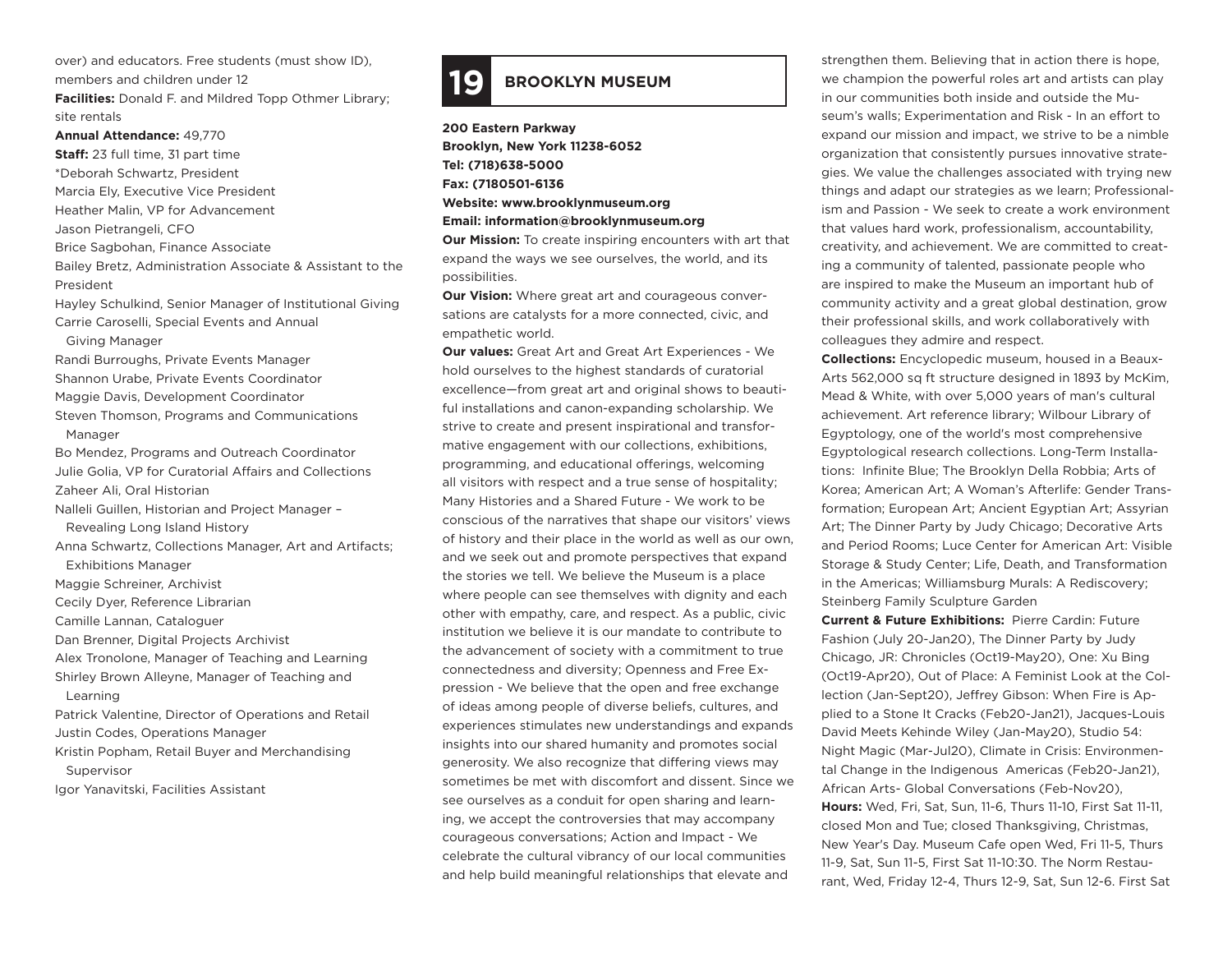12-10. Museum Libraries and Archives open by appointment.

**Admission:** Suggested contribution \$16 adults, \$10 Senior Citizens and students with valid I.D., free to members and children under 19 accompanied by an adult. Group visits arranged through Visitor Services, ext. 234; School Groups contact ext. 221. Admission free on first Sat 5-11

**Facilities:** Galleries, restaurant/cafe, gift shop, auditorium, sculpture garden, parking, rental spaces available, including the 22,000 square foot Beaux-Arts Court **Annual Attendance:** Approximately 591,000 **Staff:** 262 full-time, 141 part-time, 81 volunteers, 25 interns

\*Anne Pasternak, Shelby White and Leon Levy Director David Berliner, President and Chief Operating Officer Hope O'Reilly, Deputy Director and Chief Development **Officer** 

Susan Fisher, Director of Collections and Curatorial Affairs

Lisa Bruno, Carol Lee Shen Chief Conservator Sharon Matt Atkins, Director of Exhibitions & Strategic Initiatives

Francesca Lisk, Chief of Staff and General Counsel James Kelly, Director of Operations and Facilities Management

Ken Keating, Director of Finance Nancy Currey, Director of Human Resources

### **20 CENTER FOR JEWISH HISTORY**

#### **15 West 16th Street**

#### **New York, New York 10011 Tel: (212)294-8301 Fax: (212)294-8302 Website: www.cjh.org**

### **Email: inquiries@cjh.org**

**Purpose:** The Center for Jewish History is one of the foremost Jewish research and cultural institutions in the world, having served over 1 million people in more than 100 countries. It is home to five partner organizations:

American Jewish Historical Society (AJHS); American Sephardi Federation (ASF); Leo Baeck Institute (LBI); Yeshiva University Museum (YUM); YIVO Institute for Jewish Research (YIVO).

**Collections:** The partners' collections comprise the largest repository of the modern Jewish experience outside of Israel. The collections total more than 500,000 volumes and 100 million documents, and include thousands of pieces of artwork, textiles and ritual objects, as well as music, films and photographs. At the Center, the history of the Jewish people comes alive through scholarship and cultural programming, exhibitions and symposia, lectures and performances.

**Current & Future Exhibitions:** Please visit https://www. cjh.org/visit/exhibitions for a current list of exhibitions. **Hours:** Sun 11-5; Mon & Wed 9:30-8; Tues & Thurs 9:30-5; Fri 9:30-4. Please see www.cjh.org for our Lillian Goldman Reading Room and Ackman & Ziff Family Genealogy Institute hours. The Center for Jewish History is closed on Saturday, all major Jewish holidays and all major national holidays.

#### **Admission:** Free

**Facilities:** Leo & Julia Forchheimer Auditorium; Paul S. and Sylvia Steinberg Great Hall; Lillian Goldman Reading Room; Ackman & Ziff Family Genealogy Institute **Annual Attendance:** 50,000 + **Staff:** 60 full time and part time \*Bernard J. Michael, President/CEO

Ann T. Dachs, Managing Director Rio Daniel, Chief Financial Officer Judy Greenspan, Director of Public Programs Rachel Miller, Director of Archive and Library Services Melissa Minaya, Director of Operations Louis Pinzon, Director of Information Technology Jordana Renick, Director of Human Resources David P. Rosenberg, M.P.A., Senior Manager for Communications

## **21 CENTRAL PARK ZOO**

### **830 Fifth Avenue New York, New York 10065 Tel: (212)439-6500 Fax: (212)988-0286**

#### **Website: www.centralparkzoo.org; www.wcs.org**

Email: cpzoogeneral@wcs.org

**Purpose:** The Central Park Zoo opened in 1861 and is one of the earliest zoos in the United States. In 1988, the zoo reopened after a complete transformation under the management of the Wildlife Conservation Society (New York Zoological Society at that time). The Wildlife Conservation Society (WCS) is a global conservation organization working to conserve the world's largest wild places in 15 priority regions, home to more than 50% of the planet's biodiversity. As one of five WCS facilities open to the public in NYC, Central Park Zoo carries out programs in conservation, research, and education. **Collections:** Central Park Zoo is home to approximately 1,500 animals representing 150 species -many that are highly endangered. Permanent exhibits focus on species from the world's three climatic zones: Tropic, Temperate and Polar. Central Park Zoo is also home to the Tisch Children's Zoo.

**Current Exhibitions:** The Tropic Zone features hundreds of tropical birds, primates, reptiles, and amphibians. The Temperate Territory features red panda, snow monkeys, snow leopards, grizzly bear, and waterfowl. Polar exhibits feature one of the nation's largest penguin colonies, puffins, seals and sea lions. Tisch Children's Zoo is home to cows, sheep, pigs, Patagonian cavy, and a host of birds and waterfowl in a large walk through aviary. **Hours:** Open 365 days, Apr-Oct 10-5; weekends and holidays 10-5:30, Nov-Mar 10-4:30 daily **Admission:** Adults (13 & Over) \$13.95, Children (ages 3-12) \$8.95, Children (2 & under) Free, Seniors (65+) \$10.95; Total Experience tickets which includes our 4D Theater, are Adults (13 & Over) \$19.95, Children (ages 3-12) \$14.95, Children (2 & under) Free, Seniors (65+) \$16.95; discounted admission available for groups of 10 or more people.

**Facilities:** Dancing Crane Cafe, Zootique, 4D Theater,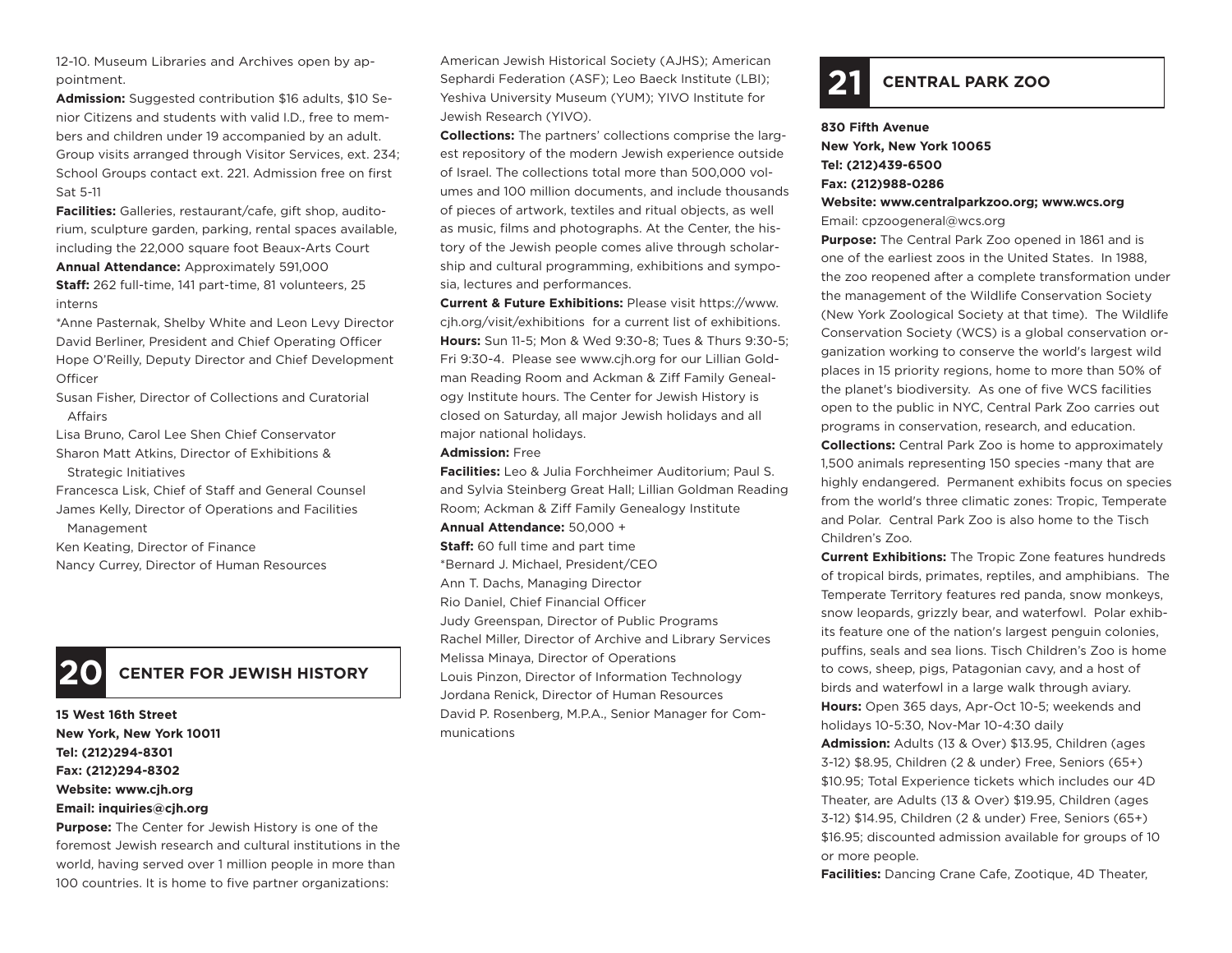### Event rental space **Annual Attendance:** 995,542 (FY2019) **Staff:** 75 full time, 70 part time, 120 volunteers \*Dr. Cristian Samper, President and CEO, Wildlife Conservation Society \*Craig Piper, Director of City Zoos Igor Labutov, Director of Operations, City Zoos Sue Cardillo, Animal Curator John Geist, Manager of Security John McBride, Manager of Horticulture, City Zoos Max Pulsinelli, Director of Communications Michelle Beach, Curator of Education Beth Stolting, Manager of Admissions



# **CHILDREN'S MUSEUM 22 OF THE ARTS (CMA)**

**103 Charlton (between Hudson and Greenwich Streets) New York, New York 10014 Tel: (212)274-0986 Fax: (212)274-1776 Website: www.cmany.org Blog: www.cmany.org/blog Email: info@cmany.org Purpose:** The mission of the Children's Museum of the

Arts is to introduce children and their families to the transformative power of the arts by providing opportunities to make art side-by-side with working artists. **Collections:** 2,500 paintings and drawings (750 in the permanent collection; 1,750 in the study collection): Kuniyoshi collection, WPA and International collection **Current and Future Exhibitions:** Home Sweet Home: Is Home a Sanctuary? (Dec19- May20), Jude Tallichet and Adam Chad Brody: Love Crickets, Save the Planet (Dec19-May20)

**Hours:** Mon 12-5, Tues Closed, Wed Closed, Thurs 12-6, Fri 12-5, Sat and Sun 10-5

**Admission:** \$13 per person ages 1-65; Thurs 4-6 pay as you wish; Free for children under 1; adults 65 and over pay as you wish

**Facilities:** 10,000 square feet for programs; exhibitions;

gift shop; strollers must be stored; space rentals **Annual Attendance:** ~135,000 **Staff:** 17 full time; 50 part time; 15 volunteers \*Seth Cameron, Director \*Erica Freyberger, Managing Director Jil Weinstock, Artistic Director Kirsten McNally, Director of Museum Programming Danielle Lindenberg, Director of Community and School Programs Mackie Saylor, Manager of Community and School Programs Johanne Swanson, Community Programs Coordinator Tom Burnett, Director of Early Childhood Lynn Roselli, Early Childhood Manager Kara Matthews, Development Director Abbigail Willingham, Events and Individual Giving Associate David Lee, Marketing Coordinator Kerry Santullo, Marketing Manager Sean Gilfeather, Associate Director of Museum Experience Vanessa Ocasio, Director of Finance and Administration Audrey Pierson, Museum Programs Registration Manager Bridget Johnson, Media Lab Manager Georgina Arroyo, Fine Arts Manager

# **CHILDREN'S MUSEUM 23 OF MANHATTAN**

**The Tisch Building 212 West 83rd Street New York, New York 10024 Tel: (212)721-1223 Fax: (212)721-1127 Website: www.cmom.org**

**Purpose:** For more than thirty years the Children's Museum of Manhattan (CMOM) has been a destination and resource where families of all backgrounds come to learn, play and grow together. Founded on the belief that children learn best in creative, nurturing environments, CMOM uses and innovative combination of exhibitions, programs and curricula to support our mission to inspire children and families to learn about themselves and our culturally diverse world. All offerings are aligned with one or more of the Museum's four priority areas – early childhood education, creativity in the arts and sciences, healthy lifestyles.

**Current & Future Exhibitions:** PlayWorksTM for early learning (permanent);Art, Artists & You, EatSleepPlay: Building, PlayWorks, Adventures with Dora & Diego sponsored by Nickelodeon (permanent); Dynamic H2O in the Sussman Environmental Center (permanent, open Apr-Oct, weather permitting); Let's Dance, Inside Art, Superpowered Metropolis: An Early Learning City (open Feb20), Right to Vote (opens Apr20)

**Hours:** Tues-Fri and Sun 10-5, Sat 10-7; closed Mon except holidays, Members only Wes & Sun 9-10. CMOM is closed Thanksgiving Day, Christmas Day and New Year's Day. Visit CMOM's website for complete details: http:// www.cmom.org/ visit/hours\_and\_admissions **Admission:** \$15 children and adults, \$12 seniors (65+), free children under 1 year.

**Facilities:** The Children's Museum of Manhattan has completed the \$45 million purchase of its new home: the former Church of Christ, Scientist, at 96th Street and Central Park West. The new building, set to open at the end of 2021, will be almost double the current museum's total space: 70,000 square feet. It is also expected to double annual attendance, to 750,000 visitors from the 350,000 to 375,000 the institution now serves. The museum will focus on four areas: arts and creativity, early-childhood programming, health education and cultural literacy. They will also have a café and theater – and hopefully the environmental center.

**Annual Attendance:** 375, 000

**Staff:** 30 full time, 50 part time \*Jacques Brunswick, Chief Operating Officer Leslie Bushara, Deputy Director, Education and Exhibitions

Jane McIntosh, Chief Advancement Officer Devan Jairam, Director, Finance and Administration Victoria Ellerbe, Associate Director, Human Resources and Administration

Massiel Araque, Assciate Director, Guest Services Catherine Jimenez, ExGuest Services Supervisor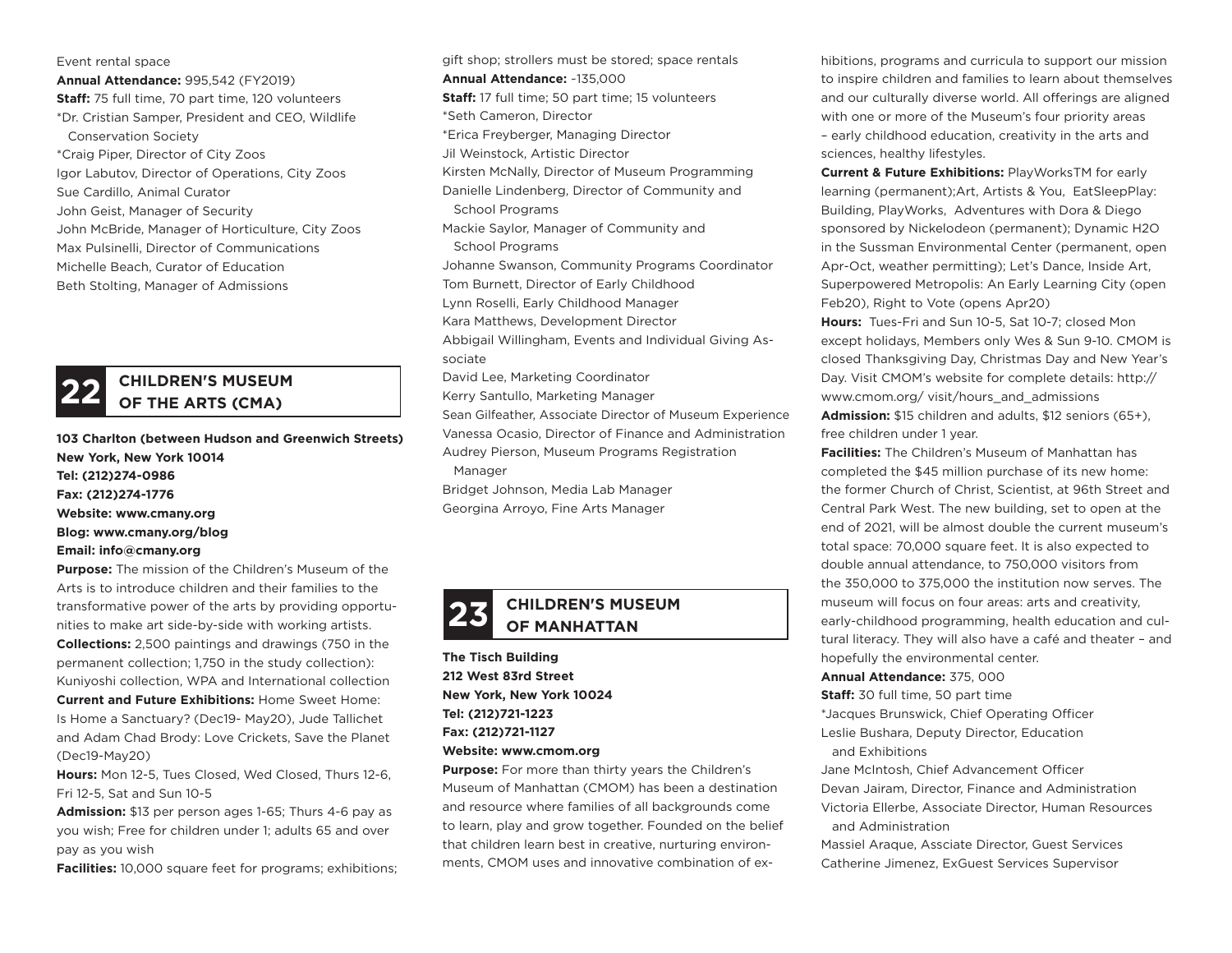Jose Ortiz, Director of Building Operations David Rios, Director, Public Programs Nellie A.V. Chaban, Director, Education & Community Outreach Kevin Nieves, Manager, Public Programs Suzy Mirvis, Manager, School Programs Andrea Zrake, Coordinator, School Programs & Community Outreach Lizzy Martin, Director, Exhibition Development & Museum Planning Anthony Martinez, Senior Manager, Exhibits Operations Kristin Lilley, Art Director Alexandra Tirer, Graphic Designer Jennifer Arcure, Director, Institutional Giving Kara Pusateri, Development Officer Lucia Burrafato, Manager, Membership Adam Miller, Public Relations – Rubenstein Communications Brenna Sweet, Manager, Birthday Parties and Rentals Andrew Ackerman, Senior Advisor

**CHINA INSTITUTE GALLERY/ 24 CHINA INSTITUTE**

**100 Washington Street (Enter via 40 Rector St.), second floor New York, New York 10006 Tel: (212)744-8181 Fax: (212)628-4159 Website: www.chinainstitute.org Email: gallery@chinainstitute.org Purpose:** China Institute Gallery is dedicated to promoting an understanding of Chinese culture through art exhibitions. Lectures, symposia, and workshops covering a range of traditional and contemporary topics including history, literature, and philosophy are also offered throughout the year.

**Collections:** None

**Current & Future Exhibitions:** Eternal Offerings: Chinese Ritual Bronzes from the Minneapolis Institute of Art will open in (Fall'20)

**Facilities:** China Institute Gallery is temporarily closed due to construction at 100 Washington Street from August 19, 2019 through September 15, 2020. China Institute will continue renovations to its expanded headquarters to accommodate large-scale programs and events as well as additional space for contemporary art and performing art. During the renovations, China Institute will remain open for classes and events. **Hours:** (during exhibitions) Mon–Fri 10-5, Thurs 10-8, Sat 11-5. **Admission:** \$10 Adults, \$5 Seniors and Students, Free children under 16; Free Thurs 5-8, Free Members **Staff:** 51 full time, 12 docents and volunteers China Institute Gallery: \*Willow Weilan Hai, Gallery Director Insher Pan, Assistant Director, Gallery Yue Ma, Manager of Art Education Program (DCTA) Katharine Vann, Gallery Coordinator China Institute **Staff:** \*James B. Heimowitz, President Lisa Lam. Assistant to the President Andrea Sanseverino Galan, SVP/Chief Development **Officer** Clifford Preiss. Associate Director, Institutional Giving Michael Liu, Associate Director, Membership and Events Kevin Laux, Development Coordinator Jingping Zhang, Associate Director of Development Rachel Strader, Director of Development Operations and Events Michael Buening., Director of Operations; Head of the Model CI@CI Ingrid Mei, Office Manager Peter Mai., Building Superintendent Vivian Cao, CFO Roura Rosales-Rosario, Associate Director of Finance Alina Mentor, HR Manager Dorinda Elliott, Director, China Institute Center for Business Nina Huang, Business Programs Manager Aaron Nicholson, Program Manager Jeremy Willinger, Director of Marketing Yao Wang, Graphic/Web Designer Shenzhan Liao, Director of Education & Dean CI@CI Xiao Xia Zhou, Vice Dean, Confucius Institute Tina Fang, Admissions Manager, Adult Language & Studio Programs Ben Wang, Senior Lecturer in Language & Humanities Wanling Zhang, Associate Director of Education, Language & Cultural Classes

# **25 COOPER HEWITT, SMITHSONIAN DESIGN MUSEUM**

**2 East 91st Street (on the corner of Fifth Avenue) New York, New York 10128**

**Tel: (212)849-8400; (212)849-8386 (TDD); (212)849- 8300; Group tours (212)849-8351 (chtours@si.edu); Youth and adult programs (212)849-8353 Fax: (212)849-8401**

### **Website: www.cooperhewitt.org**

#### **Email: cooperhewitt@si.edu**

**Purpose:** Founded in 1897, Cooper Hewitt, Smithsonian Design Museum is the only museum in the nation devoted exclusively to historic and contemporary design. The museum educates, inspires and empowers people through design, presenting compelling educational programs, exhibitions and publications.

**Collections:** International in scope and possessing one of the most diverse and comprehensive collections of design works in existence, the museum's rich holdings range from Egypt's Late Period/New Kingdom (1100 B.C.) to the present day and total more than 210,000 objects.

**Current & Future Exhibitions:** Interactive galleries throughout the museum's four floors encourage visitors to explore the collection digitally, draw their own designs in the Immersion Room, and engage in the design process. **Temporary Exhibitions:** Contemporary Muslim Fashions; Willi Smith: Street Couture; Nature by Design; Herbert Bayer: Bauhaus Master; Face Values: Exploring Artificial Intelligence; Jon Gray of Ghetto Gastro Selects **Hours:** Open seven days a week, 10-6, Tues 10-8; Closed Thanksgiving and Christmas Day

**Shop Hours:** Daily, 10-6, Tues 10-8;

**Café hours:** Mon thru Fri 8-5, Sat 10-5, Sun 10-5

**Admission:** \$18 Adults, \$12 Seniors, \$9 Students, Free Children 18 and under; Pay What You Wish Tues 6-8 **Facilities:** Located in the landmarked Andrew Carnegie mansion and boasting a beautiful public garden, Cooper Hewitt makes design come alive with unique temporary exhibitions and installations of the permanent collection. **Annual Attendance:** Approximately 400,000 **Staff:** 82 full time, 16 part time. Internships are available throughout the year with concentration in the summer.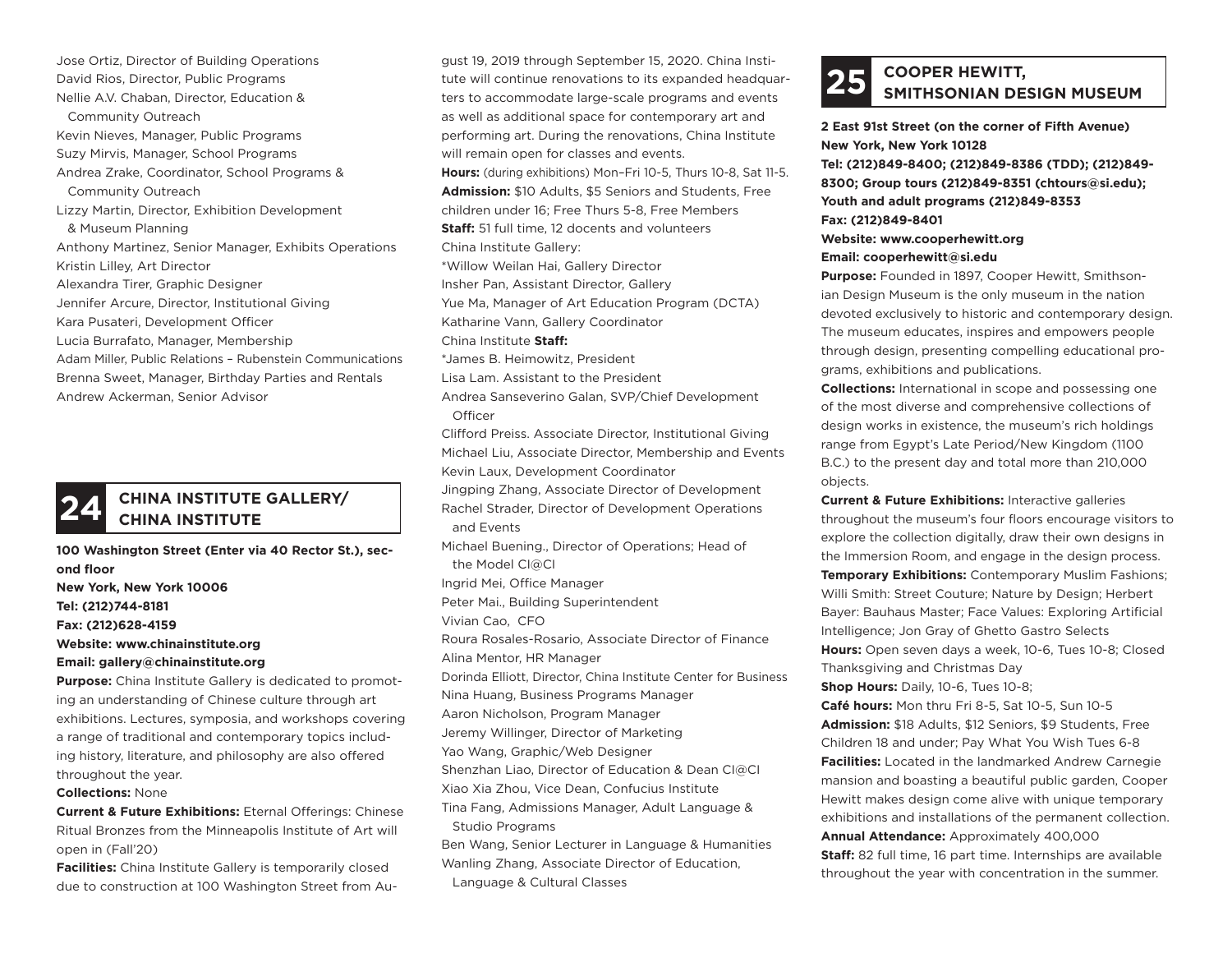Some paid internship \*Caroline Baumann, Director Catherine Birch, Director of Retail Susan Brown, Associate Curator, Textiles Alexandra Cunningham Cameron, Curator of Contemporary Design Caitlin Condell, Associate Curator & Head of Drawings, Prints & Graphic Design Department Christina De León, Associate Curator of U.S. Latino design Gregory Herringshaw, Assistant Curator of Wallcoverings Pamela Horn, Director of Cross Platform Publishing and Strategic Partnerships Andrea Lipps, Associate Curator of Contemporary Design Ellen Lupton, Senior Curator of Contemporary Design Matilda McQuaid, Deputy Curatorial Director and Head of Textiles Emily Orr, Assistant Curator, Modern and Contemporary American Design Carolyn Royston, Chief Experience Officer Cynthia Smith, Curator of Socially Responsible Design

beauty, humanism, and skill. It now travels its exhibitions nationally and internationally, as well as loaning works from its collection to distinguished museums around the world.

**Collections:** Actively builds on a collection of 19th and early 20th century European and American academic art. Browse the collection online.

**Current & Future Exhibitions:** See website for traveling exhibitions and loans.

**Facilities:** The Dahesh Museum of Art Gift Shop at 145 Sixth Avenue (between Dominick and Spring Streets) Tue-Sat 10-5

**Staff:** 4 full time, 4 part time

\*Dr. J. David Farmer, Director of Exhibitions

Stephen R. Edidin, Deputy Director and Chief Curator

Alia Nour, Curator

Bill Ignatowich, Chief Financial Officer

Arik Bartelmus, Registrar

Phyllis Janasova, Manager of Human Resources

and Administration

Amin Shawish, Gift Shop Manager

Patricia Y. Ardon, Maintenance

**Mailing Address 145 Sixth Avenue (between Dominick and Spring Streets) New York, New York 10013-1548 Tel: (212) 759-0606 Website: www.daheshmuseum.org Email: information@daheshmuseum.org**

**Purpose:** The Dahesh Museum of Art is the only institution in the United States devoted to collecting, exhibiting, and interpreting works by Europe's academically trained artists of the 19th and early 20th centuries. The Dahesh serves a diverse audience by placing these artists in the broader context of 19th- century visual culture, and by offering a fresh appraisal of the role academies played in reinvigorating the classical ideals of



### **26 DAHESH MUSEUM OF ART 27 THE DRAWING CENTER**

**35 Wooster Street New York, New York 10013 Tel: (212) 219-2166 x115 Fax: (888) 380-3362 Email: lhoptman@drawingcenter.org Website: drawingcenter.org Catalogs: http://issuu.com/drawingcenter Blog: http://thebottomline.drawingcenter.org/ Purpose:** The Drawing Center, a museum in Manhattan's SoHo district, explores the medium of drawing as primary, dynamic, and relevant to contemporary culture, the future of art and creative thought. Its activities, which are both multidisciplinary and broadly historical, include exhibitions; Open Sessions, a curated artist

program encouraging community and collaboration; the

Drawing Papers publication series; and education and public programs. The museum was founded in 1977 by curator Martha Beck (1938-2014).

#### **Collections:** None

**Current & Future Exhibitions:** (Permanent and Temporary) There are 5,000 sq feet of exhibition space in three galleries with four exhibitions turnovers per year (between 8–14 exhibitions a year). The Pencil Is a Key: Drawings by Incarcerated Artists (Oct19-Jan20); Open Sessions 16 (Nov19-Jan20); Winter Term: Laurie Jo Reynolds (Jan20); Curtis Talwst Santiago: Can't I Alter (Feb-May20)/ Guo Fengyi: To See From A Distance (Feb20); Huguette Caland: Tête-á-Tête (May-Sept20); Edie Fake: Labyrinth (Oct19-Sept20)

**Hours:** Wed - Sun noon-6; Thurs noon-8; closed Mon-Tues **Admission:** Adults \$5, Children/Seniors \$3, Children under 12 free, Thurs 6-8 free; Groups: depends on size and whether or not they get a curator led tour (\$3 or \$5 per person or \$150 for curator led group tour)

#### **Annual Attendance:** 55,000

**Facilities:**10,000 sq feet total, Bookstore, three Galleries (Main Gallery, Drawing Room and The Lab); Offices; Back of house – three rooms for art prep, storage and A/V equipment

**Staff:** 12 Full time, 5 part time and volunteer staff \*Laura Hoptman, Executive Director Olga Valle Tetkowski, Deputy Director Claire Gilman, Chief Curator Rebecca Brickman, Director of Development Rosario Güiraldes, Assistant Curator/ Open Sessions Curator Isabella Kapur, Curatorial Assistant Kate Robinson, Registrar Aimee Good, Director of Education and Community Programs Allison Underwood, Director of Communications Dan Gillespie, Operations Coordinator Tiffany Shi, Development Associate Noah Chasin, Executive Editor Joanna Berman Ahlberg, Managing Editor Lisa Sigal, Open Sessions Curator Kara Nandin, Bookstore Manager/ Special Programs Coordinator Nadia Parfait, Visitor Services Associate Lucia Zezza, Visitor Services Associate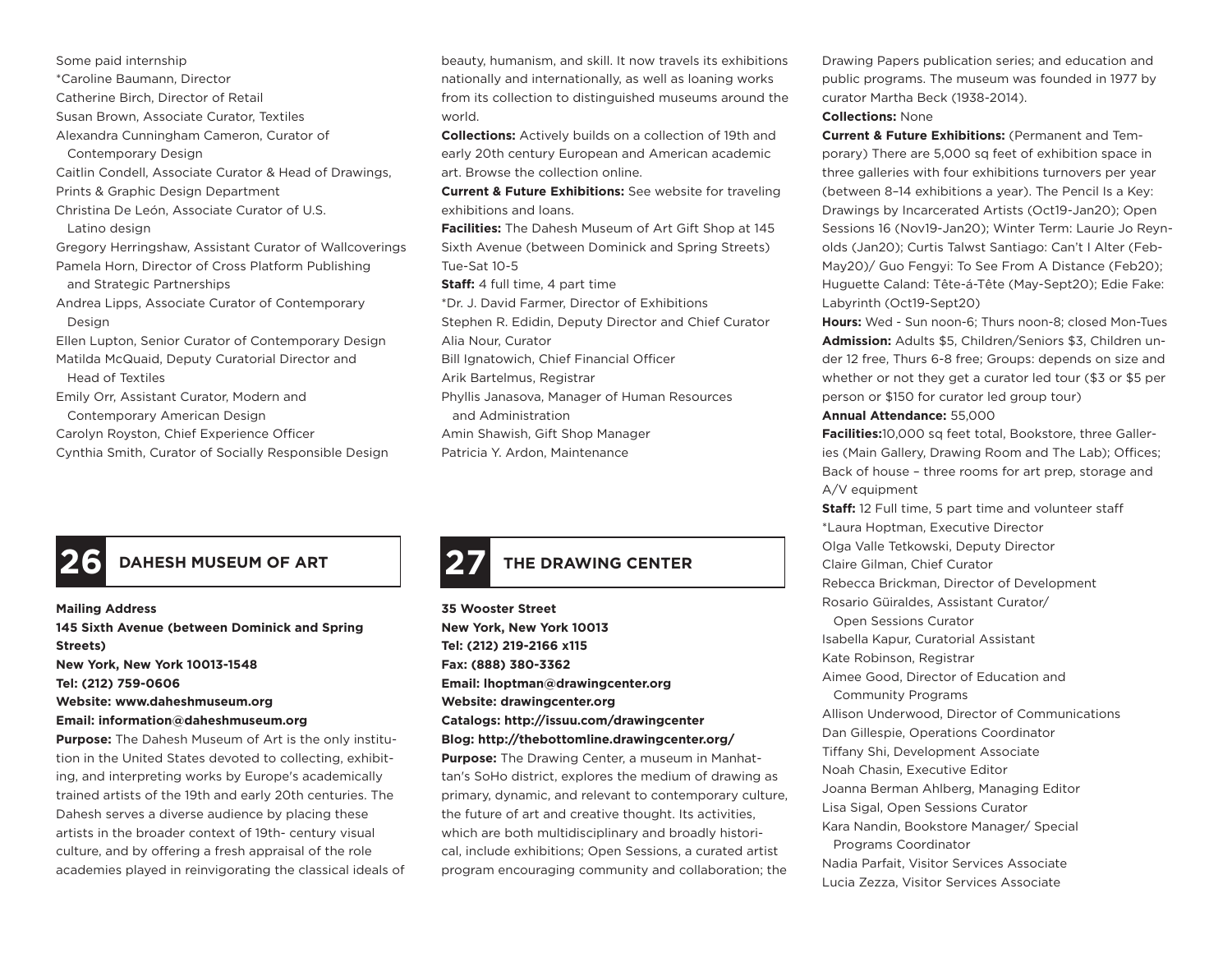

**4881 Broadway (W. 204th Street) New York, New York 10034 Tel: (212)304-9422 Fax: (212)304-0635 Website: www.dyckmanfarmhouse.org Email: info@dyckmanfarmhouse.org**

**Purpose:** The Dyckman Farmhouse Museum, the last farmhouse in Manhattan (c. 1784), is a vital cultural asset in New York City. This Dutch American style farmhouse and half-acre gardens were donated to the City of New York and opened as a museum in 1916. The mission of the Dyckman Farmhouse Museum Alliance is to support the preservation of the historic site, to be a catalyst for engaging, adventuresome programming and to be a good neighbor and a dynamic resource for the community. Programs include engaging school group tours, STEAM workshops, history and literacy programs, contemporary installations by local artists and an annual community fall festival.

**Collections:** Approximately 6,500 objects, primarily decorative arts, and some archaeological artifacts **Hours:** May thru Aug: Thurs 11– 8, Fri and Sat 11– 4 Sept: Thurs 11– 6:30, Fri and Sat 11– 4 Oct–Apr: Fri and Sat 11– 4 All group tours by appointment only. Group tours are typically scheduled on Tues and Wed **Admission:** Pay as you wish donations; Group tours and special programs range in price **Facilities:** 1/2 acre garden, available for rental for special events

#### **Annual Attendance:** 8,900

**Staff:** 3 full time, 50 volunteers \*Meredith S. Horsford, Executive Director Director of Education, Vacant Melissa Kiewiet, Development & Community

### **28 DYCKMAN FARMHOUSE MUSEUM 29 FRAUNCES TAVERN MUSEUM**

**54 Pearl Street (corner of Broad Street) New York, New York 10004-2429 Tel: (212)425-1778 Fax: (212)509-3467 Website: www.frauncestavernmuseum.org Email: director@FrauncesTavernMuseum.org; development@frauncestavernmuseum.org; 2education@ frauncestavernmuseum.org; marketing@frauncestavernmuseum.org**

**Purpose:** Fraunces Tavern Museum's mission is to preserve and interpret the history of the American Revolutionary era through public education. This mission is fulfilled through the interpretation and preservation of the Museum's collections, landmarked buildings, and varied public programs that serve the community. **Collections:** Revolutionary war period, especially New York City, George Washington, Early Republic and Colonial Revival

**Current & Future Exhibitions:** Permanent Exhibitions: Period rooms, including the Long Room, the site of George Washington's farewell to his officers at the close of the Revolution and the Clinton Dining Room; A Stoic Countenance: Portraits of George Washington; A Flash of Color: Early American Flags and Standards; and History of the Sons of the Revolution in the State of New York.

**Temporary Exhibitions:** Fear and Force; Confidential: The American Revolution's Agents of Espionage; A Monument To Memory: 300 Years of Living History **Hours:** Mon-Fri 12-5, Sat-Sun 11-5, school groups 10-12 by appointment Sep-Jun, adult groups call for day and evening tour appointments. Closed Thanksgiving Day, Christmas and New Year's Day

**Admission:** \$7 adults, \$4 children (7-18) and seniors, free children 6 and under; \$5 for groups of 15 people or more, \$20 for family group

**Facilities:** Rental space for 60 people available **Annual Attendance:** 28,000

**Staff:** 5 full time, 6 part time, 11 volunteers

\*Jacqueline Masseo, Museum Director

Sarah KneeShaw, Education & Public Programs Coordinator

Diego Foronda, Development Officer Colyn Hunt, Sons of the Revolution in the State of NY Events & Membership Manager Amy Kennard, Communications & Marketing Manager

### **30 THE FRICK COLLECTION**

**One East 70th Street (between Madison and Fifth Avenues) New York, New York 10021 Tel: (212)288-0700 Fax: (212)628-4417 Website: www.frick.org Email: info@frick.org**

**Purpose:** Former residence of Henry Clay Frick, built 1913-14; ambiance of private house displaying fine and decorative art in domestic setting

**Collections:** Old Master paintings, French 18th century decorative arts, sculpture, Renaissance furniture, and small bronzes, Limoges enamels, c. 1500-1900

**Current & Future Exhibitions:** Bertoldo di Giovanni: The Renaissance of Sculpture in Medici Florence (Sept19- Jan20); Manet: Three Paintings from the Norton Simon Museum (Oct19-Jan20); Henry Arnhold's Meissen Palace: Celebrating a Collector (opened Nov)

**Hours:** Tues-Sat 10-6; Sun 11-5, closed Mon and major holidays

**Admission:** \$22 general, \$17 seniors 65+, \$17 visitors with disabilities, \$12 students with valid ID, free for members. Wed pay what you wish 2-6; admission includes the Art-Phone audio guide; group admission based on applicable general public admission, children under 10 not admitted to the collection. Free first Fridays of each month except Sept and Jan, 6-9.

**Facilities:** Bookstore, Art Reference Library, free Acoustiguide Inform tour (ArtPhone) **Annual Attendance:** 265,778 (FY17)

**Staff:** 252 full and part time, 55 volunteers \*Ian Wardropper, Director Sarah Thein, Assistant to Director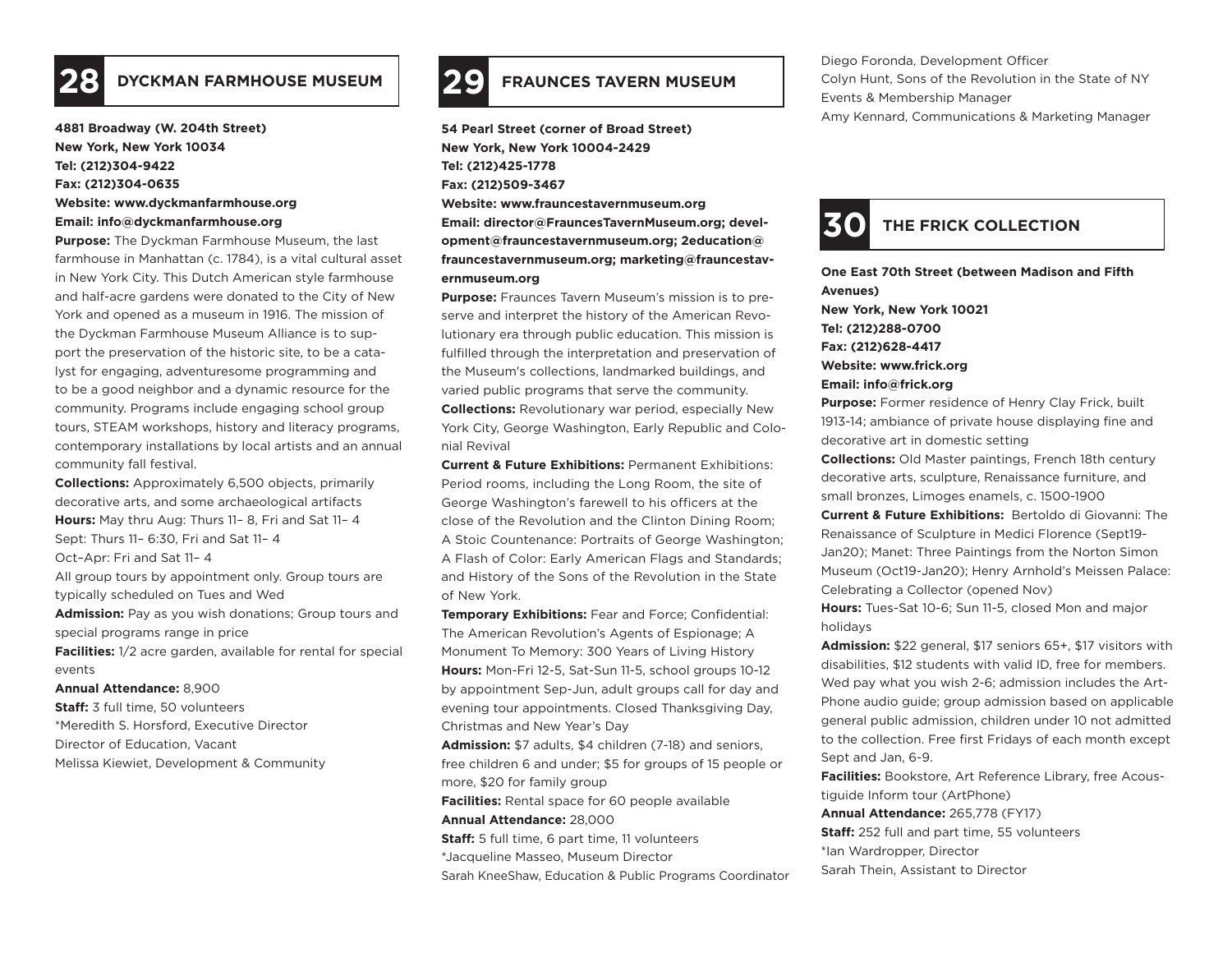\*Joseph Shatoff, Deputy Director & COO Tia Chapman, Deputy Director External Affairs Xavier Salomon, Peter Jay Sharp Chief Curator Aimee Ng, Curator Rika Burnham, Head of Education Diane Farynyk, Chief Registrar and Exhibitions Manager Joe Godla, Chief Conservator Heidi Rosenau, Associate Director, Media Relations & Marketing Dennis Sweeney, Head of Operations Michael Paccione, CFO +Joyce Bodig, Concerts Coordinator Colleen Tierney, Head of Special Events Kate Gerlough, Head of Retail and Visitor Services Dana Winfield, Chief Human Resources Officer Galen Lee, Horticulturist and Special Events Designer Michaelyn Mitchell, Editor in Chief Floyd Sweeting, Head, Technology & Digital Media Stephen Bury, A.W. Mellon Chief Librarian Genevra Le Voci, Head of Leadership Gifts Louisa Wood Ruby, Head of Research Deborah Kempe, Chief of Collections Management & Access

Luciano Johnson, Chief of Collections Preservation Suz Massen, Chief of Public Services Alison Lonshein, General Counsel

## **31 GARIBALDI MEUCCI MUSEUM**

**420 Tompkins Avenue Staten Island, New York 10305 Tel: (718)442-1608 Fax: (718)442-8635 Website: www.garibaldimeuccimuseum.org Email: info@garibaldimeuccimuseum.org**

**Purpose:** Historic home of Antonio Meucci, the true father of the telephone It is dedicated to the preservation of his legacy and works, as well as to the memory of the legendary "hero of two worlds," General Giuseppe Garibaldi, who spent time as a houseguest here. The museum also collects, exhibits and interprets the works of Italians and Italian-Americans. Owned and operated by the Order Sons of Italy in America. The mission is to collect, preserve and exhibit material relating to the lives of Giuseppe Garibaldi and Antonio Meucci and to the role of Italian-Americans in the United States; to publish and disseminate information regarding the museum and the Italian-American heritage; to conduct cultural, artistic and educational programs and classes to promote the understanding of Italian-American heritage; to sponsor and conduct programs and activities designed to eliminate ethnic and racial prejudice and discrimination; to collect, hold, own, maintain, preserve and make available appropriate historical objects and artifacts; and to conduct all lawful activities which may be useful in accomplishing the foregoing purposes.

**Collections:** Artifacts pertaining to the history of Garibaldi and Meucci, rare and out of print books and documents, and Italian or Italian-American works of art

**Current & Future Exhibitions:** Garibaldi: Champion of Liberty, Antonio Meucci: Inventor, Engineer and Patriot, The Father of the Telephone. October is Italian Heritage & Culture Month

**Hours:** Wed-Sat 1–5, Closed Sun, Mon, Tues. and holidays **Admission:** \$10 per person, Free children under 10; call ahead for groups of 10 or more – special fees apply **Facilities:** Historic house, research center with a library of rare and out-of-print books and documents, conference room, programs and special events, tours by appointment, outdoor grounds. The first floor of the

museum is wheelchair accessible, but the restroom is on the second floor.

**Annual Attendance:** 12,000, on/off site programs **Staff:** 4 part time, 20 volunteers Anthony Naccarato, NYS OSIA Pres.& Museum Pres. Joseph Sciame, Museum CEO & Chairman Emeritus Carl Ciaccio Museum Chairperson Ciro Capano, Museum Vice-Chairman Madeline Matteucci, Museum Immediate Past Chairperson Luigi Squillante, Museum Immediate Past Chairman Rose Frisari, Treasurer/ Italian Language Teacher \*Stephanie Lundegard, Administrator Fran Cicero, Office Administrative Assistant Bridgette Lowerre, School Progams Coordinator/Media & Website Consultant Luigi Leonini, Italian Language Teacher/Historian Jorene Colontuono, Bookkeeper



## **GATEWAY NATIONAL 32 RECREATION AREA**

**National Park Service Mailing address: 210 New York Avenue Staten Island, New York 10305 Tel: (718) 354-4606 Fax: No Fax at the moment Website: nps.gov/gate/ Email: brian\_feeney@nps.gov**

**Purpose:** Interpret and preserve the historic sites within the boundaries of the park which is located in Brooklyn, Queens, Staten Island and Sandy Hook, New Jersey. These historic sites include: Floyd Bennett Field, Jacob Riis Park, Miller Field, Fort Tilden, Fort Hancock, Fort Wadsworth, Great Kills, and the Jamaica Bay Wildlife Refuge.

**Collections:** Photographs, military uniforms, insignia, ordnance, architectural drawings, etc. related to coastal defense, aviation and the history of the various Gateway sites.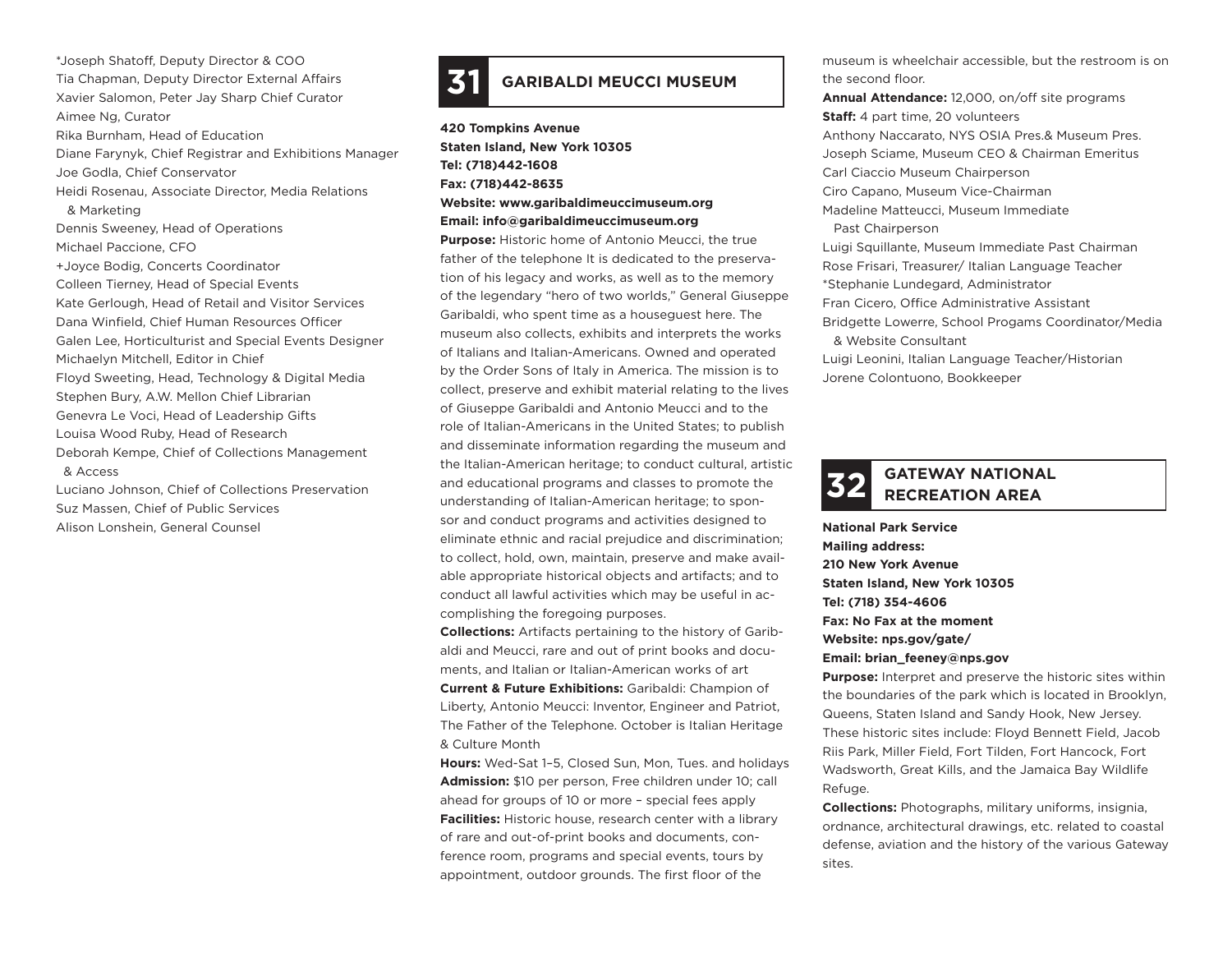**Current & Future Exhibitions:** Floyd Bennett Field: Historic Aircraft in Hangar B: Currently a C-47, HH-3F, A-4, PBY and C-45, Albatross, Grumman Goose and Neptune. There are also aircraft engines and tours are given on a limited basis, see the Gateway website for more specific information. Floyd Bennett Field, Ryan Visitor Center houses an exhibit in the refurbished control tower building at Floyd Bennett Field that highlights the history of civilian aviation at Floyd Bennett Field as well as introducing visitors to other historic and natural highlights found throughout Gateway National Recreation Area; Fort Wadsworth: Walking trails, tours (seasonal) of historic fortifications, spectacular views of New York Harbor; Sandy Hook: the Light House is open for limited guided tours. The Light House Keepers Quarters is the new Sandy Hook Visitor Center. View the Gateway website for more information.

**Hours:** Dawn to dusk

**Admission:** There are no admission fees. However, from Memorial Day Weekend to Labor Day a \$15 Beach Parking Fee is charged at Sandy Hook. A \$75 Seasonal Beach Pass is also available, and Golden Access and Golden Age Passport holders receive a 50% discount. Passes for oversized vehicles (over 20 feet) are \$30 per day. At Jacob Riis Park in Queens, a \$10 per car Parking Fee is charged from Memorial Day weekend through Labor Day, and a \$65 Season Pass is available. Passes for oversized vehicles (over 20 feet) are \$20 per day. **Facilities:** Visitor Centers, bookshops, recreation, food service. Active Military Members who own an America

the Beautiful Annual Pass will receive free beach parking at Sandy Hook and Jacob Riis Park.

**Annual Attendance:** 7 million **Staff:** 200 (to 500 in the summer) \*Jennifer Nersesian, Superintendent Minka Sendich, Deputy Superintendent Patricia Rafferty, Chief of Resources Stewardship Marilou Ehrler, Chief of Cultural Resources \*Brian Feeney, Staten Island Unit Manager

# **THE GRACIE MANSION 33 CONSERVANCY**

 **33. The Gracie Mansion Conservancy 181 East End Avenue (at E. 88th Street) New York, New York 10128 Tel: (212) 676-3060 Website: nyc.gov/gracie Email: gracieinfo@cityhall.nyc.gov; PGunther@cityhall. nyc.gov**

**Purpose:** The Gracie Mansion Conservancy is a private not-for-profit corporation established in 1981 to preserve, maintain, enhance, and enliven Gracie Mansion – one of the oldest surviving wood structures in Manhattan and home to the sitting mayors of New York City and their families since 1942, when the LaGuardia's arrived as the first official residents. Its mission is to serve as the mansion's curator, interpreter, and programmer and in turn to secure the charitable resources required to implement these intertwined tasks. While the City of New York through the Department of Parks and Recreation is responsible for day-to-day operations and the capital infrastructure of the Mansion, the Conservancy raises partnership funds to restore and decorate the historic interior and provide public access via tours, programs, and diverse media platforms. The goal is to illustrate the rich history of New York and to press this context of continuity into service in helping to shape the City's dynamic future.

**Collections:** The Fine and Decorative Arts of the Federal period, specializing in 18th and 19th century New York **Current & Future Exhibitions:** She Persists: A Century of Women Artists in New York (until Feb20); Catalyst: Art and Social Justice (Feb-Aug20)

**Hours:** Tours on select Mondays 10, 11 and 5

**Admission:** Free. Reservation required for a free tour – http://nyc.gov/gracietours

**Facilities:** n/a

#### **Annual Attendance:** 50,000

**Staff:** 2 full time, 5 part time, 33 volunteer docents

\* Paul Gunther, Executive Director, Gracie Mansion Conservancy

Elena Ketelsen Gonzalez, Programs Manager

\* Linda Pham, Special Assistant, Program Director,

 Gracie Mansion Conservancy Roxanne John, Executive Director, Gracie Mansion Melissa Gonzalez, Executive Director of the Mayor's Office of Special Projects and Community Events (MOSPCE) (events held at Gracie Mansion)

## **34 GREEN-WOOD**

### **500 25th Street (@ Fifth Avenue) Brooklyn, New York 11232 Tel: 718-210-3080 Website: www.green-wood.com Email: contactus@green-wood.com**

**Purpose:** National Historic Landmark Cemetery. Founded in 1838 as one of America's first rural cemeteries, Green-Wood quickly developed an international reputation for its magnificent beauty and became the fashionable place to be buried. By 1860, Green-Wood was attracting 500,000 visitors a year, rivaling Niagara Falls as the country's greatest tourist attraction. Crowds flocked to Green-Wood to enjoy family outings, carriage rides and sculpture viewing in the finest of first generation American landscapes. Green-Wood's popularity helped inspire the creation of public parks, including New York City's Central and Prospect Parks. Green-Wood presents 478 spectacular acres of hills, valleys, glacial ponds and paths, throughout which exists one of the country's largest outdoor collections of 19th- and 20th-century statuary and mausoleums. With more than 8,000 trees, every season offers a peaceful and beautiful oasis to visitors, as well as to its 560,000 permanent residents, including Leonard Bernstein, Boss Tweed, Charles Ebbets, Jean-Michel Basquiat, Louis Comfort Tiffany, Horace Greeley, Civil War generals, baseball legends, politicians, artists, entertainers and inventors. Notably, Green-Wood is also home to hundreds of artists of the 19th and 20th centuries. These include Asher B. Durand, George Catlin, George Eastman, William Merritt Chase, and Jean Michel Basquiat;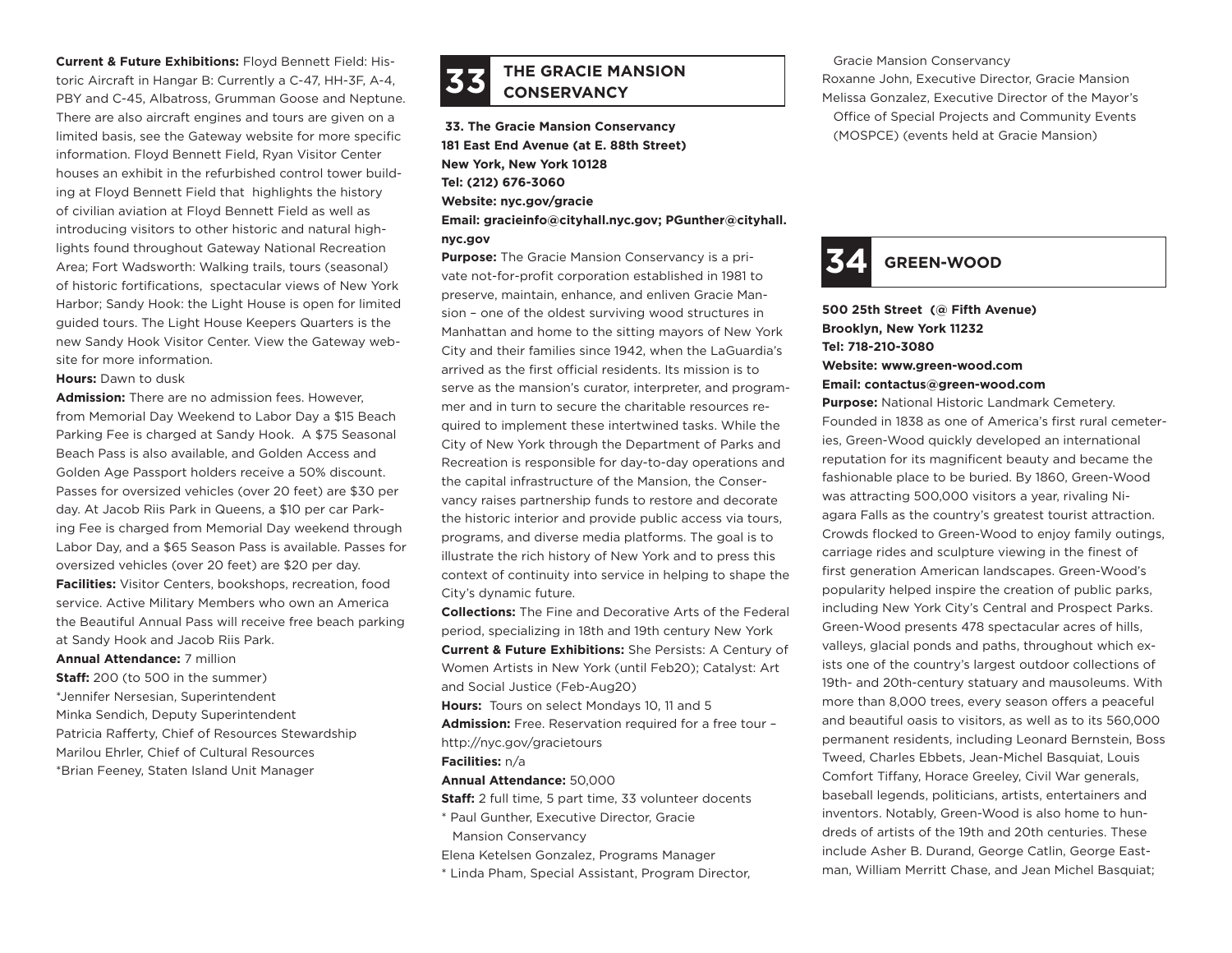in all over 440 artists.) Since its founding 181 years ago, Green-Wood has been much more than a place to bury and honor the dead. It is a haven of calm in a crowded, gritty city – a park filled with magnificent architecture and statuary, meandering pathways, manicured gardens and trees, and serene bodies of water.

**Hours:** The main entrance at Fifth Avenue and 25th Street is open 365 days a year, 7- 7 from Apr thru Sept; 8 - 5 from Oct thru Mar.

**Admission:** Free to all (adults and children.) Private tours (either Walking Tours or Tours on the Historic Trolley) have a separate fee schedule. Outside tour groups (that charge attendees) pay \$5/person to the Green-Wood Historic Fund.

**Facilities:** Historic Chapel (available for rental) **Annual Attendance:** over 330,000

**Staff:** 8 full time, 1 part time, 120 volunteers; 140 Green-

Wood Cemetery

\*Lisa W. Alpert, Vice President of Development and Programming

Harry J. Weil, Director of Public Programs and Special Projects

Rachel Walman, Director of Education

Robin Chamberlain, Director of Development Jeff Richman, Historian

Stacy Locke, Manager of Historic Collections Penelope Duus, Manager of Membership and Public Engagement

Derya Mergin, Manager of Public Programs

## **SOLOMON R. GUGGENHEIM 35** THE GROLIER CLUB<br> **35** THE GROLIER CLUB

**47 East 60 Street New York, New York 10022 Tel: (212)838-6690 Fax: (212)838-2445 Website: www.grolierclub.org Email: ejh@grolierclub.org**

**Purpose:** Founded in 1884, The Grolier Club was established "to foster the study, collecting, and appreciation of books and works on paper." It is an organization for collectors, rare book librarians, members of the antiquarian book trade, and others devoted to the promotion of the art and history of the book.

**Collections:** Specialized reference library has some 150,000 volumes. The club mounts exhibitions, hosts lectures and symposia, and publishes books on bookish subjects.

#### **Current & Future Exhibitions:**

First floor gallery: Five Hundred Years of Women's Work: The Lisa Unger Baskin Collection (Dec19-Feb20); Open Set: Design Binding Today Feb-Apr20); The Best Read Army in the World (Armed Services Editions) May-Aug20) Second floor gallery: Art in the Letter and Other Scrawls (Jan-Feb20); They Also Wrote Children's Books (Mar-May20); New Members Collect (May-Jul20) **Hours:** Mon-Sat 10-5

**Admission:** Free

**Facilities:** Newly renovated ground floor exhibition hall.

library, rental spaces

#### **Annual Attendance:** 10,000

**Staff:** 7 full time, 10 part time, 10 volunteers \*Eric Holzenberg, Director

Jennifer K. Sheehan, Exhibitions and Communications Manager

Tammy Rubel, Operations Manager

Maev Brennan, Administrative Assistant

Ilir Pervizi, House Manager

Meghan Constantinou, Librarian

Scott Ellwood, Assistant Librarian

**1071 Fifth Avenue (at 89th Street) New York, New York 10128 Tel: (212) 423–3500 Fax: (212) 423–3640 Website: www.guggenheim.org, www.guggenheim.org Additional Museums: Peggy Guggenheim Collection, Venice, Italy**

**Guggenheim Museum Bilbao, Bilbao, Spain Guggenheim Abu Dhabi, Abu Dhabi, United Arab Emirates Purpose:** Committed to innovation, the Solomon R. Guggenheim Foundation collects, preserves, and interprets modern and contemporary art, and explores ideas across cultures through dynamic curatorial and educational initiatives and collaborations. With its constellation of architecturally and culturally distinct museums, exhibitions, publications, and digital platforms, the foundation engages both local and global audiences.

**Collections on View:** The Thannhauser Collection features artwork from the 19th and 20th-centuries including French Impressionists, Post-Impressionists, alongside modern French masterpieces. The Guggenheim Collection showcases the museum's holding of early modernist works in a gallery space newly devoted to the permanent collection. Guggenheim Collection: Brancusi (ongoing); **Current & Future Exhibitions:** Guggenheim Collection: Brancusi (ongoing); Thannhauser Collection (ongoing); Mapplethorpe Part II (Jul19-Jan20) Artistic License: Six Takes on the Guggenheim Collection (thru Jan20), Countryside: Future of the World (Feb-Sum20); The Fullness of Color: 1960s Painting (Dec19-Aug20); Marking Time: process in Minimal Abstraction (Dec19-Aug20); **Hours:** Open daily from 10-5:30; Tues and Sat until 8. **Admission:** \$25 adults, \$18 students/seniors (65+), free

members and children (under 12); Admission is paywhat-you-wish on Sat from 5-8. For general information, call (212) 423–3500 or visit the museum onlinewww.guggenheim.org/new-york/ visit<http://www.guggenheim.org/new-york/visit

Facilities (NYC only): Gift shop on premises; Café 3, located on Tower Level 3,10:30–5 Fri–Wed (10:30-5) (closed Thurs); The Wright, located at 5th Avenue and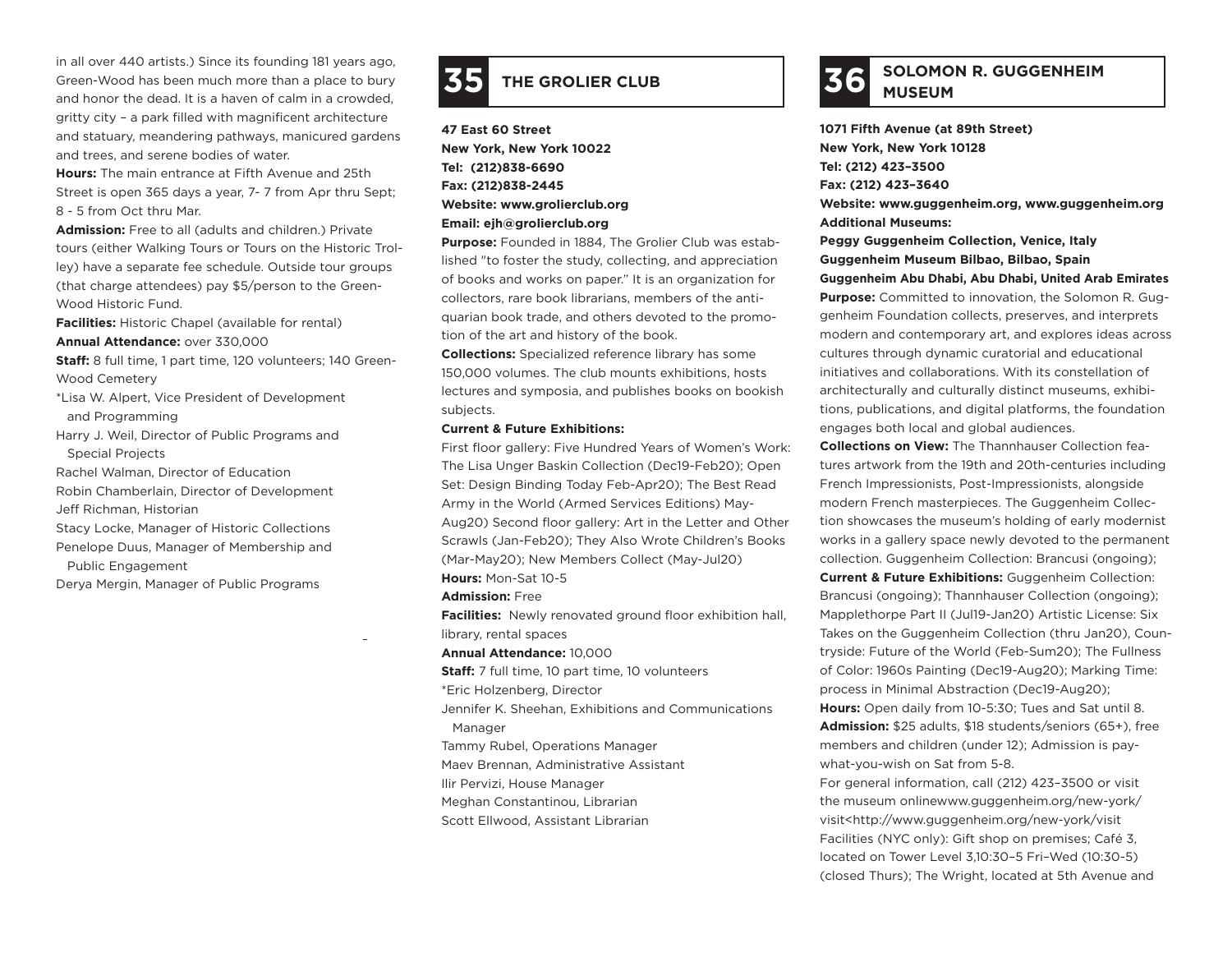89th Street, Lunch: Mon-Wed, Fri (11:30–3:30), Sat & Sun Brunch:11–3:30 (closed Thurs); Space rental for corporate and social

**Annual Attendance:** Approximately 1 million **Staff:** 285 full-time, 78 part-time, 203 temp/on call, 567 total

- \*Richard Armstrong, Director, Solomon R. Guggenheim Museum and Foundation
- \*Sarah G. Austrian, Deputy Director, General Counsel and Assistant Secretary
- Leah Heister, Deputy Director and Chief Advancement Officer
- \*Elizabeth Duggal, Senior Deputy Director and Chief Operating Officer
- Deputy Director and Gail Engelberg Director of Education
- Nancy Spector, Artistic Director Jennifer and David Stockman Chief Curator

Lena Stringari, Deputy Director and Chief Conservator Karole Vail, Director, Peggy Guggenheim Collection Sarah Eaton, Interim Deputy Director, Global

Communications

\*Juan Ignacio Vidarte, Deputy Director and Chief Officer for Global Strategies

Brady Allen, Director of Development Operations Clare Bell, Director of Exhibition Management

Holly Campbell, Director, Marketing

Susannah Naylor, Controller

- Pamela Taite, Director of Special Events
- Mary Anne Talotta, Director of Individual Development
- Sharon Vatsky, Director of Education, School and Family Programs
- 

+Essie Lash, Senior Manager, Marketing



### **37 HARBOR DEFENSE MUSEUM**

**USAG Fort Hamilton 230 Sheridan Loop Brooklyn, New York 11252-5701 Tel: (718)630-4349/4360 Website: https://history.army.mil/museums/IMCOM/ fortHamilton/index.html Facebook Page: https://www.facebook.com/Harbor-Defense-Museum-1892997754264031/?ref=bookmarks Email: justin.m.batt.civ@mail.mil** 

**Purpose:** To illuminate the history and evolution of New York City's Coastal Defense Systems. The Harbor Defense Museum occupies Fort Hamilton's caponier, a freestanding bastion located within the fort's dry moat. Both structures are on the National Registry of Historic Places.

**Collections:** United States Army uniforms, accouterments, and equipment, artillery shells, cannon and munitions from 1800 to present; models, dioramas relating to the history of the Army and harbor defense

**Current & Future Exhibitions:** Battle of Brooklyn, Firepower, The Infantry Weapons of World War I, Coast Fortification Systems

**Hours:** Tues-Fri 10-4. Closed Mon and weekends and federal holidays. Call before visiting.

**Admission:** Free – valid photo ID required to get on the post

**Facilities:** Located in the fort's original caponier; handicapped accessible. Research library (by appointment), archive, lecture room, parking lot, guided tours and group tours available daily. Schools welcome

**Annual Attendance:** 12,000

**Staff:** 1 full time, 7 volunteers and a Non-profit organization supporting the museum, Friends of the Harbor DM. \*Justin M. Batt, Director and Curator



## **THE HISPANIC SOCIETY NUSEUM & LIBRARY**

**613 West 155th Street New York, New York 10032 Tel: (212)926-2234 Fax: (212)690-0743 Website: www.hispanicsociety.org Email: info@hispanicsociety.org**

**Purpose:** Founded in 1904 to establish a free public museum and research library representing the art and culture of the Hispanic world

**Collections:** Permanent collections assembled by founder Archer M. Huntington (1870-1955), with major subsequent acquisitions, consist of fine and decorative arts of the Iberian Peninsula from pre-history to the present, including Spain, Portugal, Latin America and the Philippines. Library is a research center on the art, history and literature of the Hispanic world with over 500,000 printed books and manuscripts. Prints and photographs collection holds over 200,000 prints, maps, globes, and photographs.

**Permanent Collection:** Paintings by Spanish masters from the 16th-20th centuries, including El Greco, Velázquez, Goya, and Sorolla; masterworks of Latin American painting from the 17th-19thcenturies, including López de Arteaga, Rodríguez Juárez, Campeche, and Arrieta; Spanish sculpture by Mena and Roldán; important examples of colonial Latin American sculpture; Spanish and Latin American decorative arts from the 14th-20th centuries, including ceramics, furniture, silver, and ironwork. **Current & Future Exhibitions:** The Museum Main building is currently closed for extensive renovations. The Joaquín Sorolla: Vision of Spain Gallery will be opening to the public soon (September19). The traveling exhibition Visions of the Hispanic World: Treasures from the Hispanic Society Museum & Library will be on view at the Cincinnati Art Museum, Cincinnati, OH (Oct19– Jan20) and the Museum of Fine Arts, Houston, TX

(Mar20-May20). Also, "Unrivaled" at The Winter Show, The Armory Park Avenue (Jan--Feb20). The Library will remain open by appointment and the free educational and public programs will continue off-site. Please check the website for details.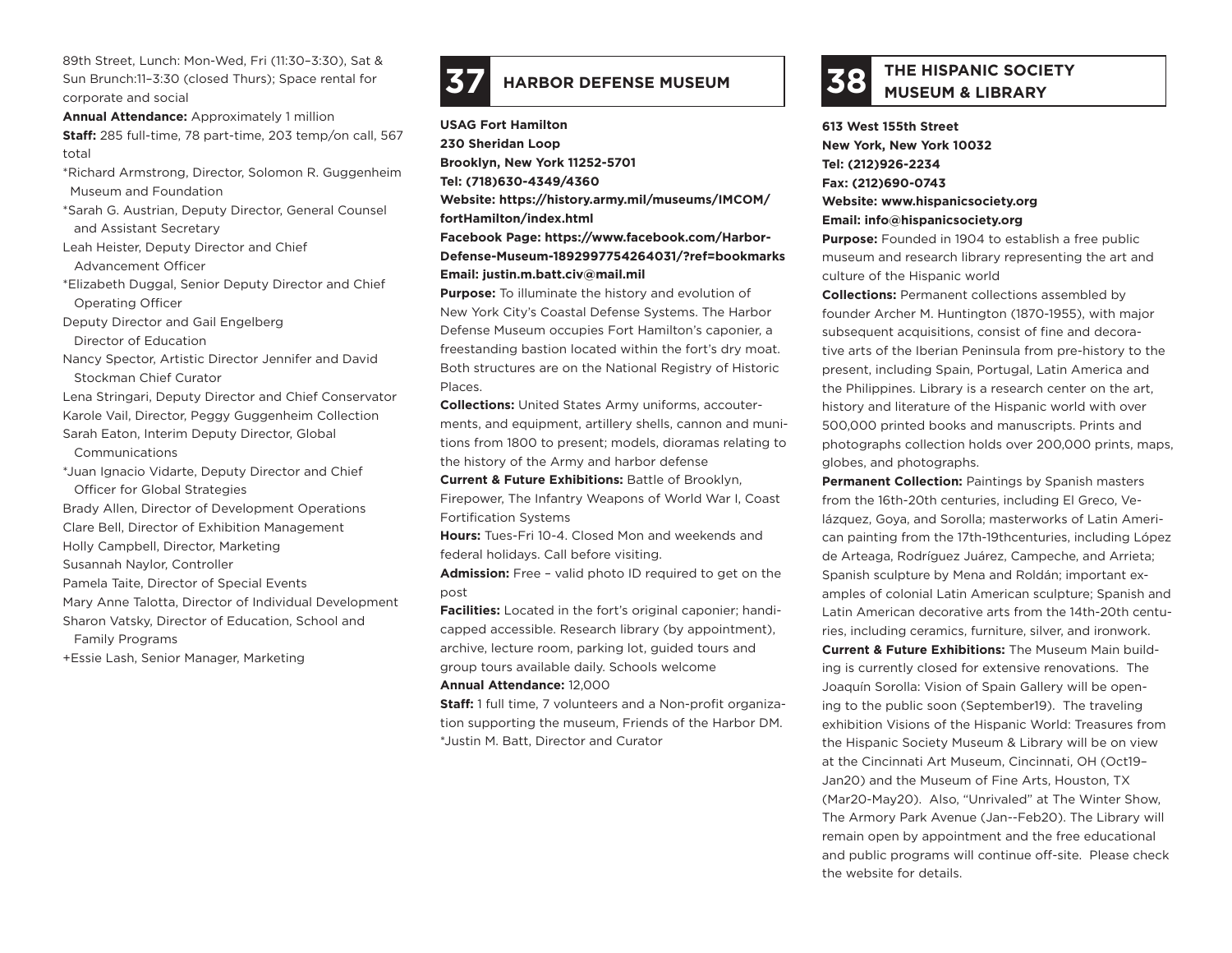**Hours:** The museum is closed for renovation. The Library is open by appointment only.

**Admission:** Free

**Facilities:** Library, sales desk

**Annual Attendance:** Approximately 20,000

**Staff:** 32 full time, 5 part time, 7 volunteers

\*Dr. Mitchell A. Codding, Executive Director and President

Dr. Margaret E. Connors McQuade, Assistant Director

& Curator of Decorative Arts

Dr. Marcus B. Burke, Senior Curator of Paintings, Drawings, & Metalwork

Dr. Patrick Lenaghan, Curator of Prints and Photographs

Dr. John O'Neill, Curator of Manuscripts & Rare Books

Dr. Noemí Espinosa, Assistant Curator of Prints and Photographs

Dr. Cristina Domenech, Coordinator of Education Vanessa Pintado, Assistant Curator of Manuscripts and Rare Books

Constancio del Álamo, Curator of Sculpture, Archaeology, and Textiles

Mencía Figueroa Villota, Director of Public Relations, Programs & Special Events

Alexander Campos, Development Officer Stephanie McClure, Museum Department Registrar Hélène Fontoira Marzin, Head of Conservation Halina McCormack, Paintings Conservator Monica Katz, Objects Conservator

# **THE HOUSE ON HENRY STREET, 39 HENRY STREET SETTLEMENT**

**265 Henry Street New York, NY 10002 Tel: (212)766-9200 Website: TheHouseonHenryStreet.org & henrystreet.org Email: bkancelbaum@henrystreet.org (and/or info@ henrystreet.org)** 

**Purpose:** The House on Henry Street is a permanent, interactive exhibition on the history of the Settlement and the people who shaped change on the Lower East Side from the organization's founding in 1893 to the present. In addition to the exhibition, our historic landmark home is available for guided tours. The Settlement is a thriving organization that continues to deliver a wide range of social services, arts, and health care programs to more than 50,000 New Yorkers each year.

**Collections:** Artifacts from the early years of Henry Street Settlement, including a 1911 nursing bag, Lillian Wald's Nursing pin, and a guest book signed by Rosa Parks.

**Current & Future Exhibitions:** The House on Henry Street (ongoing)

**Hours:** Mon – Fri (10-6), occasional weekends and by appointment

**Admission:** none

Parking: Street parking only

**Facilities:** One gallery and a historic connected threemansion headquarters. Henry Street rents out its historic dining room for programs and events.

#### **Annual Attendance:** 2,200

**Staff:** 1 part-time, several communications staff \*David Garza, Chief Executive Officer Barbara Kancelbaum, Vice President, Marketing

& Communications

## **40 INTERNATIONAL CENTER**

**79 Essex Street New York, New York 10002 Tel: (212)857-0000 Tel: (212)857-0005 (Group tours) Website: www.icp.org Tel: (212)857-0045 (Media inquiries) Email: press@icp.org (Media inquiries) ICP's administrative offices and its school are temporarily located at 1114 Avenue of the Americas at 42nd Street, 2nd Floor.**

**Purpose:** The International Center of Photography (ICP) is the world's leading institution dedicated to photography and visual culture. Cornell Capa founded ICP in 1974 to preserve the legacy of "concerned photography"—the creation of socially and politically-minded images that have the potential to educate and change the world and the center's mission endures today, even as the photographic medium and imagemaking practices have evolved. Through its exhibitions, school, public programs, and community outreach, ICP offers an open forum for dialogue about the role that photographs, videos, and new media play in our society. To date, it has presented more than 700 exhibitions and offered thousands of classes at every level. ICP brings together photographers, artists, students, and scholars to create to explore photography and visual culture. Visit icp.org to learn more. **Collections:** Nineteenth through 21st century works, with a focus on 20th-century photographs. The collection is located at Mana Contemporary in Jersey City, NJ.

**Current & Future Exhibitions:** Tyler Mitchell: I Can Make You Feel Good (Jan-May20), CONTACT HIGH: A Visual History of Hip-Hop (Jan-May20), James Coupe: Warriors (Jan-May20), and The Lower East Side: Selections from the ICP Collection (Jan-May20).

**Hours:** ICP Museum: Mon, Wed, Fri, Sat, Sun 11-7; Thurs 11-7; Tues closed; Closed Thanksgiving, Christmas and New Year's Day

**Admission:** ICP Museum: \$16 Adults, \$12 Seniors, \$10 Students, Free for Members and Children 14 and under. Group tours: call 212 357-0005

**Facilities:** The ICP Museum includes a shop, library, and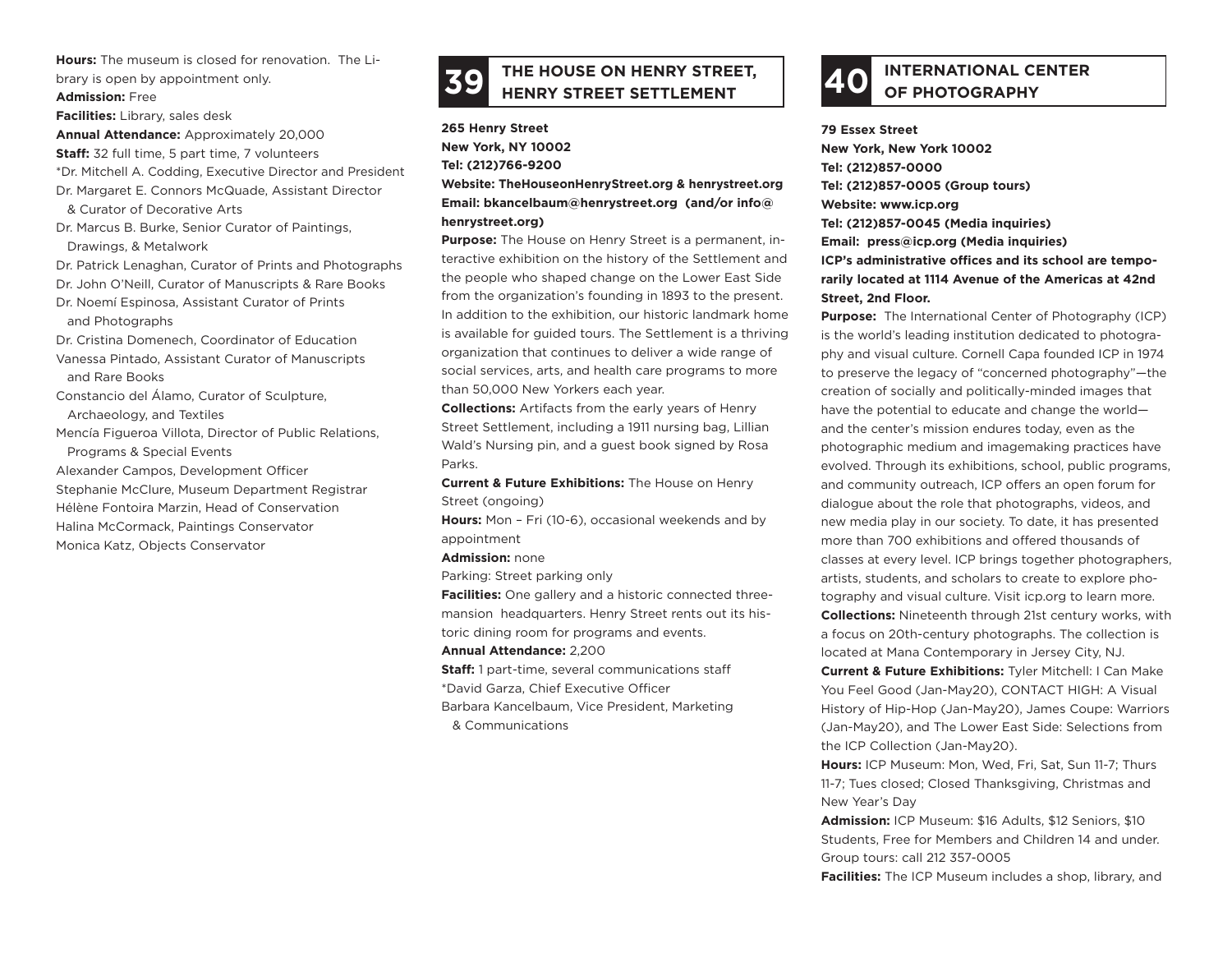café. The School includes a library (22,000 books) and state-of-the art photography labs.

**Annual Attendance:** 60,000

**Staff:** 67 full time, 33 part time

\*Mark Lubell, Executive Director

Carly Goldman, Senior Manager, Executive Office and Special Projects

Erin Barnett, Director of Exhibitions and Collections

Kelly Heisler, Senior Director, Marketing and

Communications

Kate Duff, Director of Institutional Planning and Strategy Paul Rogers, Director of Content and Public

Programming

Kirra Steel, Chief Development Officer Susie Sofranko, Director of Individual Giving Sarah Stuby, Associate Director, Institutional Support Per Gylfe, Director of Education Suzanne Nicholas, Director of Continuing Education Nayland Blake, Chair, ICP-Bard MFA Program Darin Mickey, Chair, Creative Practices One-Year Certificate Program Elizabeth Kilroy, Chair, New Media Narratives One-Year Certificate Program Karen Marshall, Chair, Documentary Practice and Visual Journalism One-Year Program Emily Dunne, Archivist and Librarian Lacy Austin, Director of Community Programs Gigi Loizzo, Senior Director of Visitor Experience & Business Operations Tama O'Brien, Counsel and Managing Director,

Administration

Victor Quiñones, Controller

Art Rios, Director of Human Resources

# **INTREPID SEA AIR SPACE 41 MUSEUM**

**One Intrepid Square 12th Avenue & 46th Street New York, New York 10036-4103 Telephone: 212-245-0072 Website: www.intrepidmuseum.org**

**Purpose:** As an educational and cultural non-profit institution centered on the aircraft carrier Intrepid, a National Historic Landmark, the mission of the Intrepid Sea, Air & Space Museum is to promote the awareness and understanding of history, science and service through its collections, exhibitions and programming in order to honor our heroes, educate the public and inspire our youth.

**Collections:** The Intrepid Sea, Air & Space Museum is a unique journey through spectacular hands-on exhibits and interpretive stories developed from the ship's original artifacts and documents. Berthed at Pier 86 on the Hudson river, the complex boasts 27 restored aircraft, a Growler submarine and the Concorde and the space shuttle Enterprise.

**Current & Future Exhibitions:** Special Exhibition: Navy Cakes, A Slice of History (Opens October 11) Annual Events: Fleet Week, Kid's Week, Space & Science Festival, Memorial Day Ceremony, Veteran's Day, Pearl Harbor Day.

**Hours:** Apr-Sept, Mon-Fri 10-5, Sat & Sun 10-6; Oct-Mar, Mon-Sun 10-5; Last admission one hour before closing, closed Thanksgiving and Christmas

**Admission:** Intrepid and Growler (Shuttle Pavilion access cost in parenthesis): Adult \$26 (\$33), Seniors (65+)/U.S. College Students \$24 (\$31), Child (ages 5-12) \$19 (\$24), and free for Retired U.S. Military, Active U.S. Military, Children under 5.

**Facilities:** Indoor & outdoor corporate/special events for up to 5,000 guests; Space Shuttle Pavilion; Michael Tyler Fisher Education Center, Allison & Howard Lutnick Theater (seats 245); Intrepid Museum Store; Intrepid Marketplace; Educational video-conferencing. New Welcome Center opened 2015.

Parking: Available in vicinity, refer to website for a list of local parking lots

#### **Annual Attendance:** 1,100,000

**Staff:** 232 full time, 114 part time, 155 volunteers Kenneth Fisher, Co-Chairman Bruce Mosler, Co-Chairman \*Susan Marenoff-Zausner, President Patricia Beene, Chief Financial Administrative Officer David Winters, Executive Vice President, Special Projects, External Affairs and Special Events Matt Woods, SVP, Facilities, Engineering & Security Marc Lowitz, SVP, Business Development Alexis Marion, VP, Institutional Advancement Elaine Charnov, SVP, Exhibits, Education and Public Programming Lynda Kennedy, VP Education Vincent Forino, VP, Information Technology Mike Onysko, VP, Marketing Thomas Coumbe, VP, Human Resources Corey Cuneo, AVP, Protective Services Lisa Yaconiello, VP, Venue Sales & Events Brian Walker, VP, Corporate Communications Desiree Scialpi, Director of Marketing Alice Stryker, Director of Major Gifts and Donor Development Irene Tsitko, AVP of Grant Management and Administration Megan Sanko, Director of Membership Kimberly Ramsawak, Director of Group Sales & Tourism Catherine Camiolo, Controller Eric Boehm, Curator, Aviation & Aircraft Restoration Kelley Roper, EA to the President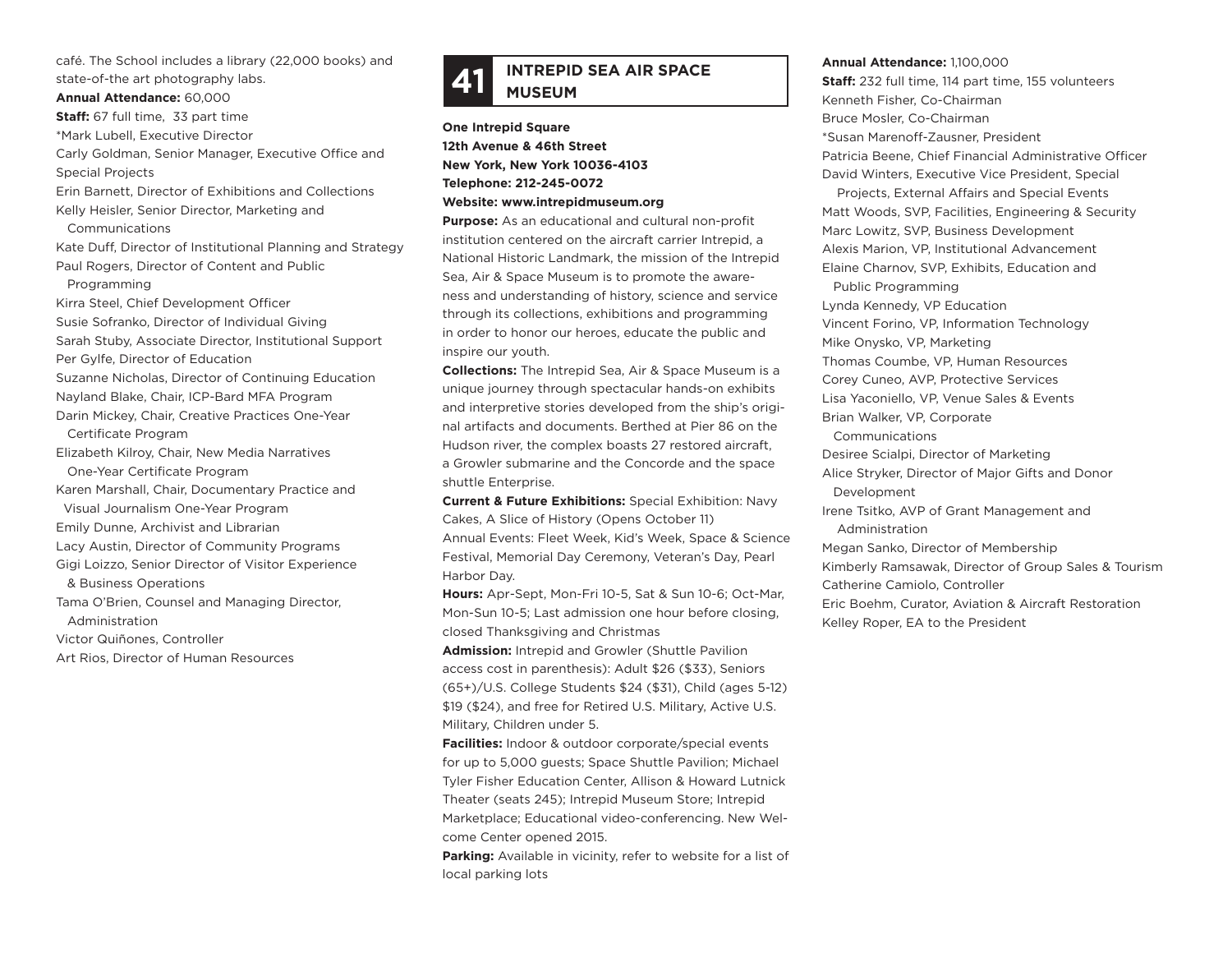# **JAMAICA CENTER FOR<br>ARTS & LEARNING**

### **161-04 Jamaica Avenue Jamaica, New York 11432 Tel: (718)658-7400 Fax: (718)658-7922 Website: www.jcal.org Email: info@jcal.org**

**Purpose:** Jamaica Center for Arts and Learning (JCAL) operates Jamaica Arts Center (the former Registry) and Jamaica Performing Arts Center (formerly the Dutch Reform Church) on behalf of City of New York. JCAL was founded in 1972, is a multidisciplinary arts center based in the diverse community of Southeast Queens. JCAL devotes its mission to offer quality visual, performing, and literary arts, and to provide accessible education programs to encourage participation in the arts.

**Current & Future Exhibitions:** Each year, JCAL mounts multiple exhibitions that explore issues in contemporary art and culture. Over the years, the Center has presented exhibitions of leading contemporary artists such as Elizabeth Catlett, Jacob Lawrence, Romare Bearden, Adolph Gottlieb, Bob Thompson, David Chung, and Emmett Wigglesworth. JCAL mounts 4 to 6 exhibitions annually. JCAL produces JamaicaFlux, a site specific project every three years. JCAL serves local visual artists by providing free/low cost work and exhibit spaces through residency and open calls.

Artist Co-Op 2019 (Nov19–Jan20)

**Hours:** Mon-Sat 10-6, closed Sun and holidays **Admission:** Gallery free, performances and concerts varied prices; workshops varied fees

**Facilities:** Rental spaces, 99-seat theatre, multipurpose space, dance studios, art studios, 400 seat multi-purpose performance space, rehearsal space, conference meetings

#### **Annual Attendance:** 51,420

**Staff:** 8 full time, 27 part time \*Cathy Hung, Executive Director Kate Peila, Director of Programming and Artists Service Roseann Evans, Senior Development Officers Courtney Ffrench, JPAC General Manager Juan Carlos Salinas, Education Director

Edward Wysocki, Director of Facility Operations Hernan Mary, Facility Assistant Patrick Scorese, Associate Director for Education Elizabeth Chessman Martin, Bookkeeper David Smith, Program Associate

**JAPAN SOCIETY 43 GALLERY**

#### **333 East 47th Street New York, New York 10017 Tel: (212)832-1155 Fax: (212)715-1262 Website: www.japansociety.org**

**Purpose:** Japan Society Gallery is among the premier institutions in the U.S. for the exhibition of Japanese art. Extending in scope from prehistory to the present, the Gallery's exhibitions since 1971 have covered topics as diverse as classical Buddhist sculpture and calligraphy, contemporary photography and ceramics, samurai swords, export porcelain, and masterpieces of painting from the thirteenth to the twenty-first century. Each exhibition, with its related catalog and public programs is a unique cultural event that illuminates familiar and unfamiliar fields of art.

**Collections:** The Japan Society Gallery is not a collecting organization, although approximately 500 objects of contemporary art (prints, paintings, ceramics) have been gifted to the Society since the time of its establishment.

**Current & Future Exhibitions:** Made in Tokyo: Architecture and Living, 1964/2020 (Oct19-Jan20); Sustainable Aesthetics: Boro textiles(Mar-Jun20)

**Hours:** Tues-Thurs 12-7, Fri 12-9, Sat-Sun 11-5 during spring and fall exhibitions; closed Mon and major holidays **Admission:** \$12 adults; \$10 seniors and students; free members and children under 16, free Fri 6-9. Walk-in tours during spring and fall exhibitions Fri-Sat 2:30. Japanese language tours Fri night at 6; Group tours: call (212)715-1224

**Facilities:** Auditorium, garden, library, language classes

### **Annual Attendance:** 21,000 **Staff:** 4 full time \*Yukie Kamiya, Director Alex Casso, Exhibitions Manager Tiffany Lambert, Assistant Curator Emi Marica, Gallery Associate



### **44 THE JEWISH MUSEUM**

**1109 Fifth Avenue New York, New York 10128 Tel: (212) 423-3200 Fax: (212) 423-3232 Website: www.thejewishmuseum.org Email: info@thejm.org**

**Purpose:** Located on Museum Mile at Fifth Avenue and 92nd Street, the Jewish Museum is one of the world's preeminent institutions devoted to exploring art and Jewish culture from ancient to contemporary, offering intellectually engaging and educational exhibitions and programs for people of all ages and backgrounds. The Museum maintains a collection of nearly 30,000 works of art, ceremonial objects, and media reflecting global Jewish identity, and presents a diverse schedule of internationally acclaimed temporary exhibitions.

**Collections:** Nearly 30,000 objects of different media including paintings, sculptures, works on paper, textiles, metalwork, furniture, archaeological artifacts, ceremonial objects, and broadcast materials

Permanent Exhibition: Scenes from the Collection (Major installation of the Museum's collection)

**Current & Future Exhibitions:** Scenes from the Collection (ongoing); Archaeology Zone: Discovering Treasures from Playgrounds to Palaces (ongoing); Edith Halpert and the Rise of American Art (Oct19-Feb20); Rachel Feinstein: Maiden, Mother, Crone (Nov19-Mar20); We Fight to Build a Free World (Mar-Aug20); Modern Look: Photography and the American Magazine (May-Sep20) **Hours:** Sat -Tues 11-5:45; Wed closed; Thurs 11-8; Fri 11-4; Children's Exhibition and Media Center closed Sat; Shops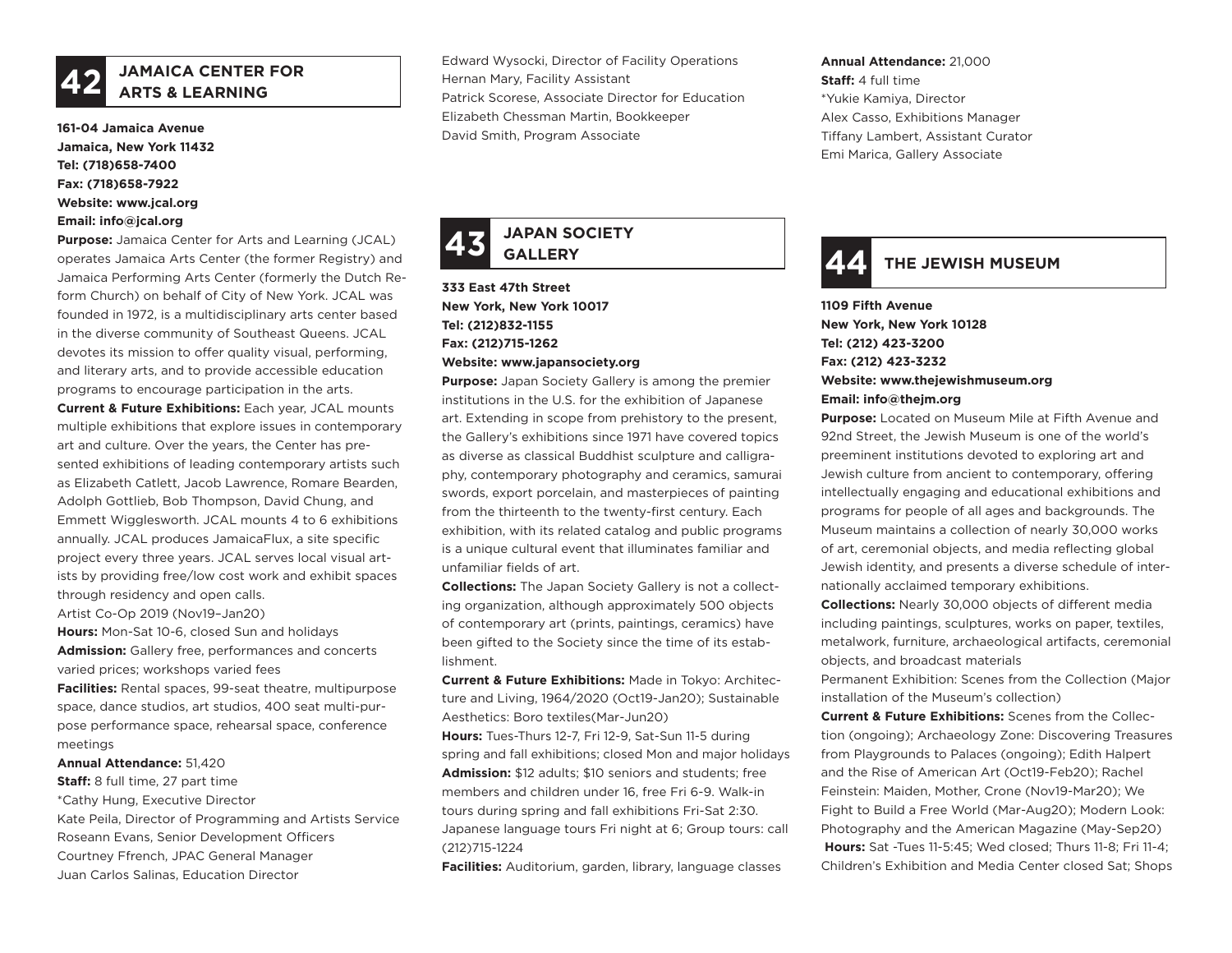and Family Gallery and galleries with interactive features closed on Sat; Shops open Wed 11-3

**Admission:** \$18 adults, \$12 over 65, \$8 students, free children under 12 and members, Admission is free on Sat **Facilities:** Restaurant and Take-Out Appetizing Counter: Russ & Daughters at the Jewish Museum; auditorium, rental spaces, bookstore and gift shops

#### **Annual Attendance:** 200,000

**Staff:** 114 full time, 22 part time, 63 volunteers \*Claudia Gould, Helen Goldsmith Menschel Director \*Ruth Beesch, Senior Deputy Director, Programs & Strategic Initiatives

\*Elyse Buxbaum, Deputy Director, Development \*Cindy Caplan, Chief Counsel & Talent Officer \*David Goldberg, Chief of Staff \*Joseph Rorech, Deputy Director, Finance & Administration \*Sarah Supcoff, Deputy Director, Marketing & Communications Darsie Alexander, Susan & Elihu Rose Chief Curator Susan Braunstein, Senior Curator Emerita Mason Klein, Senior Curator Claudia Nahson, Senior Curator Stephen Brown, Curator Kelly Taxter, Barnett & Annalee Newman Curator of Contemporary Art Nelly Silagy Benedek, Senior Director of Education Al Lazarte, Senior Director of Operations and Exhibition Services Linda Padawer, Senior Director of Special Events Anne Scher, Senior Director of Communications Eve Sinaiko, Director of Publications Aviva Weintraub, Associate Curator and Director, New York Jewish Film Festival Katharine Danalakis, Collections Manager Ben Rotberg, Controller Joshua Freeman, Director of IT John Scully, Director of Security JiaJia Fei, Director of Digital Daniela Stigh, Director of Communications Stacey Zaleski, Director of Merchandising Yael Miller, Associate Director of Marketing Jenna Bastian, Director of Membership Jonah Nigh, Senior Director, Individual Giving Allison Curran, Director, Institutional Giving

# **LOUIS ARMSTRONG 45 HOUSE MUSEUM**

**34-56 107th Street Corona, New York 11368 Tel: (718)478-8274 Fax: (718)478-8299 Website: www.louisarmstronghouse.org Email: info@louisarmstronghouse.org**

**Purpose:** The Louis Armstrong House Museum sustains and promotes the cultural, historical, and humanitarian legacy of Louis Armstrong by preserving and interpreting Armstrong's house and grounds, collecting and sharing archival materials that document Armstrong's life and legacy, and presenting public programs such as exhibits, concerts, lectures, and film screenings. The Museum seeks to educate and inspire people of all ages, origins, and locations.

**Collections:** The research collections comprise the world's largest archives for any jazz musician. Louis Armstrong Collection (Armstrong's own vast personal collection of 5,000 photographs, 85 scrapbooks, 700 home-recorded audio tapes, 270 sets of band parts, 120 gold records and awards, 5 gold-plated trumpets, and much more); Satchmo Collection (a steadily growing collection of new acquisitions comprising sound recordings, photographs, Armstrong letters, etc.); Phoebe Jacobs Collection (more than 25 linear feet of personal papers from the Vice President of the Louis Armstrong Educational Foundation); Robert Hilbert Collection (nearly 1,000 sound recordings from the former president of the International Association of Jazz Record Collectors); Jack Bradley Collection (the world's largest private collection of Armstrong memorabilia – a monumental acquisition of photographs, sound recordings, and more); and the Gösta Hägglöf Collection (190 cubic feet of materials from the foremost Armstrong collector in Europe). **Current & Future Exhibitions:** Currently on exhibit, That's My Home: 75 Years of the Armstrongs in Corona. **Hours:** Wed-Fri 10-5, Sat and Sun 12-5; Guided tours leave every hour on the hour; (last tour at 4); closed on Mondays and Tuesdays, Thanksgiving, Christmas Eve, Christmas Day, New Year's Eve & New Year's Day. **Admission:** \$12 adults, \$8 students, children, active mili-

tary, visitors with disabilities, and seniors, \$7 groups of 8 or more. Children under 4 and members are free. **Facilities:** Garden, gallery, Louis Armstrong Archives located on the Queens College campus. Call (718) 997- 3670 to make an appointment.

#### **Annual Attendance:** 15,000

**Staff:** 4 full time, 5 part time, 2 full time fellows, 15 volunteers

\*Kenyon Adams, Executive Director Pedro Espinoza, Managing Director Adriana Filstrup, Visitor Services Manager Ricky Riccardi, Director of Research Collections Sarah Rose, Archivist Rafael Castillo-Halvorssen, Museum Assistant Hyland Harris, Museum Store Manager Alexis Lubin, Bookkeeper Jazz Milligan, Museum Fellow Jovan Saughter, Museum Fellow Junior Armstead, Facilities Assistant Nora Edwards, Facilities Assistant

# **LOWER EAST SIDE 46 TENEMENT MUSEUM**

**Visitor Center: 103 Orchard Street New York, New York 10002 Tel: 1-(877)975-3786 Administrative Offices: 103 Orchard Street New York, New York 10002 Tel: (212)982-8420 Fax: (212)388-0297 Website: www.tenement.org Email: LESTM@tenement.org Mission:** The Tenement Museum tells the uniquely Ameri-

can stories of immigrants, migrants, and refugees in the ongoing creation of our nation

**Collections:** Research collection including 19th and 20th century furnishings, photographs, documents and artifacts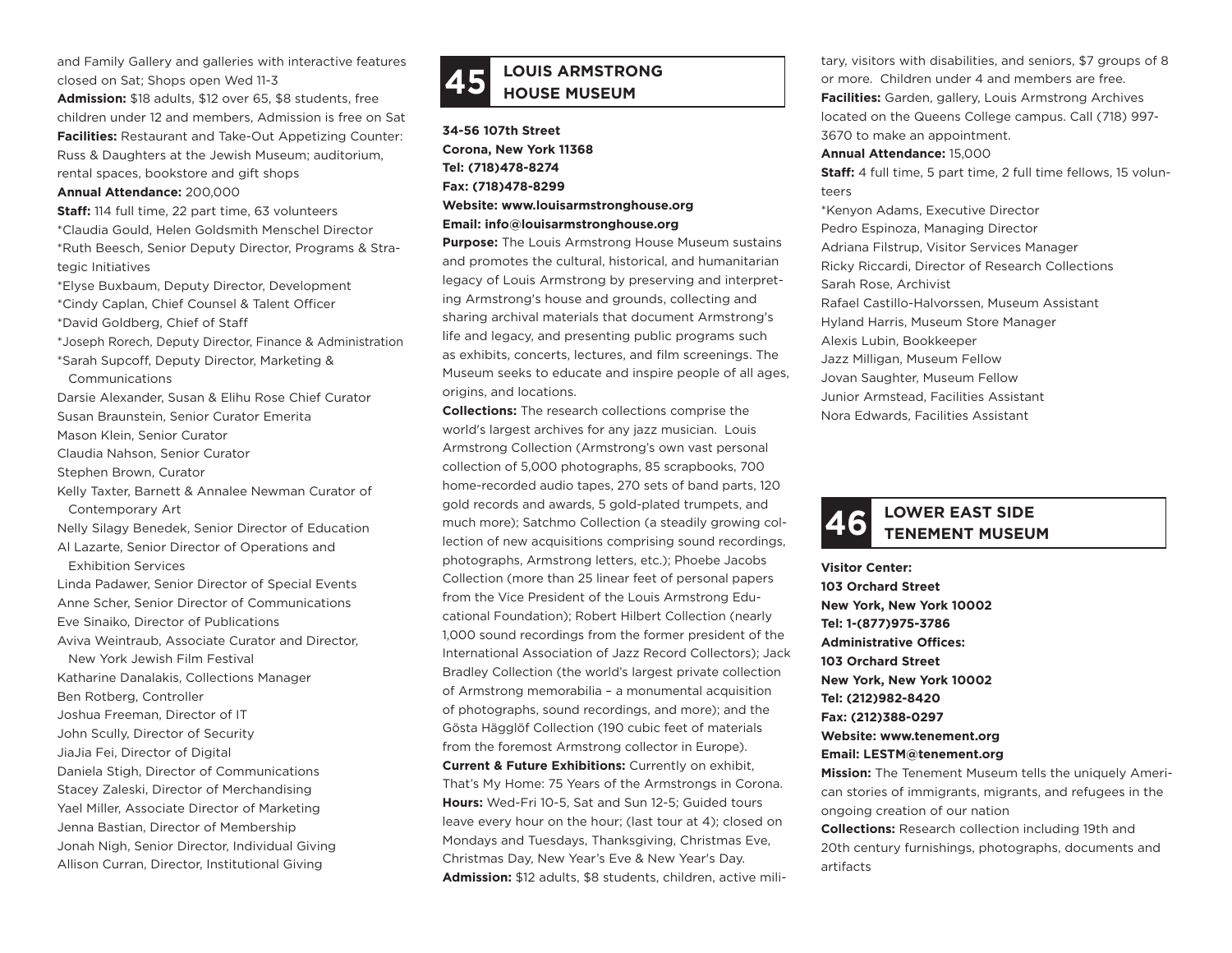**Current & Future Exhibitions:** Museum educators lead visitors through the recreated tenement homes of various immigrant families in different time periods. The Museum recently opened Under One Roof at 103 Orchard Street, presenting the post-1945 tenement homes of Holocaust survivors, Puerto Rican migrants, and Chinese immigrants. **Tour offerings:** Building tours include Under One Roof, Hard Times, Sweatshop Workers, Irish Outsiders, Shop Life, Tastings at the Tenement, and Exploring 97 Orchard. Neighborhood walking tours include Then & Now, Outside the Home, Foods of the Lower East Side, and Buildings on the Lower East Side. Costumed interpreter tours: Victoria Confino, Meet Bridget, Live! At the Tenement, and Tenement Inspectors. Digital programs include Your Story, Our Story http://yourstory.tenement.org. **Hours:** Seven days a week, 10-6:30. Thurs 10-8:30. Visit www.tenement.org or call 1-(877)975-3786 for tickets; Hours open to groups: Seven days a week, 9-9. Museum closed Thanksgiving Day, Christmas Day, New Year's Day **Admission:** \$27 adults, \$22 students/seniors. Prices are per tour. Group admission prices vary by age and program, \$8-20

**Facilities:** Museum shop, Administrative offices, Screening Room, Visitor Center

#### **Annual Attendance:** 281,800

**Staff:** 71 full time, 82 part time, 3 volunteers \*Kevin Jennings, President Julie Davidson, Chief Development Officer David Eng, Chief Marketing and Communications Officer Michelle Moon, Chief Program Officer Daryl Wickstrom, Chief Operating Officer Anne Brenner, VP, Human Resources Mary-Kate Cowell, VP, Museum Shop Rachael Grygorcewicz, VP, Visitor Services and Facilities Alisa Martin, VP, Educational Operations Ana Ocansey, VP, Controller David Favaloro, Director, Curatorial Affairs Kathryn Lloyd, Director, Programs Rikelmi Marte, Director, Information Technology and Digital Media Kevin McAllister, Director, Facilities Emily Mitzner, Director, Strategy Ian Patrick, Director, Development Events Nancy Rachman, Director, Development

# **MANHATTAN SITES 47 NATIONAL PARK SERVICE**

**National Park Service 26 Wall Street New York, New York 10005 Tel: (212)825-6990 Fax: (212)668-2899 Website: www.nps.gov**

**Purpose:** Nine historic sites, listed on the National Register, including African Burial Ground National Monument, Castle Clinton National Monument, Federal Hall National Memorial, General Grant National Memorial, Hamilton Grange National Memorial, Saint Paul's Church National Historic Site, Stonewall National Monument and Theodore Roosevelt Birthplace National Historic Site. Two war of 1812 era Forts on Governors Island, Castle Williams and Fort Jay

**Collections:** Site-related collections include library and archives related to the origins of the Federal Government, George Washington and Theodore Roosevelt memorabilia, period furniture and historic decorations **Current & Future Exhibitions:** Castle Clinton NM: Historical Development of the Battery (1800-2000); Governors Island Fort Jay and Castle Williams NY Harbor Defenses (1790-1815);Federal Hall NM: Launching the Republic, Freedom of the Press; General Grant NM: Military and Political Career of General Grant; Hamilton Grange NM is open (featured are a historicallyfurnished floor and an exhibit and film depicting the career of Alexander Hamilton; Saint Paul's Church NHS: Westchester County in the American Revolution; Theodore Roosevelt Birthplace NHS: Collection of Roosevelt memorabilia from all periods of Roosevelt's life; Five rooms of period furniture from 1860's (period when Roosevelt was a boy)

**Hours:** African Burial Ground National Monument Tues-Sat 10-4, Castle Clinton 9-5 daily; General Grant NM Wed-Sun 9-5, Mon-Fri; Federal Hall Mon-Fri 9-5 Mon-Fri (Sat in Jun, Jul, Aug), Hamilton Grange National Memorial Wed-Sun 9-5, Saint Paul's Church NHS Mon-Fri 9-5, Theodore Roosevelt Birthplace NHS Tues-Sat 9-5; Governors Island Seasonally 7 days per week 10-4, Stonewall National Monument Seasonally Tues-Sat 12-7.

Please call each site for schedule of special events. **Admission:** Free at all sites

**Facilities:** Bookshops at each location (except Stonewall National Monument), auditorium and library at Theodore Roosevelt Birthplace

**Annual Attendance:** African Burial Ground National Monument- 28,039; Castle Clinton National Monument –3,048,438; Federal Hall National Memorial – 196,550; General Grant National Memorial – 144,267; Governors Island National Memorial Fort Jay and Castle Williams - 291,751; Hamilton Grange National Memorial – 206,508. St. Paul's Church National Historic Site – 38,740; Theodore Roosevelt Birthplace National Historic Site – 197,644.

**Staff:** 45 full time, 166 volunteers

\*Joshua R. Laird, Commissioner of National Parks of New York Harbor

Shirley McKinney, Superintendent

Lorena Harris, Deputy Superintendent

Kimtonia McClean, Chief of Administration Ramon Mangual, Supervisory North District Ranger Jim Cleckley, Supervisory South District Ranger

## **JACQUES MARCHAIS MUSEUM 48 OF TIBETAN ART**

**338 Lighthouse Avenue Staten Island, New York 10306-1217 Tel: (718)987-3500 Fax: (718)351-0402 Website: www.tibetanmuseum.org Email: mventrudo@tibetanmuseum.org**

**Purpose:** Founded in 1945 to foster, promote the interest, study and research of the art and culture of Tibet and the surrounding Himalayan region. The museum collects and preserves art, artifacts, ethnographic objects, photographs, and books, and interprets the collection through exhibitions, education programs, and publications. **Collections:** The museum was founded by Jacques Marchais (1887-1948), an extraordinary American woman, who created an institution to share the ancient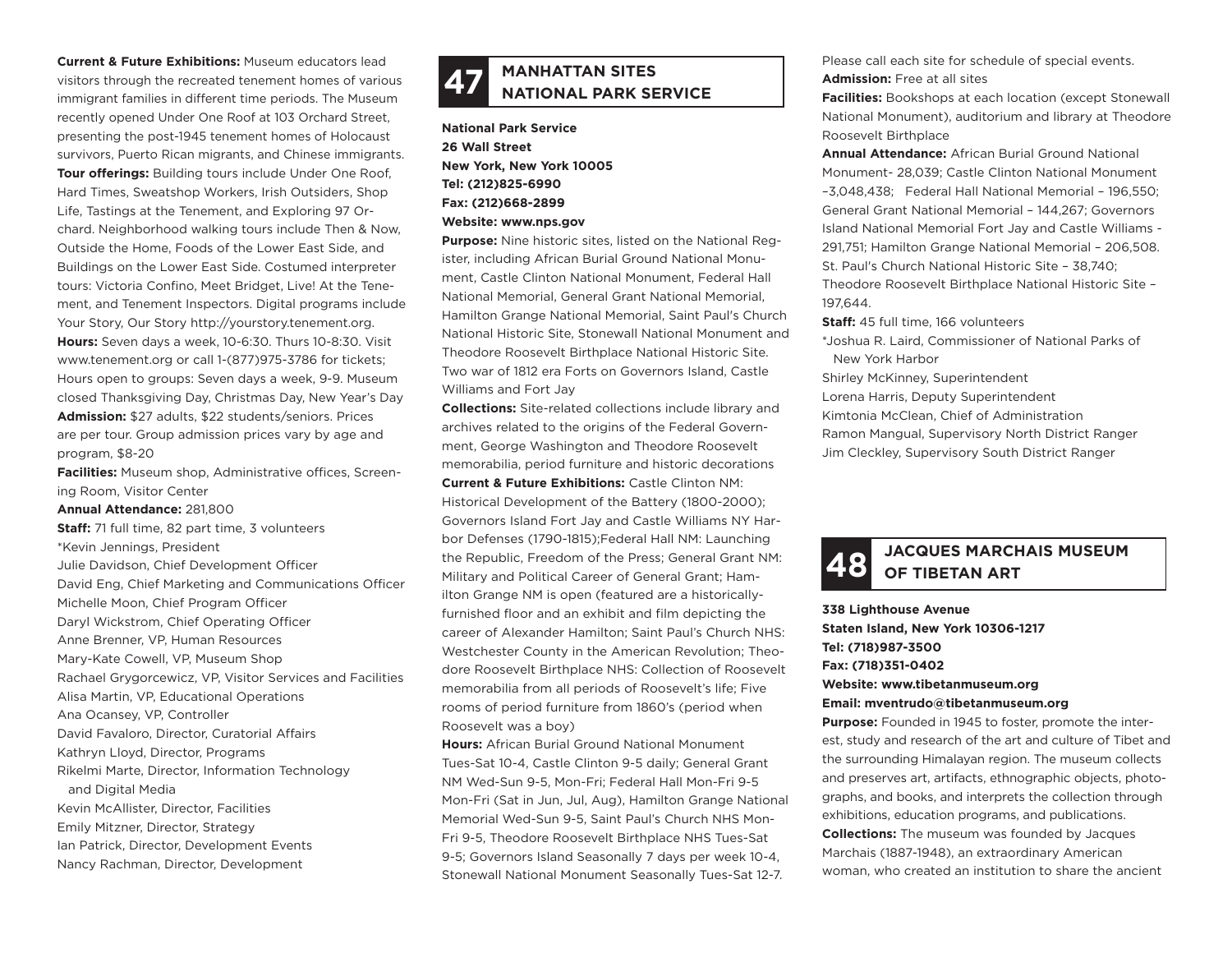artistic and cultural traditions of Tibet and the Himalayan region with the world. The Museum's collection is a rare repository of Tibetan and Himalayan objects that became available for collectors for a short period in the early 20th Century. The Museum's mission is to provide a greater understanding of Tibet and the Himalaya to a world audience.

**Current & Future Exhibitions:** Mandalas and Stupas (Jan-Dec20); Sino-Tibetan Shrine (ongoing) **Hours:** Summer Wed-Sun 1-5; Jan, Sat only 1-5 **Admission:** \$6 adults, \$4 seniors and students **Facilities:** Gift shop, gardens, goldfish pond, outdoor sculpture. Limited street parking, no wheelchair access. Off-site programs for groups with special needs **Annual Attendance:** About 10,000 **Staff:** 2 full time, 2 part time, 20 volunteers \*Meg Ventrudo, Executive Director Frank Saulle, Marketing and Public Relations Manager Alison Baldassano, Museum Assistant Jayne Catalfo, Bookkeeper



**29 East Fourth Street (between Lafayette and Bowery) New York, NY 10003 Tel: (212) 777-1089 Email: nyc1832@merchantshouse.org Website: www.merchantshouse.org Instagram, Facebook, Twitter: @merchantshouse Purpose:** Built in 1832, the Merchant's House was home

to a prosperous merchant family

and their Irish servants for almost 100 years. Complete with the family's original furnishings and personal possessions, the house offers a rare and intimate glimpse of domestic life in New York City from 1835-1865.

**Collections:** NYC's only home preserved intact – inside and out – from the 19th-century with the belongings of the original family

**Current & Future Exhibitions:** Furniture, clothing, decorative art, household objects, personal possessions of

the Seabury Tredwell family, c. 1835-1865 **Hours:** Thurs 12-8, Fri-Mon 12-5, closed Tues and Wed **Admission:** \$15 general, \$10 students and seniors, free children under 12 with adults, group rate varies **Facilities:** Galleries (period rooms); garden; gift shop **Annual Attendance:** 16,000 on-site **Staff:** 5 full and part time, 40 volunteers \*Margaret Halsey Gardiner, Executive Director Emily Wright, Director of Operations Ann Haddad, Museum Historian Roberta Belulovich, Visitor Services John Rommel, Head Gardener

**THE MET CLOISTERS, 50 METROPOLITAN MUSEUM OF ART**

### **Fort Tryon Park 99 Margaret Corbin Drive New York, New York 10040 Tel: (212)923-3700 Fax: (212)396-5148 Website: www.metmuseum.org Purpose:** Wonders of medieval Europe through the art,

architecture, and gardens

**Collections:** Medieval European Art, Architecture, and Gardens

**Current & Future Exhibitions:** Selections from The Cloisters Collection and loan collections **Hours:** Open 7 days a week, 10-5:15 (Mar-Oct), 10-4:45 (Nov-Feb), Closed Jan 1, Thanksgiving, Dec 25 **Admission:** Pay-as-you-wish policy will continue for New York State residents and students from across the tristate region. Visitors from outside New York will be required to pay mandatory admissions (\$25 Adults; \$17 seniors (65 and over), and \$12 students; children under 12 free. Mandatory full-priced admissions tickets will be honored for three consecutive days, giving all visitors more time to experience each of The Met's three locations.

Groups by reservations: adults (212) 570-3930, kindergarten-high school www.metmuseum.org/events/ schoolgroups/. All groups of 10 or more must make reservations (212) 650-2280.

**Facilities:** Gift shop, library open by appointment, concerts, lectures, workshops, and family events, Audioguide tours, seasonal outdoor cafe

#### **Annual Attendance:** 280,000

**Staff:** 74 full time, 20 part time, 20 volunteers \*C. Griffith Mann, Michel David-Weill Curator in Charge Barbara Boehm, Curator +Christina Alphonso, Senior Administrator Leslye Saenz, Security Manager Michael Carter, Associate Museum Librarian Nancy Wu, Museum Educator Andreas Burckhardt, Assistant Manager of Visitor **Experience** Caleb Leech, Managing Horticulturist Sheryl Esardial, Retail Sales Manager



# **THE MET FIFTH AVENUE, THE 51 METROPOLITAN MUSEUM OF ART**

**The Met Fifth Avenue, The Metropolitan Museum of Art The Met Fifth Avenue, 1000 Fifth Avenue (at 82nd Street), New York, NY 10028-0198 The Met Breuer, 945 Madison Avenue, New York, NY 10021 The Met Cloisters, 99 Margaret Corbin Drive, Fort Tryon Park, New York, NY 10040 Tel: (212) 535-7710 Recorded Information Tel: (212) 879-5500 Switchboard Fax: (212) 570-3878 Tel: (212) 570-3949 Information for tickets for Concerts and Lectures Tel: (212) 570-3930 for information about guided tours, gallery talks and Sunday lectures Website: www.metmuseum.org Advance admission tickets: www.TicketWeb.com Purpose:** Collection, preservation and presentation of works of art for the betterment and enlightenment of the world. Encouraging and developing the study of the fine arts and the application of arts to manufacture and practical life, of advancing the general knowledge of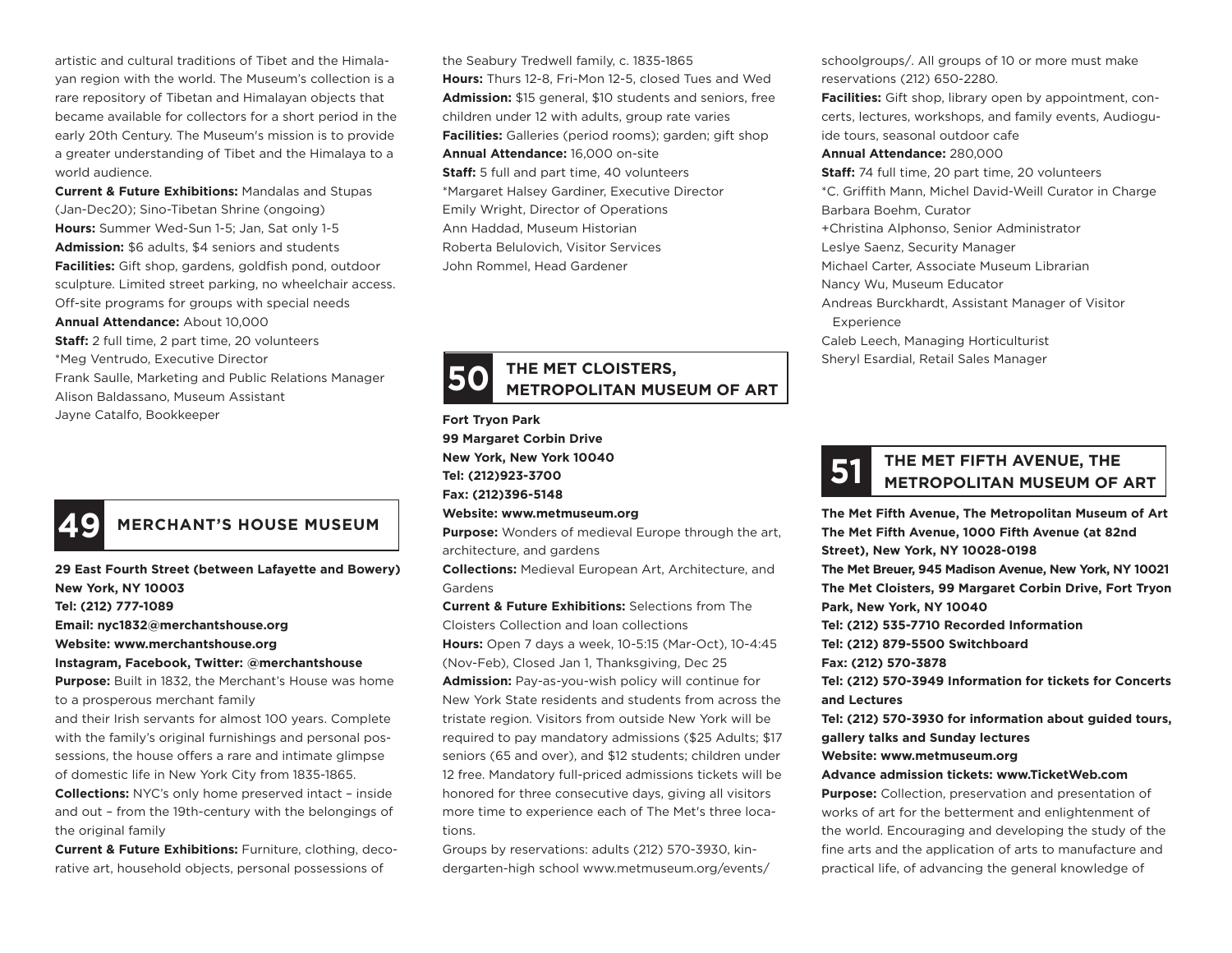kindred subjects, and, to that end, of furnishing popular instruction

**Collections:** Nearly two million works of art spanning more than 5,000 years of world culture, from prehistory to the present and from every part of the globe New Permanent Installations: Worsham-Rockefeller Dressing Room (opened Dec15), Arts of Nepal and Tibet (reopened Mar15), Venetian Sculpture Gallery (opened Nov14), Chinese Treasury (opened May14), Anna Wintour Costume Center (opened May14), European Paintings Galleries, 1250–1800 (opened May13)

#### **Current & Future Exhibitions:**

At The Met Fifth Avenue; In Praise of Painting: Dutch Masterpieces at The Met (until Oct20; P.S. Art 2019: Celebrating the Creative Spirit of New York City Kids (thru Oct20); The Decorated Word: Writing and Picturing in Islamic Calligraphy (Nov 19); Watercolors of the Acropolis: Emile Gillieron in Athens (thru Jan 20); The Art of London Firearms (thru Jan20); Jewelry for America (Apr20); Frank Lloyd Wright Textiles: The Taliesin Line- 1955-60 (thru Apr20); Art and Peoples of the Kharga Oasis (Jun20); Children to Immortals: Figural Representations in Chinese Art (thru Jul20); The Last Night (Oct19- Jan20); Felix Vallotton: Painter of Disquiet (Oct19-Jan 20); Making Marvels: Science & Splendor at the Courts of Europe (Nov19- Mar20); The Façade Commission: Wangeche Mutu: The NewOnes, will free Us (Sep19-Jan20); Vija Celmins: To Fix the Image in Memory (Sept19-Jan 20); The Renaissance of Etching (Oct 19-Jan 20); Rayyane Tabet/ Alien Property (Oct 19-Jan 21); Arte del mar: Artistic Exchange in the Caribbean (Dec19-Jan21); The Great Hall Commission: Kent Monkman, mistikosiwak (Wooden Boat People) (Dec19-Apr20); Sita and Rama: The Ramayana in Indian Painting (Aug 19-Aug 20); Another World Lies Beyond: Chinese Art and the Divine (Aug 19- Jan 20); Gerhard Richter: Painting After All (Mar-Jul20); Photograph's Last Century: the Ann Tennenbaum and Thomas H. Lee Collection (Mar-Jun20); Making the Met, 1870-2020 (Mar-Aug20); Jacob Lawrence: The American Struggle (Jun-Sept20); The Last Knight: The Art, Armor, and Ambition of Maximilian I (Oct19-Jan20); The Renaissance of Etching (Oct19-Jan20); In Pursuit of Fashion: The Sandy Schreier Collection (Nov19-May20); Exhibition at the Met to Explore Superb Artistic Achievements of Ancestral Caribbean Civilizations (Dec19-Jan21); Kyoto: Capital of Artistic Imagination (Jul19-Jan20); About Time: Fashion and Duration (May-Sept20) At The Met Breuer: Home is a Foreign Place: Recent Acquisitions in Context (Thru Jun20)

**Hours:** The Met Fifth Avenue: Open 7 days a week, Sun– Thurs 10-5:30, Fri–Sat 10–9. The Met Breuer: Open 6 days a week, Tues–Thurs and Sun 10–5:30, Fri–Sat 10–9. The Met Cloisters: Open 7 days a week, Mar–Oct 10–5:15, Nov–Feb 10–4:45. All locations closed Jan. 1, Thanksgiving Day, and Dec. 25. The Met Fifth Avenue also closed the first Monday in May.

**Admission:** The admissions policy will be updated beginning March 1, 2018 for all three locations (The Met Fifth Avenue, The Met Breuer and The Met Cloisters). Pay-as-you-wish policy will continue for New York State residents and students from across the tristate region. Visitors from outside New York will be required to pay mandatory admissions (\$25 Adults; \$17 seniors (65 and over), and \$12 students; children under 12 free. Mandatory full-priced admissions tickets will be honored for three consecutive days, giving all visitors more time to experience each of The Met's three locations.

**Groups by reservations:** adults (212)570-3930, kindergarten-high school www.metmuseum.org/events/ schoolgroups/.

**Facilities:** Restaurant, cafeteria, cafes, balcony bar (Fri and Sat evenings), library, bookstore, gift shops, parking garage, Ruth and Harold D. Uris Center for Education, Grace Rainey Rogers Auditorium, Iris and B. Gerald Cantor Roof Garden (summer), space rental **Annual Attendance:** 7 million

**Staff:** 2,200 full- and part-time; 1,400 volunteers \*Daniel H. Weiss, President and CEO

Max Hollein, Director

Andrea Bayer, Deputy Director for Collections & Administration

Quincy Houghton, Deputy Director for Exhibitions Inka Drogemuller, Deputy Director for Digital,

 Education, Publications, Imaging, and Libraries Laurel Britton, Senior Vice President for Revenue and Operations

Sandra Jackson-Dumont, Frederick P. and Sandra P. Rose Chairman of Education Sharon H. Cott, Senior Vice President, Secretary & General Counsel Thomas P. Schuler, Chief Government Affairs Officer Jameson Kelleher, Senior Vice President, Treasurer and Chief Financial Officer Clyde B. Jones III, Senior Vice President for I nstitutional Advancement Tom A. Javits, Vice President for Construction and Facilities Rich Pedott, Vice President and General Manager of Merchandising and Retail Allison Rutledge-Parisi, Vice President and Chief Human Resources Officer Kenneth Weine, Vice President for External Affairs and Chief Communications Officer Steve Ryan, Chief Technology Officer Keith Prewitt, Chief Security Officer



**22-25 Jackson Avenue (at 46th Avenue) Long Island City, New York 11101 Tel: (718)784-2086 Fax: (718) 482-9454 Website: www.momaps1.org Email: mail\_ps1@moma.org**

**Purpose:** MoMA PS1 is one of the oldest and largest nonprofit contemporary art institutions in the United States. An exhibition space rather than a collecting institution, MoMA PS1 devotes its energy and resources to advocate for new ideas, discourses, and trends in contemporary art. MoMA PS1 actively pursues emerging artists, new genres, and adventurous new work by recognized artists in an effort to support innovation in contemporary art. MoMA PS1 achieves this mission by presenting its diverse program, including artists' retrospectives, site- specific installations, historical surveys, arts from across the United States and the world, and a full schedule of music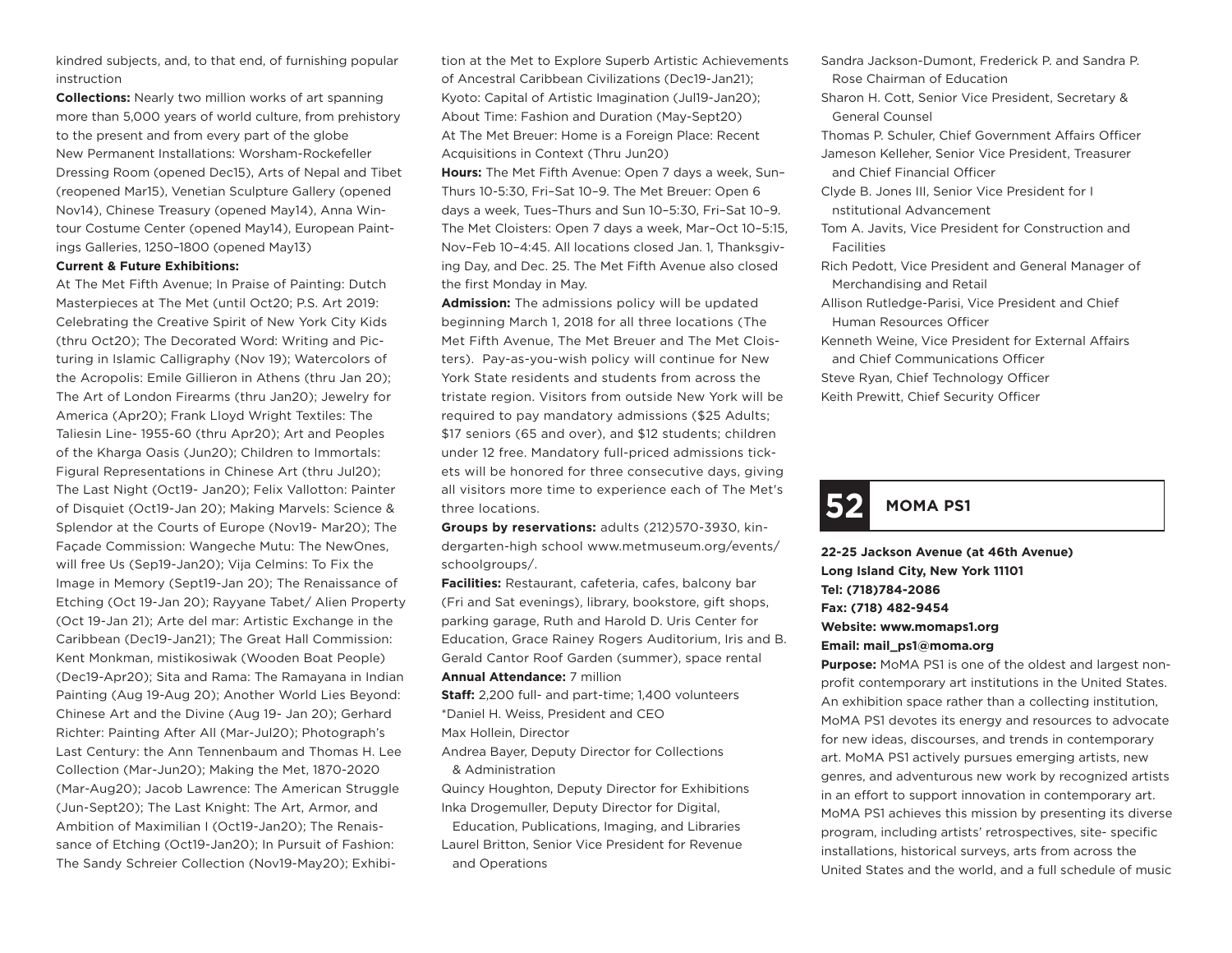and performance programming, to a broad audience in a unique and welcoming environment in which visitors can discover and explore the work of contemporary artists. **Collections:** MoMA PS1 is a non-collecting museum; however, there are many long-term installations maintained throughout the building. Artists include James Turrell, Pipilotti Rist, Ernesto Caivano, William Kentridge, and Richard Artschwager.

**Ongoing and Current & Future Exhibitions:** MoMA PS1 Long Term Installations (ongoing); Theater of Operations: The Gulf Wars 1991-2011 (Nov19-Mar20); Niki de Saint Phalle (Apr-Sept20)

**Hours:** Thurs-Mon 12-6, closed Tues-Wed, Thanksgiving, Christmas and New Year's Day. Mina's Restaurant (opening Oct 2019) and Artbook @ MoMA PS1 are open during regular museum hours.

**Admission:** Suggested admission - \$10 Adults, \$5 students, seniors, free for MoMA members and MoMA admission ticket holders, New York City residents, and NYC public school students. Certain special exhibitions and programs may require a separate admission ticket. **Facilities:** Outdoor courtyard; performance dome; public programs and tours; café; bookstore; space rental

**Annual Attendance:** 200,000 **Staff:** 55 full time \*Kate Fowle, Director Jose Ortiz, Chief Operating Officer Peter Eleey, Chief Curator Angela Goding, Director of Development Molly Kurzius, Director of Marketing and Communications Ruba Katrib, Curator Jocelyn Miller, Assistant Curator Taja Cheek, Assistant Curator Alex Sloane, Assistant Curator Laura Zapp, Manager of Visitor Engagement Richard Wilson, Exhibition and Production Designer Alexandra Rosenberg, Producer Joya Erickson, Registrar Ryan Collins, Associate Director of Operations

# **THE MORGAN LIBRARY 53 & MUSEUM**

**225 Madison Avenue New York, New York 10016 Tel: (212)685-0008 Fax: (315)533-4771 Email: media@themorgan.org Website: www.themorgan.org**

**Purpose:** The Morgan has made its collections of art. literature, and music available to scholars and the public through exhibitions for more than eight decades. **Collections:** Master drawings and prints, literary and historical manuscripts, medieval and Renaissance manuscripts, printed books and bindings, music manuscripts and printed music, ancient Near Eastern seals and tablets, modern and contemporary drawings, and photography

**Current & Future Exhibitions: Jean-Jacques Lequeu:** Visionary Architect. Drawings from the Bibliothèque nationale de France (Jan-May20); Alfred Jarry: Prophet of the Avant-Garde (Jan-May20); The Drawings of Al Taylor (Feb-May20); The Book of Ruth: Medieval to Modern (Feb-June20); Sublime Ideas: Drawings by Giovanni Battista Piranesi (May-Sept20); Betye Saar: Call and Response (May-Sept20); Ferdinand Hodler Drawings: Selections from the Jenisch Museum, Vevey (Jun-Oct20); Variant-process Photography (Jun-Oct20); David Hockney Drawings (Oct20-Jan21); J. Pierpont Morgan's Library: Building the Bookman's Paradise (Oct20-Jan21); Laubespine: Splendid Bindings in a Courtier's Library (Oct20-Jan21); Masterworks from Dresden (Oct20-Feb21); Sol LeWitt's Wall Drawing 552D (ongoing); Treasures from the Vault (ongoing) **Hours:** Tues-Thurs 10:30-5, Fri 10:30-9, Sat 10-6, Sun 11-6. The Morgan closes at 4 on Christmas Eve and 5 on New Year's Eve. Closed Mon, Thanksgiving Day, Christmas Day, and New Year's Day.

**Admission:** \$22 adults; \$14 seniors (65 and over) and \$13 students (with current ID); free to Members and children 12 and under (must be accompanied by an adult); free Fri 7-9. Admission to the McKim rooms is without charge Tues 3-5, Fri 7-9, Sun 4-6. All groups of ten or more must book in advance. For information on special

tours and group visits, call 212-685-0008, ext. 561. For information on school groups, call 212-590-0331. **Facilities:** Morgan Shop open during public hours. Morgan Café offers a casual dining atmosphere in the glass-enclosed central court. Morgan Dining Room located in the original dining room in the restored nineteenth-century brownstone. Reservations for Dining Room only (212)683- 2130. The Gilder Lehrman Hall features performances of music drawn from the Morgan's unparalleled collection of music manuscripts and other works, in addition to a wideranging series of lectures, films, family programs, and educational activities. The hall seats 264 people.

#### **Annual Attendance:** 273,017

**Staff:** 121 full time, 84 part time, 9 interns, 76 volunteers \*Colin B. Bailey, Director

\*Jessica Ludwig, Deputy Director

\*Kristina W. Stillman, Director of Finance and Administration

\*Lauren Stakias, Director of Institutional Advancement \*John Marciari, Curatorial Chair Charles W. Engelhard

 Curator and Department Head, Drawings and Prints Noreen Khalid Ahmad, Director of Communications and Marketing

John D. Alexander, Senior Manager of Exhibitions and Collection Administration

Sidney Babcock, Jeannette and Jonathan Rosen

 Curator and Department Head, Seals and Tablets Karen Banks, Publications Manager

Fran Barulich, Mary Flagler Cary Curator and

 Department Head, Music Manuscripts and Printed Music John Bidwell, Astor Curator and Department Head,

Printed Books and Bindings

Linden Chubin, Director of Education and Public Programs

Eileen Curran, Director of Events

Isabelle Dervaux, Acquavella Curator and Department Head, Modern and Contemporary Drawings

Maria Fredericks, Sherman Fairchild Head of the Thaw Conservation Center

Peter Gammie, Head of the Reference Collection Sean Hayes, Director of Merchandising Services Jane Lattes, Director of Volunteer Services Maria Molestina-Kurlat, Head of Reader Services Yvette Mugnano, Director of Visitor Services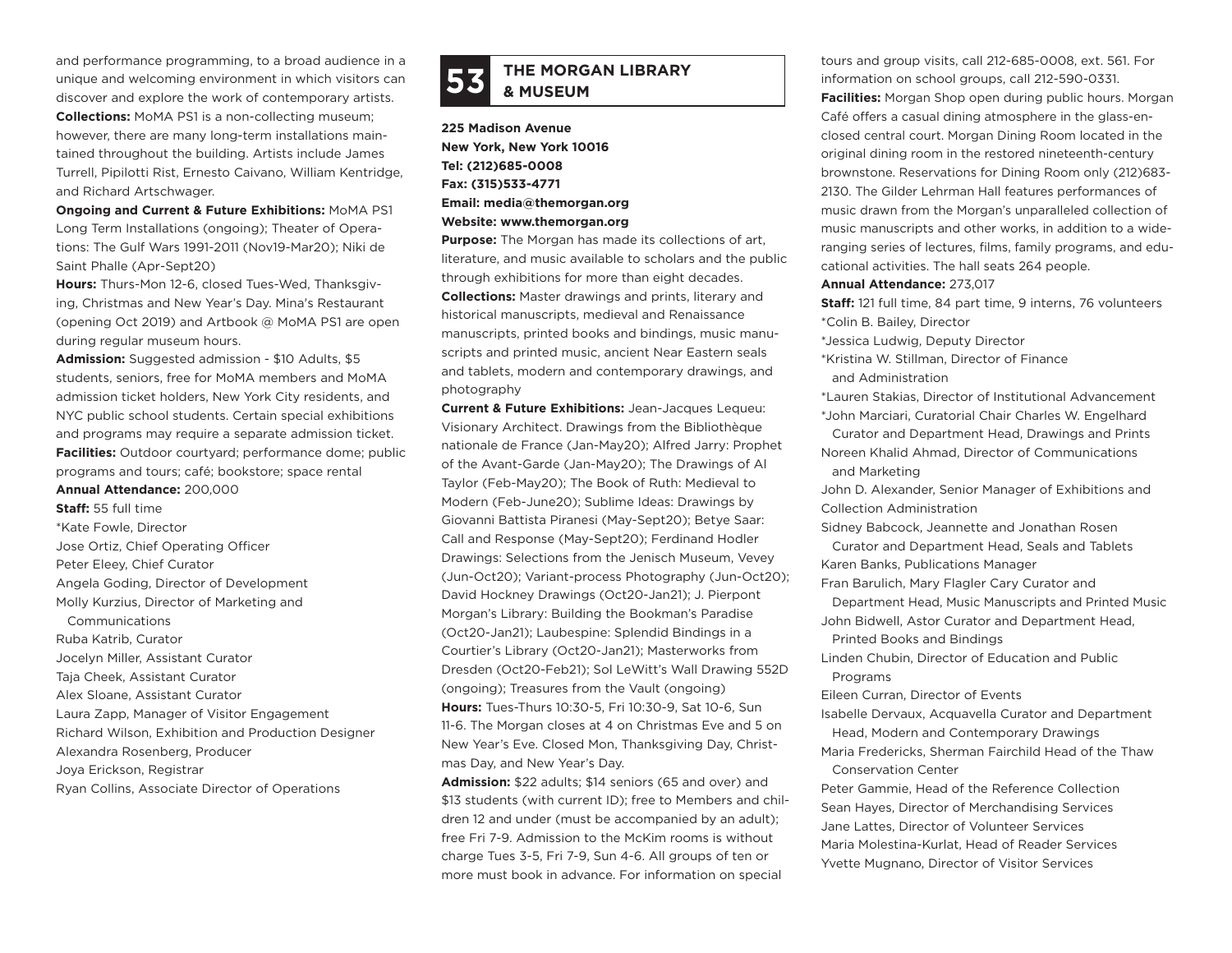Maria Oldal, Manager of Collections Information and Library Systems

Philip Palmer, Robert H. Taylor Curator and Department Head, Literary and Historical Manuscripts

Marilyn Palmeri, Imaging and Rights Manager Joel Smith, Richard L. Menschel Curator and

Department Head, Photography

Roger Wieck, Melvin R. Seiden Curator and Department Head, Medieval and Renaissance Manuscripts

### **54 MORRIS-JUMEL MANSION**

**65 Jumel Terrace (between 160th and 162nd Streets) New York, New York 10032 Tel: (212)923-8008 Fax: (212)923-8947 (call first) Website: www.morrisjumel.org Email: sholley@morrisjumel.org Purpose:** Manhattan's oldest surviving residence, and a historic house museum that seeks to preserve and interpret the mansion, its furnishings, and artifacts. Through

historic house tours and education programs the museum interprets the mansion in the context of domestic life in New York City from 1765 until 1865.

**Collections:** Consists of furnishings and artifacts, in period rooms, dating from the colonial period through the early republic (1765-1865)

**Current & Future Exhibitions:** Ten period rooms within 1765 colonial structure: Colonial, Federal, American Empire and French Empire. Programs: wide variety throughout the year including family days, concerts, art exhibits, lectures, movie nights, and historical paranormal investigations. Current exhibit thru 01/05/20 is: Home Plate: A Celebration of the Polo Grounds. The Birthplace of New York's Love Affair with its Favorite Teams **Hours:** Tuesday-Friday 10-4, Weekends 10-5; Closed on Mondays and major holidays.

**Admission:** \$10 adults, \$8 seniors/students, free for museum members and children under 12 with an adult. Guided docent tours are available every Saturday at noon, every Sunday at 2 pm and the first Friday of every month at 1 pm. Guided tour prices are: \$12 adults, \$10 seniors and students. Private group tours with a docent are available by appointment only and with a 2 week advanced notice. **Facilities:** Gift shop, space rentals, Roger Morris Park

**Annual Attendance:** 25,000

**Staff:** 3 full time, 1 part time

\*Shiloh Holley, Executive Director

Christopher Davalos, Director of Visitor Services and Engagement

Vincent Carbone, Manager of Public Programs and Events Michael Whitten, Education Manager

**THE MUNICIPAL ART SOCIETY 55 OF NEW YORK**

**488 Madison Avenue, Suite 1900 New York, New York 10022 Tel: (212) 935-3960 Fax: (212)753-1816 Website: www.mas.org**

**Purpose:** To fight for intelligent urban planning, design and preservation through education, dialogue and advocacy. Initiatives are advocacy, planning, The Greenacre Reference Library, special projects such as Adopt-A-Monument and Adopt-A-Mural, and public programs and MAS walking tours on architecture, public art, urban planning and design, and historic preservation.

**Admission:** Most programs plus weekday and weekend walking tours are \$20 for MAS members; Purchase tickets online at mas.org/tours

**Facilities:** reference library

**Staff:** 23 full-time

\*Elizabeth Goldstein, President

Stephen Albonesi, Senior Project Manager, Planning Ianna Angelo, Senior Manager, Programs & Events Veerle Arts, Project Manager for Preservation & Planning Meaghan Baron, Vice President, Communications & Public Affairs Aisha Brown, Database Manager Erin Butler, Information Resources

Al Castricone, Director, Facilities & IT Phyllis Samitz Cohen, Director Public Art Britt Densmore, Vice President, Development Thomas Devaney, Senior Director, Land Use & Planning Michele Farina, Controller Sean Kelliher, Webmaster Tara Kelly, Vice President, Policy and Programs Robert Libbey, Vice President, Finance and Administration Rachel Mazur, Menapace Fellow \*Ted Mineau, Director, Tours Programs Maia Mordana, Receptionist & Development Assistant Jacqueline Muallem, Adminstrative Assistant, Policy & Programs Deborah O'Reilley, Executive Assistant Gloria Parris, Assistant Comptroller Vincent Tsai, Communications Associate Spencer Williams, Director of Advocacy



**1230 Fifth Avenue at 104th Street New York, New York 10029 Tel: (212)831-7272 Fax: (212)831-7927 Website: www.elmuseo.org**

**Email: info@elmuseo.org**

**Purpose:** El Museo del Barrio's purpose is a) to collect, preserve, exhibit and interpret the art and artifacts of Caribbean and Latin American cultures for posterity. b) to enhance the sense of identity, self-esteem and selfknowledge of the Caribbean and Latin American peoples by educating them in their artistic heritage and bringing art and artists into their communities.

c) to provide an educational forum that promotes an appreciation and understanding of Caribbean and Latin American art and culture and its rich contribution to North America.

d) to offer Caribbean and Latin American artists greater access to institutional support in the national and international art world.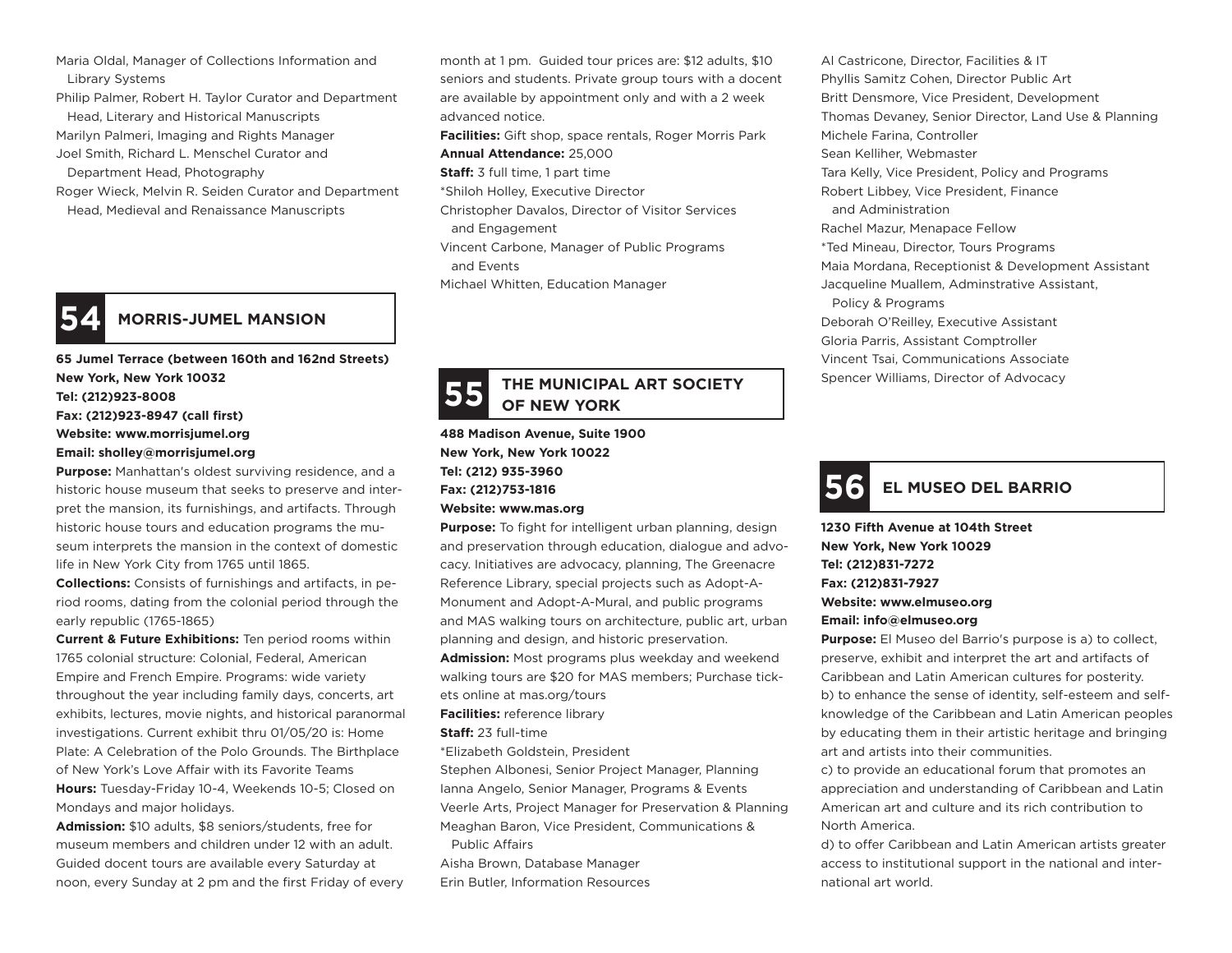e) to convert young people of Caribbean and Latin American descent into the next generation of museumgoers, stakeholders in the institution created for them. f) to fulfill our special responsibility as a center of learning and training ground for the growing numbers of artists, educators, art historians, and museum professionals interested in Caribbean and Latin American art. This mission reaffirms the vision of Raphael Montañez Ortiz, who founded El Museo del Barrio in 1969, and of the Puerto Rican educators, artists, and community activists who worked in support of this goal. **Collections:** El Museo's permanent collection of approximately 6,500 objects features Caribbean, Latino and Latin American art, unique in the United States. It includes Modern and Contemporary art, particularly strong in Post War (1950 - the present), Graphics, Taíno/ Pre-Columbian, pan-Caribbean archeological objects, and Popular Traditions, including Santos de palo (over 300, primarily from Puerto Rico) and other devotional arts. Collections Highlights Online

#### **Current & Future Exhibitions:**

Cifo's 2019 Grants & Commissions Program (Oct19– Feb20); Zilia Sánchez –Soy Isla (I Am An Island) Nov19- Mar20); Taller Boricua (Mar-May20); Undergound/Elevated: Art and the New York City Subway (Apr-Jul20); Popular Painters: A Modern Phenomenon In The Americas, 1940s-1970s (Jun-Aug20); El Museo Del Barrio Triennial (Sept20-Jan21)

**Hours:** Wed-Sat 11-6; Sun 12-5. Café open Mon-Fri 8-5. Closed Thanksgiving, Christmas Day, Fourth of July and New Year's Day. El Café Mon-Fri 8-4, Sat-Sun 11-5. Admission: Suggested gallery admission \$9 Adults, \$5 Students and Seniors, Free Members and Children under 12; Free for Seniors on Wed

**Facilities:** El Café (seats 100); Museum Shop/La Tienda with crafts, books, music and jewelry by Latino and Caribbean artisans. El Teatro (564 seats); accessibility for wheelchair users, assistive listening devices in El Teatro Attendance: 200,000

**Staff:** 22 full time staff

\*Patrick Charpenel, Executive Director

\*Carlos Galvez, Deputy Executive Director

Ana Maria Sierra, Executive Assistant and Board Liaison Evelyn Rivera, Director of Finance and Administration

Ivan Ibanez, Staff Accountant Giovanni Vidals, Jr. Accountant Rodrigo Moura – Chief Curator Noel Valentin, Permanent Collection Manager Susanna Temkin, Curator Anne Dayton, Director of Institutional Advancement Natalie Latino , Institutional Advancement Assistant Ana Chireno, Director of Government & Community Affairs Erica Vargas, Director of Operations and Rentals Gabriel Cuebas, IT/AV Specialist Carmen Semidey, Security Guard Rosaura Reyes, Maintenance and Mailroom Supervisor Joel Osorio, Facilities Manager William J. Soto, Security Field Supervisor Monika A Garcia, Head of Retail & Visitor Services RoseMary Cortes, Director of Marketing and Communications

signatures of Founders, statesmen, and early industrialists **Current & Future Exhibitions:** The Museum features permanent, interactive exhibits on the subjects of the financial markets, money, banking, entrepreneurship and Alexander Hamilton, as well as two galleries with rotating exhibitions. The facility suffered a major flood in 2018 and is temporarily closed.

**Admission:** \$8 general public, \$5 students/seniors, free members and children under 6

**Facilities:** Gallery, Museum Shop, Library and Archive, Theater, Auditorium. The Museum is currently seeking a new home after its building sustained a flood in 2018. The exhibits are closed until further notice, but all other programs are continuing offsite

#### **Annual Attendance:** 50,000

**Staff:** 10 full time, 1 part time, 10 volunteers \*David Cowen, President and CEO Kristin Aguilera, Deputy Director Robert Dinkelmann, IT Manager

### **57 MUSEUM OF AMERICAN FINANCE**

**Mailing address: 25 Broadway, 5th Floor New York, NY 10004 48 Wall Street (at the corner of William Street) New York, New York 10005 Tel: (212)908-4110 Website: www.moaf.org Email: info@moaf.org**

**Purpose:** The Museum of American Finance, an affiliate of the Smithsonian Institution, is the nation's only independent museum dedicated to American finance and financial history. The Museum occupies 30,000 sq. ft. in the historic former headquarters of the Bank of New York at 48 Wall Street.

**Collections:** Documents and multimedia artifacts depicting the origins and development of America's capital markets. Historic private and corporate financial records illuminating key players and events in the country's economic rise; many items in permanent collection carrying

### **58 MUSEUM OF ARTS AND DESIGN**

**2 Columbus Circle New York, New York 10019 Tel: (212) 299-7777, Group Tours: Call (212) 299-7771 or email groups@madmuseum.org Website: www.madmuseum.org Email: info@madmuseum.org**

**Purpose:** The Museum of Arts and Design (MAD) champions contemporary makers across creative fields, presenting artists, designers, and artisans who apply the highest level of ingenuity and skill to their work. Since the Museum's founding in 1956 by philanthropist and visionary Aileen Osborn Webb, MAD has celebrated all facets of making and the creative processes by which materials are transformed, from traditional techniques to cutting-edge technologies. Today, the Museum's curatorial program builds upon a rich history of exhibitions that emphasize a cross-disciplinary approach to art and design, and reveals the workmanship behind the objects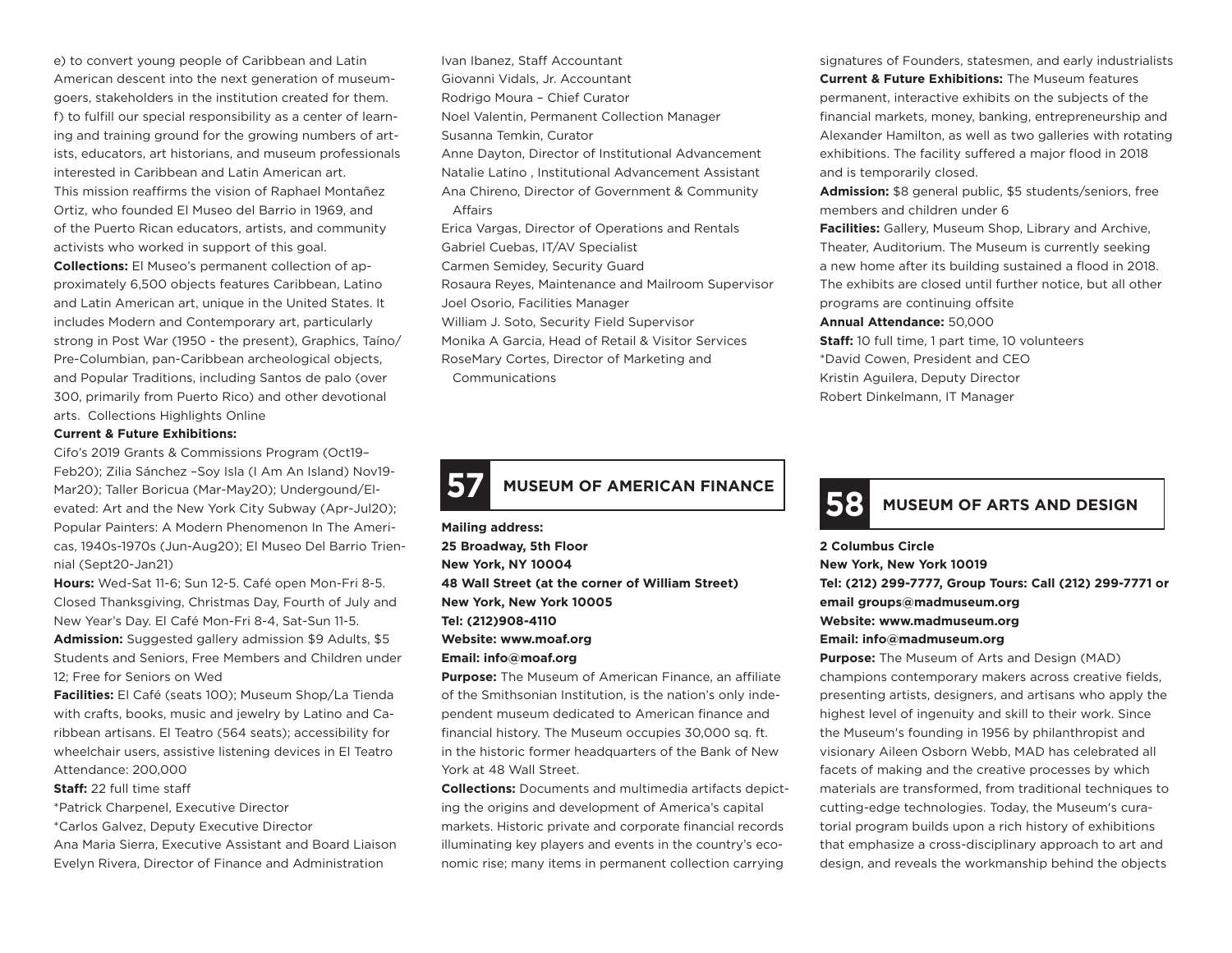and environments that shape our everyday lives. MAD provides an international platform for practitioners who are influencing the direction of cultural production and driving 21st-century innovation, fostering a participatory setting for visitors to have direct encounters with skilled making and compelling works of art and design.www. madmuseum.org

**Collections:** Includes over 3,000 objects, representing many forms of creativity and craftsmanship in glass, clay, metal, fiber and wood.

**Current & Future Exhibitions:** The World of Anna Sui (thru Feb20); Vera Paints a Scarf (thru Jan20); Burke Prize (thru Apr20); Highlights from the Goblet Collection; Seeing is Believing by Judith Schaechter; Dandelion Cluster #3 by Patrick Jacobs; Dwelling by Charles Simonds; 1st Site (thru Feb20); Belt/Border (thru Feb20); 48 Stories in Jewelry (Feb20-Jan21); Brian Clarke: The Art of Light (Mar-May20)

**Hours:** Tues-Sun 10-6, Thurs 10-9, closed Mon & major holidays; The Store at MAD, Tues – Wed and Fri – Sun: 10 AM – 6 PM, Thurs: 10 AM– 9 PM

**Admission:** \$18 adults, \$14 seniors, \$12 students, free to members and for 18 and under; Thurs 6-9 admission is Pay-What-You-Wish; Group Tours: Call 212.299.7771 or emailgroups@madmuseum.org

**Facilities:** The Store, 7th floor event rental space, 143 seat auditorium, 9th floor restaurant Robert (open for lunch, tea and dinner)

**Annual Attendance:** 200,000 **Staff:** 52 full time, 16 part time \*Chris Scoates, Director Elissa Auther, Curator April Tonin, Education Willow Holdorf, Exhibitions Wendi Parson, Marketing & Communications Denise Lewis, Finance Lucig Kebranian, Director of Membership Terry Skoda, Development

#### Stephanie Lang, Special Events/Space Rentals

# **MUSEUM OF CHINESE IN 59 AMERICA (MoCA)**

**215 Centre Street New York, New York 10013 Tel: (855) 955-MOCA (6622) Fax: (212) 619-4720 Collections and Research Center: 70 Mulberry Street, 2nd Floor New York, New York 10013 Website: www.mocanyc.org Email: info@mocanyc.org**

**Purpose:** The Museum of Chinese in America (MOCA) engages audiences in an ongoing dialogue, in which people of all backgrounds are able to see American history and society through a critical lens, to reflect on their own experiences, and to make meaningful connections between the past and the present, the global and the local, themselves and others. MOCA began in 1980 as the New York Chinatown History Project, a community-based organization founded by scholar John Kuo Wei Tchen and community activist Charles Lai, to promote knowledge and understanding of the history and contributions of Chinese Americans. Today, MOCA is a national cultural anchor and a global destination. It is located on the border of Chinatown and SoHo in New York City in its Maya Lin-designed home that was highlighted by Condé Nast Traveler as one of New York City's "Top 10 Small Museums."

**Collections:** Photographs, video installations, oral histories, textiles, documents, signage that represent the Chinese experience in America (turn of the century to the present).

**Current & Future Exhibitions:** Permanent exhibition: With a Single Step: Stories in the Making of America. Temporary exhibitions: The Moon Represents My Heart: Music, Memory and Belonging (May–Sep20); Gathering: Collecting and Documenting Chinese American History across the U.S. (thru Mar20)

**Hours:** Tue-Wed 11-6, Thurs 11-9; Fri-Sun 11-6; closed Mon; Collections and Research Center hours Mon-Fri 10-6

**Admission:** \$12 adults; \$8 seniors and students (with ID), and children 2 and up; free for MOCA members,

Cool Culture families, and visitors with disabilities along with a person accompanying them. Pay-as-you-wish for Manhattan Chinatown residents (with proof of address). Free gallery admission first Thursday of each month except on major holidays.

**Facilities:** three galleries, lobby, digital media wall, courtyard, multipurpose classroom, Cultural Programs Center, Journey Wall custom art installation, multi-generational learning center, Pearl River gift shop, café (fall 2019), collections and research center at separate facility. MOCA Archives Recovery Project. The Collections and Research Center at 70 Mulberry Street is inaccessible indefinitely due to fire.

**Annual Attendance:** approximately 60,000 **Staff:** 16 full time, 14 part time \*Nancy Yao Maasbach, President Edward Cheng, Director, External Affairs Grayson Chin, Manager, Visitor Services Kevin Chu, Collections Manager & Internship and Volunteer Manager Josh Davis, Chief Operations Officer Joseph Duong, Director, Programs and Museum Experience Erwin Geronimo, Facilities and Rentals Manager Hailey Savage, Associate, Programs and Museum Experience Yue Ma, Director, Collections and Research Lauren Nechamkin, Director, Education Justin Onne, Multimedia Producer Andrew Rebatta, Associate Curator Herb Hoi Chun Tam, Curator and Director of Exhibitions Melissa Wansin Wong, Associate Director, Institutional Relations

Neil Wu-Gibbs, Special Events Coordinator and Board Relations & Special Assistant to the President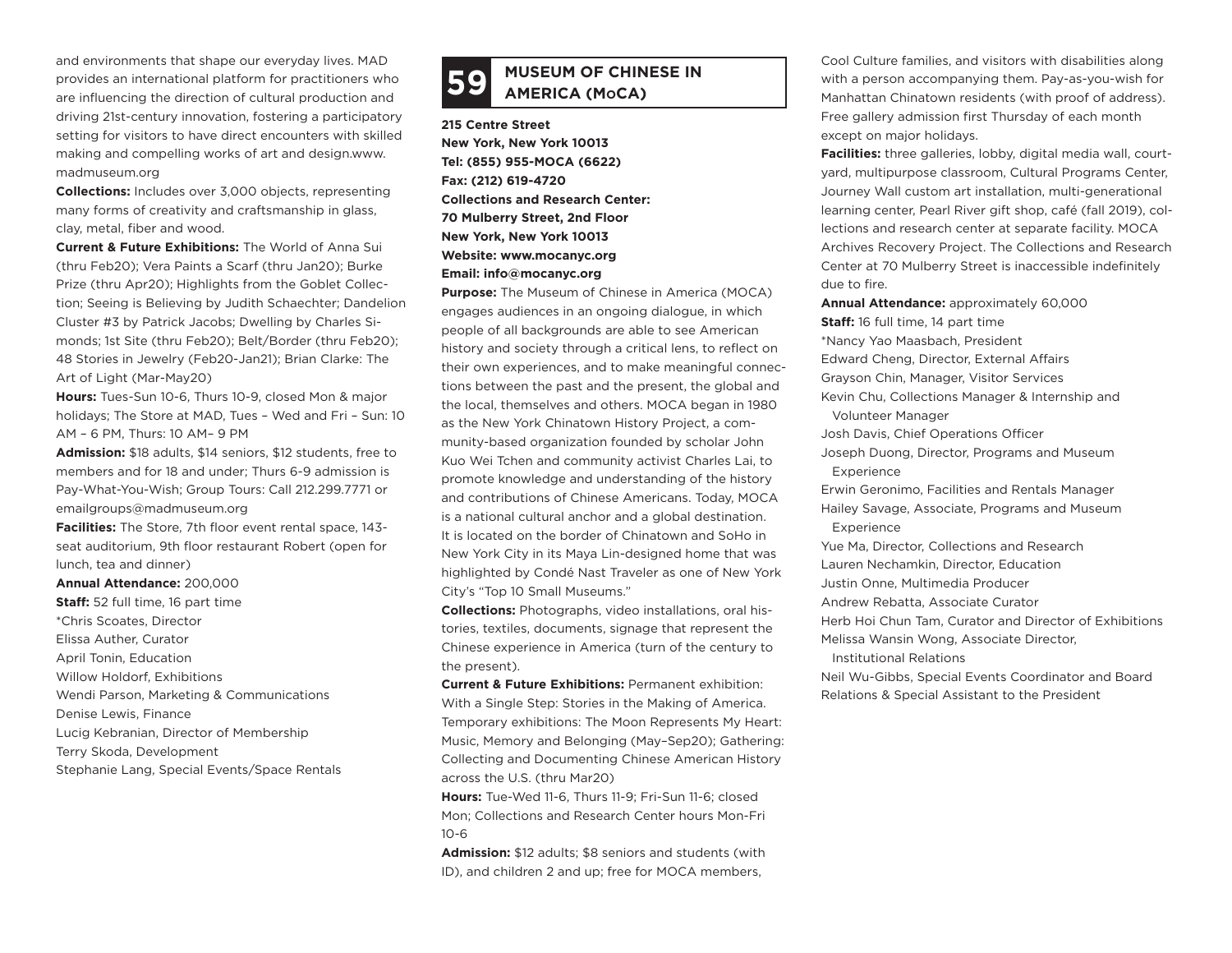## **60** MUSEUM OF THE CITY

**1220 Fifth Avenue (between 103rd and 104th Street) New York, New York 10029 Tel: (212)534-1672 Fax: (212)492-3960 Website: www.mcny.org**

#### **Email: info@mcny.org**

**Purpose:** The Museum of the City of New York fosters understanding of the distinctive nature of urban life in the world's most influential metropolis. It engages visitors by celebrating, documenting, and interpreting the city's past, present, and future.

**Collections:** Decorative Arts, Manuscripts, Theater, Prints and Photographs, Costumes and Textiles, Toys, Paintings and Sculpture

**Current & Future Exhibitions:** New York at Its Core: 400 year history of the city and Future City Lab (ongoing); Timescapes: Multimedia History of New York with a new and extended chapter from 2001 to the present (ongoing); Activist New York (ongoing); City of Workers, City of Struggle: How Labor Movements Changed New York (to Jan20); Urban Indian: Native New York Now (opened thru Mar20); Cultivating Culture: 34 Institutions that Changed New (thru Feb20); Who We Are: Visualizing New York by the Numbers (thru Jul20) New York's Got Game: Basketball in the City (opens Febr20) **Hours:** Daily10-6, closed Thanksgiving, Christmas and New Year's Days. Guided tours Wed, Fri, Sun 2, private

**Admission:** Suggested \$20 adults, \$14 seniors/students; free 19 and under, members

**Facilities:** Café, museum shop, auditorium, rental space available for third-party events, new pavilion gallery and state-of-the art curatorial center

#### **Annual Attendance:** 323,000

tours 11:30 or 2:30 or later

**Staff:** 125 full time, 27 part time, 50 active volunteers \*Whitney W. Donhauser, President and Ronay Menschel Director

\*Dr. Sarah M. Henry, Deputy Director and Chief Curator \*Colleen Blackler, Executive Assistant & Manager

of Board Relations

Lindsay Turley, Vice President of Collections

Miranda Hambro, Registrar

Sean Corcoran, Curator of Prints and Photographs Steven H. Jaffe, Curator

Julius Quito, Director of Information Technology Keith Butler, Vice President Institutional Advancement

### **61 MUSEUM AT ELDRIDGE STREET**

**12 Eldridge Street New York, New York 10002 Tel: (212)219-0302 Fax: (212)966-4782 Website: www.eldridgestreet.org Email: contact@eldridgestreet.org**

**Purpose:** The Museum at Eldridge Street presents the culture, history, and traditions of the great wave of Jewish immigrants to the Lower East Side drawing parallels with the diverse cultural communities that have settled in America. The Museum is located within the Eldridge Street Synagogue, which opened its doors in 1887. An authentic restoration has returned this National historic landmark its original evocative grandeur. Tours, exhibits, and public and educational programs tell the story of the generations that carried religious and communal customs to a new country and celebrate America's broad cultural traditions.

**Collections:** The Museum has a collection of 500 artifacts that include Jewish ritual items, Yiddish signs, and historic documents, photographs, and artifacts related to the early history of the Eldridge Street Synagogue and its later restoration.

**Current and Future Exhibitions:** The Museum has permanent exhibitions, as well as rotating exhibition programs. Our rotating exhibitions feature artifacts from permanent collections, as well as artwork by contemporary artists. The themes for the exhibitions include Jewish history, culture and traditions; Lower East Side immigrant history; and architectural preservation. Please visit www.eldridgestreet.org for other programs.

**Hours:** Sun-Thurs 10-5, Fri 10-3. Tours Sun-Thurs 10-5, Fri 10-2. Tours offered on the hour (first tour at 10, last tour begins at 4); Tours last one hour

**Admission:** \$14 adults, \$10 seniors/students, \$8 children ages 5-18, free members and children under 5. Tours free with admission. Admission for Groups: adults: \$10 per person, students & seniors (62+): \$8 per person, children (5-18): \$6 per person, family tours: \$15 per family; Free Mondays. Admission entitles you a free synagogue tour. **Facilities:** Our facility is ADA-compliant on all three floors and includes a sanctuary level seating 150, a balcony level seating 100, a first floor seating area for 50, the Gural-Rabinowitz Family Historic Center seating 14, a Gift Shop, and exhibitions galleries,

#### **Annual Attendance:** 40,000

**Staff:** 10 full time

\*Bonnie Dimun, Executive Director Eva Brune, Vice President for Institutional Advancement Chelsea Dowell, Director of Public Engagement Rachel Serkin, Manager of School Programs Lyndon Lapera, Visitor Services Associate Haley Coopersmith, Manager of Public Programs Gil Gilliam, Security Walter Hernandez, Building Manager Oscar Perez, Building Superintendent Bradley Shaw, Manager of Operations and Visitor Services Nancy Johnson, Archivist and Exhibitions Curator Scott Brevda, Educator Nancy Beiles, Manager of Family Programs Roberta Berken, Master Docent Terry Higgins, Property Manager Mercedes Correa, Bookkeeper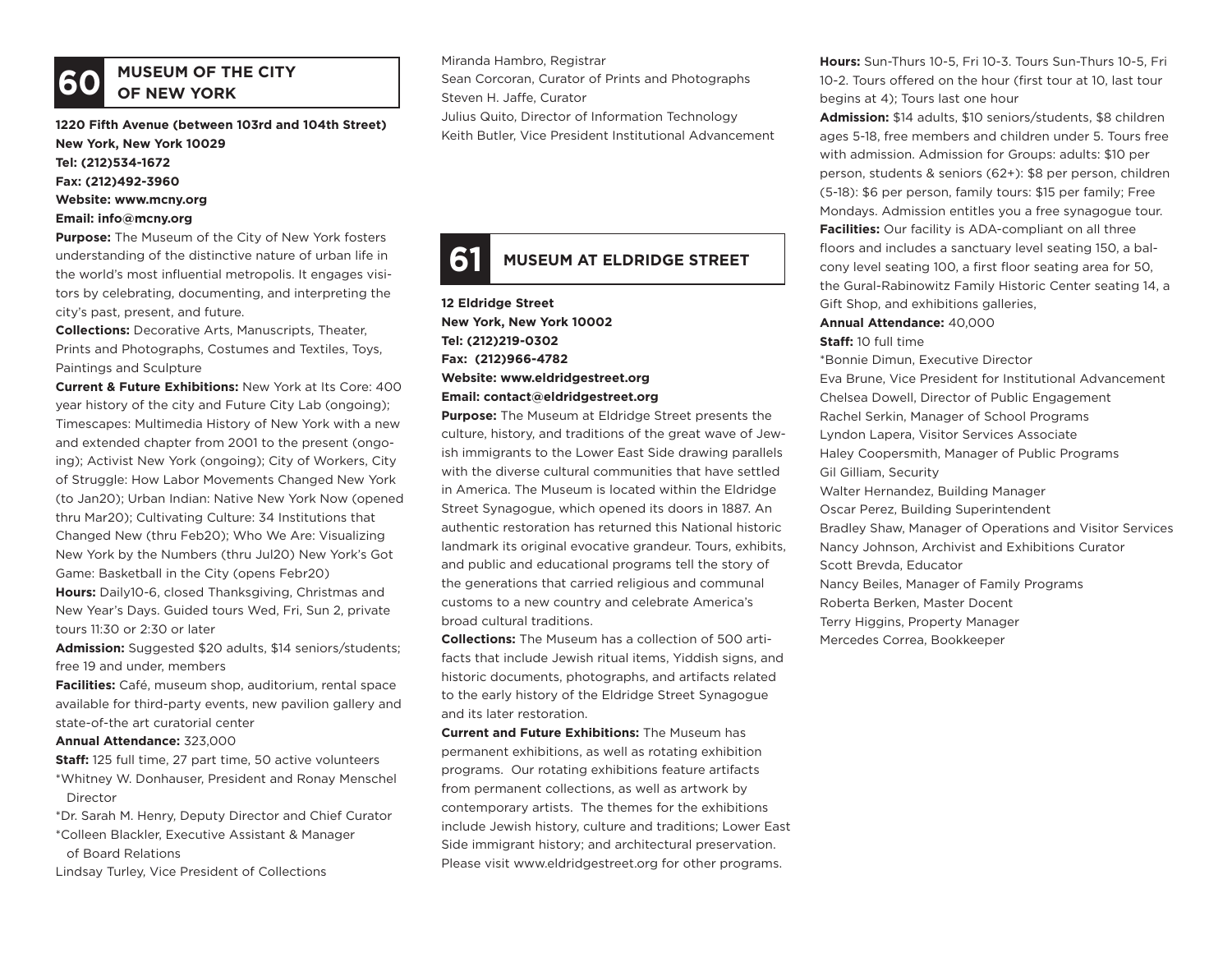# **THE MUSEUM AT THE FASHION 62 INSTITUTE OF TECHNOLOGY**

**Seventh Avenue at 27th Street New York, New York 10001-5992 Tel: (212)217-4530 Fax: (212)217-4531**

**Website: www.fitnyc.edu/museum; http://www.fitnyc. edu/museum**

#### **Email: museuminfo@fitnyc.edu**

**Purpose:** Founded in 1969 by the Fashion Institute of Technology, The Museum at FIT is dedicated to advancing knowledge of fashion through exhibitions, programs and publications. The Museum at FIT collects, conserves, documents, exhibits, and interprets fashion. The collecting policy of The Museum focuses on aesthetically and historically significant "directional" clothing, accessories, textiles and visual materials, with emphasis on contemporary avant-garde fashion. The Museum is committed to achieving a world-class standard of excellence in the exhibition of fashion. The Museum organizes an extensive program of specialized classes, tours, lectures, and symposia for diverse local, national, and international audiences. As a "think-tank" for fashion studies, The Museum is dedicated to an ambitious program of scholarly publication, new initiatives, and research opportunities for students, scholars and designers. **Collections:** The Museum at FIT's permanent collection includes approximately 35,000 garments and 15,000 accessories dating from the mid-18th century to the present. The strength of the collection lies in the 20th and 21st century high fashion, both couture and ready-towear. The Museum has three galleries: The Fashion and Textile History Gallery features changing selections from the museum's permanent collections. Open year-round, its changing exhibitions are organized chronologically, to present 250 years of fashion history. The Special Exhibitions Gallery is devoted to thematic exhibitions, usually on contemporary fashion. Gallery FIT is devoted to student exhibitions.

**Current & Future Exhibitions:** Paris, Capital of Fashion (Sept19-Jan20); Power Mode (Dec19-May20)' Ballerina: Fashion's Modern Muse (Feb-Apr20); Head to Toe (May-Nov20); The Rose (Sept20-Jan21);

Ready to Work (Dec20-May21)

**Hours:** Tues-Fri Noon-8, Sat 10-5, closed Sun, Mon and legal holidays

#### **Admission:** Free

**Facilities:** Three exhibition galleries, and a fully equipped conservation laboratory to assure specialized care and preservation of clothing and textiles. **Staff:** 30

\*Dr. Valerie Steele, Director & Chief Curator Patricia Mears, Deputy Director Fred Dennis, Senior Curator of Costume Tanya Melendez, Senior Curator of Education and Public Programs Ann Coppinger, Senior Conservator Michael Goitia, Senior Exhibitions Manager Sonia Dingilian, Senior Museum Registrar Tamsen Young, Digital Media & Strategic

Initiatives Manager

#### **MUSEUM OF ILLUSTRATION & MUSEUM OF COMIC AND CARTOON ART (MOCCA) AT THE SOCIETY OF ILLUSTRATORS 63**

**128 East 63rd Street New York, New York 10065 Tel: (212)838-2560 Fax: (212)838-2561 Webswww.societyillustrators.orghttp://www.societyillustrators.org Email: info@societyillustrators.org**

**Purpose:** Founded in 1901, the mission of the Society is to promote the art and appreciation of illustration, as well as its history and evolving nature, and to encourage high ideals through exhibitions, lectures, and education. The Museum of Illustration was established in 1981. It offers year-round themed exhibits, art education programs and annual juried competitions.

**Collections:** Includes over 3,500 historic and contemporary works of illustration in all genres. In 2012 the

MoCCA Gallery was created with a focus on curated exhibits of comic and cartoon art.

**Current and Future Exhibitions:** The Art of Ted Lewin (Oct19-Jan 20); Illustrators 62 Exhibit Part One: Advertising, Institutional, Surface/Product Design, Uncommissioned Categories (Jan-Feb20); Fashion Illustration: The Visionaries (Jan-Mar20); Marie Duvall: Laughter in the First Age of Leisure (Jan-Mar 20); Illustrators 62 Exhibit: Part Two: Book and Editorial (Feb-Mar20); Peanuts: The Strips (Mar-May20); Student Scholarship Competition (May-Jun20)

**Hours:** Tues, Thurs 10-8, Wed-Sat 10-5, Sketch Night Tues and Thurs 6:30-9:30, closed Monday and most holidays **Admission:** Members and up to four Guests FREE; Adults \$15; Seniors/ Undergraduate Students \$10; Children under 12 Free; Group Rates available call 212-838-2560. Free Tues 5-8

**Facilities:** Galleries, Dining Room and Cafe, Bar, Museum Shop, Library, Outdoor Terrace, Permanent Collection, Space Rental for private parties

#### **Annual Attendance:** 25,000

**Staff:** 10 full time, 2 part time, 5 interns

\*Anelle Miller, Executive Director

John Capobianco, Operations Director

Kate Feirtag, Director of Communications & External Relations

Lindsay Nichols, Marketing and Business

Development Manager

Johnny Dombrowski, Senior Graphic Designer

Eric Fowler, Collections Manager

Steve Compton, Exhibitions Manager

Melissa Kleynowski, Administrative Assistant/Retail Coordinator

Breann McGovern, Exhibitions Administrator Mary Molloy, Bookkeeper

Lisa Cicerello, Operations Assistant and Head Chef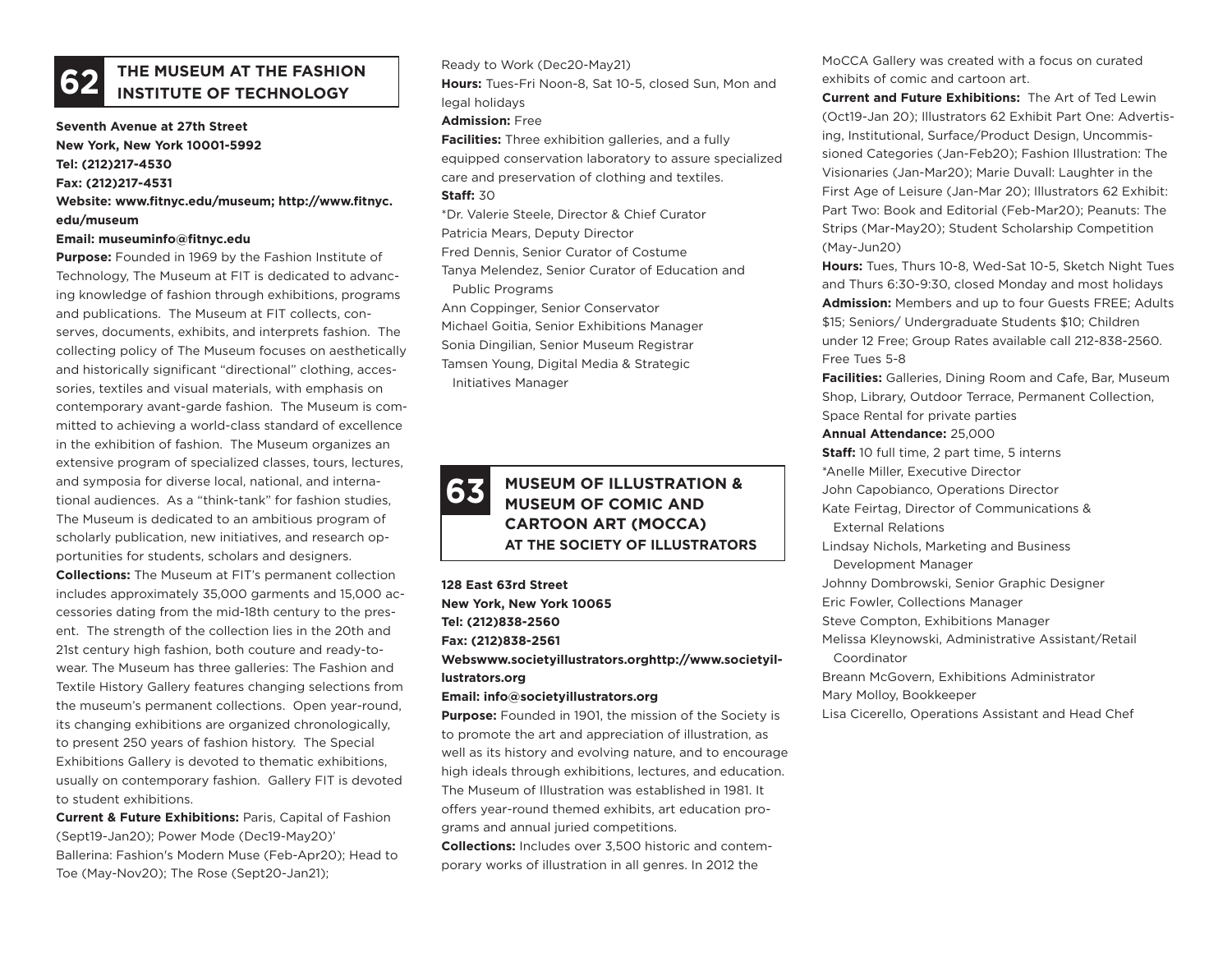

### **MUSEUM OF JEWISH HERITAGE — A LIVING MEMORIAL TO THE HOLOCAUST**

#### **EDMOND J. SAFRA PLAZA 36 Battery Place New York, New York 10280 Tel: 646-437-4202 (information) Fax: (646) 437-4311 Website: mjhnyc.org**

**Purpose:** The Museum of Jewish Heritage – A Living Memorial to the Holocaust is New York's contribution to the global responsibility to never forget. The Museum is committed to the crucial mission of educating diverse visitors about Jewish life before, during, and after the Holocaust.

**Current & Future Exhibitions:** Auschwitz. Not Long Ago. Not Far Away (thru Aug20). This groundbreaking exhibition brings together more than 700 original objects and 400 photographs from over 20 institutions and museums around the world. On permanent display: Andy Goldsworthy's Garden of Stones and Reflection Passage by James Carpenter. Ordinary Treasures: Highlights from the Museum of Jewish Heritage Collection. International Programs: The Museum of Jewish Heritage offers students in professional schools fellowships at Auschwitz for the Study of Professional Ethics. The Museum also offers a travel program that explores Jewish communities past and present around the world. **Hours:** Sun-Thurs 10-9 (last entrance to Auschwitz exhibition at 7); Fri 10-5 (DST), 10-3 (EST); closed Sat, Jewish holidays, Thanksgiving.

**Admission:** Auschwitz. Not long ago. Not far away. (includes audio guide and entrance to all exhibitions) \$8 Members [after use of complimentary exhibition] ticket(s) \$16 Adults,\$12 Seniors and Patrons with Disabilities (ADA),\$10 Students and Veterans, \$25 Flexible Ticket (enter any time on a specific date, from 10- two hours before the Museum closes); Museum Highlights (all exhibitions except Auschwitz. Not long ago. Not far away.) \$8 General Admission, \$5 Seniors, Students, Veterans, ADA Access, Free Members, Children Age 12 and younger, Free 4 – 9 PM Wed and Thurs

**Facilities:** Theater, events hall, 4 classrooms, resource center, Lox @ Café Bergson, gift shop, outdoor garden, special exhibitions gallery. Parking discounts given by some local garages with garage ticket validation. Museum hosts private events. In-house caterer is Madison & Park Hospitality.

**Staff:** 56 full time, 18 part time, 250 volunteers \*Jack Kliger President & CEO

Elizabeth Edelstein, Vice President for Education Michael Stafford, Vice President for Operations Maggie Radd, Senior Manager for Exhibitions and Museum Registrar

Susan Woodland, Senior Manager for Collections and Research Services Erin Eastern Director of Human Resources

Lisa Safier, Director of Communications Demetria Tsialas, Vice President of Finance Rita Iosefson, Director of Major Gifts Avraham Groll, Executive Director of JewishGen

### **65 THE MUSEUM OF MODERN ART**

**11 West 53 Street New York, New York 10019-5498 Tel: (212)708-9400 Fax: (212)708-9889 Website: www.moma.org Email: info@moma.org**

**Purpose:** Known throughout the world for its quality, scope, diversity, the collection of The Museum of Modern Art (MoMA) offers an unparalleled overview of modern and contemporary art. The Museum maintains an active schedule of exhibitions addressing a wide range of subject matter, mediums, and time periods, highlighting significant recent developments in the visual arts and new interpretations of major artists and art historical movements.

**Collections:** Works from the Museums six curatorial departments. Architecture & Design, Drawings & Prints, Film, Media & Performance Art, Painting & Sculpture,

#### Photography

**Current & Future Exhibitions:** Betye Saar: The Legends of Black Girl's Window (Oct19-Jan20); member: Pope.L, 1978-2001(Oct19-Jan20); Sur moderno: Journeys of Abstraction--The Patricia Phelps de Cisneros Gift (Oct19- Mar20); Neri Oxman: Material Ecology (Feb-May 20); Dorothea Lange: Words & Pictures (Feb-May20); Judd (Mar-Jul20); Félix Fénéon: The Anarchist and the Avant-Garde—From Signac to Matisse and Beyond (Mar-Jul20); Engineer, Agitator, Constructor: The Artist Reinvented (May-Sep20)

**Educational Programming:** Education is at the heart of the Museum's founding and MoMA is committed to making art accessible to people of all ages, abilities, and backgrounds at the Museum, in New York City communities and online throughout the world. Art, artists and their ideas can have profound impact on people's lives. The Museum continues to experiment with many ways to engaging people with art, and continue to change and evolve the program as people change. This includes: Participatory spaces for workshops and conversation; Art Lab for families with young children; Adult and Family Film programs; Experiments, collaborations, and conversations with contemporary artists; In-gallery talks, activities, workshops, and activations; Public Programs and Theater Conversations; Symposia, Debates, Agoras and Panel Discussions; Online and onsite courses and workshops at MoMA; Professional Development for Teachers and Administrators, Weekend Family Programs; Multi-voice Audio Guides; K-12 Programs; Internships; Access and Community programs, tours, workshops; School Tours and Partnerships; All ages workshops and more. **Hours:** Open 7 days a week: Sat-Thurs 10-5:30, Fri 10-9; First Thursday of every month 10-9; Member Early Access: 9:30-10 daily; closed Thanksgiving and Christmas Day. **Admission:** Museum admission includes admission to all exhibitions, film programs, MoMA Audio programs, and admission to MoMA PS1 www.ps1.org; \$25 adults, \$18 seniors 65 and over with I.D., \$14 full time students with current I.D., free members and children 16 and under. UNIQLO Free Friday nights, 5:30-9.

**Facilities:** The Abby Aldrich Rockefeller Sculpture Garden; The Modern Restaurant and two cafes; The Roy and Niuta Titus Theaters 1 (415-seat) and 2 (206-seat) which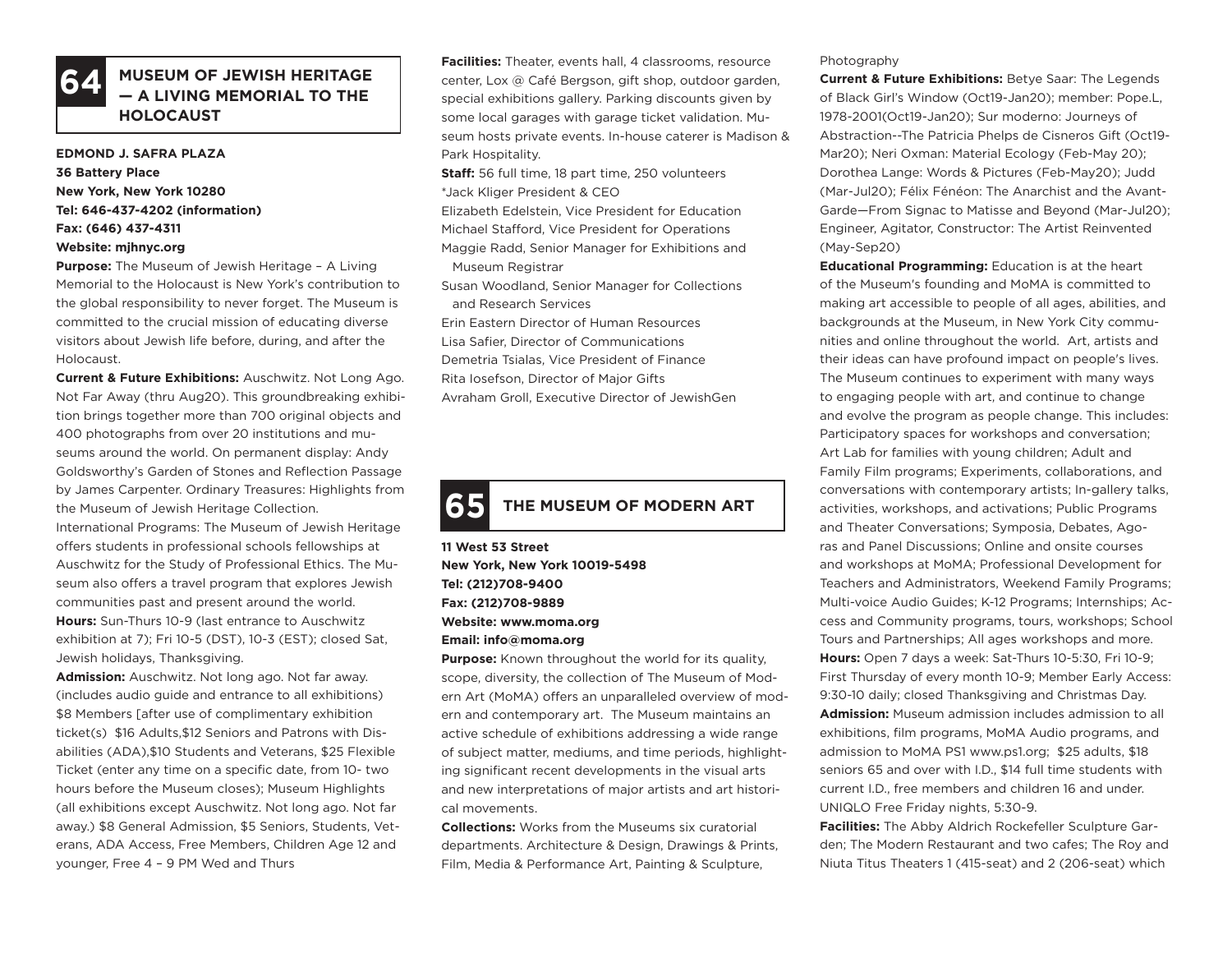have digital surround sound and projection systems (11 West 53 Street); Four museum bookstores (11 West 53 Street, 44 West 53 Street, and 81 Spring Street); The Lewis B. and Dorothy Cullman Education and Research building which houses archives, a library of books, catalogues, and magazines and study centers (4 West 54 Street) The Expanded and Reimagined Museum of Modern Art Opened on October 21, 2019 with a reimagined presentation of modern and contemporary art.

The expansion, developed by MoMA with architects Diller Scofidio + Renfro, in collaboration with Gensler, added more than 40,000 square feet of gallery spaces and enables the Museum to exhibit significantly more art in new and interdisciplinary ways. The Studio in the heart of the Museum will feature live programming and performances that react to, question, and challenge histories of modern art and the current cultural moment. An innovative second-floor Platform for education will invite visitors to connect with art that explores new ideas about the present, past, and future. Street-level galleries, free and open to all on the expanded ground floor, will better connect the Museum to New York City and bring art closer to people on the streets of midtown Manhattan.

#### **Annual Attendance:** 2,692,757

**Staff:** 775 full time, 30 part time, 28 seasonal interns, 12 twelve-month interns, 290 volunteers \*Glenn D. Lowry, The David Rockefeller Director \*Diana Pulling, Chief of Staff, Office of the Director Martino Stierli, Chief Curator, Department of Architecture & Design Christophe Cherix, Chief Curator, Department Drawing & Prints Stuart Comer, Chief Curator of Media and Performance Art James Gara, Chief Operating Officer Jan Postma, Chief Financial Officer Christopher Hudson, Publisher Jay Levenson, Director, International Program \*Patty Lipshutz, General Counsel & Secretary to the Board Todd Bishop, Senior Deputy Director for External Affairs Peter Reed, Senior Deputy Director for Curatorial Affairs Rajendra Roy, Chief Curator, Department of Film Ramona Bronkar Bannayan, Senior Deputy Director for Exhibitions, Collections & Programs Ann Temkin, Chief Curator, Department of Painting

## **66 MUSEUM OF THE MOVING IMAGE**

**3601 35 Avenue (at 37 Street) Astoria, New York 11106 Tel: (718)777-6800 Fax: (718)777-6888 Website: www.movingimage.us Email: info@movingimage.us**

**Mission:** Museum of the Moving Image advances the understanding, enjoyment, and appreciation of the art, history, technique, and technology of film, television, and digital media by presenting exhibitions, education programs, significant moving-image works, and interpretive programs, and collecting and preserving moving-image related artifacts.

**Collections:** Since its inception in 1981, Moving Image has assembled the nation's largest and most comprehensive holdings of moving image artifacts from every stage of producing, promoting, and exhibiting motion pictures, television, and digital media, totaling more than 130,000 artifacts. The Museum houses exceptional collections of television sets; licensed merchandise; rare photographs; video and computer games; film projectors; props; costumes; editing, sound and lighting equipment; theater furnishings; fan magazines; posters; and commissioned works of art. In 2014, the Museum acquired a significant collection of artifacts related to the work of Jim Henson.

**Current & Future Exhibitions:** In the Galleries: Spanning two floors and 15,000 square feet, the Museum's core exhibition Behind the Screen is an innovative blend of more than 1,200 historic artifacts, commissioned artworks, four hours of video clips, and fifteen interactive experiences. Visitors can make animations, select sound effects, and create flipbooks of themselves, among other activities. Artifacts, mostly selections from the Museum's collection, relate to every stage of producing, promoting, and exhibiting motion pictures, television shows, and digital media. The exhibition features displays of licensed merchandise, from Little Rascals dolls (1925) to Star Wars and Star Trek action figures; cameras, projectors, and television sets; photographs; costumes; fan magazines; production design materials; video and computer games; and Tut's Fever Movie Palace, a functioning theater installation by artists Red Grooms and Lysiane Luong that re-creates the environment of an Egyptian-themed movie palace of the 1920s and 30s.

 Alongside Behind the Screen is a gallery dedicated to exploring Jim Henson's groundbreaking work for film and television, and his impact on culture. The Jim Henson Exhibition features a broad range of objects representing his entire career span, and reveals how Henson and his team of builders, performers, and writers brought to life the enduringly popular worlds of The Muppet Show, the Muppet movies, Sesame Street, Fraggle Rock, The Dark Crystal, and Labyrinth. The Jim Henson Exhibition: Imagination Unlimited, is a traveling version of the exhibition, and can be seen at the Albuquerque Museum in Albuquerque, New Mexico from November 23, 2019 through April 19, 2020.

The Museum also hosts a broad range of temporary exhibitions and installations, including Creatures from the Land of Thra: Character Design for The Dark Crystal: Age of Resistance, on view Sept19-Feb20; and Stanley Kubrick's 2001: A Space Odyssey, on view from January 18 through July 19, 2020. For a complete listing of all exhibitions and installations upcoming and currently on view, visit http://www.movingimage.us/exhibitions/. In the Theaters: Each year the Museum screens more than 500 films in a mix of classic and contemporary cinema, with outstanding films from around the world, frequently with personal appearances. Ongoing screening series and festivals include: See it Big, First Look, New Adventures in Nonfiction, Panorama Europe, Always on Sunday: Greek Film Series, Cinema Tropical, Fist & Sword, Changing the Picture, and Jim Henson's World. In addition, the Museum presents retrospectives, new releases of independent and international film, and family matinee programs. For a complete listing of screenings, programs, and events visit http://www.movingimage.us/ programs/

**Online:** The Living Room Candidate, Presidential Campaign Commercials 1952-2016, an online archive of historic presidential advertisements (www.livingroomcandidate.org/); Sloan Science and Film, dedicated to exploring the intersection of science and film (www.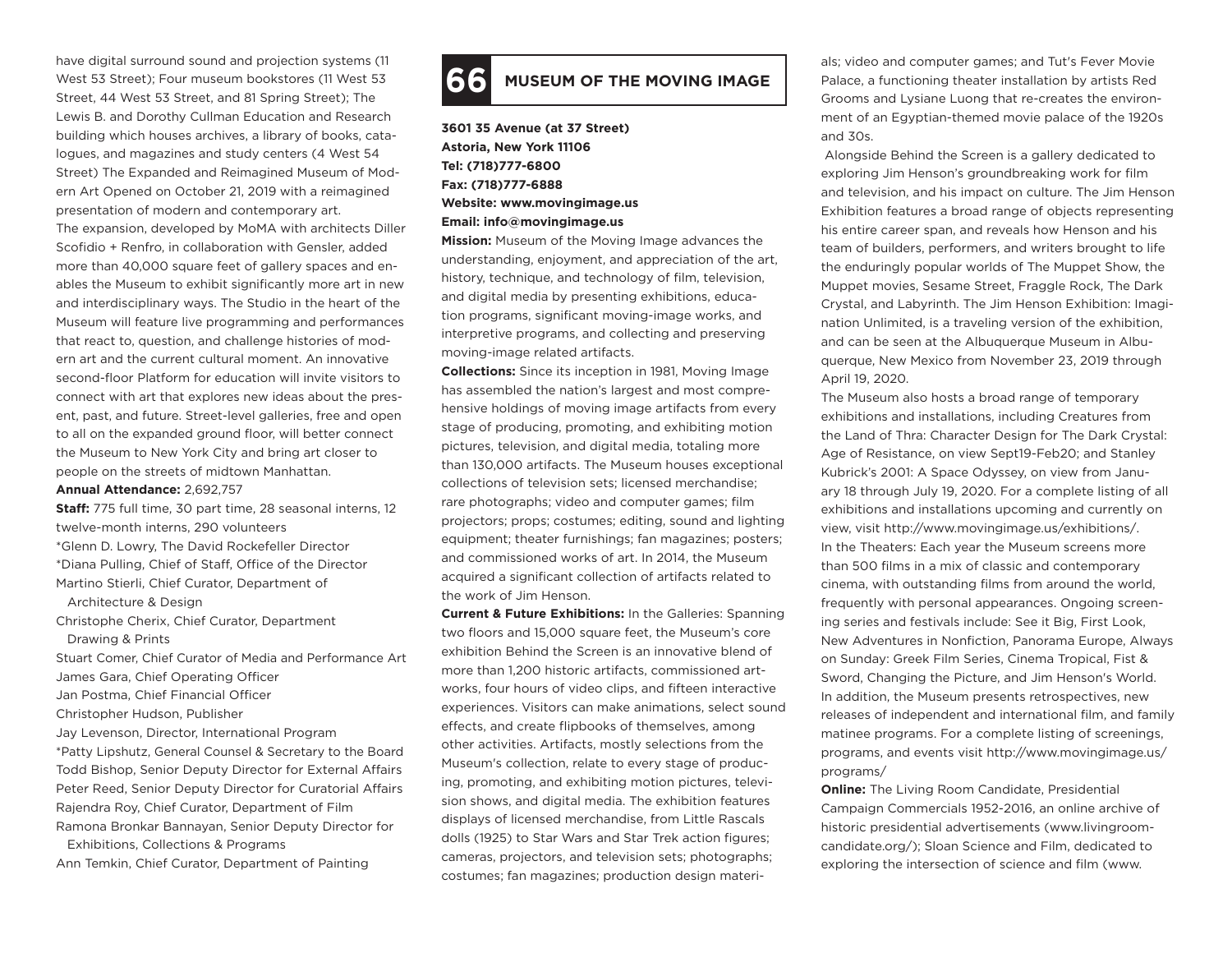scienceandfilm.org/); Reverse Shot, the Museum's online publication devoted to critical pieces about current and historical film, television, and digital media (www.revershot.org); and Pinewood Dialogues, an online archive of discussions with creative figures in film, television, and digital media (http://movingimagesource.us/dialogues). **Hours:** Wed-Thurs 10:30-5:00, Fri 10:30-8:00 (free admission after 4), Sat and Sun 10:30-6:00; closed Mon (except for select holiday openings) and Tues (except for group visits by appointment)

**Admission:** \$15 adults (18+), \$11 seniors (65+), \$11 students with valid ID (18+), \$9 youth (3-17), Free for Museum members and children under 3. Admission is free every Fri, 4-8 (for individual visitors, not groups) **Facilities:** The Museum's LEED Silver building features the expansive Hearst Lobby that includes the Moving Image Café and Shop, and the Herbert S. Schlosser Media Wall; the 267-seat Sumner M. Redstone Theater and the 68-seat Celeste and Armand Bartos Screening Room; the George S. Kaufman Courtyard; the Ann R. and Andrew H. Tisch Education Center that includes the William Fox Amphitheater, the Leon and Michaela Constantiner and Burton Lawrence London Media Labs, the Nam June Paik Room/HBO Production Lab, and a 40-seat flexible classroom/studio; galleries for permanent exhibitions (the Museum's core exhibition Behind the Screen and The Jim Henson Exhibition); the Video Screening Amphitheater and Amphitheater Gallery; and the changing exhibitions gallery.

**Annual Attendance:** 190,335 (FY'19)

**Staff:** 44 full time, 50 part time, 20 volunteers, 10 interns \*Carl Goodman, Executive Director \*Wendell Walker, Deputy Director for Operations, Exhibitions, and Design

Michael Benjamin, Acting Chief Financial Officer

Patrick Alvarado, Senior Preparator

Fred Baez, Chief Projectionist

Andrea Bansil, Education Program Coordinator

Edo Choi, Assistant Curator of Film

Max Cornillon, Assistant Manager of Visitor Experience

Luisa Diez, Manager of Exhibitions

Jill Engel, Controller

Sonia Epstein, Executive Editor, Sloan Science & Film Anna Goss, Associate Registrar

Daniel Grossane, Director of Security Sara Guerrero, Deputy Director of Education and Community Engagement BG Hacker, Director of Events Eric Haynes, Curator of Film Ian Johnson, Director of Building Maintenance Tomoko Kawamoto, Director of Public Information Becca Keating, Director of Development Katie Kita, Membership Manager Sean McNally, Assistant to the Executive Director Junior Mendez, HVAC Engineer / Building Maintainer Barbara Miller, Director of Curatorial Affairs Tony Monsanto, IT Manager Elina Nunez, Associate Director, Finance and HR Angel Ortiz-Oyola, Manager of Graphic Design and Production Jannette Reichel, Manager of Collections and Registration Hera Singh, Media Education Manager

Justin Singleton, Manager of Visitor Experience Buddi Man Tamang, HVAC Engineer / Building Maintainer Amanda Valentin, Development Associate

# **NATIONAL JAZZ MUSEUM 67 IN HARLEM**

### **58 W 129th Street Harlem, NY 10027 Tel: 212-348-8300 Fax: 212-348-5030 Website: www.jazzmuseuminharlem.org**

**Purpose/Mission:** The mission is to preserve, promote and present jazz by inspiring knowledge, appreciation and the celebration of jazz locally, nationally and internationally.

**Collections:** Ralph Ellison Record Collection, Savory Rare Audio Collection, Eddie "Lockjaw" Davis, Morris Hodara Ellingtonia Collection, Whitney Balliett Collection **Current & Future Exhibitions:** Vibrations, Eddie Lockjaw Davis, Jam Sessions, James Reese Europe **Hours:** Thurs-Mon 11-5 **Admission:** \$10 Suggested Donation

**Facilities:** Rental Space, Listening Station, Small Gift Shop, Parking Garage across the street, Concerts **Annual Attendance:**10,000 **Staff:** 3 Full time, 2 Part time,13 volunteers \*Tracy Hyter-Suffern, Executive Director Loren Schoenberg, Senior Scholar Jonathan Batiste, Co-Artistic Director Christian McBride, Co-Artistic Director Ryan Maloney, Director of Education and Programming Martin Mejia, Visitor Services Assistant Sam Ginsberg, Education and Programming Assistant



**NATIONAL MUSEUM OF THE AMERICAN INDIAN, SMITSONIAN INSTITUTION**

**Alexander Hamilton U.S. Custom House One Bowling Green New York, New York 10004-1415 Tel: (212)514-3700 (General Information, Mon-Fri 9-5) Tel: (212)514-3794 (Visitor Services & Group Tours) Tel: (212)514-3888 (Program Information) Tel: (212)514-3737 (Film & Video Center Information) Tel: (212)514-3726 (Museum Gift Shop) Tel: (212)514-3826 (Press Office) Tel: (800)242-NMAI (6624) (Membership) Fax: (212)514-3800 (GGHC) Website: www.nmai.si.edu**

**Purpose:** An institution of living cultures established by an act of Congress in 1989, the National Museum of the American Indian is the first national museum dedicated to the preservation study and exhibition of the life, languages, literature, history and arts of the Natives Peoples of the Western Hemisphere.

**Collections:** The collection is one of the finest and most comprehensive collections of Native cultural objects in the world.

**Ongoing Exhibitions:** Ancestral Connections; Infinity of Nations: Art & History in the Collections of the National Museum of the American Indian. Patriot Nations: Native Americans in Our Nation's Armed Forces.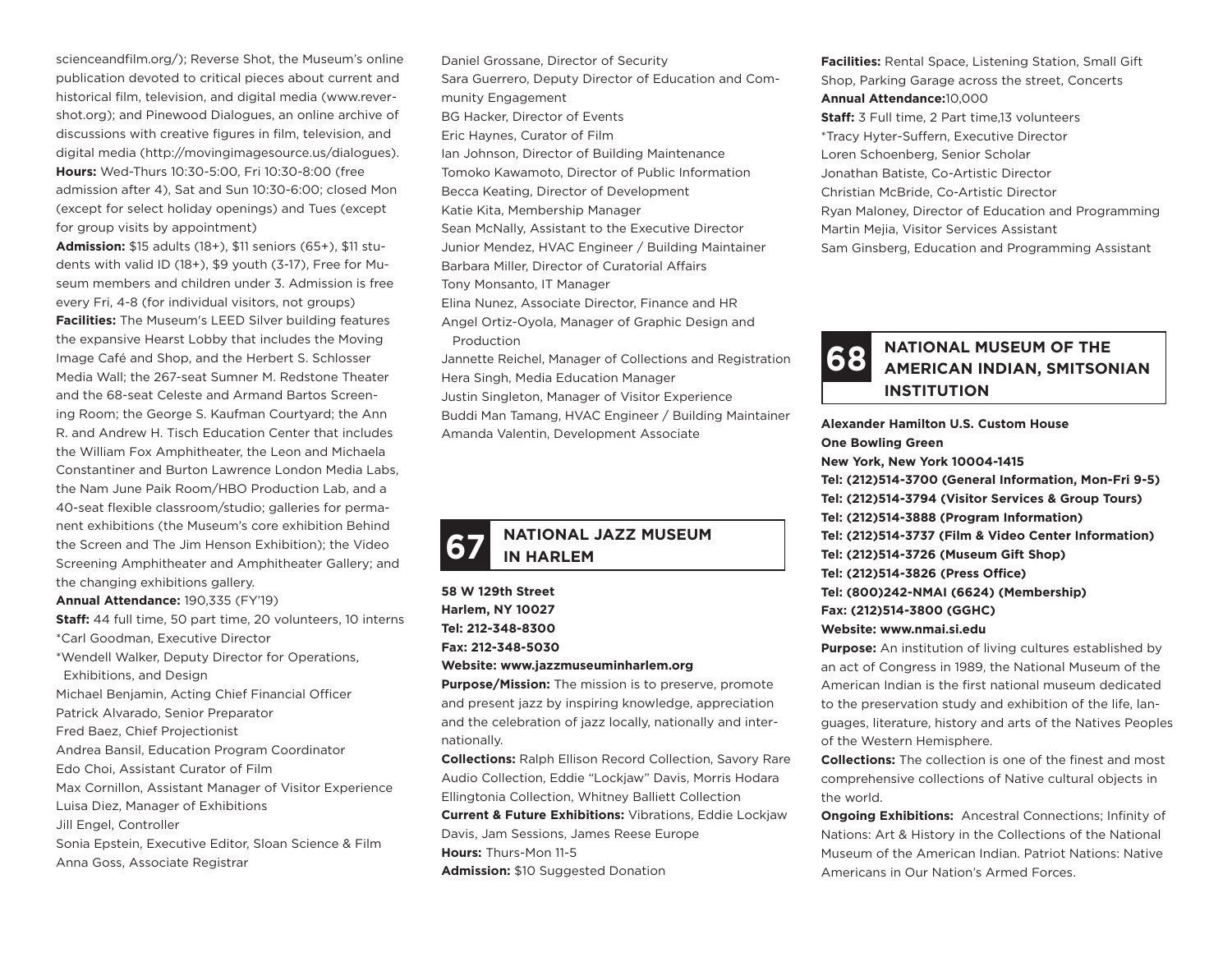**Current & Future Exhibitions:** Stretching the Canvas: Eight Decades of Painting (Nov19-Fall21); Jeffrey Veregge: Of Gods and Heroes (Oct18 – Feb20); **Hours:** 10-5 daily, Thurs 10-8 (Thanksgiving until 5), closed Dec 25; Museum store open daily. **Admission:** Free, group admission free

**Facilities:** Gift shop/Bookstore, Education workshop, Pavilion, wheelchair accessible, imagiNations Activity Center

#### **Annual Attendance:** 500,000 (NYC)

**Staff:** 65 (NMAI-NY); 300 (all sites: NMAI-NY, NMAI-DC, Cultural Resources Center (CRC) Kevin Gover, Director NMAI (office in D.C.) John Haworth, Senior Executive Emeritus Kathleen Ash-Milby, Curator Duane Blue Spruce, Senior Project Manager Lee Bonuso, Management Support Specialist (Finance) \*Peter Brill, Deputy Assistant Director for Exhibitions \*Margaret Chen, Special Assistant Gaetana De Gennaro, Supervisory Museum Specialist \*Johanna Gorelick, Education Department Manager Jacob Johnson, Shop Manager \*Scott Merritt, Assistant Director for Facilities and **Operations** 

Trey Moynihan, Manager of Corporate Membership Regina Taylor, Building Manager Shawn Termin, Public Programs Manager



**1048 Fifth Avenue (at 86th Street) New York, New York 10028 Tel: (212)628-6200 Fax: (212)628-8824 Website: www.neuegalerie.org Email: museum@neuegalerie.org Purpose:** To collect, preserve, research, and exhibit fine and decorative arts of Germany and Austria from the first half of the twentieth century.

**Collections:** Fine and decorative arts, 1890-1940

**Current & Future Exhibitions:** Ernst Ludwig Kirchner (Oct19-Jan20); Madame d'Ora (Feb-Jun20); Masterworks from the Permanent Collection (Jul-Aug20) **Hours:** Thurs-Mon 11-6; closed Tues-Wed; Café Sabarsky Mon-Wed 9-6, Thurs-Sun 9-9, closed Tues; Book Store and Design Shop Wed-Mon 11-6, closed Tues

**Admission:** \$25 adults, \$12 students and \$16 seniors; premium admission \$35; no children under 12; free tours Fri thru Mon at 3:30; Acoustiguide audio tours are included with admission; children aged 12-16 must be accompanied by an adult; Free admission on every First Friday of the month between 6 and 8; Strollers and baby carriages are only permitted on the ground floor and lower level.

**Facilities:** Café Sabarsky, Café Fledermaus, Book Store, Design Shop

**Annual Attendance:** 170,000

**Staff:** 45 full time, 25 part time, 10 volunteers

Ronald S. Lauder, President

\*Renée Price, Director

Scott Gutterman, Deputy Director

Natasha Misabishvili, Director, Education and Visitor Services Phyllis La Riccia, Director, Membership and Development Ewa Kujawiak, Director, Administration



**235 Bowery (at Prince Street between Stanton and Mish Saka, Director of Human Resources MUSEUM FOR GERMAN AND AUSTRIAN ART RIVING Rivington Streets) Rivington Streets) New York, New York 10002 Tel: (212)219-1222 Fax: (212)431-5328 Website: newmuseum.org Email: info@newmuseum.org Purpose:** Founded in 1977, the New Museum is Manhat-

tan's only dedicated contemporary art museum and among the most respected internationally, with a curatorial program known for its global scope and adventurousness. With the inauguration of our new building on the Bowery, the New Museum is a leading destination

for new art and new ideas.

**Collections:** Contemporary Art of the past 30 years **Current & Future Exhibitions:** Hans Haacke: All Connected (thru Jan20); Carmen Argote: As Above, So Below (thru Jan20); Screens Series: Luiz Roque (thru Jan20); Daiga Gantina: What Eats Around Itself (Jan-May20); Peter Saul: Crime and Punishment (Feb-May20); Jordan Casteel: Within Reach (Feb-May20)

**Hours:** Tues-Wed 11-6, Thurs 11-9, Fri-Sun 11-6; closed to the public Mon and Tues, Thanksgiving, Christmas and New Years Day

**Admission:** \$18 adults, \$15 seniors, \$12 students, free members and 18 and under, Pay-What-You-Wish Thurs evenings from 7-9, suggested minimum \$2

**Facilities:** Bookstore, Theater, Learning Center, Library, First Saturdays for Families; Digital Archive, Birdbath Café, strollers permitted; Space Rental, docent led tours **Staff:** 55 full time, ~20 part time

\*Lisa Phillips, Toby Devan Lewis Director Maureen Mcelroy, Assistant to the Director Karen Wong, Deputy Director, External Affairs Massimiliano Gioni, Artistic Director Diane Vivona, Chief Advancement Officer Richard Drysdale, Chief Financial Officer Gary Carrion-Murayari, Kraus Family Senior Curator Andrew Westover, Keith Haring Director and Curator of Exhibitions and Public Engagement Stephanie Pereira, Director, NEW INC. Steve Harris, Facilities Director

Hyatt Mannix, Director of Marketing Paul Jackson, Communications Director Erin McMonagle, Special Events Director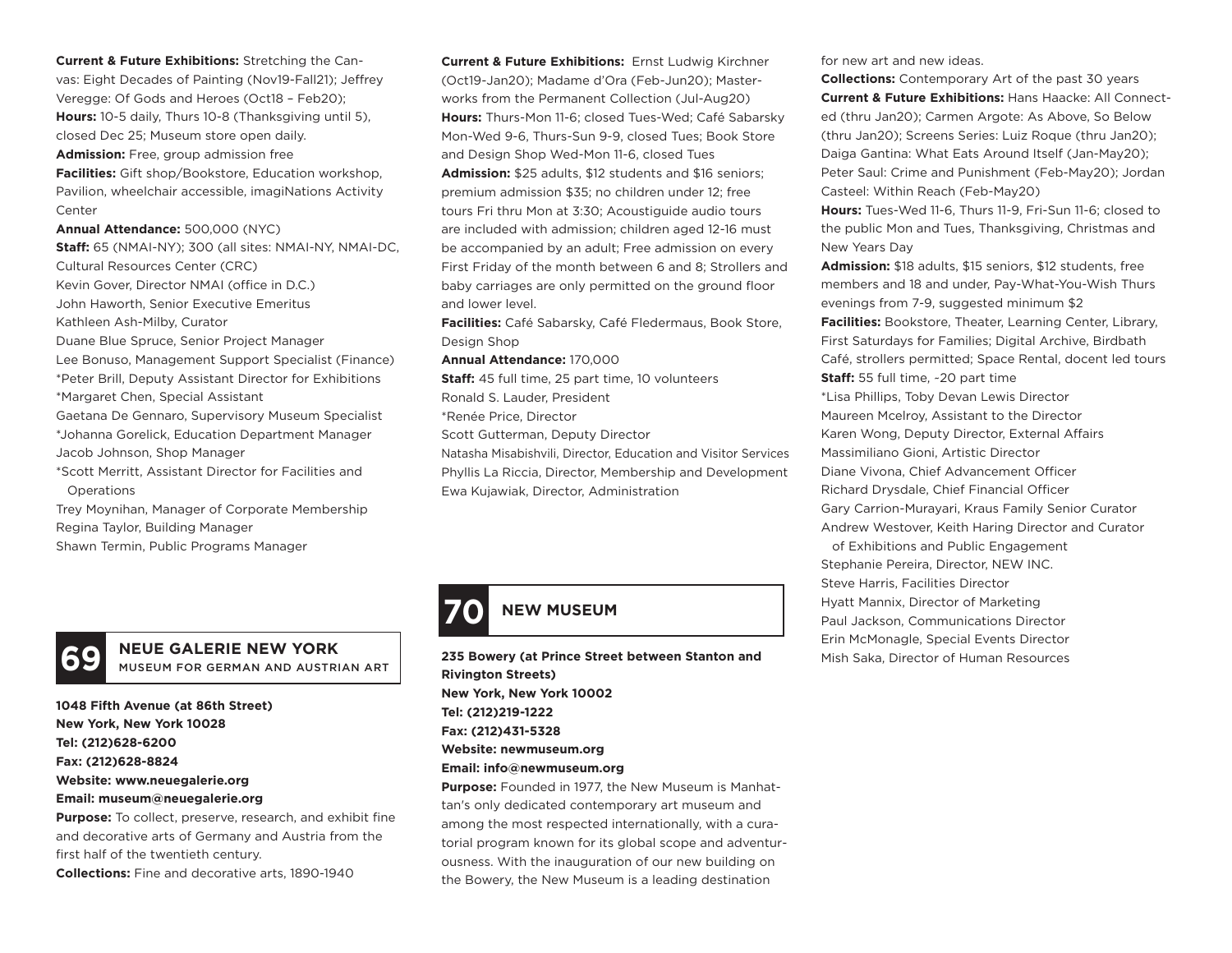

## **71 IHE NEW YORK ACADEMY OF <b>72 NEW YORK AQUARIUM**

### **1216 5th Avenue New York, NY, 10029 Tel: (212) 822-7315**

#### **Website: www.nyam.org/library**

**Purpose/Mission:** The Academy Library preserves and promotes the heritage of medicine and public health and explores the connections between history and the humanities and contemporary medical, health policy and public health concerns.

**Collections:** Subjects strengths in the library's collections include anatomical atlases, cardiology, cookery, dermatology, healthy living regimens, history of medicine of the City of New York, homeopathy and alternative medical systems, Medical Americana, medical botany, neurology, surgery, and women and children's health. Poetry, fiction, and philosophy, natural histories, and early scientific texts also figure prominently in the collection.

**Current and Future Exhibitions:** Small temporary exhibits in the rare book room and pop-up exhibits during special programs

**Facilities:** Library, café, auditorium, and smaller event spaces

**Hours for the Library:** Open by appointment Tues, Thurs, and Fri, 10-4:45; Wed, 10-6:45; closed Independence Day, Thanksgiving and the following day, Christmas, & New Year's Day

**Admission:** Free or nominal charge

**Staff:** 67 full time, 12 part time, 3 library volunteers Andrea Byrne, Digital Technical Specialist

Carrie Levinson, Reference Services and Outreach Librarian

Walter Linton, Library Assistant, Collection Management Robin Naughton, Senior Digital Program Manager \*Arlene Shaner, Historical Collections Librarian \*Paul Theerman, Director

**602 Surf Avenue Brooklyn, New York 11224 Tel: (718)265-3400 or (880)433-4149 (special group rates) Fax: (718)265-2660**

#### **Website: or www.nyaquarium.org**

**Purpose:** New York City's only aquarium, a center for marine science research, education, wildlife conservation. A division of the Wildlife Conservation Society, which was founded in 1895 as the New York Zoological Society, the Aquarium carries out mandated programs in aquatic conservation, research and education. **Collections:** Over 8,000 specimens representing over 631different species; sharks, sea lions, seals, walruses, California sea otters, penguins; diverse temperate, tropical and freshwater fishes, ad numerous invertebrate species

**Current & Future Exhibitions: Aquatheater marine** mammal demonstrations featuring California sea lions; indoor and seasonal outdoor Touch Pools; Sea Cliffs, a 300 foot rocky coastal habitat, home to California sea otters, seals, penguins, and walruses; Spineless and Playquarium (under construction / new exhibits to replace "Sandy" damaged buildings); an exhibit featuring jellies, corals, and anemones. Seaside Café (under construction) and the Aquatic Animal Health Center; Ocean Wonders Shark! The exhibit (opened in 2018) includes a roof top bar and boardwalk restaurant.

**Hours:** Open 365 days a year; Open every day at 10 (closing times vary by season (please visit our website). **Admission:** Any day admission ticket (adult): \$23.95, value admission ticket (adult): \$24.95 (visit website for discounts) Aquarium Admission on Wed from 3-3:30 is by pay-what-you-wish donation. Recommended donation is \$5 per person. Donation admission does not include 4-D Theater

**Facilities:** Snack carts, gift shops, auditorium, rental spaces; Parking \$18 for 0-3 hours, \$25 for 3-4 hours, \$40 for 4+ hours. NO bus parking on premises, wheelchair accessible, smoke free facility **Annual Attendance:** 500,000

**Staff:** 120 full time,190 part time/additional temporary, 300 volunteers \*Jon Forrest Dohlin, Director Jillian Dombo, Executive Assistant David DeNardo, General Curator/Director of Animal **Operations** Alisa Newton, Head, Aquatic Animal Medicine and Pathology Martha Hiatt, Supervisor of Behavioral Husbandry Joe Gessert, Dive Safety Officer/Animal Department Volunteer Coordinator Scott Doyle, Director of Park Services Noah Chesnin, Associate Director New York Seascape

# **THE NEW YORK 73 BOTANICAL GARDEN**

#### **2900 Southern Boulevard Bronx, New York 10458-5126 Tel: 718.817.8700 Fax: 718.220.6504 Website: nybg.org**

**Purpose:** A living museum of plants utilized for horticulture. education, plant research and conservation, and enjoyment. The Garden is dedicated to the greater understanding, use, and protection of plants to improve human life. **Collections:** This 250-acre National Historic Landmark encompasses 50 gardens and plant collections, including: 11-acre Azalea Garden, 3.5-acre Native Plant Garden, 2.5 acre Rock Garden, 2-acre Rose Garden, and 1-acre Perennial Garden; flowering tree and shrub collections, notably lilacs, cherries, crabapples, and azaleas; two major conifer collections and a historic maple collection; 50-acre, old-growth Forest; and comprehensive collections of ferns, daylilies, daffodils, and herbaceous perennials such as peonies and irises. A World of Plants offers thousands of tropical, subtropical, and desert plants in the galleries of the ENID A. HAUPT CONSERVATORY, the largest Victorian-style glasshouse in America. The EVERETT CHILDREN'S ADVENTURE GARDEN is a 12-acre indoor/outdoor discovery garden with

hands-on activities for children to explore plant science and nature. The EDIBLE ACADEMY, with the RUTH REA HOW-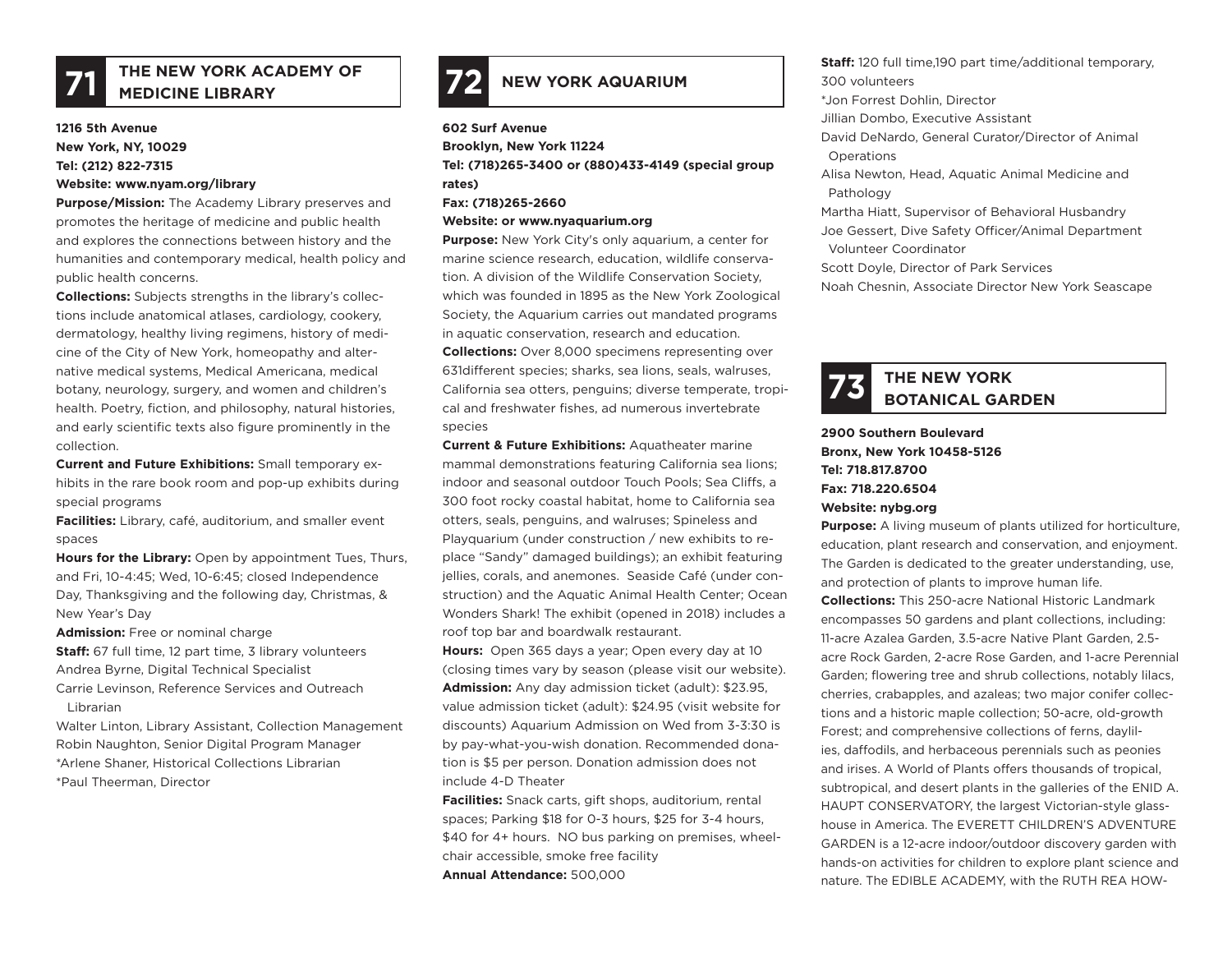ELL VEGETABLE GARDEN as its centerpiece, is a 3-acre, state-of-the-art facility for education, hands-on activities, and programs that helps children, families, teachers, and the general public learn about growing and preparing vegetables, fruit, and herbs while encouraging a lifelong interest in gardening and healthy living. The HOME GARDENING CENTER is an active outdoor classroom and information resource with gardens and demonstration areas. The LuESTHER T. MERTZ LIBRARY holds more than 11 million items spanning ten centuries, focusing on systematics, floristics, plant ecology, horticulture, and the history of gardening. The WILLIAM AND LYNDA STEERE HERBARIUM, with more than 7.8 million preserved specimens concentrating on plants of the Americas, is the largest herbarium in the Western Hemisphere and an essential resource for plant researchers around the world. The PFIZER PLANT RESEARCH LABORATORY houses the Cullman Program for Molecular Systematics and the Plant Genomics Program. In addition to the Haupt Conservatory, EXHIBITION GALLERIES include the Art Gallery in the Mertz Library, Britton Science Rotunda and Gallery, Arthur and Janet Ross Gallery, and Bourke-Sullivan Display House in the NOLEN GREENHOUSES FOR LIVING COLLECTIONS.

**Ongoing Exhibitions:** A World of Plants; Saving the Plants of the World: Science in Action

**Seasonal Exhibitions:** Holiday Train Show® (Nov19– Jan20); All Aboard with Thomas & Friends™ (Dec19– Jan20); The Orchid Show (Feb–Apr20); Kusama at NYBG (May–Nov20)

**Hours:** Tues–Sun and Mon federal holidays, 10–6 **Admission:** The All-Garden Pass includes grounds admission, access to seasonal exhibitions, the Enid A. Haupt Conservatory, Native Plant Garden, Rock Garden (seasonal), and Tram Tour; Weekdays: \$23 adults, \$20 students/ seniors, \$10 children 2–12, free for children under 2; Weekends: \$28 adults, \$25 students/seniors, \$12 children 2–12, free for children under 2; Grounds admission is free for everyone all day Wed and Sat 9–10am. (Subject to change depending on season and current exhibition) **Facilities:** Two year-round dining venues (Pine Tree Café and Hudson Garden Grill [full service]), NYBG Shop, auditorium, classrooms, rental spaces for a wide range of social functions, scenic walking paths **Annual Attendance:** 1,000,000+

**Staff:** 554 Full-time & Part-time, 135 Seasonal, 2,035 Volunteers

\*Carrie Rebora Barratt, Ph.D., CEO & The William C. Steere Sr. President

J.V. Cossaboom, Director of the Garden

Michael J. Balick, Ph.D., Vice President for Botanical Science, Director and Philecology Curator of the Institute of Economic Botany

Brian M. Boom, Ph.D., Vice President for Conservation Strategy, Bassett Maguire Curator of Botany, and Director of NYBG Press & Science Outreach

Aaron Bouska, Vice President for Government and Community Relations

James S. Boyer, Ph.D., Stavros Niarchos Foundation Vice President for Children's Education

\*Barbara Corcoran, Vice President for Continuing and Public Education

Todd A. Forrest, Arthur Ross Vice President for Horticulture and Living Collections

\*Susan M. Fraser, Thomas J. Hubbard Vice President and Director of the LuEsther T. Mertz Library

Sarah Gillman, Chief Financial Officer

Ursula Dean Hoskins, R.L.A., Vice President for Capital Projects

Justin Jamail, General Counsel

Christian Keck, Vice President for Information Technology

\*Tim Landi, Chief Advancement Officer

\*Melinda E. Manning, Vice President for Communications John McEnrue, Vice President for Site Operations

and Chief Sustainability Officer

Richard M. Pickett, Vice President for Retail and Business Development

\*Marci Silverman, Vice President for Membership and Visitor Experience

Dennis Wm. Stevenson, Ph.D., Vice President and Cullman Curator

Brian P. Sullivan, Vice President for Landscape and Glasshouses

Barbara M. Thiers, Ph.D., Vice President, Patricia K. Holmgren Director of the William and Lynda Steere Herbarium, and Curator of Bryophytes

Lauren Turchio, Vice President for Marketing and Communications

Karen Yesnick, Vice President for Human Resources and Administration

### **74 NEW YORK CITY FIRE MUSEUM**

**278 Spring Street (between Hudson and Varick Streets) New York, New York 10013 Tel: (212)691-1303 Fax: (212)352-3117 Website: nycfiremuseum.org**

**Email: director@nycfiremuseum.org**

**Purpose:** History/Specialized Fire Museum. Maintains the collection of the FDNY, one of the most significant fire-related collections in the world, and presents the historical and cultural importance of the fire service in New York City. Provides fire safety education to children and adults. Located in a renovated 1904 firehouse.

**Collections:** Fire related art and artifacts from 18th century to present (hand-and horse-drawn and motorized pieces of apparatus, gear and clothing, toys and models, fire engine lamps, firefighting art paintings and prints, presentation silver and other decorative arts, fire insurance marks).

**Current & Future Exhibitions:** Permanent memorial and exhibit to the 343 FDNY-EMS members who made the Supreme Sacrifice at WTC in 2001.

**Hours:** Open seven days a week, 10-5. Closed major holidays

**Admission:** \$10 adults, \$8 students, seniors and firefighters (non-FDNY), \$5 children; group rates available for groups of 15 or more. Please visit www.nycfiremuseum.org. **Facilities:** Gift Shop, space rental (third floor loft spans 3,300 square feet), children's birthday parties **Annual Attendance:** 40,000

**Staff:** 7 full time, 2 part time, 2 firefighters assigned by FDNY; Education Unit, 10 retired FDNY volunteers, 2 interns

\*Gary Urbanowicz, Executive Director Noemi Bourdier, Assistant Director, Event Coordinator Sean Britton, Collection Manager and Curator Alyssa Borger, Birthday Party Coordinator Ann Broughton, Bookkeeper Yaritza Cruz, Museum Associate Gene McCarthy, Building Superintendent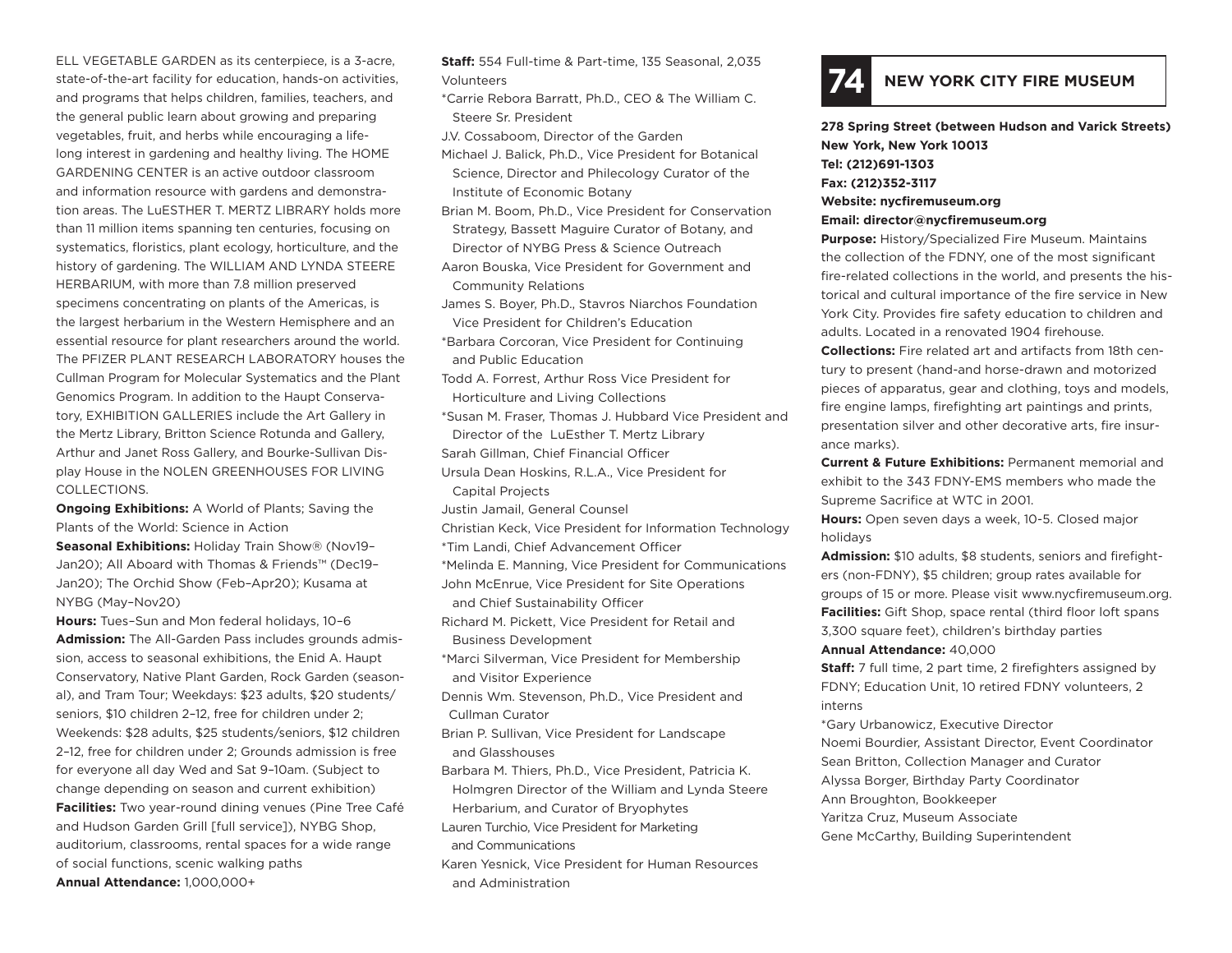# **THE NEW YORK CITY 75 POLICE MUSEUM**

**100 Old Slip (between Water and South Streets) New York, New York 10005 Tel: (212)480-3100 Info: (212)480-3100 Website: www.nycpm.org Email: info@nycpm.org**

**Purpose:** Incorporated in 1998, The New York City Police Museum is dedicated to preserving the history of the New York City Police Department, the world's largest and most famous police force. The Museum strives to be an accessible resource for all the communities of the city of New York. Through its exhibitions, collections and educational programming, the Museum illustrates how the policies and culture of the NYPD have evolved over time to meet the changing needs of the City. The Museum serves as an educational institution, living memorial and bridge of understanding between the various communities of New York, the international community and the New York City Police Department.

**Collections:** Law Enforcement Artifacts include antique and modern uniforms, shields, batons, notorious criminals and vintage weapons, police vehicles, communication devices, Hall of Heroes, and 9/11 recovered artifacts **Current & Future Exhibitions:** The Museum is temporarily closed.

**Staff:** 3 full time, 3 part time, 5 volunteers \*Michael Cronin, Executive Director Veronica Willis, Deputy Director

## **76** NEW YORK HALL OF SCIENCE

**47-01 111th Street Queens, New York 11368 Tel: (718)699-0005; (718)699-0301 group reservations Fax: (718)699-1341 Website: www.nysci.org Email: info@nysci.org** 

**Purpose:** To nurture generations of passionate learners, critical thinkers and active citizens through an approach we call Design-Make-Play.

**Collections:** No permanent collections

**Current & Future Exhibitions:** Permanent Exhibitions: Seeing the Light; Charlie & Kiwi's Evolutionary Adventure; The Evolution-Health Connection; Science Playground; The Search for Life Beyond Earth; Mathematica: World of Numbers; Design Lab; Connected Worlds; Rocket Park; Rocket Park Mini Golf; Preschool Place; 3D Theater Presentations: Superpower Dogs 3D (thru May20)

**Temporary Exhibitions:** The Art of the Brick (thru Jan20); Gingerbread Lane (thru Jan20), Science/ Art Gallery Exhibitions: Weather the Weather: SciArt Initiative juried exhibition (Sept19-Feb20); Nikon Small World (thru Feb20); Imaging Women in the Space Age (thru Mar20); Amazing Brains (Mar-Jul20); Survival: The Exhibition – Do you have what it takes? (Feb-Sept20); Images from Science 3 (Apr-Jul20); Cubic Inceptions (Oct-Dec20); Sci-Art Initiative Juried exhibition on AI (Sept20-Jan21)

**Hours:** Mon-Fri 9:30-5, Sat-Sun 10-6; Closed Labor Day, Thanksgiving, Christmas Day and New Year's Day. Groups by reservation during public hours

**Admission:** \$16 (18 and over), \$13 (children 2-17, college students with ID, seniors 62 and over); free Fri 2-5 and Sun 10-11, members. Groups (10 or more) by reservation, \$6 per person (NYC), \$8 (non NYC), free chaperones (one per five). Additional fees: Science Playground \$5 (general public), \$4 per student in a group; Rocket Park Mini Golf \$6, \$5 children and seniors, \$3 members; 3D Theater Presentations \$6 adults, \$5 children, students and seniors **Facilities:** Science Shop, 300-seat auditorium, 300 seat dining area, café with dining partner, Butter Beans

Kitchen, coat check (\$2 per item), space rental available, parking (fee \$12) **Annual Attendance:** nearly 500,000 **Staff:** 123 full time, 12 part time, 185 casual, 75 volunteers \*Margaret Honey, President & CEO Shih-Chang, CFO and COO Brian Avenius, Chief Marketing and Business Development Officer. Kiryn Hoffman, Chief Development Officer Katie McMillan Culp, Chief Learning Officer Tania Tiburcio, VP Audience and Business Development Andres Henriquez, VP, STEM Learning in Communities Jennifer Brunjes, VP, Special Events Priya Mohabir, VP, Youth Development Sylvia Perez, VP, Education Services Sam Litt, VP Enterprise Information Strategy & Technology Leela Nauth, Senior Manager of Groups and Business Administration Mary Record, Director of Communications Cara Galowitz, Art Director Elizabeth Slagus, Director of Public Programs Erin Thelen, Public Programs Manager Geralyn Abinader, Creative Producer Martin Weiss, Ph.D., Senior Scientist Steve Uzzo, Chief Scientist Marcia Bueno, Director of NYSCI Neighbors Dorothy Bennett, Director of Creative Pedagogy Mariana Hairabedian, Director, Financial Analytics and Grant Management Gerwin Eje, Controller Robert Kennedy, Director of Contracts and Compliance Marianna Hairabedian, Director Financial Analysis and Grants Management David Wells, Director of Maker Programming Dana Schloss, Director, Exhibit Experience Michael Cosaboom, Director, Exhibit Services Truck McDonald, Manager of Explainer Training and Content Reinalda Medina, Director, Human Resources Harouna Ba, Ph.D., Director, SciPlay Lauren Parikhal, Marketing and Communications Manager Rebecca Lakhani, Director of Philanthropy Elsbeth Pancrazi, Senior Portfolio Manager Foundation and Corporate Relations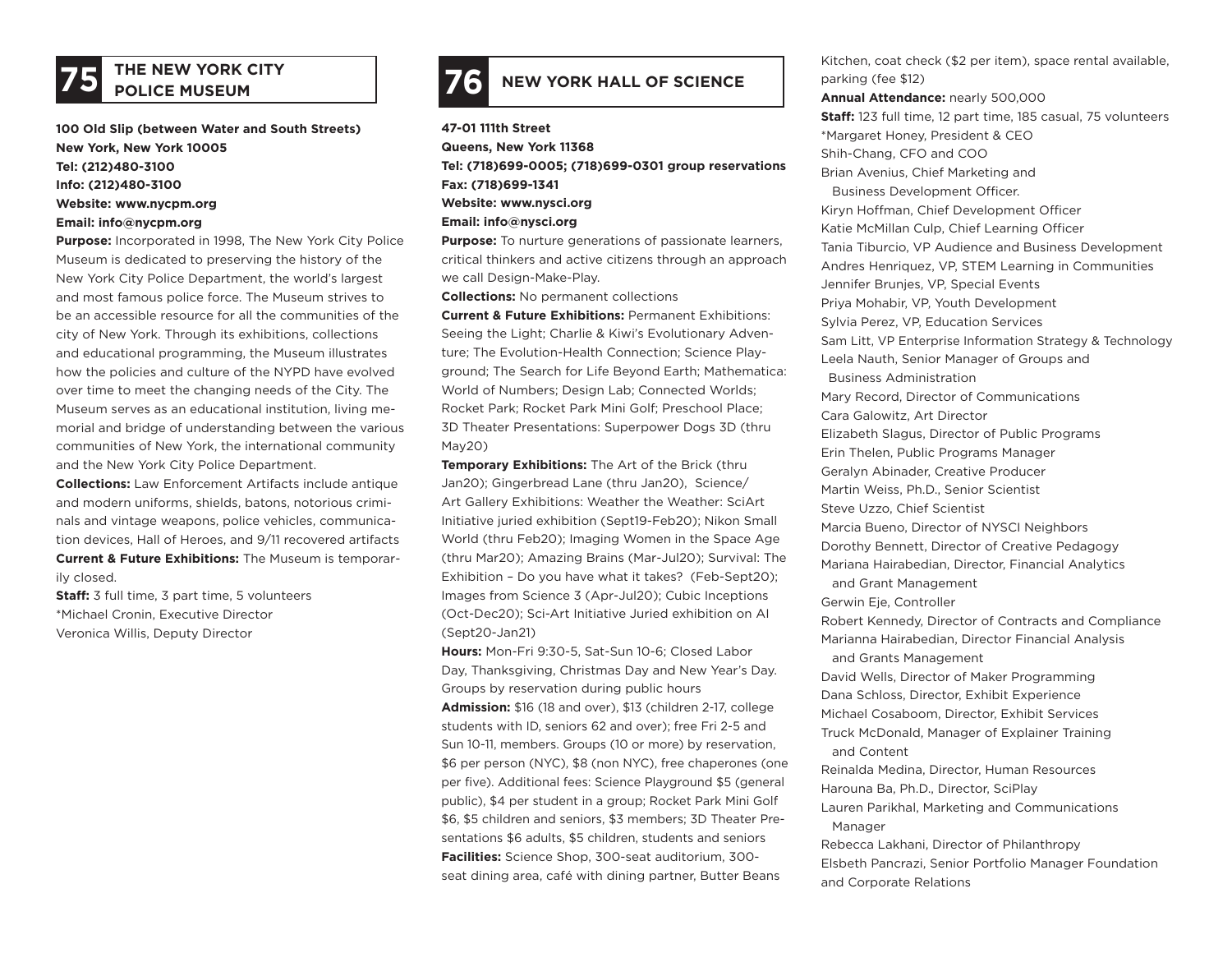Shannon Aquino, Manager of Foundation and Corporate Relations

Alyson Casey, Manager of Corporate Partnerships Amy Hsiao, Manager Individual Giving and Stewardship Brittany Nutall, Director, Systems and Operations Joseph Mascia, Security Manager

Michaela Labriole, Director of Strategic Education Initiatives

Nancy Schenk, Executive Assistant Rebecca Gill, Manager of Explainer TV +Marcia J. Rudy, Ph.D., Special Programs & Exhibitions Harold Chapnick, Consultant, Capital Projects

## **THE NEW-YORK 77 HISTORICAL SOCIETY**

**170 Central Park West (between 76th & 77th Street) New York, New York 10024-5194 Tel: (212)873-3400 Fax: (212)874-8706 TTY: (212)873-7489 Website: www.nyhistory.org Email: info@nyhistory.org**

**Purpose:** The New-York Historical Society, one of America's pre-eminent cultural institutions, is dedicated to fostering research, presenting history and art exhibitions, and public programs that reveal the dynamism of history and its influence on the world of today. Founded in 1804, New-York Historical is the oldest museum in New York City. New-York Historical has a mission to explore the richly layered political, cultural and social history of New York City and State and the nation, and to serve as a national forum for the discussion of issues surrounding the making and meaning of history. **Collections:** Social, political and cultural history of New

York City and State and the United States, with primary focus on the 17th -mid-20th centuries.

**Permanent Exhibitions (ongoing):** Robert H. and Clarice Smith New York Gallery of American History, DiMenna Children's History Museum; The Games We Played: American Board and Table Games from the Liman Collection

Gift; Objects Tell Stories in the Henry Luce III Center for the Study of American Culture; Gallery of Tiffany Lamps; Picasso's "Le Tricorne"; Collector's Choice: Highlights from the Permanent Collection; Center for Women's History; Audubon's Birds of America Focus Gallery

#### **Current & Future Exhibitions:**

Beyond Midnight: Paul Revere (Sept19–Jan20); Mark Twain and the Holy Land (Oct19–Feb20); Holiday Express: All Aboard to Richard Scarry's Busytown (Nov19- Feb20); (Nov19–Feb20); Life Cut Short: Hamilton's Hair and the Art of Mourning Jewelry (Dec19-May20); Artist in Exile: The Visual Diary of Baroness Hyde de Neuville (Nov19–Jan20); In Profile: A Look at Silhouettes (Jan– Apr20); Bill Graham and the Rock & Roll Revolution (Feb-Aug20); Women March (Feb-Aug20); Colonists, Citizens, Constitutions (Feb-May20); The People Count: The Census & the Making of America (Mar-Jun20) **Hours:** Tues-Thurs 10-6, Fri 10-8; Sat 10-6, Sun 11-5; Mon closed. Closed Labor Day, Thanksgiving, Christmas. **Library Hours:** Tues-Sat 10–4:45, Sat - Mon closed **Admissions:** \$22 adults; \$17 seniors, teachers & active military; \$13 students; \$6 children (5-13); members and children under 4 are free. Admission on Friday nights from 6-8 is pay-as-you-wish. There is no charge to use the Library.

**Facilities:** 700,000-vol library of books pertaining to 17th to 19th century American history, with emphasis on New York City & State; reading room; 420-seat auditorium offering daily screenings of New York Story, orientation film; the new Henry Luce III Center; classrooms; museum store; full-service restaurant Caffe Storico and Parliament Café, opening in 2017; conservation labs, and space rental. The building is wheelchair accessible and the Society's exhibitions/programs are accessible to visitors with visual and hearing impairments.

#### **Annual Attendance:** ~300,000

**Staff:** 177 full time, 165 part time, 65 interns, 180 volunteers \*Louise Mirrer, President and Chief Executive Officer Jennifer Schantz, Executive Vice President and Chief Operating Officer

Michael Ryan, Vice President and Director of the Patricia D. Klingenstein Library

Margi Hofer, Vice President and Museum Director Ines Aslan, Vice President of Communications

Matthew Bregman, Vice President of Development Andrew Buonpastore, Vice President of Operations Mia Nagawiecki , Vice President of Education Sharon Dunn, Vice President of Education Emeritus Dale Gregory, Vice President of Public Programs Valerie Paley, Senior Vice President, Chief Historian and

 Director, Center for the Study of Women's History Marci Reaven, Vice President for History Exhibitions Richard Shein, Chief Financial Officer

- Freddy Taveras, General Counsel
- Jean W. Ashton, Senior Director, Resources and Programs & Library Director Emerita
- Linda S. Ferber, Senior Art Historian & Museum Director Emerita
- Alice Stevenson, Director, DiMenna Children's History Museum

Emily Croll, Deputy Museum Director

Frank DiMaiolo, Director of Human Resources Richard Polesczuk, Director of Engineering Services Armando Lopez, Director of Information Technology

### **78 NEW YORK PUBLIC LIBRARY**

**Fifth Avenue & 42nd Street New York, New York 10018-2788 Tel: (917)275-6975 Fax: (212)869-3567 Website: www.nypl.org Email: mattknutzen@nypl.org**

**Purpose:** The Stephen A. Schwarzman Building, designed by Carrere and Hastings is considered a beaux arts masterpiece and is a National Historic Landmark. As one of the world's great research libraries, the mission of the New York Public Library is to advance knowledge, inspire lifelong learning, and strengthen our communities. Exhibitions provide a window to the important collections.

**Collections:** Humanities (especially history, literature and art) (circa 45,000,000 items including 16,000,000 books and book-like materials, 300,000 prints and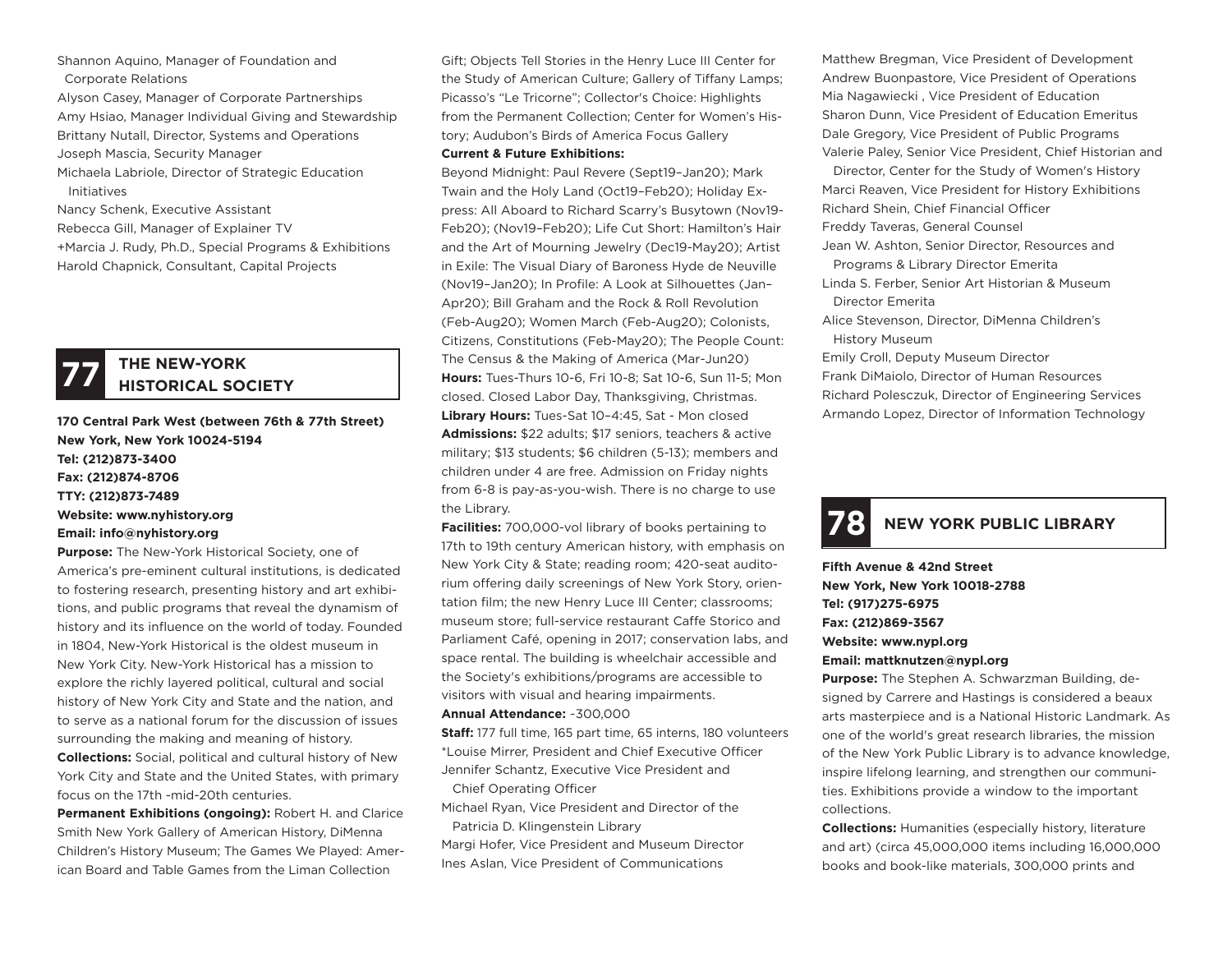500,000 photographs; the remainder consists of various categories of non-print items, such as audio recordings, films, videotapes, maps, sheet music, manuscripts, and clippings)

**Current & Future Exhibitions:** Jill Kupin Rose Gallery (ongoing); Winnie the Pooh in the Children's Center (ongoing); J.D. Salinger (Oct19-Jan20); Made at NYPL (Nov19-Jul20); Lady Gregory (Mar-Aug20)

**Hours:** Mon, Thurs, Fri, and Sat 10-6, Tues & Wed 10–8, Sun 1-5 (Sept–May)

**Admission:** Free, except for LIVE from the NYPL programs: \$25-\$40 General Admission

**Facilities:** Gift Shop; 500-seat auditorium; space rental; 7 exhibition galleries; South Court/Celeste Bartos Education Center with orientation theater, training rooms and 177-seat auditorium

**Annual Attendance:** 3,369,379 visitors in 2018 **Staff:** Research Centers: 432 employees, 300 volunteers. The Branch Libraries: 1,335 employees, 933 volunteers Tony Ageh, Chief Digital Officer Brian Bannon, Merryl and James Tisch Director

Jason Baumann, Assistant Director for Collection Development

Daphna Blatt, Director of Strategic Research and Analytics Catherine Blauvelt, Collection Development Librarian Paloma Celis Carbajal, Curator, Latin American,

Iberian and Latino Studies

Joshua Chuang, Miriam and Ira D. Wallach Associate Director for Art, Prints, and Photographs, and the

 Robert B. Menschel Senior Curator of Photography Stephen Corrsin, Curator of the Dorot Jewish Division Elizabeth Denlinger, Curator, Pforzheimer Collection Jennifer Friedman, Director of Capital and Real Estate Initiatives

Melissa Gasparotto, Assistant Director, Research Services +Keith Glutting, Manager, Visitor Volunteer Program Denise Hibay, Astor Director for Collections and Research Services

Bogdan Horbal, Curator, Slavic and East European Collections Michael Inman, Curator, Rare Books Collection Maggie Jacobs, Director of Educational Programs Shannon Keller, Helen Bernstein Librarian for Periodicals and Journals \*Dr. William P. Kelly, Andrew W. Mellon Director of the Research Libraries

Declan Kiely, Director of Special Collections and Exhibitions Kasia Kowalska, Associate Director, Service Innovation and Impact Matthew Knutzen, Director of Humanities and Social Sciences Research Divisions Thomas Lannon, Assistant Director, Manuscripts, Archives, and Rare Books \*Anthony W. Marx, President & Chief Executive Officer Michele Coleman Mayes, VP and General Counsel George Mihaltses, VP of Government and Community Affairs Heide Miklitz, Assistant Director for NYPL Research Materials Michelle Misner, Rose Associate Director, Humanities and Social Sciences Research Divisions Terrance Neal, Director, Vice President of Human Resources Caryl Matute, Interim Chief Branch Library Officer Susan Rabbiner, Assistant Director of Exhibitions Fay Rosenfeld, Vice President, Public Programs \*Sam Rubin, Chief of Staff Shannon Sharp, Chief Financial Officer and Assistant Treasurer Jadrien Steele, Vice President for Development William Stingone, Rabinowitz Associate Director for Preservation and Collections Processing Garfield Swaby, Senior Director for Information **Technology** Carolyn Vega, Curator, Henry W. and Albert A. Berg Collection of English and American Literature +Becky Laughner, Curatorial Associate

### **THE NEW YORK PUBLIC LIBRARY FOR THE PERFORMING ARTS 79**

DOROTHY AND LEWIS B. CULLMAN CENTER

**40 Lincoln Center Plaza (between The Lincoln Center Theater and Metropolitan Opera) New York, New York 10023-7498 Tel: (212)870-1630 (information) Tel: (212)870-1603 (museum office) Website: www.nypl.org/lpa Email: museum office -caitlinwhittington@nypl.org Purpose:** A prominent circulating library and archive documenting creativity in all the international performing arts, the Library's collections now number over 9,000,000 items.

**Collections:** All areas relating to performing arts – drama, music, opera, symphonic, pop, jazz, ballet, modern dance, theater, performance art, film, radio, television, recorded sound, and many other areas of popular entertainment.

**Current & Future Exhibitions:** Archive in Motion: 75 Years of the Jerome Robbins Dance Division (Jul19-Jan20) In the Company of Hal Prince: Broadway Producer, Director, Collaborator (Sept19-Mar20), Chamber Music Society at 50 (Oct19-Mar20) The Wondrous Willa Kim: Designs for Actors and Dancers (May-Oct20)

**Hours:** Mon, Thurs 10:30-8, Tues, Wed, Fri, Sat 10:30-6, closed Sun and public holidays

#### **Admission:** Free

**Facilities:** Bruno Walter Auditorium (seats 202), two galleries, two floors of additional corridor galleries, reading room exhibition spaces, film/video screening room, technical training center, seminar room, cafe

#### **Annual Attendance:** 451,937

**Staff:** 192 full time, part time and interns \*Brent Reidy, Director, Research and Administrative Operations \*Carolyn Broomhead, Associate Director, Research and Administrative Operations \*Karen Davidson, Associate Director, Exhibition and Public Program Administration Caitlin Whittington, Designer James Joughin, Installer Cheryl Raymond, Manager of Public Programs Evan Leslie, Artistic Producer Madeleine Viljoen, Curator of Print Collection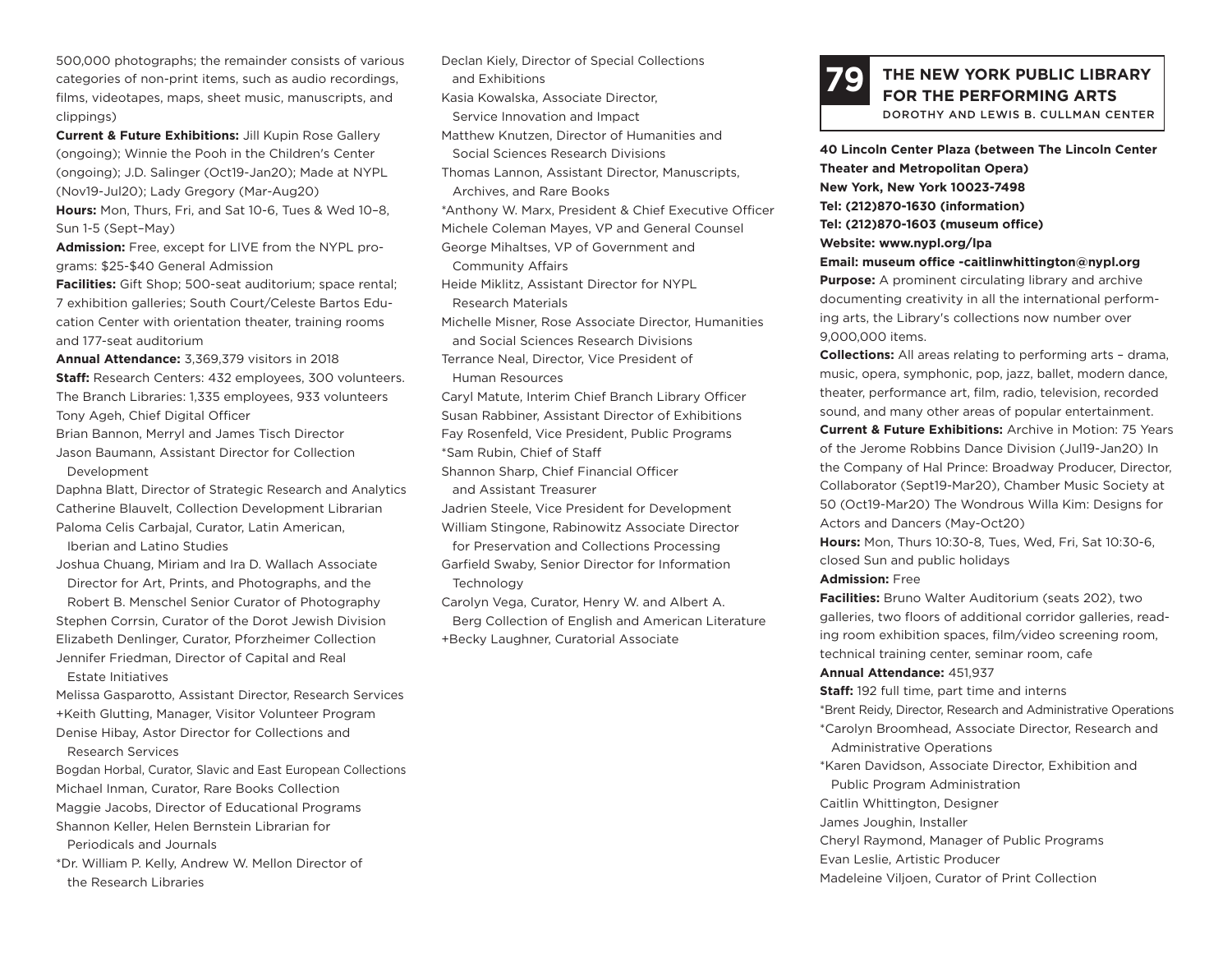### **SCHOMBURG CENTER FOR RESEARCH IN BLACK CULTURE, THE NEW YORK PUBLIC LIBRARY**

**515 Malcolm X Boulevard (corner of 135th Street) New York, New York 10037-1801 Tel: (917) 275-6975, (212) 491-2218 Fax: (212)491-6760 Website: www.schomburgcenter.org Facebook: Facebook.com/SchomburgCenter Twitter: Twitter.com/SchomburgCenter Instagram: Instagram.com/SchomburgCenter**

**Purpose:** The Schomburg Center for Research in Black Culture is the nation's preeminent research library devoted to promoting the study and interpretation of black history and culture and to collecting, preserving, and providing access to materials documenting black life. From its founding in 1925 during the Harlem Renaissance, the Schomburg Center has also served as a global focal point of black intellectual and artistic activities. The Schomburg Center mounts several in-house exhibitions annually that are free and open to the public, as well as engaging public programs to make its collections available to audiences of all ages, ethnicities and backgrounds. The Schomburg Center's online collection and exhibitions reach thousands in the U.S. and abroad each year. In addition, the Schomburg Center conducts a wide range of education programs and initiatives for learners and educators of all ages, such as the Junior Scholars Program, the Scholars-in-Residence research program, as well the Teen Curators program.

**Collections:** Research and Reference; Manuscripts, Archives and Rare Books; Photographs and Prints; Moving Image and Recorded Sound; Art and Artifacts.

**Current & Future Exhibitions:** Syncretic Vibrations: Exploring the Mosaic of Blackness Through the Melville Herskovits Collection (ongoing); Crusader: Martin Luther King, Jr. (ongoing). Digital Schomburg Online Exhibitions:Black New Yorkers; Revisiting Rebellion: Nat Turner in the American Imagination; Black Power! The Movement, The Legacy; Ready for the Revolution: Education, Arts, and Aesthetics of the Black Power Movement; Emmitt Till Project; The African Diaspora in

the Indian Ocean World; Africana Age: African & African Diasporan Transformations in the 20th Century; The **Abolition of the Slave Transformations in the 20th Century; The <b>81 RESEARCH IN BLACK CULTURE,** Abolition of the Slave Trade; Treasures of the New York **81 NEW YORK TRANSIT MUSEUM** Public Library; African Americans and American Politics: An Exhibition from the The Schomburg Center for Research in Black Culture; The African Burial Ground; Harlem: 1900-1940; In Motion: the African-American Migration Experience; Lest We Forget: Triumph Over Slavery; Malcolm X: Search for Truth; Femmetography: The Gaze Shifted (thru May20); Subversion & The Art of Slavery Abolition (thru Jul20)

> Education Programs and Initiatives: Scholars-in Residence (for research fellows), Junior Scholars (for middle and high school students), Schomburg-Mellon Humanities Summer Institute (for rising college seniors), Teen Curators Program (for high school students), Lapidus Center for the Historical Analysis of Transatlantic Slavery (for research fellows)

#### **Admission:** Free

**Hours:** Research and Reference - Mon 12-5:45, Tues, Wed, 12-7:45, Thurs–Sat 10-5:45 (Exhibitions only: Mon-Sat, 10-5:45)

**Facilities:** Gift shop, auditorium, rental space **Staff:** 75

\*Kevin Young, Director

Mary Yearwood, Director of Collections and Information Services

Michael Mery, Acting Curator, Photographs and Prints Shola Lynch, Curator, Moving Image and

Recorded Sound

Maira I. Liriano, Associate Chief Librarian, Research and Reference

Tammi Lawson, Curator, Art and Artifacts

Cheryl Beredo, Curator, Manuscripts, Archives and Rare Books

Michelle D. Commander, Curator of Digital Collections and Director of the Lapidus Center for the Historical Analysis of Transatlantic Slavery

Novella Ford, Associate Director, Programs and Exhibitions

Brian Jones, Associate Director of Education

**Mailing Address: 99 Schermerhorn Street Brooklyn, New York 11201 Actual Address: 99 Schermerhorn Street, Brooklyn Heights Brooklyn, New York 11201 Tel: (718) 694-1600 Fax: (718) 694-1791 Websites: www.nytransitmuseum.org, www.nytransitmuseumstore.com** 

**Purpose:** The New York Transit Museum is the largest museum in the United States devoted to urban public transportation history and one of the premier institutions of its kind in the world. The Museum explores the development of the greater New York metropolitan region through the presentation of exhibitions, tours, educational programs and workshops dealing with the cultural, social and technological history of public transportation. Since its inception over forty years ago, the Museum – which is housed in a historic 1936 IND subway station in Downtown Brooklyn – has grown in scope and popularity. As custodian and interpreter of the region's extensive public transportation networks, the Museum strives to share through its public programs this rich and vibrant history with local, regional, and international audiences **Collections:** Over 20 vintage subway and elevated trains; subway equipment; signs; ceramic ornaments; bus, train and trolley models and an archive of over 250,000 items including photographs, architectural and engineering drawings, maps and ephemera related to public transportation

**Current & Future Exhibitions:** Brooklyn: Ticket to Ride, Steel Stone & Backbone: Building New York's Subway, 1900–1925; On the Streets: New York's Trolley's and Buses; Moving the Millions: New York City's Subway From its Origins to the Present; Transit Etiquette, From the Archive, Navigating New York (thru Jan20); Reign of the Redbirds (Nov19-Sept20); Silent Witnesses: Pierre P. and Granville W. Pullis ( Feb-20-Jan21).Grand Central Terminal Gallery: Holiday Train Show (Nov19-Feb20);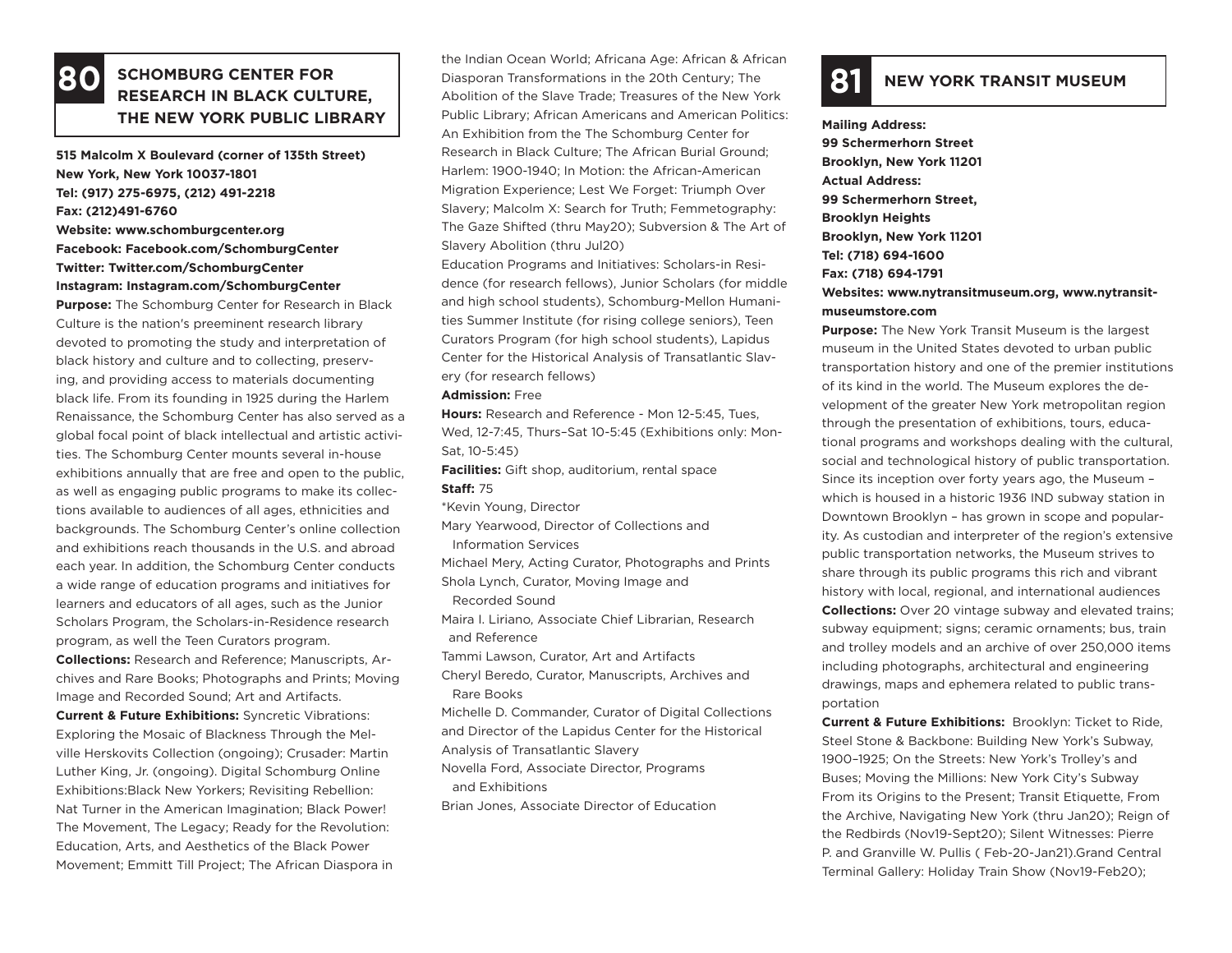Subway Sketches (Mar-Jun20); Holiday Train Show (Nov20-Feb21)

**Hours:** Brooklyn: Tue-Fri 10-4 pm, Sat, Sun 11-5 pm; Closed Mon and major holidays. Grand Central Terminal: Mon-Fri 8-8, Sat, Sun 10-6; Closed major holidays **Admission:** Brooklyn: \$10 Adults, \$5 Seniors (62+) and children (2 to 17), Seniors free every Wed; Free museum members and children under 2; Grand Central Terminal: Free

**Facilities:** 1936 subway station; galleries (Brooklyn & Manhattan - GCT); auditorium; education center; facility and birthday party rentals; museum stores (Brooklyn and Grand Central Terminal)

**Annual Attendance:** Brooklyn and Grand Central: 615,258 (2017)

**Staff:** 32 full time, 43 part time \*Concetta Anne Bencivenga, Director Nefrekara Aaron, Facility Coordinator Sharon Adams, Principal Executive Secretary Princess Airhiavbere, Retail Analyst Desiree Alden-Gonzales, Collections Manager David Alfonso, Maintenance (CTA) Regina Asborno, Deputy Director Salvatore Bucciero, Finance Director Robert Del Bagno, Manager, Exhibitions Sylvia Cruz, Asst. Deputy Director, Retail Operations & Product Development Polly Desjarlais, Education Manager Peter Giannino, Maintenance (CTA) Allison Grandy, Development Manager Kathleen Hulser, Curator Awilda Jimenez, E-commerce Manager Jennifer Kalter, Asst. Deputy Director Education and Public Programs Sarah Landreth, Development Director Lorna Miller, Assistant Manager, Retail Operations Luz Montano, Tour Coordinator Chelsea Newburg, Press and Marketing Strategist Chelsea Reil, Associate Research Archivist Willie Roldan, Retail Supervisor Jodi Shapiro, Associate Curator Kendra Sykes, Public Programs Manager Sara E. Thomson, Special Ed & Access Coordinator Willie Roldan, Retail Supervisor

Leigh Williams, Family Program and Visitor

Experience Manager

Cassie Woodtriplett, Group Reservations Coordinator

### **82 THE NOGUCHI MUSEUM**

**9-01 33rd Road (at Vernon Boulevard) Long Island City, New York 11106 Tel: (718)204-7088 Fax: (718)278-2348 Website: www.noguchi.org E-mail: info@noguchi.org Mailing Address: 32-37 Vernon Boulevard Long Island City, New York 11106**

**Purpose:** To advance the understanding and appreciation of the art and legacy of Isamu Noguchi (1904- 1988). The museum opened to the public in 1985. **Collections:** Sculpture, furniture, landscape and stage designs, project models, and archives of Isamu Noguchi. The Noguchi Museum is housed in ten galleries within a converted factory building and encircles a garden containing major granite and basalt sculptures (27,000 sq ft of gallery space).

**Current & Future Exhibitions:** Noguchi Body-Space Devices (thru May20); In Search of Contoured Playground (thru Feb20); Models for Spaces (thru Feb20); Brendan Fernandes: Contract and Release (Sept19 - May20) **Public Programs:** Free public tours in English and Japanese; Free First Fridays; Artists at Noguchi and Noguchi Talks: events, including lectures, panel discussions, musical performances, and artist's talks, designed to encourage the further investigation of the work in the Museum's permanent collection and temporary exhibitions; Family programs and workshops **Hours:** Wed-Fri 10 am-5 pm, Sat-Sun 11 am-6 pm, closed Mon-Tues, closed Thanksgiving Day, Christmas Day and New Year's Day. Extended evening hours on the First Friday of the month from May through September, 5–8 pm, with free admission all day.

**Admission:** \$10 adults, \$5 seniors and students; free children under 12, free NYC public high school students with a valid ID, \$35 senior citizens groups, \$75 general groups; first Friday of the month the museum is pay what you wish.

**Facilities:** Gift shop, café, handicap accessible; The Museum re-opened in June 2004 with the addition of an education center, a new cafe and shop, more adequate handicap accessibility, and a heating and cooling system that allows the Museum to remain open year-round.

#### **Annual Attendance:** 53,000

**Staff:** 26 full time, 40 part time \*Brett Littman, Director Sayaka Araki, Chief Financial Officer Janine Biunno, Museum Archivist Danny DaSilva, Exhibition and Collections Coordinator Melissa Gatz, Director of Individual Giving and Events Larry Giacoletti, Registrar and Manager of Collections Joel Gonzalez, Museum Custodian Laura Grenier, Merchandising Operations Manager Amelia Grohman, Manager of Digital Communications and Graphic Design Dakin Hart, Senior Curator Carmine Indelicato, Assistant Manager of Visitor Services George Juergens, Facilities Director Nanaho Kamei, Grants Manager Matthew Kirsch, Curator of Research and Digital Projects Katie Korns, Administrative Associate Jennifer Lorch, Deputy Director Danielle McCloskey, Shipping Assistant Shannon Murphy, Head of Education John Novoa, Museum Custodian Sejin Park, Education Coordinator Alex Ross, Managing Editor, The Isamu Noguchi Catalogue Raisonné Aria Rostami, Manager of Visitor Services Evan Scott, Shop Manager Christopher Senger, Merchandising Accounts Manager Kate Weiner, Assistant Curator

Erin Zhuang, Budget Analyst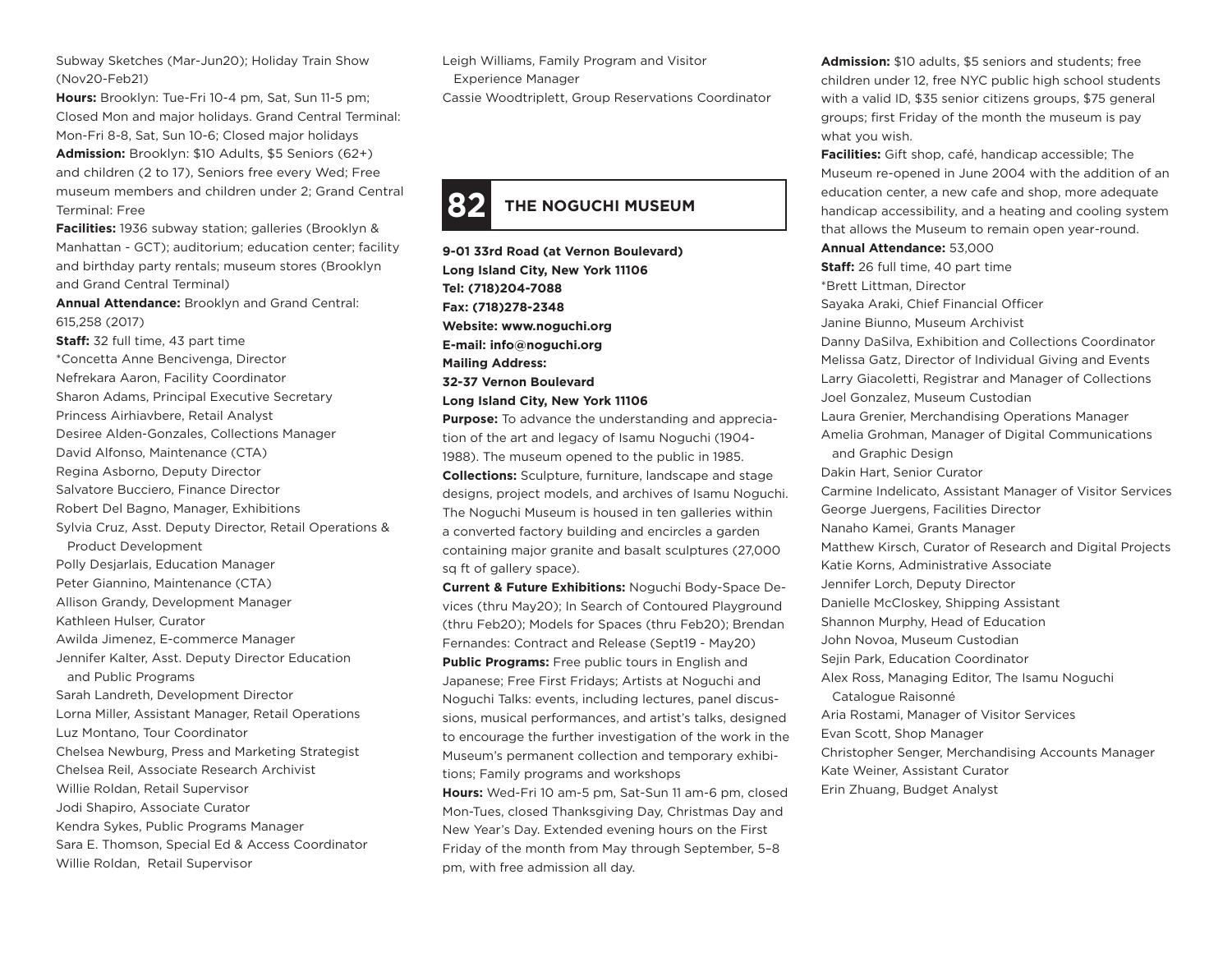

#### **25 West 52nd Street**

**New York, New York 10019 Tel: (212) 621-6600, (212) 621-6800 (information line) Fax: (212) 621-6700 Website: www.paleycenter.org**

**Email: eesposito@paleycenter.org / dclark@paleycenter.org**

**The Paley Center for Media in Los Angeles 465 North Beverly Drive Los Angeles, California 90210 Tel: (310) 786-1025**

**Purpose:** The Paley Center for Media, with locations in New York and Los Angeles, leads the discussion about the cultural, creative, and social significance of television, radio, and emerging platforms for the professional community and media-interested public. Drawing upon its curatorial expertise, an international collection, and close relationships with the leaders of the media community, the Paley Center examines the intersections between media and society. The general public can access the collection and participate in programs that explore and celebrate the creativity, the innovations, the personalities and the leaders who are shaping media. Through the global programs of its Media Council and International Council, the Paley Center also serves as a neutral setting where media professionals can engage in discussion and debate about the evolving media landscape. Previously known as The Museum of Television & Radio, the Paley Center was founded in 1976 by William S. Paley, a pioneering innovator in the industry. **Collections:** International Collection of the nation's largest publicly accessible archive with over 160,000 programs from over 70 countries, spanning almost 100 years of television, radio, and new media content including news, public affairs programs and documentaries, performing arts programs, children's programming, sports, comedy and variety shows, and commercial advertising.

**Current & Future Exhibitions and Screenings:** Please visit our website at www.paleycenter.org and follow @ PaleyCenter across social media for information on our

unique events and public programs all year! **Hours:** Wed-Sun 12-6, Thurs 12-8; closed Mon, Tues and Jan 1, July 4, Thanksgiving, Dec 25 **THE PALEY CENTER FOR MEDIA Property of the Hours:** Wed-Sun 12-6, Thurs 12-8; closed Mon, Tues and **PALEY CENTER PARK ZOO** 

> **Admission:** General Admission is free to the public with suggested contributions of \$10 adults, \$8 students and seniors, \$5 children12 and up. Our Industry and Public programs are priced individually. Consult the website paleycenter.org for more details. To arrange a group visit (from 10-45 people) call the Group Visits office at (212) 621-6616 between 12-5 Tues-Fri

> **Facilities:** Theaters and screening rooms – computerized library of over 150,000 programs from television history, viewing room, program rental space available, theaters (200 seats, 85 seats), one screening room (50 seats), gallery, wheelchair accessible; facility in Los Angeles with 150 seat theater and exhibit space.

**Annual Attendance:** 60,000 (30,000 in Los Angeles) **Staff:** full time New York 69, Los Angeles 7; part time New York 45, Los Angeles 22; volunteers New York 12, Los Angeles 3

\*Diane Lewis, Chief Program Officer David Schoer, CFO

Shayne Doty, Senior Vice President, Development David Weinberg, Vice President, Business Affairs Jamitha Fields, Vice President, Development &

Client Services

Joanna Scholl, Senior Vice President, Marketing and Communications

Ellen O'Neill, Vice President, Creative Services Teresa Brady, Director, Communications Tamika Etheart, Director, Events & Membership Francesca Axam-Hocker, Manager, Visitor Services Jane Klain, Manager, Research Service Rebekah Fisk, Director, Education and Family Programs Ronald Simon, Head Curator David Bushman, Head Curator

**450 Flatbush Avenue Brooklyn, New York 11225-3707 Tel: (718)399-7339 Fax: (718)399-7337**

#### **Website: www.wcs.org, www.prospectparkzoo.org**

**Purpose:** A division of the Wildlife Conservation Society, the Prospect Park Zoo carries out programs in conservation, research and education.

**Collections:** Features three major thematic zones, a central court with a sea lion pool and gardens, and a contact area with domestic animals. Close up views of animals are a highlight to the zoo experience; Australian dingoes, Asian red pandas, North American river otters, small wild cats, beautiful reptiles, amphibians, and birds and troop of Hamadryas baboons are among the many smaller species found in the zoo. California sea lions always take center stage with three training demonstrations each day.

**Current and Future Exhibitions:** Year round: Discovery Center, a learning-play experience for children **Hours:** Open 365 days, Apr-Oct 10-5; weekends and holidays 10-5:30, Nov-Mar 10-4:30, group events possible before or after public hours

**Admission:** \$9.95 adults, \$7.95 seniors (65 and over), \$6.95 children (3-12), group rates online only **Facilities:** Sea Lion Store and Café, classrooms for educational programs, birthday parties, space rentals, auditorium

#### **Annual Attendance:** 300,000

**Staff:** 57 full time, 10 part time, 60 volunteers Dr. Christian Semper, President and CEO James Breheny, Executive Vice President and General Director, Zoos and Aquarium Craig Piper, Director, City Zoos \*Denise McClean, Facility Director Lonnie McCaskill, Assistant Facility Director and Curator of Animals Nichole Shelmidine, Supervisor, Animals Bill Elliston, Curator, Education Debbie Dieneman, Volunteer Coordinator Ken Norris, Manager, Security/Admissions Mark Lewandowski, Manager, Operations/Maintenance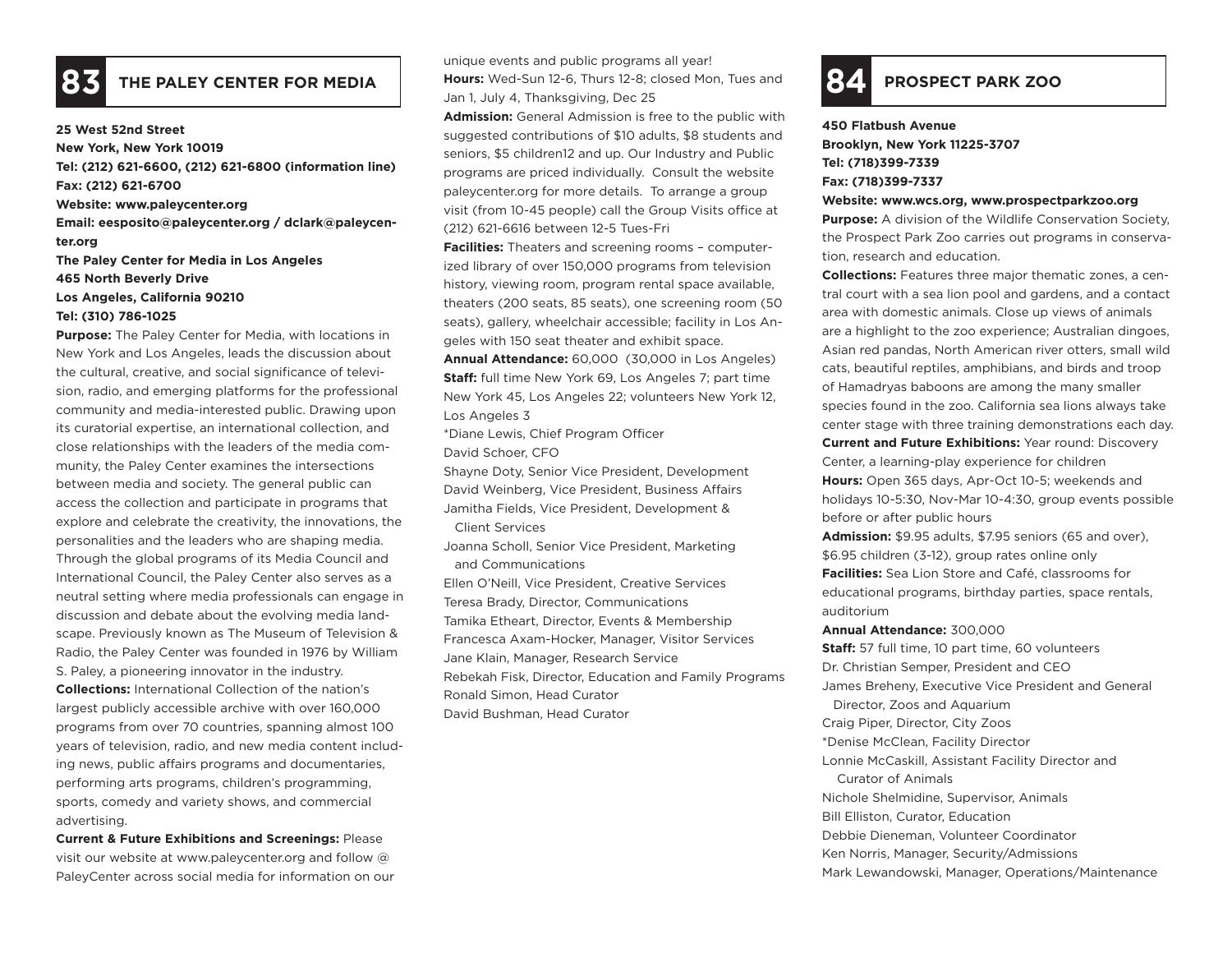### **85 QUEENS BOTANICAL GARDEN**

#### **43-50 Main Street**

**Flushing, New York 11355 Tel: (718)886-3800 Fax: (718)463-0263**

#### **Website: www.queensbotanical.org**

**Purpose:** Queens Botanical Garden (QBG) is an urban oasis where people, plants and cultures are celebrated through inspiring gardens, innovative educational programs and demonstrations of environmental stewardship. **Collections:** Our 26 gardens and sustainable landscape displays are the reason many visitors come to QBG. Displays ranging from the Cherry Circle to the Wedding Garden and the Oak Allée promote sustainability and celebrate the rich cultural connections between people and plants.

**Current and Future Exhibitions:** QBG's 39 acres and living plant collection appeal to visitors throughout the year. Favorite landscapes include the sustainably managed Rose Garden, colorful Floral Border, peaceful Woodland Walk, fragrant Herb Garden, and the new Unity Garden. Our Parking Garden – the first of its kind in New York – incorporates native plantings, bioswales, permeable pavers and other components to manage stormwater on site as well as mitigate urban heat-island effect.

**Hours:** Apr-Oct 8-6 Tues-Sun, 8-6; Nov-Mar Tues-Sun 8-4:30; closed Mon except legal holidays, closed Thanksgiving, Christmas and New Years Day

**Admission:** Apr-Oct: \$6 for adults, \$4 for seniors (age 62) and students with ID; \$2 children ages 4-12; free children 3 and under; free Members. Admission pricing varies on festival days. Free Apr-Oct Sun 9-11 and Wed 3-6; Nov- Mar Free everyday

**Facilities:** Rental spaces include the Visitor & Administration Center Auditorium, Meeting Room, Staff Conference Room and Staff Lounge; the Wedding Garden. Parking Garden located on Crommelin Street near Blossom Avenue; fee is \$8 on weekdays; \$10 on weekends, \$15 on festival days such as Harvest Fest and Arbor Fest. **Annual Attendance:** Estimated 250,000 **Staff:** 33 full time, 70 part time and seasonal \*Susan Lacerte, Executive Director

Stephanie Ehrlich, Director of Development Annette Fanara, Assistant Director of Development Anne Tan-Detchkov, Marketing Manager Rebecca Wolf, Assistant Director/Director of Education & Garden Operations Gennadyl Gurman, Head of Interpretation/Supervising Museum Instructor Fred Gerber, Director of Education Emeritus

Dina Matzner, Education Coordinator

Dylan House, Public Programs Manager

Marnie Rackmill, Professional Development Coordinator

## **86 QUEENS COUNTY FARM MUSEUM**

### **73-50 Little Neck Parkway Floral Park, New York 11004 Tel: 718.347.3276 Fax: 718.347.3243 Website: queensfarm.org Email: info@queensfarm.org**

**Purpose:** Queens County Farm Museum is the longest continually farmed site in New York State (c.1697). Queens Farms serves as a vital resource connecting people to agriculture and the environment creating conversations about biodiversity, nutrition, health and wellness, climate change and preserving local history. The Queens County Farm Museum is a New York City Landmark, on the National Register of Historic Places and a member of the Historic House Trust of New York City. Queens Farm hosts a wide variety of acclaimed education programs, public events and adult education programs. Queens Farm has welcomed over 10 million visitors since 1975. It is the most visited historic house in New York City.The farm grows over 80 varieties of vegetables and over 75 varieties of flowers seasonally, including 6,000 pounds of tomatoes, 4,000 pounds of zucchini, 2,500 pounds of eggplant and 1,600 pounds of winter squash. The farm sold over 2,800 dozen farm eggs and 1,000 pounds of wildflower honey from its hives this past year. The farm composts over 22,500 pounds of food scraps each year.

Featured events include The Queens County Fair, Children's Apple Blossom Carnival, Sheep Shearing Festival, Thunderbird American Indian Powwow and the Amazing Maize Maze. October is FaBOOlous on the farm too with pumpkins, apples, cider, pie and hayrides!

**Collections:** Queens County Farm Museum is a 47-acre working farm that dates back to 1697 making it the longest continually farmed site in New York State. **Hours:** Daily 10-5 except: New Year's Day, Labor Day,

Thanksgiving, and Christmas

**Admission:** Free except special events, group rates \$1-\$9 per person for education programs

**Facilities:** The site includes the 18th century Adriance Farmhouse, a barn, a cluster of early 20th century outbuildings,, a greenhouse, growing fields, livestock, a farm store and seasonal farmstand. Queens Farm is accessible. Parking and bike racks are available. **Annual Attendance:** Over 400,000 **Staff:** 9 full time, 186 part time, 102 volunteers \*Jennifer Walden Weprin, Executive Director Alexandra Abate, Director of Education Fran Erato, Events Coordinator Sarah Meyer, Director of Communications Anne Alleva, Director of Agriculture Samantha Ross, Education Coordinator – Youth Programs Elsa Higby, Compost Project Manager Julie McGanney, Farm Manager Vanessa Ventola, Compost Outreach Coordinator Alexander Jagiello, Organics Recovery Coordinator Wai Li, Director of Finance & Administration Catharina Worthington, Accounting & Administration Coordinator Cassandra Schaffa, Human Resources Generalist Eryn Hatzithomas, Coordinator of Volunteers Regina Minerva, Visitor Services & Public Programs Manager Morgan Potter, Supervisor of Gardeners Colin Kirk, Gardener Jennifer Ko, Assistant Gardener Anthony Minerva, Assistant Gardener Wilfredo Rodriguez, Supervising Botanical Garden Maintainer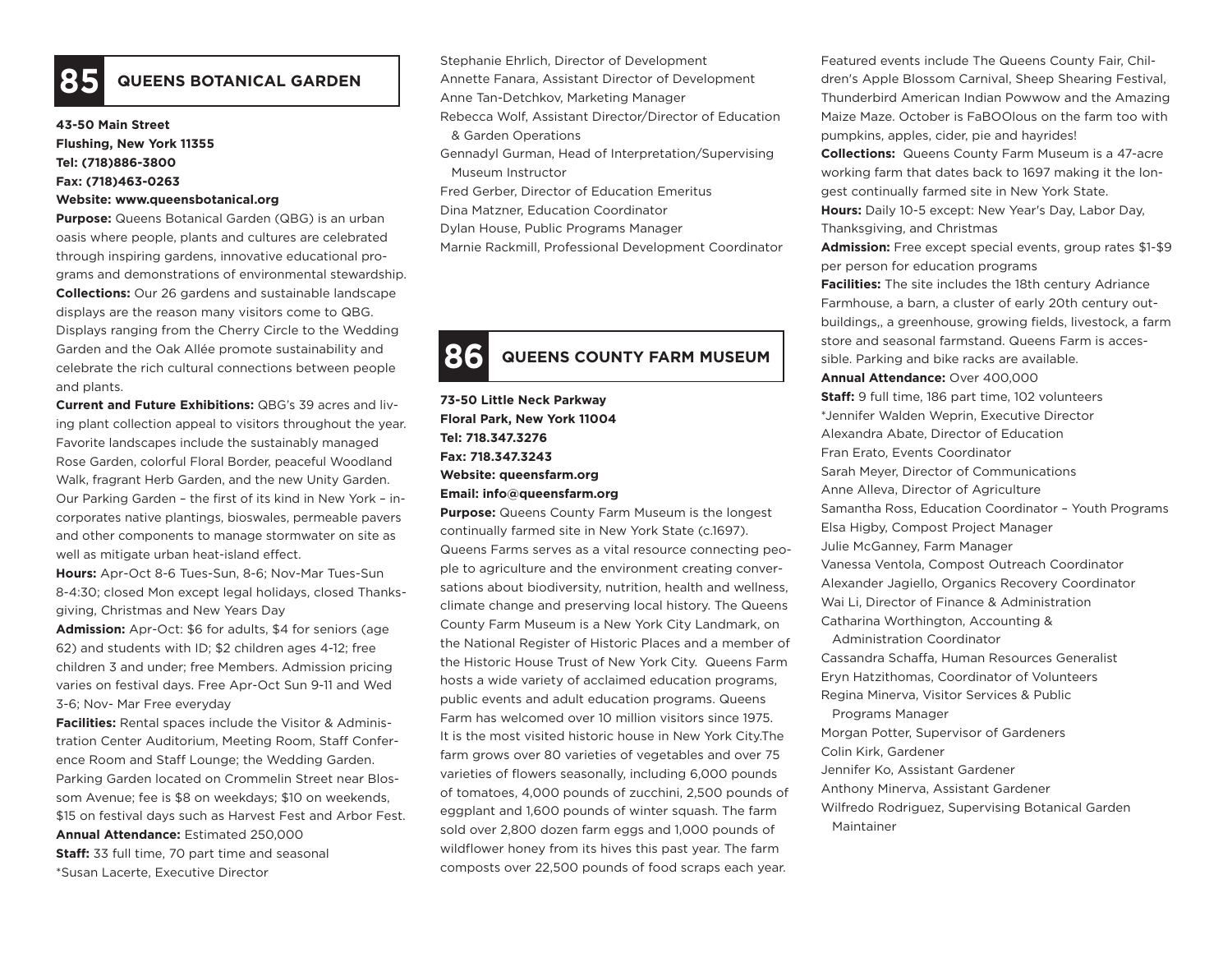**New York City Building Flushing Meadows Corona Park Queens, New York 11368-3398 Tel: (718) 592-9700 Fax: (718)592-5778 Website: www.queensmuseum.org Email: info@queensmuseum.org**

**Purpose:** Dedicated to presenting the highest quality visual arts and educational programming for the people in the New York metropolitan area and particularly for the residents of Queens, a uniquely diverse ethnic, cultural and international community. The exhibitions and educational experiences promote the appreciation and enjoyment of art, support the creative efforts of artists, and enhance the quality of life through interpreting. collecting, and exhibiting art, architecture, and design. The museum is housed in the historic New York City Building, which was built for the 1939 World's Fair and also served as the NYC pavilion in the 1964 World's Fair. QMA Expansion: In Fall 2013 QMA opened a suite of new galleries, public event spaces and classrooms that effectively doubled the size of the original Museum to 100,000 square feet.

**Collections:** Panorama of the City of New York, archival materials pertaining to the 1939 and 1964 World's Fairs, and mid-20th century to the present fine art objects including photography, painting, drawing, and sculpture. **Current & Future Exhibitions:** Permanent Exhibitions: Panorama of the City of New York, Selections from the Neustadt Museum Collection of Tiffany Glass, Relief Map of the New York City Water Supply System, and select objects from the Museum's 1939 and 1964 World's Fair collection. Temporary Exhibitions: The Art of Rube Goldberg (Oct19-Feb20), American Artist My Blue Window (Oct19-Feb20), Nicolas Moufarrege: Recognize My Sign (Oct19-Feb20), Tiffany's Indescence Glass in Rainbow Hues (Oct19-Spr20), My Words These are the Tools I Trust (Community Partnership Exhibitiion (Feb-Mar20), Unlike Miller an Amy Zion, The Conference of the Animals (Apr20-Feb21), Bruce Davidson: People In Public Places (Apr-Aug20), After the Plaster Foundation (Apr-Aug20)

**Hours:** Wed-Sun 12-6, galleries closed Mon & Tues, **87 QUEENS MUSEUM** Closed July 4, Thanksgiving, Christmas, New Year's Day **88 QUEENS ZOO Admission:** Suggested \$8 adults, \$4 seniors, students of New York colleges and universities with current ID, free NYC Department of Education employees with ID, free children 18 and under and members **Facilities:** Gift shop, auditorium, free parking, Café **Annual Attendance:** 200,000 **Staff:** 31 full time \*Sally Tallant, President & Executive Director \*Debra Wimpfheimer, COO Julie Lou, Director of Finance Darlene Diaz, Finance Manager Hitomi Iwasaki, Director of Exhibitions/Curator Larissa Harris, Curator Brian Balderson, Exhibition Production Manager Sophia Marisa Lucas, Assistant Curator Lindsey Berfond, Assistant Curator for Public Programs Adrianne Koteen, Interim Director of Public Programs & Community Engagement Catherine Grau, Public Programs Coordinator Heidi Holder, Director of Education Claudia Dishon, Manager of School Programs Angela Tobia-Gage, School and Education Programs Associate Guido Garaycochea, Manager, New New Yorkers Programs Benjamin Strauss, Director of Development Sydney Gilbert, Development Manager Alexandra Guglielminetti, Grant Writer Ayanna Long, Communications Coordinator Eneida Archbold, Manager, Visitor Services Lior Modan, Facilities Manager Danny Corona, Facilities Assistant

**53-51 111th Street Flushing, New York 11368 Tel: (718)271-1500 Fax: (718)271-4441 Website: www.wcs.org Email: qzgeneral@wcs.org**

**Purpose:** The Queens Zoo first opened in 1968 on a portion of site of the 1964 World's Fair. In 1992, the zoo reopened after a complete transformation under the management of the Wildlife Conservation Society. The Wildlife Conservation Society (WCS) is a global conservation organization working to conserve the world's largest wild places in 15 priority regions, home to more than 50% of the planet's biodiversity. As one of five WCS facilities open to the public in NYC, Queens Zoo carries out programs in conservation, research, and education. **Collections:** The Queens Zoo features wildlife of the Americas and a farm featuring heritage breeds of domesticated animals. Some Queens Zoo animals such as Andean bear, Roosevelt elk, and thick-billed parrots are rarely found in zoos around the world.

**Current & Future Exhibitions:** Aviary housed in a historic 1964 World's Fair geodesic dome, bison/pronghorn exhibit, thick billed parrot/burrowing owl exhibit, sea lion pool, South American Trail, Waterfowl Marsh, North American Woodland Trail

**Hours:** Open 365 days, Apr-Oct 10-5; weekends and holidays 10-5:30, Nov-Mar 10-4:30 daily

**Admission:** \$9.95 adults, \$6.95 children (3-12), \$7.95 seniors, 2 and under free.

Parking: Street parking only

**Facilities:** Sea Lion Store and Café, classrooms for educational programs, birthday parties, space rentals, auditorium.

#### **Annual Attendance:** 340,000

**Staff:** 56 full time, 10 part time, 60 volunteers Dr. Christian Samper, President and CEO James Breheny, Executive Vice President and General Director, Zoos and Aquarium \*Craig Piper, Director, City Zoos Craig Gibbs, Assistant Curator of Animals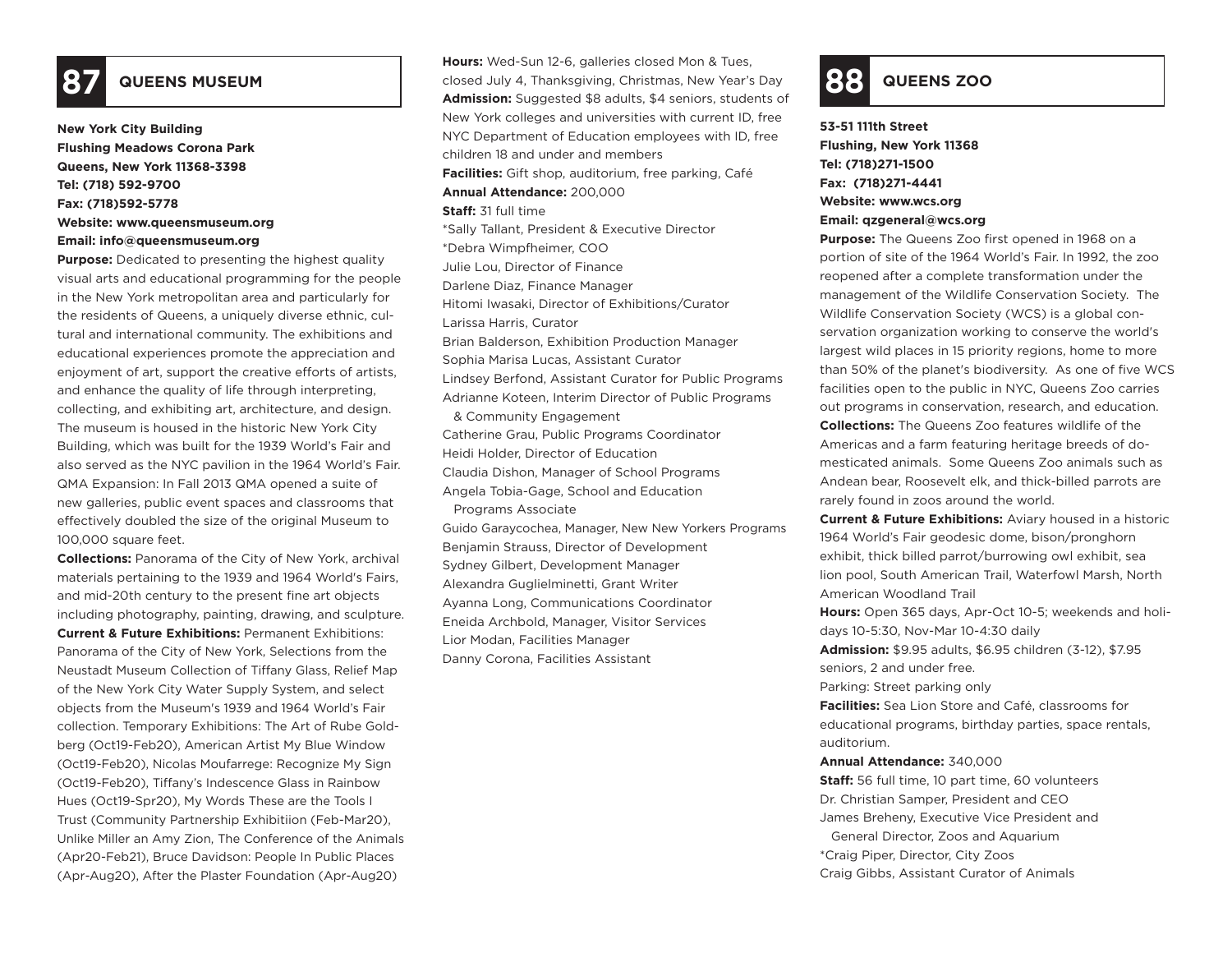Tom Hurtubise, Curator of Education Monica Negron-Cottle, Administration Vince Capobianco, Manager, Security/Admissions Jeff Blatz, Manager, Operations/Maintenance John McBride, Horticulturist Max Pulsinelli, Communications/Public Affairs

### **89 RUBIN MUSEUM OF ART**

### **150 West 17th Street New York, New York 10011 Tel: (212)620-5000 Fax: (212)620-0628 Website: www.rubinmuseum.org Email: info@rubinmuseum.org**

**Purpose:** The Rubin Museum of Art is an arts and cultural hub in New York City's vibrant Chelsea neighborhood that inspires visitors to make connections between contemporary life and the art and ideas of the Himalayas and neighboring regions including India. With a diverse array of thought-provoking exhibitions and programs—including films, concerts, and on-stage conversations—the Rubin provides immersive experiences that encourage personal discoveries and spark new ways of seeing the world. Emphasizing cross-cultural connections, the Rubin is a space to contemplate ideas that extend across history and span human cultures. **Current & Future Exhibitions:** Wheel of Intentions (Jan19–Jan20), Masterworks of Himalayan Art (Apr19- Mar20), Treasures from the Zhighuan Museum (Mar19– Mar20), Gateway to Himalayan Art (May19–Jun20), Charged with Buddha's Blessings: Relics from Ancient Stupa (May19–Jun20), Clapping with Stones: Art and Acts of Resistance (Aug19– Jan20); Shahidul Alam:

Truth to Power (Nov19-May20)

**Hours:** Wed 11-9, Mon, Thurs, Fri 11-5 with extended hours Fri until 10, Sat & Sun 11-6, Tues closed. The museum is closed on Christmas, Thanksgiving, and New Year's Day. The Café and the Shop are open during the museum hours.

**Admission:** \$19 adults, \$14 senior/students with ID, free children under 12, free Fri 6-10 **Facilities:** Education Center, Photography gallery, classroom, state-of-the art theater, café, shop, space rental **Annual Attendance:** over 200,000 **Staff:** 75 full time, 14 part time, 160 volunteers \*Jorrit Britschgi , Executive Director Michelle Bennett Simorella, Head Collections Management Jorrit Britschgi, Director of Exhibitions, Collections & Research \*Marilena Christodoulou, Director of Finance & Administration Susan Kotcher, Director of External Affairs Olivia Cohen, Manager, Special Events Elke Dehner, Head of Marketing & Communications Amanda Dietz, Exhibitions Manager Tim McHenry, Director of Programs & Engagement Ansley Davenport, Senior Manager, Membership and Development Operations Brianne Muscente-Solga, Senior Manager, Exhibition Design

### **90 SCULPTURECENTER**

#### **44-19 Purves Street Long Island City, NY 11101 Tel: (718) 361-1750 Email: info@sculpture-center.org Website: www.sculpture-center.org**

**Purpose:** SculptureCenter leads the conversation on contemporary art by supporting artistic innovation and independent thought highlighting sculpture's specific potential to change the way we engage with the world. Positioning artists' work in larger cultural, historical, and aesthetic contexts, SculptureCenter discerns and interprets emerging ideas. Founded by artists in 1928, SculptureCenter provides an international forum that connects artists and audiences by presenting exhibitions, commissioning new work, and generating scholarship.

#### **Collections:** None

**Current & Future Exhibitions:** Domenech: model to exhaust this place (SculptureCenter Pavilion) (Jan-Mar20); In Practice (Jan-Mar20); Jesse Wine (May-Aug20); Tishan Hsu (May-Aug20) **Hours:** Thurs-Mon 11-6 **Admission:** Adults \$10 (suggested); Students \$5 (suggested); Groups start at \$70 for schools and \$100 for private groups (curatorial staff-led tours) **Facilities:** Exhibition Galleries, Gift Shop and Bookstore, Space Rental Opportunities, Public and Community Programming Space **Annual Attendance:** FY18 (ten months) – 10,059 **Staff:** 9 full time, 3 part time, 6 interns \*Christian Rattemeyer, Director Allison Derusha, Director of Advancement Sohrab Mohebbi, Curator Kyle Dancewicz, Director of Exhibitions and Programs Michaela Bathrick, Operations Manager Jillian Scott, Communications and Marketing Manager Sophie Kaufman, Individual Giving and Events Manager Cheryl Chan, Executive Office and Development Associate Tracy Keenan, Visitor Services Coordinator Madeline Helwig, Visitor Engagement Representative Rohan Khanna, Visitor Engagement Representative Kiersten Lukason, Head Installer Moswen James, Bookkeeper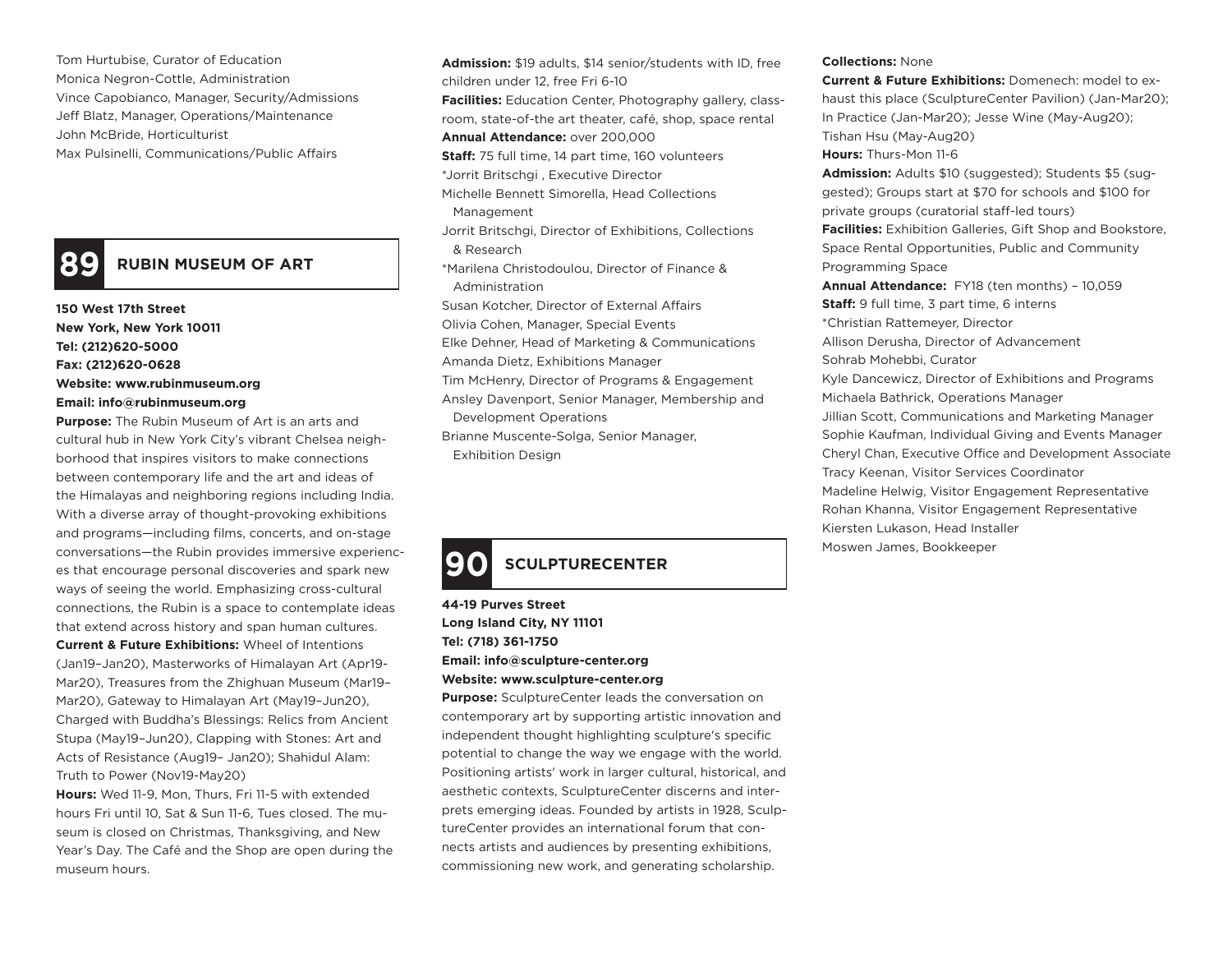

### **91 THE SKYSCRAPER MUSEUM**

**39 Battery Place New York, New York 10280 Tel: (212) 945-6324 Fax:(212) 732-3039 Website: www.skyscraper.org Email: info@skyscraper.org**

**Purpose:** A not-for-profit educational corporation devoted to the study of high-rise building, past, present, and future. Founded in 1996, the museum celebrates New York's rich architectural heritage and examines the historical forces and individuals that created and continue to create even taller skylines. Through its exhibitions, programs, and publications, the museum explores skyscrapers as objects of architectural design, products of technical innovation, and icons of corporate culture, viewing them also in their urban milieu as investments in real estate, sites of construction, and places of work and residence. The 5,800 sq foot gallery designed by Skidmore, Owings, & Merrill opened in April 2004.

**Collections:** Construction photographs and film; architectural and engineering drawings; contracts; builders' records; financial reports; advertising materials; periodicals; models; building tools; artifacts

**Current and Future Exhibitions:** HOUSING DENSITY: SUPERTALL 2020 (Jan-Jun20)

**Hours:** Wed-Sun 12-6; Mon, Tues 10-6; Group tours by reservation only Wed-Sun 10-12

**Admission:** \$5 adults, \$2.50 students and seniors, free members and children under 12; Group fee: same as individual rates plus \$35 additional fee for guided Gallery tours. Chaperones free

**Facilities:** Gallery, Gift Shop

**Annual Attendance:** 25,000; 190,000 website visits. The website extends the gallery space with interactive projects, such as Ten & Taller, The History of Height, as well as online versions of all past Museum exhibitions Visual Index to the Visual Archive, and chronicles the Museum's exhibition and events **Staff:** 7 full time, 8 part time, 2 volunteers \*Carol Willis, Founder, Director, Curator

William Havemeyer, COO

Josh Vogel, Gallery Manager Jelina Saliu, Bookkeeper Lucille Pauling, Gift Shop Manager

#### **SNUG HARBOR CULTURAL CENTER AND BOTANICAL GARDEN 92**

**1000 Richmond Terrace, Building P, 2nd Floor Staten Island, New York 10301 Tel: (718)425-3504 Fax: (718)815-0198 Website: www.snug-harbor.org Email: info@snug-harbor.org**

**Purpose:** Snug Harbor Cultural Center & Botanical Garden is the largest, ongoing adaptive reuse project in America. It consists of 28 historical buildings, including several New York City landmarks on a unique 83-acre campus in Staten Island. Formerly Sailors' Snug Harbor, a home for retired sailors built in the 1800s, Snug Harbor is now a distinguished regional arts center where history, architecture, visual art, theater, dance, music, environmental science, and botanical gardens provide dynamic experiences for all ages. Snug Harbor is also home to the Newhouse Center for Contemporary Art, the Snug Harbor Artist Residency Program (SHARP), the Noble Maritime Collection, Staten Island Children's Museum, Snug Harbor Heritage Farm, and the Staten Island Museum. Snug Harbor is a proud affiliate of the Smithsonian Institution.

**Collections:** Nestled within the grounds of Snug Harbor are several beautiful gardens all serving different purposes for the community. The Botanical Garden consists of displays that represent the variety of flora that can be manipulated to conform to what is desired, whether it be aesthetic or functional. Snug Harbor is home to first class collections of Dogwood, Rhododendron, Chinese Tree Peony, Orchid, Bearded Iris, and Daylily collections. Visitors can find these collections in gardens like the New York Chinese Scholar's Garden, Richmond County Savings Foundation Tuscan Garden, White Garden, Healing Garden, Connie Gretz Secret Garden, Rose Garden, and Lion Sensory Garden.

**Current & Future Exhibitions:** Please check our website at www.snug-harbor.org for exhibition updates. **Hours:** Please check our website at www.snug-harbor.org for exhibition and garden hours of operation. The winter hours for the galleries are Thurs-Sun 10 -4

**Admission:** Free admission to grounds; \$5 adults to The Newhouse Gallery and Visitors' Center, \$4 for seniors and students, free to members; New York Chinese Scholar's Garden (Galleries and Garden passes include admission to Connie Gretz's Secret Garden), \$5 adults, \$4 for members, seniors, students with ID and children under 5 are free (all other gardens are free). The New York Chinese Scholar's Garden Tues-Fri 12-5 and Sat/Sun 10-5, except during winter months. Combo tickets can be purchased as well. Visit our website www.snug-harbor.org for further details. Tour groups and school groups are accommodated through advance reservations by contacting our Education Department at 718-425-3512.

**Facilities:** Free parking on site. Botanical gardens, 28 historical buildings, Music Hall and Veteran's Memorial Hall. The Music Hall is the centerpiece for performing arts at Snug Harbor. Built in 1892, it is the second oldest music hall in the northeast, younger than Carnegie Hall by a few months.

#### **Annual Attendance:** 500,000

**Staff:** 25 full time, 22 part time, 300 volunteers \*Aileen Chumard Fuchs, President and CEO Alexandra Patrone, Director of Operations & Capital Projects

Susannah Abbate, Director of Education & Engagement Larry Anderson, Director of Special Projects Martha Neighbors, Director of Development Meredith Sladek, Marketing & Communications Manager Jenny Kelly, Business Manager Gus Di Leo, Interim Facilities & Operations Manager Greg Lord, Director of Horticulture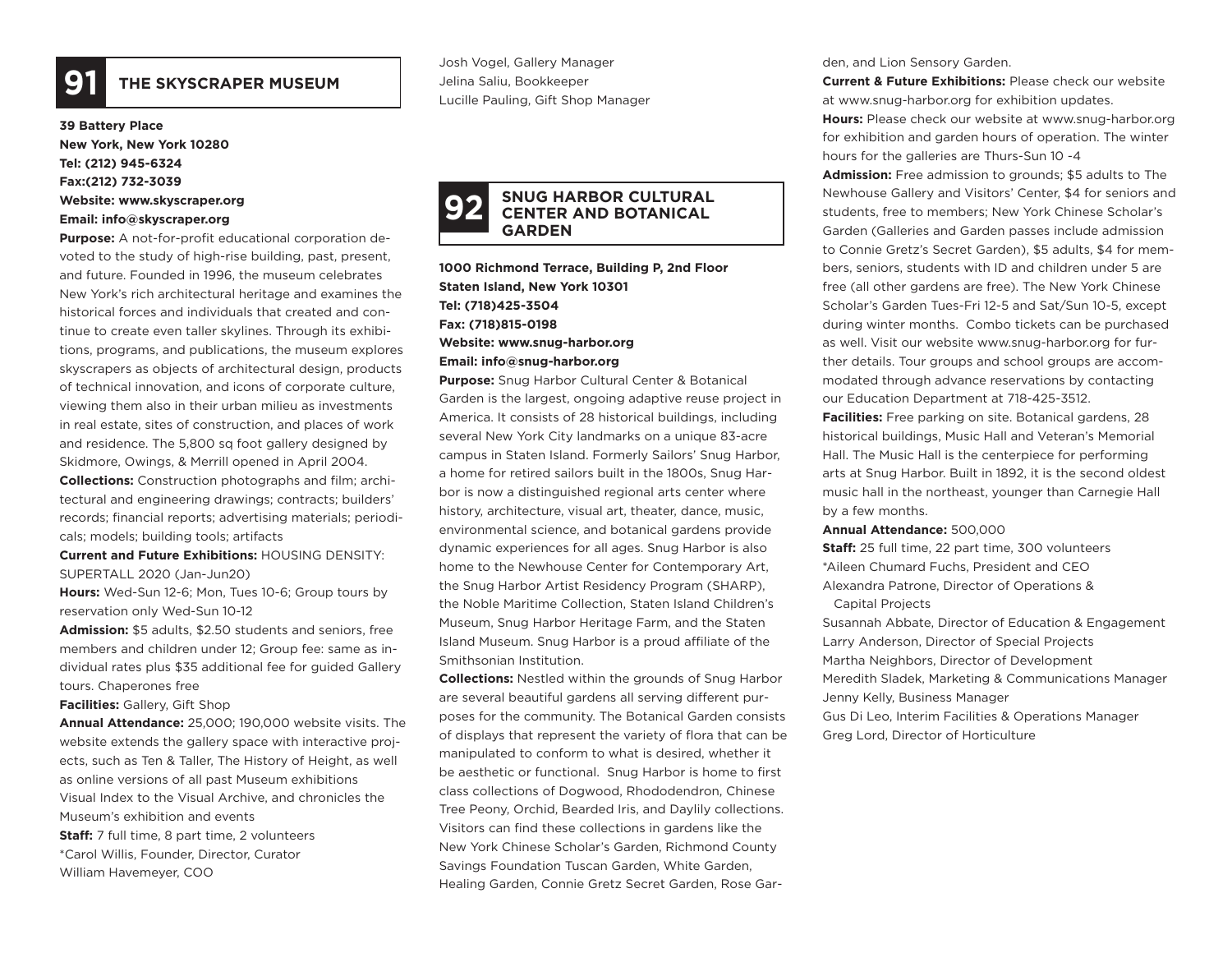# **SOUTH STREET 93 SEAPORT MUSEUM**

### **Mailing Address: 12 Fulton Street New York, New York 10038 Tel: (212)748-8600**

#### **Website: www.southstreetseaportmuseum.org Email: info@seany.org**

**Purpose:** Founded in 1967, the South Street Seaport Museum preserves and interprets the history of New York City as a world port –a place where goods, labor, and cultures are exchanged through work, commerce, and the interaction of diverse communities. In an experiential environment which includes exhibitions and programs, historic ships and buildings, collections, archives, a maritime reference library, and 19th-centuryinspired job-printing shops, the Museum educates diverse communities, and encourages research into and discovery of the rich maritime heritage of New York and future reflections on global maritime industries and movements.

**Collections:**The South Street Seaport Museum's collections consist of over 28,000 works of art and artifacts, and over 55,000 archival materials, documenting the history of New York City's port, from its earliest days in the 17th century until today. The collection includes paintings, drawings, prints and photographs; manuscripts and ephemera; ship models; scrimshaw; and various historic objects related to trade from the seaport district itself, including those from the Fulton Fish Market, the coffee and tea industry, navigational instruments and shipwright tools, historic buildings in lower Manhattan, and letterpress printing and the advertising industry, which supported the growth of New York as a financial powerhouse. In addition to those accessioned artifacts, the Museum holds a maritime reference library and an archival collection of approximately 30,000 ship plans, 18,000 publications, a reference photo archive, and historic documents and ephemera related to the business of the district and downtown New York City, New York-based vessels and shipyards, ocean travel, and general maritime subjects.

**Current & Future Exhibitions:** Ongoing, open with general admission: "The Printed Port" at Bowne & Co.

Gallery, 207 Water Street; "The Street of Ships: The Port and Its People" at Schermerhorn Row ground floor, 12 Fulton Street; "Millions:, Migrants and Millionaires aboard the Great Liners, 1900-1914" at Schermerhorn Row mezzanine gallery, 12 Fulton Street. Ongoing, open during special tours: "The Architecture of Trade: Schermerhorn Row and The Seaport" at Schermerhorn Row 4th floor galleries, 12 Fulton Street. Additional displays, open with general admission, on board the Museum's tall ship Wavertree and lightship Ambrose at Pier 16.

**Hours:** Museum's ongoing exhibitions, printing demonstrations, and tours of historic ships Wedn-Sun, 11-5. Bowne & Co.,Stationers shop at 211 Water Street,open daily 11-7. Sailing experiences on schooner Pioneer and tugboard W.O. Decker are seasonal, May-October. Call for information.

**Admission:** Adult \$20, Senior/Student \$14, Child 7 and under Free. Admission includes ongoing exhibitions, self-guided and guided tours on 1908 iightship Ambrose and tall ship Wavertree, and printing demonstrations at Bowne & Co. Printing Office.

**Facilities:** Exhibition galleries and education spaces, working 19th- century print shops, an active fleet of historic ships including 1885 schooner Pioneer, 1885 tall ship Wavertree, 1908 lighthouse Ambrose, and 1930 tugboat W.O. Decker, and museum shops. The surrounding South Street Seaport Historic District has many shops and restaurants.

**Staff:** 22 full time

\*Capt. Jonathan Boulware, President and CEO Meg Fellerath, Chief Operating Officer

Michael Yuen-Killick, Senior Director of Marketing and Sales

Laura Norwitz, Senior Director of Program and **Education** 

Martina Caruso, Director of Collections Rob Farfan, Executive Assistant/HR Generalist

# **STATEN ISLAND 94 CHILDREN'S MUSEUM**

**1000 Richmond Terrace Staten Island, New York 10301-1181 Tel: (718)273-2060 Fax: (718)273-2836 Website: sichildrensmuseum.org Email: info@sichildrensmuseum.org**

**Purpose:** To provide thematic Museum learning experiences, primarily for families and children up to age twelve, using interactive exhibits and programs that integrate the arts, sciences and humanities. Programming enables children to gain a better understanding of self, community and environment. It encourages active visitor participation and recognizes a variety of learning styles. It stimulates curiosity, the excitement of discovery, and a spirit of inquiry and exploration. Programming also emphasizes family participation and is accessible to all children, including those with special needs.

**Current & Future Exhibitions:** Big Games, Block Harbor, Bugs and Other Insects, Great Explorations, Garden Terrace (weather permitting), House About It and Green Living Room, Ladder 11, Portia's Playhouse, Sea of Boats (weather permitting), Walk-in Workshop!

**Hours:** Reflect the New York City public school schedule: 11-5 when public schools are open and 10-5 when public schools are closed (including weekends)

**Admission:** \$8 one year and older, groups \$4 per student; free, 3-5Wednesday, grandparents all day on Wed **Facilities:** Gift shop, theater, space rental, vending/snack area, picnic area, parking lot

#### **Annual Attendance:** 220,000

**Staff:** 11 full time, 47 part-time, 200 volunteers \*Dina R. Rosenthal, Executive Director Roxanne Burke, Business Manager Karen Jarmon, Director of Education Renee Wasser, Exhibits Manager Zoe Tirado, Program Development Manager Hayley Augustyne, Visitor Services Manager Jami Kilichowski, Reservationist Jennifer Dudley, Director of External Affairs Michelle Dotson, Membership Associate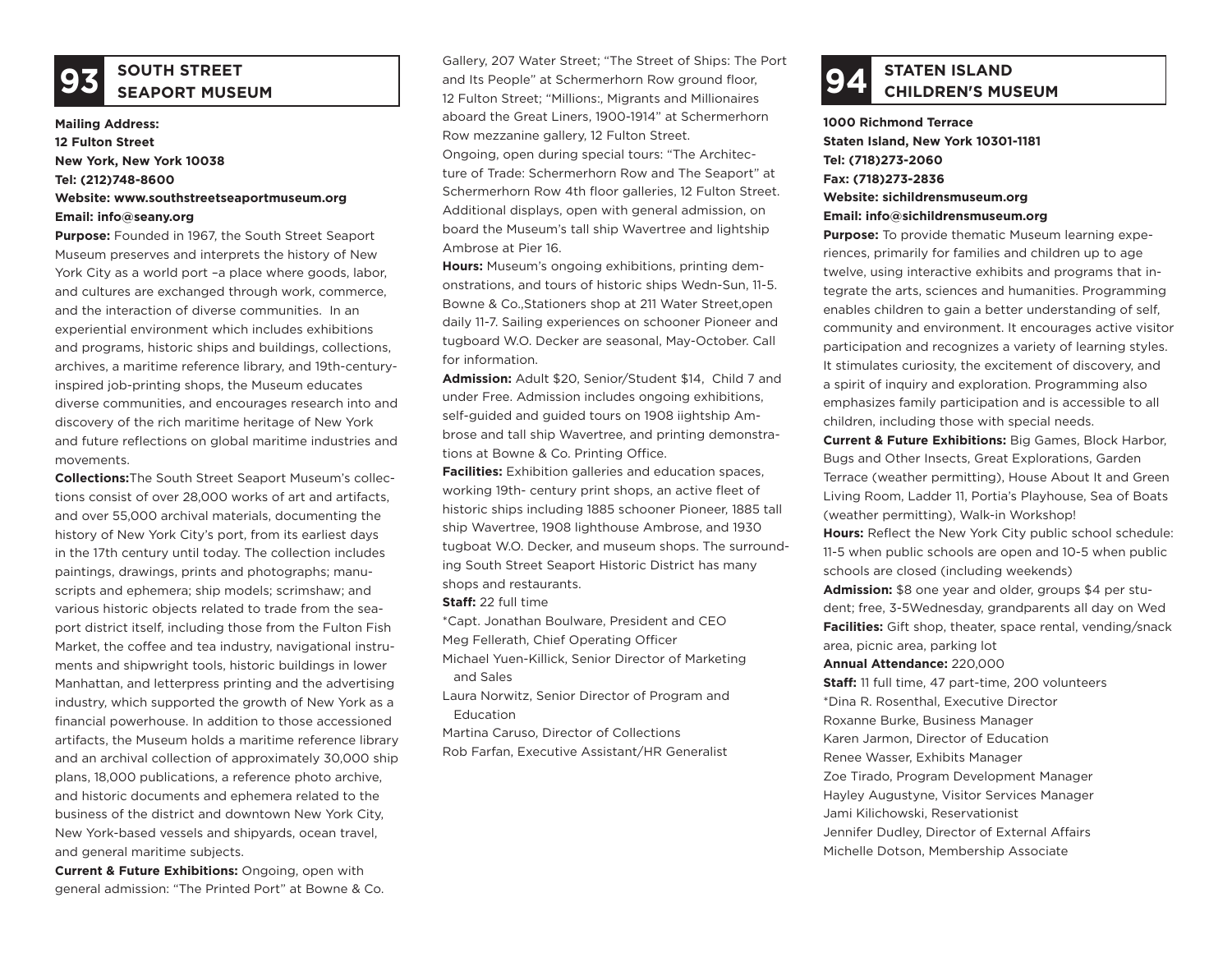#### **STATEN ISLAND HISTORICAL SOCIETY/HISTORIC RICHMOND TOWN 95**

#### **441 Clarke Avenue**

**Staten Island, New York 10306 Tel: 718)351-1611 Fax: (718)351-6057 Website: www.historicrichmondtown.org Email: JPhillips@historicrichmondtown.org; trodriguez@historicrichmondtown.org; info@historicrichmondtown.org**

**Purpose:** To create opportunities for the public to explore the diversity of the American experience, especially that of Staten Island and its neighboring communities from the colonial period to the present. The Staten Island Historical Society operates and interprets Historic Richmond Town, the largest and most complete historic village in the City of New York. It collects and preserves the materials of everyday life including the artifacts, archives, and buildings that tell the story. It conducts and promotes research based on the museum's collections and shares the collection and knowledge with the public though creative and engaging interpretative activities. **Collections:** 45 historic Staten Island structures and 60,000 artifacts; archive collection; the main campus at Historic Richmond Town, 10 acre Historic Decker Farm, Billiou-Stillwell-Perine House, Judge Jacob Tysen House; Online collections database – Link: historicrichmondtown.org/collections

**Hours:** Call (718)351-1611 or visit website: www.HistoricRichmondTown.org

**Admission:** \$8 admissions; free under 3; Wed regular admission is free. Group tours by reservation (718)351- 1611, ext. 280

**Facilities:** Meeting rooms (up to 965), library (by appointment only), Edna Hayes Collection Storage Facility, and parking for over 200 cars.

Special Events: Richmond County Fair - Labor Day weekend; NYC Chili Cookoff; NYC BBQ Cookoff; Uncorked! NYC Wine, Food & Fun festival; Tavern Concerts, Christmas in Richmond Town, Candlelight Tours, Independence Day Celebration, Father's Day Focus Tour, Old Home Day, Thanksgiving Kitchen Tours, Halloween in Richmond Town, Pumpkin Picking at Decker Farm,

Spring in Richmond Town, Yankee Peddler Day, Tavern Terrace Beer Garden and Concerts, Paranormal Tours, Summer Series

#### **Annual Attendance:** 10,000

**Staff:** 15 full time, 20 part time, 50 volunteers \*Jessica B. Phillips, Executive Director & CEO Teresa Rodriguez, Executive Assistant Maxine Friedman, Chief Curator Sarah Clark, Curator & Diversity Coordinator Carli DeFillo, Curatorial Assistant Melissa Perez, Communications & Special Events Manager Ray Herrera, Events Assistant Sarah Hermann, Digital Content Creator & Admissions Associate Debrah Cavalho, Admissions Associate Felicity Beil, Director of Education & Programs Carlotta DeFillo, Lead Interpreter & Research Assistant John Janaskie, Facilities Manager Miatta Thompson, Controller Victoria Messina, Tour Coordinator Elizabeth Wilson, Development Officer

# **STATEN ISLAND MUSEUM 96 AT SNUG HARBOR**

**Mailing Address: 1000 Richmond Terrace, Bldg. A Staten Island, New York 10301-1181 Tel: (718)727-1135 Fax: (718)273-5683 Website: www.statenislandmuseum.org**

**Purpose:** Founded in 1881, the Staten Island Museum, New York City's only general interest museum, engages visitors with interdisciplinary exhibitions and educational programs that explore the dynamic connections between natural science, art and history based on its diverse collections. The original Museum building, near the Staten Island Ferry in St. George (1918), houses the Natural Science collection and is accessible to researchers. Less than two miles down the road on the grounds of the Snug Harbor Cultural Center and Botanical Garden is the History Center & Archives (Building H, 2009). Directly adjacent is our flagship location, the Staten Island Museum at Snug Harbor (Building A, 2015). Snug Harbor is an 83-acre campus situated on parkland that is home to several cultural agencies in a unique cluster of 19th century Greek Revival buildings. Plans are in the works to renovate the adjacent building, B, by 2022, in order to bring all collections with related exhibitions and public programs to the site.

**Collections:** Staten Island Museum holdings are organized into three main collections: (1) Natural Sciences, (2) Fine Art, and (3) History Archives & Library, encompassing over a 1,000,000 specimens, works of art, and historic documents. History Archives & Library contains more than 1,500 linear feet of records, including 55,000 books, 30,000 periodicals and historical artifacts. The Art Collection dates from ancient to contemporary. The Natural Science Collection is of national significance documenting the bio-diversity of New York City for the past 150 years and includes 500,000 entomological specimens including the largest Cicada collection in North America, 25,000 plant specimens, geological, shell, and archeological specimens from the largest collection of the Native Lenape tribe in the NYC area.

**Current & Future Exhibitions:** Remember the Mastodon (biodiversity), Field Notes: Seeds Stories and the Power of Plants; Staten Island SEEN (landscape paintings), Opening the Treasure Box (World Art) and From Farm to City (history). Planned future shows include the Impractical Jokers and Women of the Nation Arise! Staten Islanders in the Fight for Women's Right to Vote (begins Mar20)**Hours:** Wed–Sun 11-5. Closed Thanksgiving, Christmas, New Year's Day, Independence Day **Admission:** Suggested **Admission:** \$8 adults, \$5 students/seniors, \$2 children under 12; free for members **Facilities:** Museum Store, auditorium, rental spaces, meeting rooms, wheelchair accessible. History Center and St. George location by appointment only **Annual Attendance:** 40,000 including off-site programs and exhibitions

**Staff:** 14 full time, 16 part time, 25 volunteers & interns \*Janice Monger, President & CEO \*Christina Marino, Director of Development Reneé Bushelle, Manager of Visitor Services Rylee Eterginoso, Manager of Programs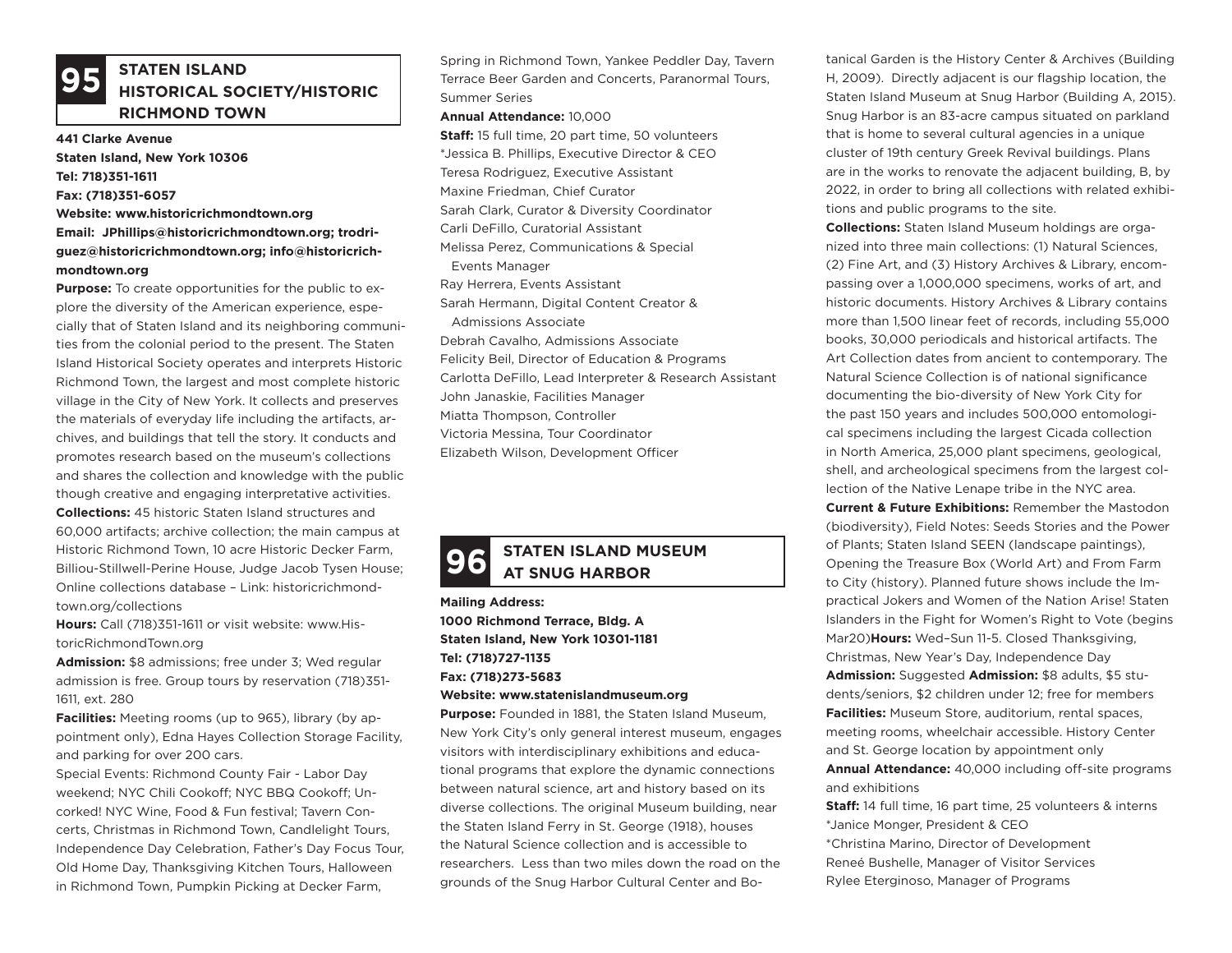Gabriella Leone, Archivist Loretta Lonecke, School Program Assistant Audrey Malachowsky, Senior Registrar/Collections Manager

Donna Pagano, Manager of Exhibitions Frank Perkins, Vice President of Facilities Dorothy Pinkston, Vice President of Finance & Administration

Rachel Somma, Communications Manager

## **97 STATEN ISLAND ZOO**

**614 Broadway Staten Island, New York 10310 Tel: (718) 442-3101 Fax: (718) 981-8711 Website: statenislandzoo.org Email: info@www.statenislandzoo.org Purpose:** Educational/recreational zoological park that

maintains a collection of living animals **Collections:** 345 species of animals

**Current Exhibitions:** Outdoor Leopard Exhibit; Conservation Carousel, African Savannah, newly renovated Aquarium, Tropical Forest, Reptile Wing, Otters, Prairie Dogs, Children's Zoo, Emus, Horse Barn, Petting Zoo, Bald Eagle Exhibit and Sloths

**Hours:** 10-4:45 everyday except Thanksgiving, Christmas and New Year's Day

**Admission:** \$10(15-59); \$7 (60 and up), \$6 (3-14), \$3 disabled; Children (2 and under) are free; Members and the general public are free on Wednesdays, 2-4:45pm. Call 718-442-3101 for additional information.

#### **Facilities:**

#### **Annual Attendance:** 169,651

**Staff:** 32 time, 13 part-time, 270 volunteers \*Kenneth C. Mitchell, Executive Director William J. Frew, Esq., President Staten Island Zoological Society Joseph Romagnolo, Vice President Staten Island

Zoological Society

Dr. Sarah Kaye, DVM, General Curator

Cathy Eser, Supervisor of Menagerie Mark Lamberti, Facilities & Property Manager Jessica Hartmann, Director of Education Amanda Granberg, Development Manager Richard Castagna, Facilities Manager Colleen Evans, Director of Natural Science interpretation and Collections

#### **STATUE OF LIBERTY NATIONAL MONUMENT AND ELLIS ISLAND IMMIGRATION MUSEUM 98**

**LIBERTY ISLAND New York, New York 10004 Tel: General Information 10-4 daily, (212)363-3200 Website: www.nps.gov/stli or www.nps.gov/elis Email: stli\_info@nps.gov, stli\_museum@nps.gov, diana\_pardue@nps.gov**

**Purpose:** The National Park Service preserves for posterity and provides for public enjoyment of and education about the "Statue of Liberty Enlightening the World" and Ellis Island. These sites symbolize and commemorate the living reality of Freedom, Democracy and opportunity in the United States. Woven into the history of these sites are the aspirations and contributions of millions of immigrants who made the United States their new home and the nation it is today. Preservation of the Statue of Liberty National Monument encompasses all cultural and natural resources on Liberty and Ellis Islands.

**Collections:** Historical and art objects, archives, oral histories and archeological collections directly related to the history and prehistory of the Statue of Liberty, Ellis Island and Liberty Island

**Current & Future Exhibitions:** Permanent Exhibitions: Statue of Liberty Museum on Liberty Island; Ellis Island National Museum of Immigration includes exhibits on the history of Ellis Island and US immigration from 1500's to the present. The primary special exhibit that will be at Ellis Island in 2020 is: Sisters in Liberty: From Firenze to New York, organized through Opera di Santa Croce, Florence, Italy

**Hours:** 9-5; Summer 8:30-6:30. For museum schedule check www.nps.gov/stli. Closed Thanksgiving Day and December 25

**Admission:** No entrance fee, donations encouraged. Boat ticket and crown information at www.statuecruises.com **Facilities:** American Family Immigration History Center, exhibit areas, educational center, research library, theaters, Crown Café, Ellis Café, museum stores on both islands, conference room

#### **Annual Attendance:** 4,501,547

**Staff:** 558 full-time staff, 47 part-time staff, 351 volunteers

\*John Piltzecker, Superintendent \*John Hnedak, Deputy Superintendent \*Cherie Butler, Deputy Superintendent Operations Jerry Willis, Public Affairs Specialist \*Diana Pardue, Chief, Museum Services Division Judy Giuriceo, Curator of Exhibits and Media Geraldine Santoro, Curator of Collections George Tselos, Supervisory Archivist Jeff Dosik, Librarian Barry Moreno, Librarian Michael Amato, Chief, Interpretation and Education Division Mike Shaver, Supervisor, Ellis Island Interpretation Melissa Magnuson-Cannady, Supervisor, Liberty Island Interpretation Peter Wong, Education Specialist Rob Parrish, Construction Projects Chris Parsons, Historical Architect Noah Lumsden, Cultural Resources Specialist Ben Hanslin, Chief, Concessions and Special Events Dave Crotty, Facilities Manager Pete Culver, Captain, US Park Police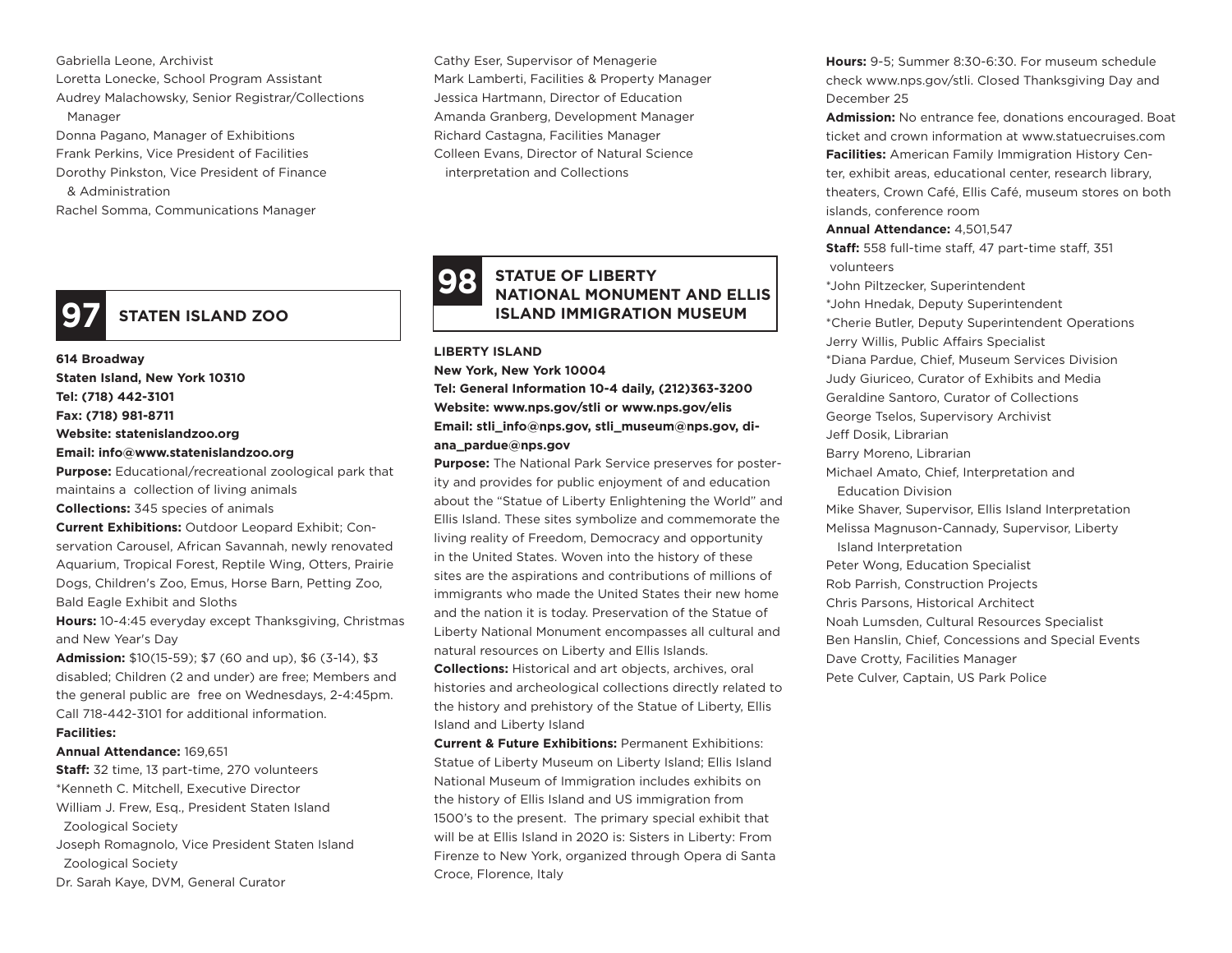# **THE STUDIO MUSEUM 99 IN HARLEM**

**144 West 125th Street (between Lenox and Adam Clayton Powell, Jr. Boulevards) New York, New York 10027 Tel: (212)864-4500 Fax: (212)864-4800 Website: www.studiomuseum.org Email: pr@studiomuseum.org**

**Purpose:** The Studio Museum in Harlem is a contemporary art museum that focuses on the work of artists of African descent locally, nationally and globally, as well as work that has been inspired and influenced by African-American culture, through its exhibitions, Artists-in-Residence program, education and public programming, permanent collection, archival and research facilities. It is committed to serving as a unique resource in its local community and in national and international arenas by making art works and exhibitions concrete and personal for each viewer and providing a context within which to address the contemporary and historical issues presented through art created by artists of African descent. **Collections:** The Museum has been accepting donations from artists and supporters since 1968 and began a formal acquisitions program in 1979. The permanent collection includes more than 1,600 paintings, sculptures, watercolors, drawings, pastels, prints, photographs, mixed media works, and installations. These works have been acquired through donation and purchase, and in 2001, the SMH inaugurated an Acquisitions Committee that donates funds for purchases to the collection. The collection includes works by artists such as Terry Adkins, Romare Bearden, Robert Colescott, Melvin Edwards, Richard Hunt, Lois Mailou Jones, Jacob Lawrence, Norman Lewis, Betye Saar, Nari Ward, and Hale Woodruff. It is the custodian of an extensive archive of the photographer James VanDerZee, chronicler of the Harlem community from 1906-1983.

**Exhibitions and Events:** The Studio Museum's building at 144 W. 125th Street is closed for construction of our new museum. Studio Museum 127, our temporary programming space, is located at 429 West 127th Street between Amsterdam and Convent Avenues. Opening hours are Thurs thru Sun, 12 to 6 . Our inHarlem initiative also presents exhibitions and events at a variety of partner and satellite locations in Harlem. Other programs take place at additional partner locations throughout the city and beyond.

**Current & Future Exhibitions:** Black Refractions (Jan19–Dec20), Chloë Bass: Wayfinding (Sept19 – Sept<sub>20</sub>).

**Hours:** n/a

#### **Admission:** n/a

**Facilities:** The Studio Museum in Harlem is constructing a new home on Manhattan's West 125th Street, replacing its current facility with a structure designed expressly for its program by architect David Adjaye. The five-story, 82,000-square-foot project will provide the custom-built and expanded facilities, enriched visitor experience and strong architectural presence appropriate to a premier center for contemporary artists of African descent, the principal visual art institution in Harlem and a magnet for visitors from around the world. A major renovation and expansion will include new 2,500 sq ft permanent collection galleries, new facade, 100-seat auditorium, workshop space and reading room; space rental.

**Annual Attendance:** 38,513 (2018-19) **Staff:** 64 full time, 3 part time, 20 volunteers \*Thelma Golden, Director and Chief Curator Sheila McDaniel, Deputy Director, Finance and **Operations** Shanta Scott, Education Director Chakshu Patel, Deputy Director of Institutional Advancement Jodi Hanel, Associate Director of Development Elizabeth Gwinn, Communications Director Kurt Smith, Facilities Director

## **100 THE TRINITY MUSEUM**

**Broadway at Wall Street St. Paul's Chapel Broadway at Fulton Street New York, New York 10006 Tel: (212) 602-0800 Fax: (212) 602-0893**

#### **Website: www.trinitywallstreet.org**

**Purpose:** Exhibits concerning the 250-year history of Trinity Church's St. Paul's Chapel, from 1766, to George Washington, and to 9/11 and the present day.

**Collections:** Archival material, photographs, and artifacts representing Trinity's involvement in the religious, political and social history of Lower Manhattan and New York.

**Current & Future Exhibitions:** In addition to the main exhibit space inside St. Paul's Chapel, special pop-up exhibits will debut monthly featuring rarely seen material from the church archives. A walking tour of the chapel and churchyard grounds is also available.

**Hours:** St. Paul's Chapel Open daily 10-6 pm. Trinity Church (currently being rejuvenated, weekday services at 12:05 at the Chapel of All Saints within Trinity Church see trinitywallstreet.org for service times and other events)

#### **Admission:** Free

**Facilities:** Churchyard with garden and historic burial ground

**Staff:** 26 full time

Patti Walsh, Chief Communications Officer Rea Ackerman, Director, Creative Services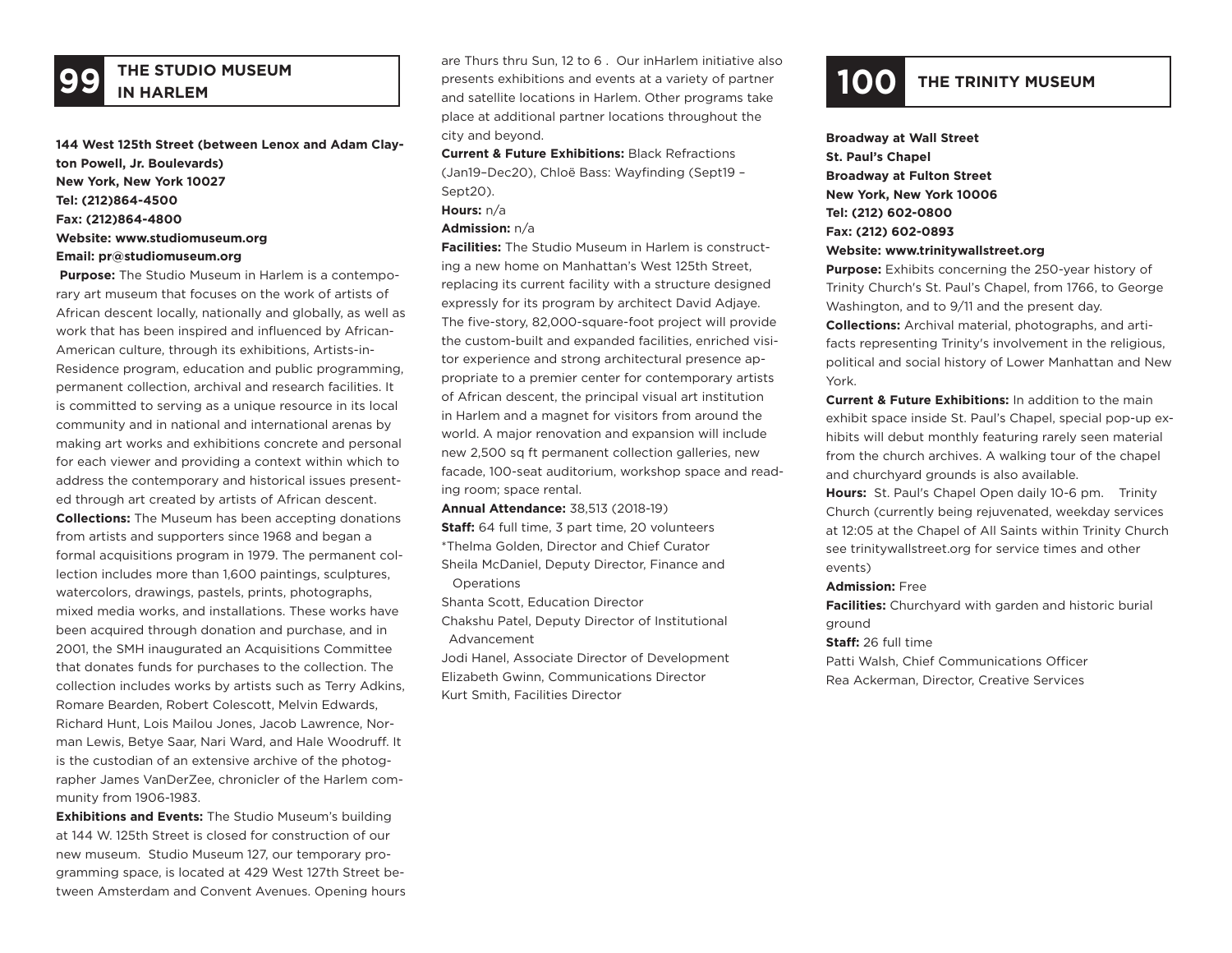

## **101 OF AMERICA**

**2 East 79th Street New York, New York 10075 Tel: (212)288-8660 Fax: (212)288-2918 Website: www.ukrainianinstitute.org Email: programs@ukrainianinstitute.org, mail@ukrai-**

#### **nianinstitute.org.**

**Purpose:** Founded in 1948 by the Ukrainian-American inventor William Dzus, and since 1955 housed in the Fletcher-Sinclair Mansion, a National Historic Landmark, the purpose of the Ukrainian Institute is to sponsor, promote and encourage awareness, appreciation and interest in art, music, history and culture of Ukraine. **Collections:** Ukrainian and European Art - artwork of Alexander Archipenko, Alexis Gritchenko, Vasyl Bazhaj, Sergei Belik, Timo Svireli, Mykola Zhuravel and other contemporary Ukrainian artists.

**Current and Future Exhibitions:** Art exhibit from the permanent collection of the Institute, The Augustus and Maria Sumyk Archipenko Collection, The Balaban Collection of Modern Art, and Contemporary Ukrainian Art: Vasyl Bazhaj, Sergei Belik, Les Panchyshyn, Petro Smetana, Temo Svirely, Max Vityk, Mykola Zhuravel, Volodymyr Zhuravel

**Hours:** Tues-Sun 12-6; Groups by appointment only **Admission:** \$8 general public and groups, \$6 seniors, \$4 students

**Facilities:** Event rooms for exhibits, music, lectures and rental spaces, library

**Annual Attendance:** 10,000-12,000

**Staff:** 3 full time, 4 part time, 15-20 volunteers Kathy L. Nalywajko, President \*Walter Hoydysh, Ph.D., Director of Art Programs, Chair

of the Program Committee Olena Sidlovych, Executive Director

## **102 VOELKER ORTH MUSEUM 103 WAVE HILL**

**149-19 38th Avenue Flushing, New York 11354 Tel: (718) 359-6227 Fax: (718) 463-0135 Website: www.vomuseum.org**

**Purpose:** The Voelker Orth Museum, Bird Sanctuary and Victorian Garden, through the experience of an immigrant family's 1890s home, preserves and interprets the cultural and horticultural heritage of Flushing, Queens and adjacent communities to engage their ever-changing populations.

**Collections:** Materials and papers left by the Voelker Orth family form the core of the collection (1880s-1990s) with additional materials related to local social & cultural history of Queens. There is a small collection of fine craft and art drawn from visual artists who have exhibited at the Museum.

**Current and Future Exhibitions:** Murray Hill on LIRR (Sum 20)

**Facilities:** The VOM is located in the former home of a German-American immigrant family, now a NYC Landmark. The property is 100ft x 100ft including a Victorian-style garden and separate structure with a classroom.

**Admission:** \$2 Suggested donation. Workshops, educational programs and events carry admission fees in the \$3-12 range for most programs

**Annual Attendance:** 4,00-5,500

**Staff:** 1 full time, 2 part time, several volunteers \*Deborah Silverfine, Director Gloria Lomuscio, Office Manager Emily Gross, Museum Educator James Burns, Gardener Phyllis Ger, Tour Guide Gregory Michelson, Caretaker Lili Liu, Tour Guide

**Mailing Address: 675 West 252nd Street Bronx, New York 10471-2899 Tel: (718)549-3200 Fax: (718)884-8952 249th Street and Independence Avenue, Bronx, New York 10471-2899 Website: www.wavehill.org Email: information@wavehill.org**

**Purpose:** A 28-acre public garden and cultural center overlooking the Hudson River and Palisades, Wave Hill's mission is to celebrate the artistry and legacy of its gardens and landscapes, to preserve its magnificent views, and to explore human connections to the natural world through programs in horticulture, education, and the arts.

**Collections:** Horticultural collections

**Current & Future Exhibitions:** Glyndor Gallery, Winter Workspace: Stephanie Alvarado, Ezra Benus, Christian Berman, LoVid, Linda Lauro-Lazin, Samanta Batra Mehta, Beatrice Modisett, Kymia Nawabi, Leah Tacha, Elizabeth Velazquez (Jan–Mar20) Spring Exhibition, TBD; The Shadow of the Sun: Ross Bleckner and Zachari Logan (Jun–Aug20); American Society of Botanical 23rd Annual Exhibition (Sept–Dec20). Sunroom Project Space. Duy Hoàng, Emily Oliveira (fall 2019);; Priscilla Aleman, Gyun Hur, Gracelee Lawrence, Zachary Skinner, Shoshanna Weinberger (20). Wave Hill House: Ngoc Minh Ngo: Wave Hill Florilegium (Sep–Dec19), Winter Workspace Artists: Returning to the Source (Jan– Mar20). On the grounds Ana Flores, Forest Dialogue, (Apr–Oct20).

**Hours:** Mar-Oct, Tues-Sun 9-5:30; Nov-Mar, Tues-Sun 9-4:30; Closed Mon except Memorial Day, Labor Day, Columbus Day; closed Thanksgiving, Christmas, and New Year's Day. Food Service, Shop and Galleries: Tues-Sun 10-4:30

**Admission:** Tue-Sun, \$10 adults, \$6 seniors 65+/students, \$4 children 6-18, free to members and children under 6; free Tue and Sat morning 9-noon. \$2 additional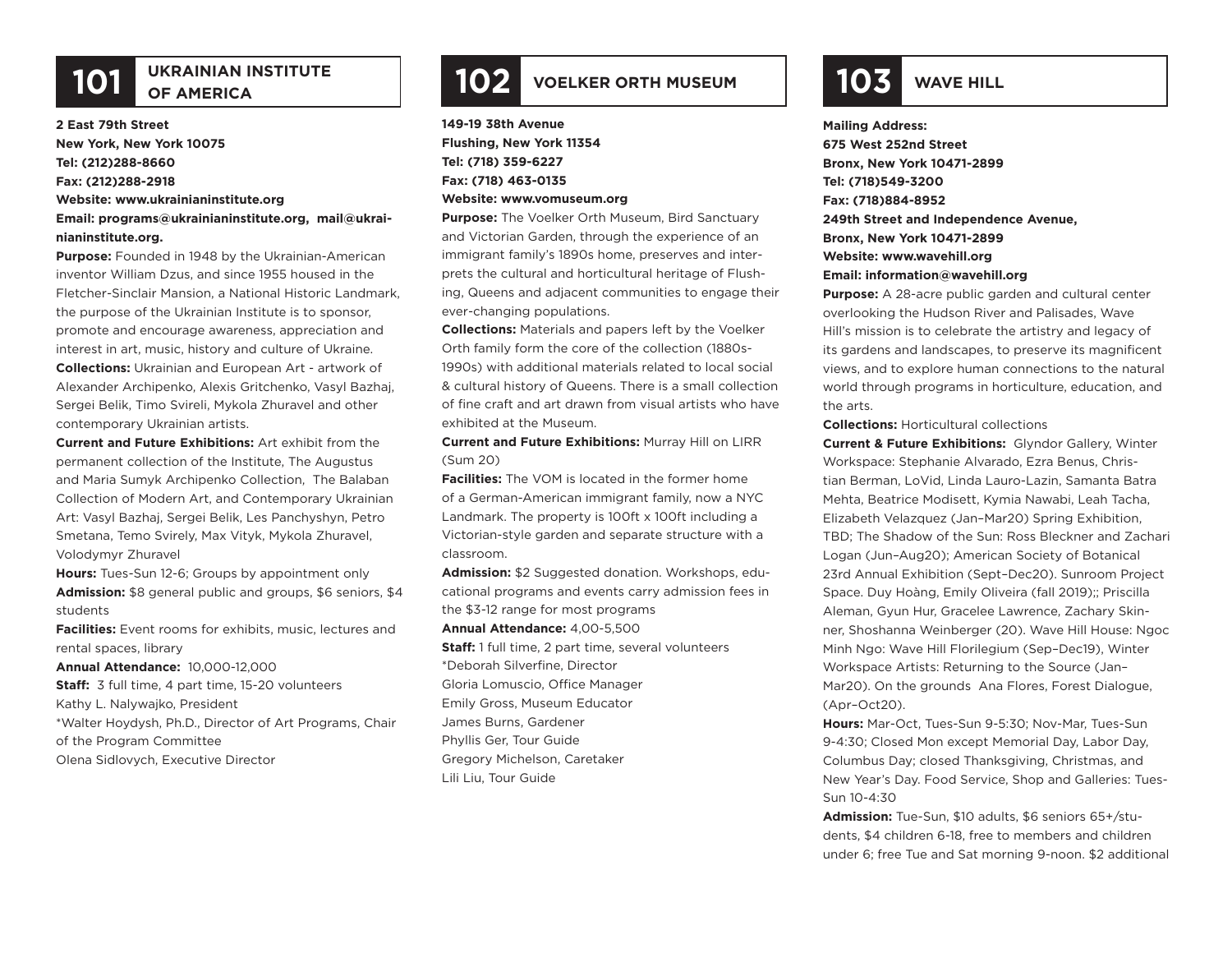admission Summer Evenings and some special weekends **Facilities:** Gardens, woodland, greenhouse, food service, picnic area, gift shop, free shuttle to/from train, subway and free offsite parking (onsite parking \$8 per vehicle; onsite parking closed for construction till fall 2020) **Annual Attendance:** 151,288

**Staff:** 42 full time, 25 part time, 98 volunteers \*Karen Meyerhoff, President & Executive Director \*Michele Rossetti, Vice President & Chief Operating **Officer** 

Louis Bauer, Director of Horticulture Alix Cotumaccio, Director of Education Barbara A. Giordano, Director of Development Jennifer McGregor, Senior Director of Arts, Education & Programs \*Elizabeth Harmon, Director of Marketing and

Communications

Frank Perrone, Director of Facilities and Capital Projects Martha Gellens, Associate Director of Marketing and Communications

Carolyn Liv, Director of Corporate Partnerships and Conferences

Laurel Rimmer, Director of Public Programs Joseph Dominici, Director of Visitor Services

# **104 WHITNEY MUSEUM OF**

**99 Gansevoort Street New York, New York 10014 Tel: (212)570-3600, (212)570-7720 (groups) Fax: (212)570-1807**

#### **Website: www.whitney.org, http://www.whitney.org Email: info@whitney.org**

**Purpose:** The Whitney seeks to be the defining museum of 20th-and 21st-century American art. The museum collects, exhibits, preserves, researches, and interprets art of the United States in the broadest global, historical and interdisciplinary contexts. As the preeminent advocate for American art, it fosters the work of living artists at critical moments in their careers. The Whitney educates a diverse public through direct interaction with artists, often before their work has achieved general acceptance.

**Collections:** The Whitney's collection includes over 22,000 works created by more than 3,000 artists in the United States during the twentieth and twenty-first centuries. These works in all mediums—painting, sculpture, drawing, printmaking, photography, film, video, installation, and new media—serve as a remarkable resource for understanding art history and the creative process of artists in the United States from 1900 to today.

**Current & Future Exhibiitons:** The Whitney's Collection: Selections from 1900 to 1965 (ongoing); Pope.L: Choir (Oct19-Wint20); Alan Michelson: Wolf Nation (Oct19-Jan20); Making Knowing: Craft in Art, 1950-2019 (Nov19-Jan20); Order and Ornament: Roy Lichtenstein's Entablatures (Sept19-Apr20); Fruits, Vegetables: Fruits and Vegetable Salad (Jan-Feb20); Vida Americana: Mexican Muralists Remake American Art, 1925-1945 (Feb-May20); Agnes Pelton: Desert Transcendentalist (Mar-Jun20); Julie Mehretu (Jun-Sept20); Public Art Project: David Hammons, Day's End (Fall20); Jasper Johns (opens Fall20); Dawoud Bey (opens Nov20) **Hours:** Mon, Wed, Thurs and Sat 10:30-6; Tues closed, Fri 10:30-10.

**Admission:** General admission: \$25. Full-time students and visitors ages 19–25 and 62 & over: \$18. Visitors under 18 and Whitney members: free. Admission is paywhat-you-wish on Fridays, 7–10

**Facilities:** The new Whitney (with 200,000 square feet) opened to the public on May 1, 2015. Designed by architect Renzo Piano and situated between the High Line and the Hudson River, the building vastly increased the Whitney's exhibition and programming space, providing the first comprehensive view of its unsurpassed collection of modern and contemporary American art. Restaurants: Untitled, Studio Café

**Annual Attendance:** 1.2 million approximately **Staff:** 297 full time, 151 part time, 160 volunteers \*Adam D. Weinberg, Alice Pratt Brown Director Amy Roth, Co-Chief Operating Officer Idehen Aruede, Co-Chief Operating Officer and

Chief Financial Officer

Pamela Besnard, Chief Advancement Officer Scott Rothkopf, Senior Deputy Director for Programs and Nancy and Steve Crown Family Chief Curator

Hillary Blass, Associate Director for Human Resources Kathryn Potts, Associate Director, Helena Rubinstein Chair of Education

Carol Mancusi-Ungaro, Melva Bucksbaum Associate Director for Conservation and Research

Christy Putnam, Associate Director for Exhibitions and Collections Management

David Breslin, Richard DeMartini Family Curator and Director of the Collection

Kim Conaty, Steven and Ann Ames Curator of Drawings and Prints

Adrienne Edwards, Engell Speyer Family Curator and Curator of Performance

Barbara Haskell, Curator

Chrissie Iles, Anne and Joel Ehrenkranz Curator

Christopher Lew, Nancy and Fred Poses curator

Elisabeth Sussman, Curator and Sondra Gilman Curator of Photography

## **105 WYCKOFF HOUSE MUSEUM**

**5816 Clarendon Road Brooklyn, New York 11203 Tel: (718)629-5400 Email: Melissa@wyckoffmuseum.org** Website: www.wyckoffmuseum.org or info@wyckoff**museum.org**

**Purpose:** The Wyckoff House Museum preserves, interprets, and operates New York City's oldest building and the surrounding one and-a-half acres of park. Through innovate educational and farm-based programs we build cultural and agricultural connections within our community. **Collections:** Historic House Museum, New York's oldest structure, some furnishings and historic documents **Current and Future Exhibitions:** Tours of the house and public programs

**Hours:** Public hours Fri-Sat, 1-4; Third Sat 11-3. Additional hours for groups

Admission: Suggested donation \$5 adults, \$3 seniors, free children, group rates on website

**Facilities:** 1.5 acres parkland with growing beds, native